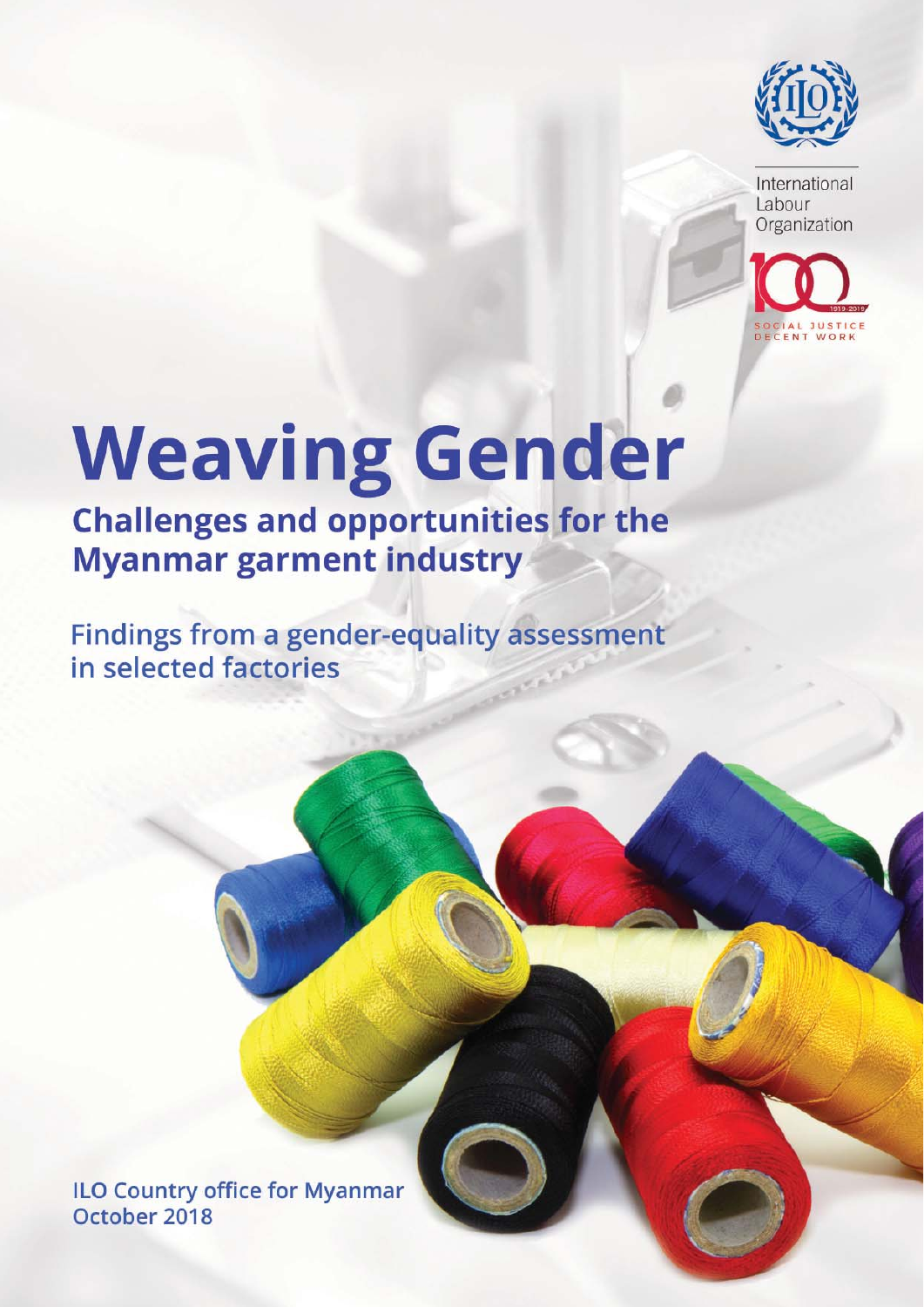## **Weaving Gender**

## **Challenges and opportunities for the Myanmar garment industry**

**Findings from a gender-equality assessment in selected factories**

**ILO Country office for Myanmar October 2018**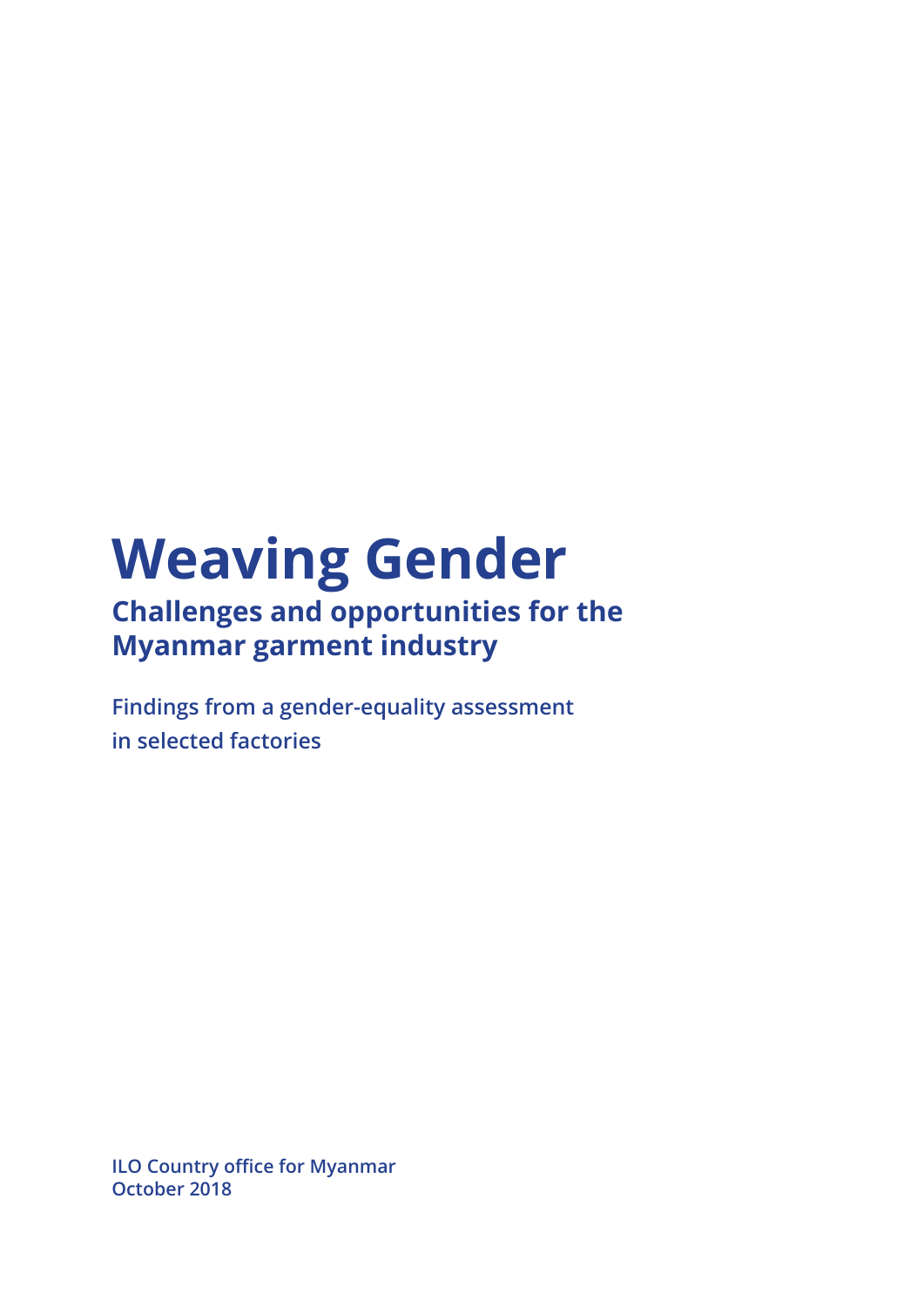Copyright © International Labour Organization 2019 First published 2019

Publications of the International Labour Office enjoy copyright under Protocol 2 of the Universal Copyright Convention. Nevertheless, short excerpts from them may be reproduced without authorization, on condition that the source is indicated. For rights of reproduction or translation, application should be made to ILO Publications (Rights and Licensing), International Labour Office, CH-1211 Geneva 22, Switzerland, or by email: rights@ilo.org. The International Labour Office welcomes such applications.

Libraries, institutions and other users registered with a reproduction rights organization may make copies in accordance with the licences issued to them for this purpose. Visit www.ifrro. org to find the reproduction rights organization in your country.

Available in English: ISBN : 978-92-2-132153-8 (print) 978-92-2-132154-5 (web pdf) Also available in Myanmar language: ISBN: 978-92-2-132155-2 (print) 978-92-2-132156-9 (web pdf

The designations employed in ILO publications, which are in conformity with United Nations practice, and the presentation of material therein do not imply the expression of any opinion whatsoever on the part of the International Labour Office concerning the legal status of any country, area or territory or of its authorities, or concerning the delimitation of its frontiers.

The responsibility for opinions expressed in signed articles, studies and other contributions rests solely with their authors, and publication does not constitute an endorsement by the International Labour Office of the opinions expressed in them.

Reference to names of firms and commercial products and processes does not imply their endorsement by the International Labour Office, and any failure to mention a particular firm, commercial product or process is not a sign of disapproval.

Information on ILO publications and digital products can be found at: www.ilo.org/publns.

Printed in Myanmar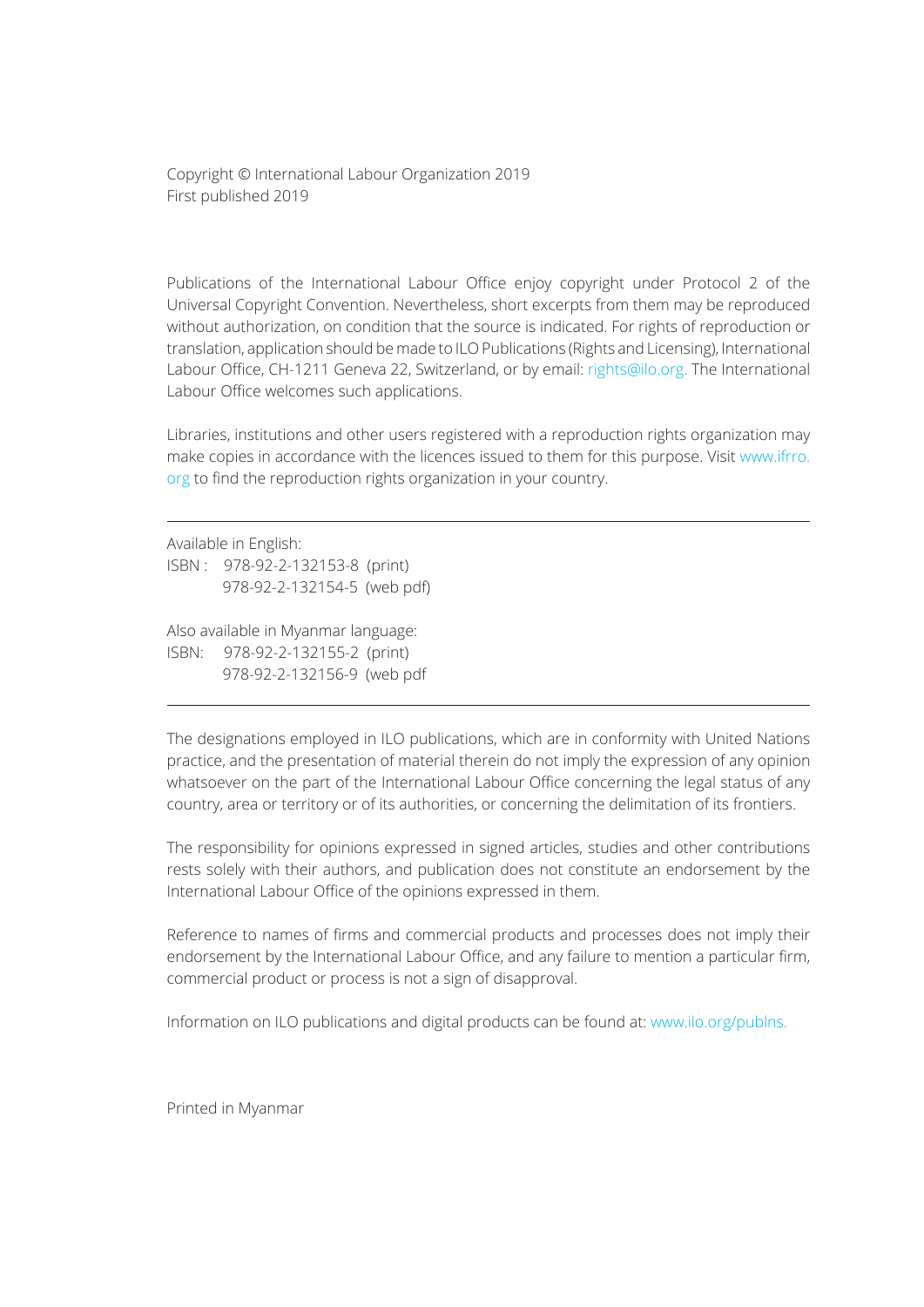### <span id="page-3-0"></span>**Foreword**

Myanmar – its people and its institutions - is currently in the midst of a dynamic and historic transition to a system based on the rule of law and democracy – including industrial democracy – with strengthened protection of human and labour rights. Over the past few years, impressive efforts have been made by the Government, as well as workers' and employers' organizations to develop a labour governance framework that will promote decent work for all women and men in the country, bring about sustainable and just economic and social development, and propel Myanmar into the XXI century.

The garment industry is an important engine for Myanmar's sustainable development. Within a decade of the international community lifting its sanctions against Myanmar, the industry already represents the second biggest export sector and is an important driver of economic growth. The industry creates formal employment for almost half a million of people, the overwhelming majority of whom are young women. The industry has set the goal for Myanmar to be known increasingly as an ethical sourcing destination for the many local and international investors looking to source or set up production or in the country.

As the industry is powered by women, it is important to assess with a gender lens the working conditions of the workers whose daily efforts are making such a contribution to the country's development. The current report is an attempt to take a methodologically sound look at the current gender-related practices in the industry, and make recommendations around which all the industry actors can come together. It is an invitation for the industry to adopt factory, sector and national level strategies and practices that will maximise its contribution to gender equality in Myanmar.

"Weaving Gender" is the result of many months of meticulous research and stakeholders forums where the preliminary findings of the gender assessment were discussed. The ILO Improving labour *relations for decent work and sustainable development in the Myanmar garment industry* (ILO-GIP), which receives funding support from the Swedish international development agency (Sida) and H&M, is pleased to share a picture of the industry which, despite the challenges, is encouraging. We invite all the industry stakeholders to join hands in the spirit of social dialogue to ensure that workers in the industry, especially women, can enjoy decent work.

The ILO believes that this report is a sound assessment of the experiences of the women working in the industry. It is an important contribution to the recently adopted Myanmar Decent Work Country Programme and the Myanmar Sustainable Development Plan aimed at achieving the United Nations Sustainable Development Goals.

I would like to thank the many workers, basic labour organization's representatives, supervisors and managers that gave their time to answer our survey. I would like to also thank Dean Laplonge for his expertise in producing this compelling report. And finally, I would like to thank all those who will act on its recommendations to promote dialogue around gender equality in Myanmar.

Rory Mungoven ILO Liaison Officer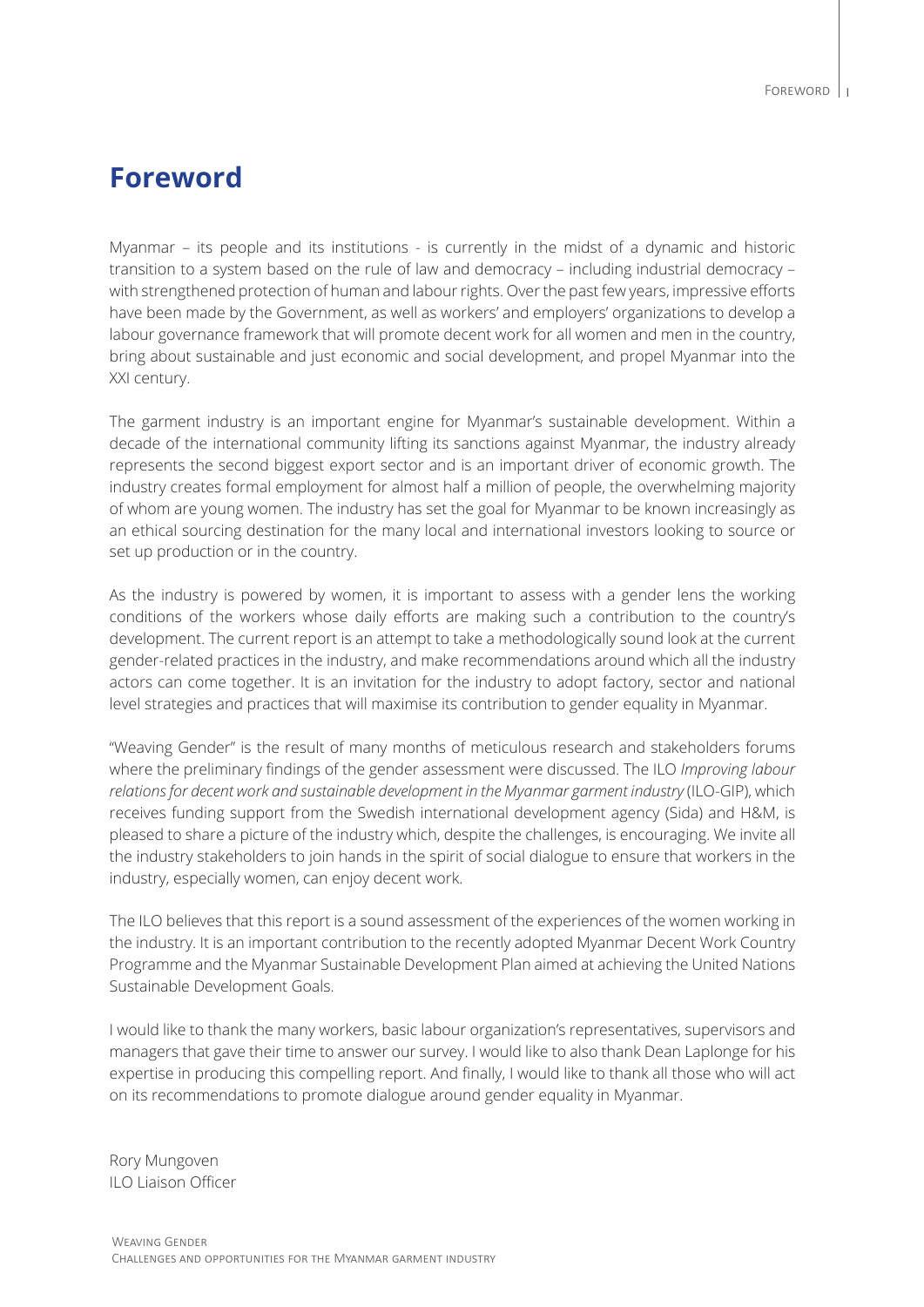## **Contents**

| 1.1 |       |  |
|-----|-------|--|
| 1.2 |       |  |
| 1.3 |       |  |
|     |       |  |
|     |       |  |
| 2.2 |       |  |
| 2.3 |       |  |
|     |       |  |
| 3.1 |       |  |
|     | 3.1.1 |  |
|     | 3.1.2 |  |
|     | 3.1.3 |  |
|     | 3.1.4 |  |
| 3.2 |       |  |
| 3.3 |       |  |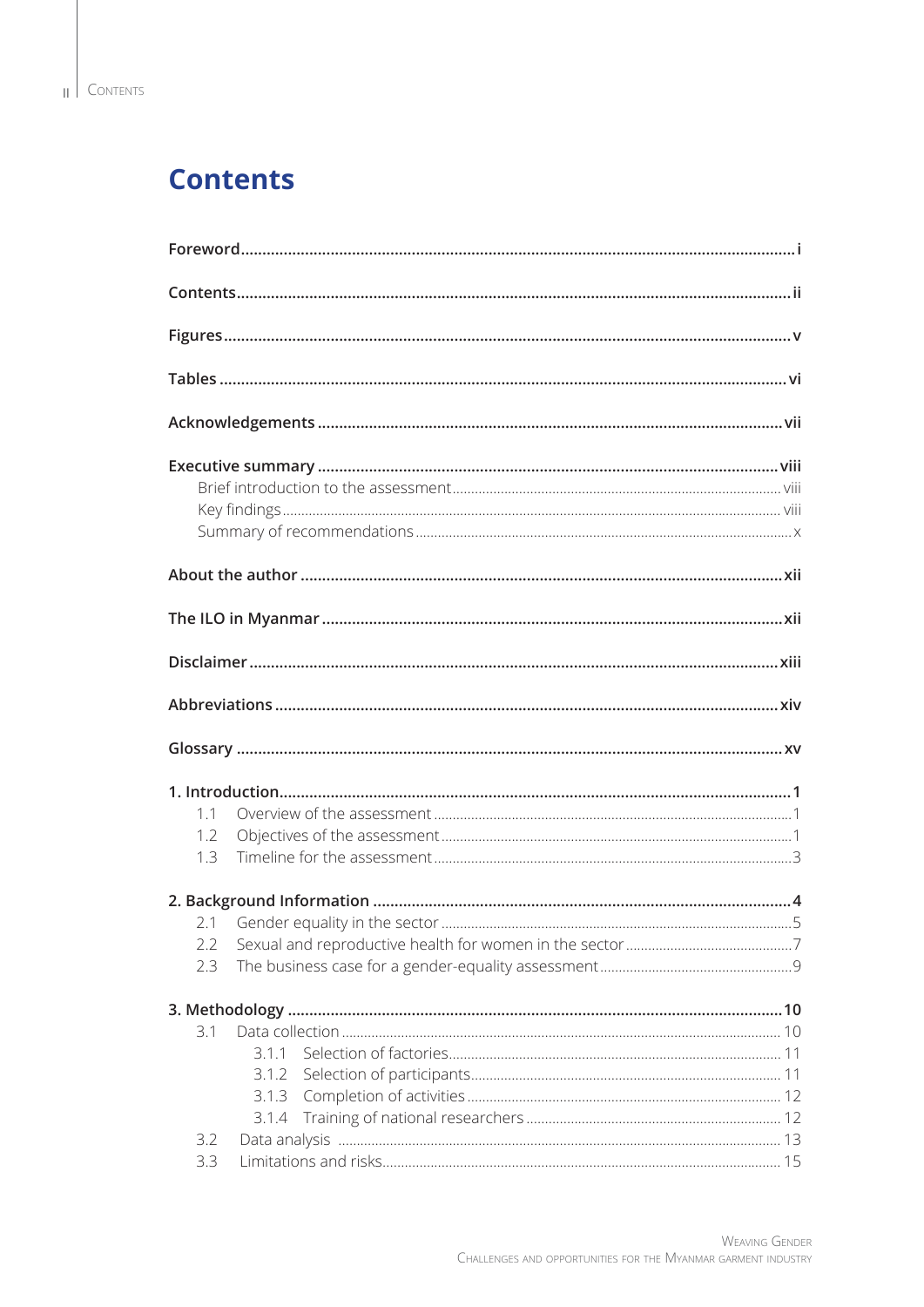| 4.1 |             |                                                              |  |
|-----|-------------|--------------------------------------------------------------|--|
| 4.2 | Work status |                                                              |  |
| 4.3 |             |                                                              |  |
|     | 4.3.1       |                                                              |  |
|     | 4.3.2       |                                                              |  |
| 4.4 |             |                                                              |  |
|     | 4.4.1       |                                                              |  |
|     | 4.4.2       |                                                              |  |
|     | 4.4.3       |                                                              |  |
|     | 4.4.4       |                                                              |  |
|     | 4.4.5       |                                                              |  |
|     | 4.4.6       |                                                              |  |
| 4.5 |             |                                                              |  |
|     | 4.5.1       |                                                              |  |
|     | 4.5.2       |                                                              |  |
|     | 4.5.3       |                                                              |  |
|     | 4.5.4       |                                                              |  |
|     | 4.5.5       |                                                              |  |
|     | 4.5.6       |                                                              |  |
|     | 4.5.7       |                                                              |  |
|     |             |                                                              |  |
|     |             |                                                              |  |
| 5.1 |             |                                                              |  |
|     | 5.1.1       |                                                              |  |
|     | 5.1.2       |                                                              |  |
|     | 5.1.3       |                                                              |  |
| 5.2 |             |                                                              |  |
|     | 5.2.1       |                                                              |  |
|     | 5.2.2       |                                                              |  |
|     | 5.2.3       |                                                              |  |
| 5.3 |             |                                                              |  |
|     | 5.3.1       |                                                              |  |
|     | 5.3.2       |                                                              |  |
|     | 5.3.3       | Expanding what is meant by sexual and reproductive health 78 |  |
| 5.4 |             |                                                              |  |
|     |             |                                                              |  |
| 6.1 |             |                                                              |  |
|     | 6.1.1       |                                                              |  |
|     | 6.1.2       |                                                              |  |
| 6.2 |             |                                                              |  |
|     | 6.2.1       |                                                              |  |
|     | 6.2.2       |                                                              |  |
| 6.3 |             |                                                              |  |
|     | 6.3.1       |                                                              |  |
|     | 6.3.2       |                                                              |  |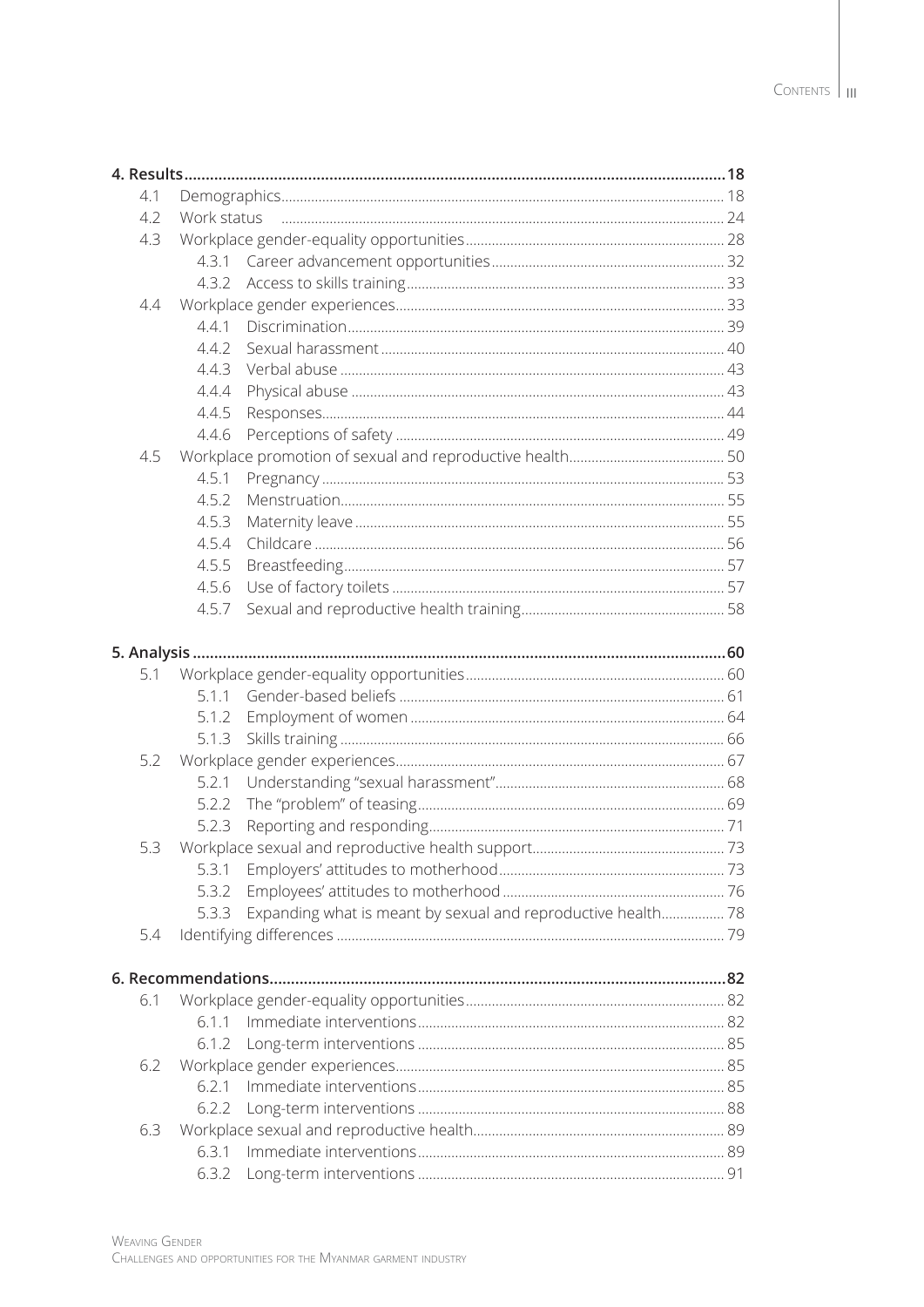| 6.4 |                                                                    |     |
|-----|--------------------------------------------------------------------|-----|
|     | 6.4.1 Write the gender-equality business case for the              |     |
|     |                                                                    |     |
|     | 6.4.2 Communicate the gender-equality business case to managers 93 |     |
|     |                                                                    |     |
|     | 6.4.4 Include gender considerations in negotiations and            |     |
|     |                                                                    |     |
|     | 6.4.5 Promote the ratification and implementation of               |     |
|     |                                                                    |     |
|     |                                                                    |     |
|     |                                                                    | .96 |
|     |                                                                    |     |
|     |                                                                    | .98 |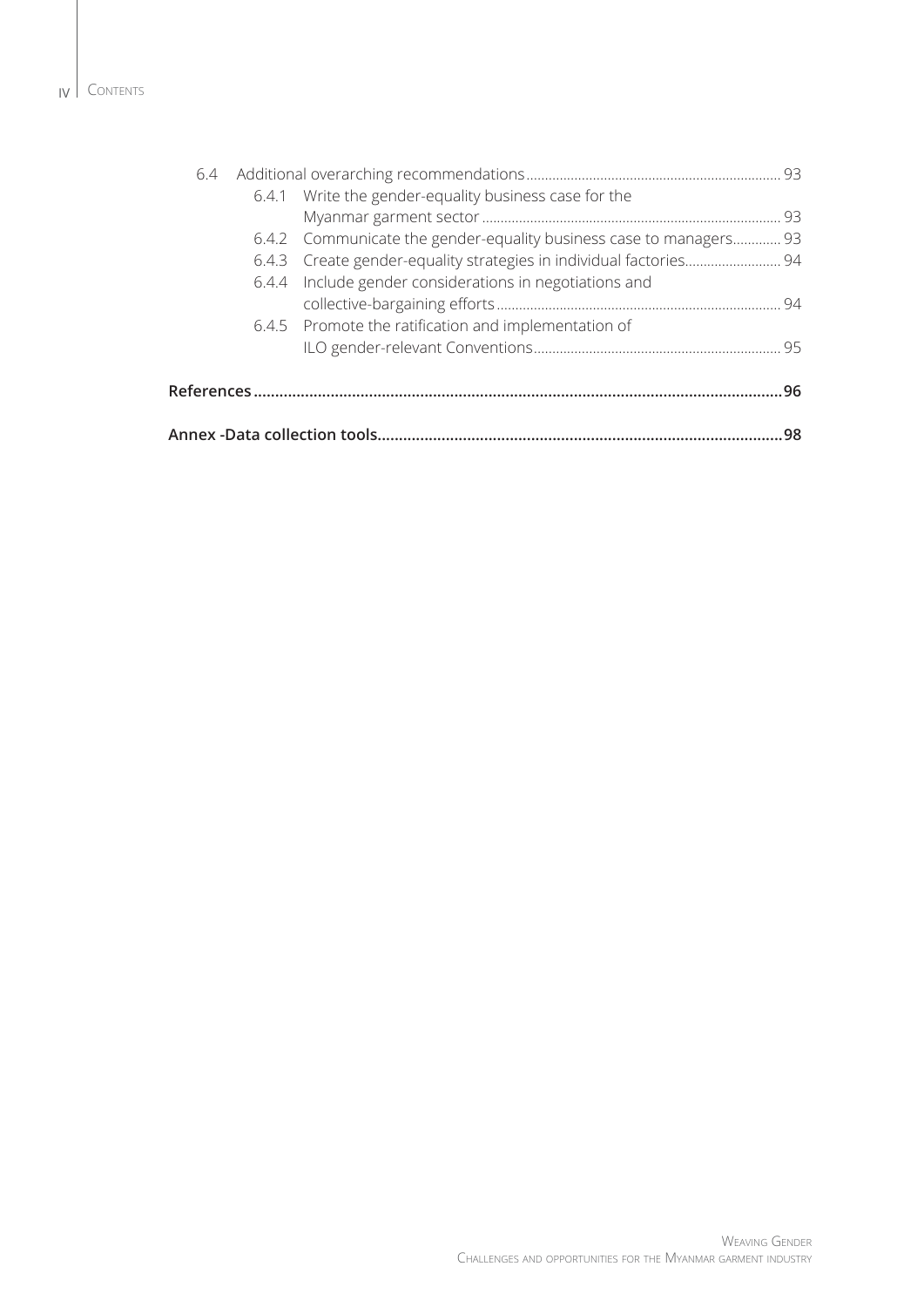## <span id="page-7-0"></span>**Figures**

| Figure 1  |                                                                          |  |
|-----------|--------------------------------------------------------------------------|--|
| Figure 2  |                                                                          |  |
| Figure 3  | Survey respondents with responsibility for children and                  |  |
|           |                                                                          |  |
| Figure 4  | Survey respondents with responsibility for children                      |  |
|           |                                                                          |  |
| Figure 5  | Percentage amount of survey respondents' salary given to family 23       |  |
| Figure 6  |                                                                          |  |
| Figure 7  |                                                                          |  |
| Figure 8  |                                                                          |  |
| Figure 9  |                                                                          |  |
| Figure 10 | Number of respondents in a factory with a basic labour                   |  |
|           |                                                                          |  |
| Figure 11 | Weighted factory scores for barriers to workplace                        |  |
|           |                                                                          |  |
| Figure 12 | Weighted factory scores for experiences of gender-based abuse  34        |  |
| Figure 13 |                                                                          |  |
| Figure 14 |                                                                          |  |
| Figure 15 |                                                                          |  |
| Figure 16 | Sexual harassment characteristics in the factories with                  |  |
|           |                                                                          |  |
| Figure 17 |                                                                          |  |
| Figure 18 |                                                                          |  |
| Figure 19 | Survey respondents' response to sexual harassment in a factory           |  |
|           |                                                                          |  |
| Figure 20 | Employers' response to sexual harassment in a factory with a             |  |
|           |                                                                          |  |
| Figure 21 |                                                                          |  |
| Figure 22 | Weighted factory scores for positive sexual and                          |  |
|           |                                                                          |  |
| Figure 23 | Survey respondents required to take a pregnancy test                     |  |
|           |                                                                          |  |
| Figure 24 | Survey respondents' awareness of maternity leave benefit per factory  55 |  |
| Figure 25 | Survey respondent works in a factory with a childcare facility 56        |  |
| Figure 26 |                                                                          |  |
| Figure 27 | Respondents who received training on sexual and reproductive health      |  |
|           |                                                                          |  |
|           |                                                                          |  |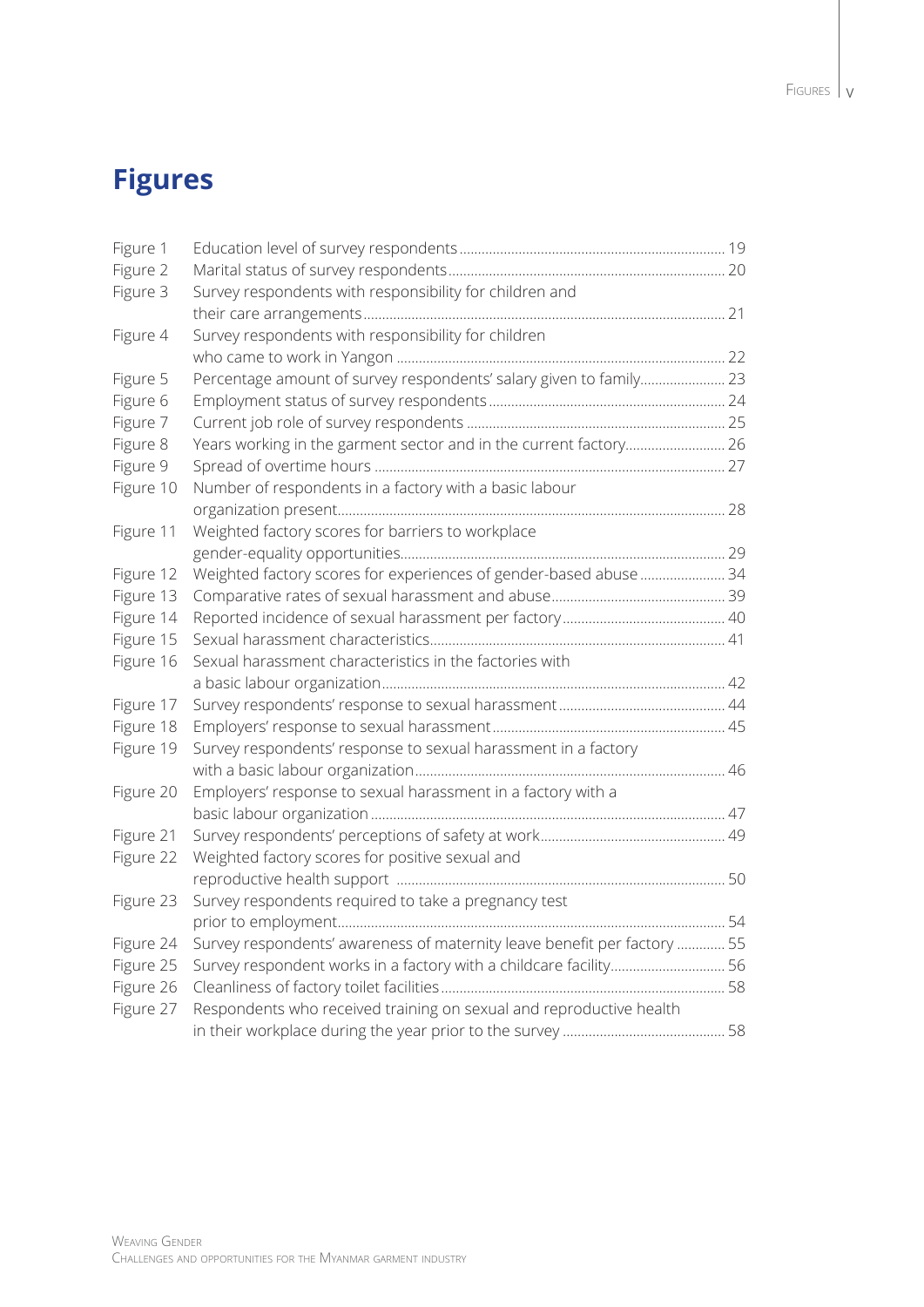## <span id="page-8-0"></span>**Tables**

| Table 3 |                                                                                  |  |
|---------|----------------------------------------------------------------------------------|--|
| Table 4 | Scoring system for barriers to workplace gender-equality opportunities 30        |  |
| Table 5 |                                                                                  |  |
| Table 6 |                                                                                  |  |
|         |                                                                                  |  |
| Table 8 | Actions taken to prevent or respond to sexual harassment,                        |  |
|         |                                                                                  |  |
|         | Table 9 Scoring system for support of positive sexual and reproductive health 51 |  |
|         | Table 10 Examples of practices that support positive sexual and                  |  |
|         |                                                                                  |  |
|         | Table 11 Maximum and minimum weighted scores, by informant interview group 80    |  |
|         |                                                                                  |  |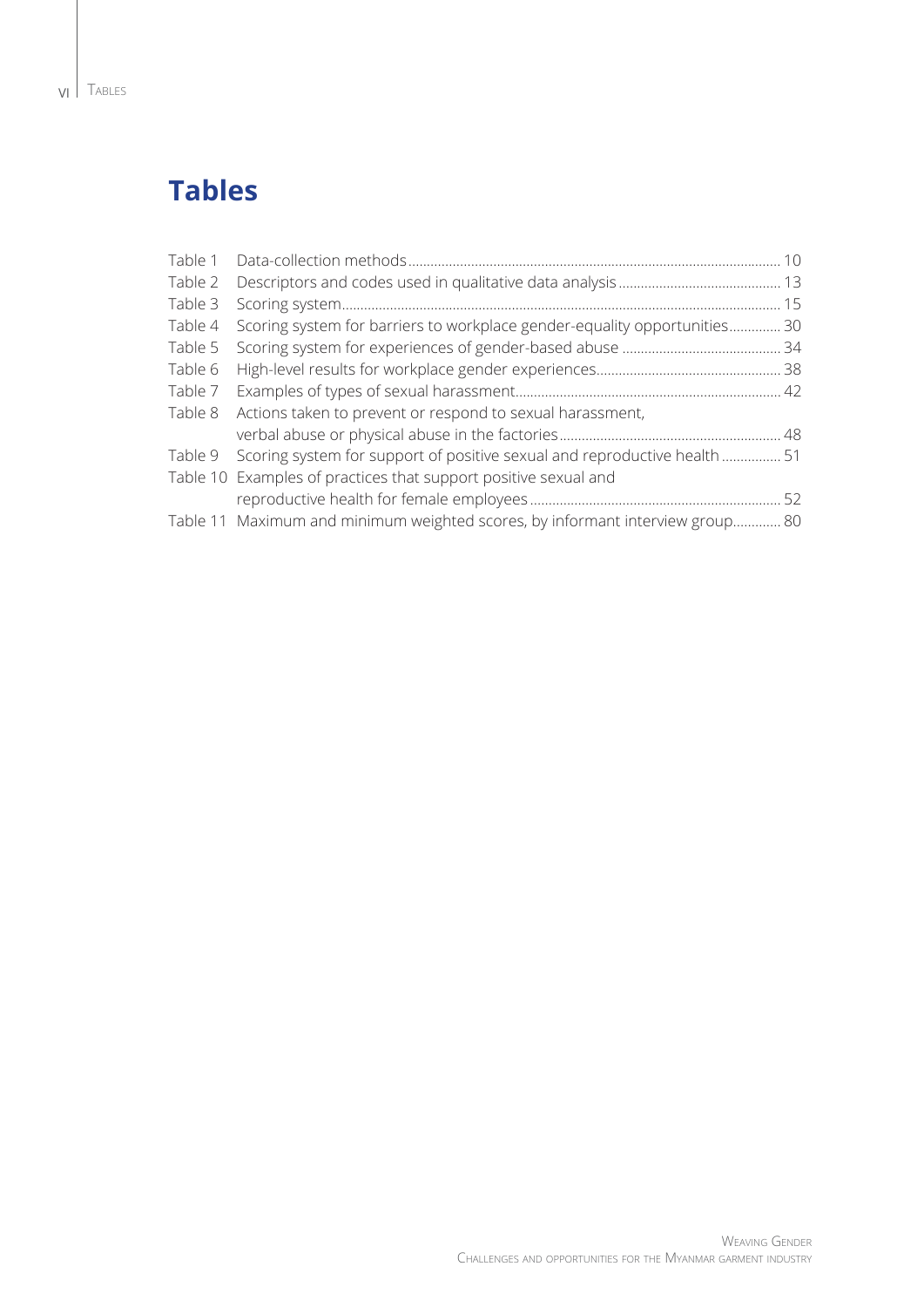## <span id="page-9-0"></span>**Acknowledgements**

This study could not have been completed without the input and expertise of the many individuals and organisations who gave their time to share and discuss experiences, and to provide advice and feedback.

The author extends a special thank you to the 320 female workers who completed the survey and the additional 56 female workers who participated in focus group discussions. Participating in discussions and sharing ideas about gender issues, especially sexual harassment and gender-based violence, can be especially confronting and challenging. These women were the core element of the research for this gender assessment. Their contributions are fundamental to the new knowledge attained regarding gender equality and gender-based experiences in Myanmar's garment sector.

Others included in the gratitude: The additional 38 human resources managers, supervisors and basic labour organization representatives who were willing to disclose and discuss information about the state of gender equality in their factories.

The ILO team in Myanmar and globally, especially those working on the Improving Labour Relations for Decent Work and Sustainable Development in the Myanmar Garment Sector Project (ILO-GIP):

Catherine Vaillancourt-Laflamme, Chief Technical Advisor and Project Manager, for trusting in the research methodology, organizing opportunities to discuss the findings and analysis with key stakeholders, and providing comprehensive feedback on the report.

Thit Thit Su Mon and Aye Thet Oo for their assistance with organizing workshops, translation and administrative tasks.

The team at Myanmar Marketing Research and Development who were responsible for collecting and managing the data, and especially Research Manager U Kyaw Lin for sending regular and concise reports on the status of the research.

Representatives from the participating factories and from a range of international and national organizations who attended the workshops to discuss the findings and to give advice on the analysis of the findings.

My partner Morgan Laplonge for his support in editing the report and providing input into the management and reporting of the data and for his constant encouragement.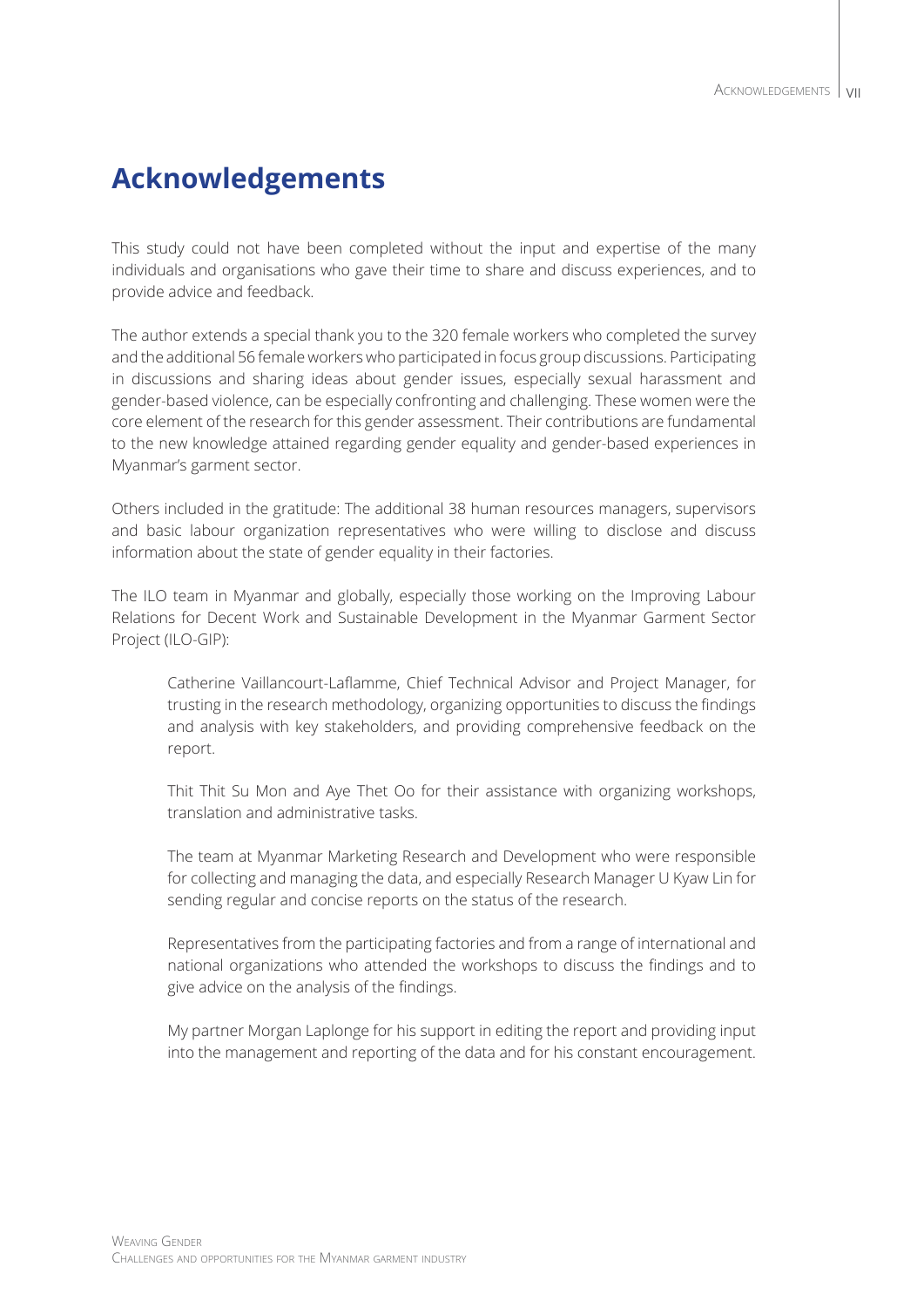## <span id="page-10-0"></span>**Executive summary**

This report provides detailed information on the results of a gender-equality assessment (GEA) carried out in 16 Yangon-based factories in Myanmar's garment sector. These 16 factories are producing for international garment brands, and are foreign-owned and/or foreign-managed factories. The report includes a description of the assessment methodology and data-collection methods as well as copies of the data-collection tools. It also includes analysis of the findings and recommendations to inform future work for the International Labour Organization (ILO) under its Improving Labour Relations for Decent Work and Sustainable Development in the Myanmar Garment Industry Project (ILO-GIP).

#### **Brief introduction to the assessment**

The GEA used a mix of quantitative and qualitative research methods with workers, supervisors, representatives of basic labour organizations (BLO) and human resources management to obtain fresh information on career advancement and skills training, workplace sexual harassment and abuse, and employees' sexual and reproductive health (SRH) issues. The objective was to establish an accurate picture of gender equality in these factories. The assessment is by no means an authoritative description of the situation in all garment factories in Myanmar, nor is it intended to offer commentary on the sector as a whole. Nevertheless, it provides important insights into the issues for women working in the sector, which are of relevance to all industry stakeholders.

#### **Key fi ndings**

Myanmar's garment sector is growing strongly and has become a major driver for the increased participation of women in the labour force. Recent statistics indicate that more than 400,000 people are employed in the garment sector in Myanmar. More than 90 per cent of them are women. Projections suggest that by 2020, more than one million people could be employed in the sector, presenting a major opportunity for women's empowerment and skill development.

The quantitative data from the GEA suggests that the typical woman who works in one of the 16 assessed garment factories came to Yangon from her natal state with the explicit purpose of working in a garment factory. She is a permanent employee in her factory and has been working in the garment sector for fewer than three years. She is young, on average 24 years old, unmarried and does not have children. She works about 60 hours each week.

The female employees tend to consider their employment to be short term – it is something they plan on doing while young, unmarried and without children. Many of the women give a significant percentage of their income to family members on a regular basis. Human resources managers who were interviewed support the view that female employees in their factories will cease working after they have had children.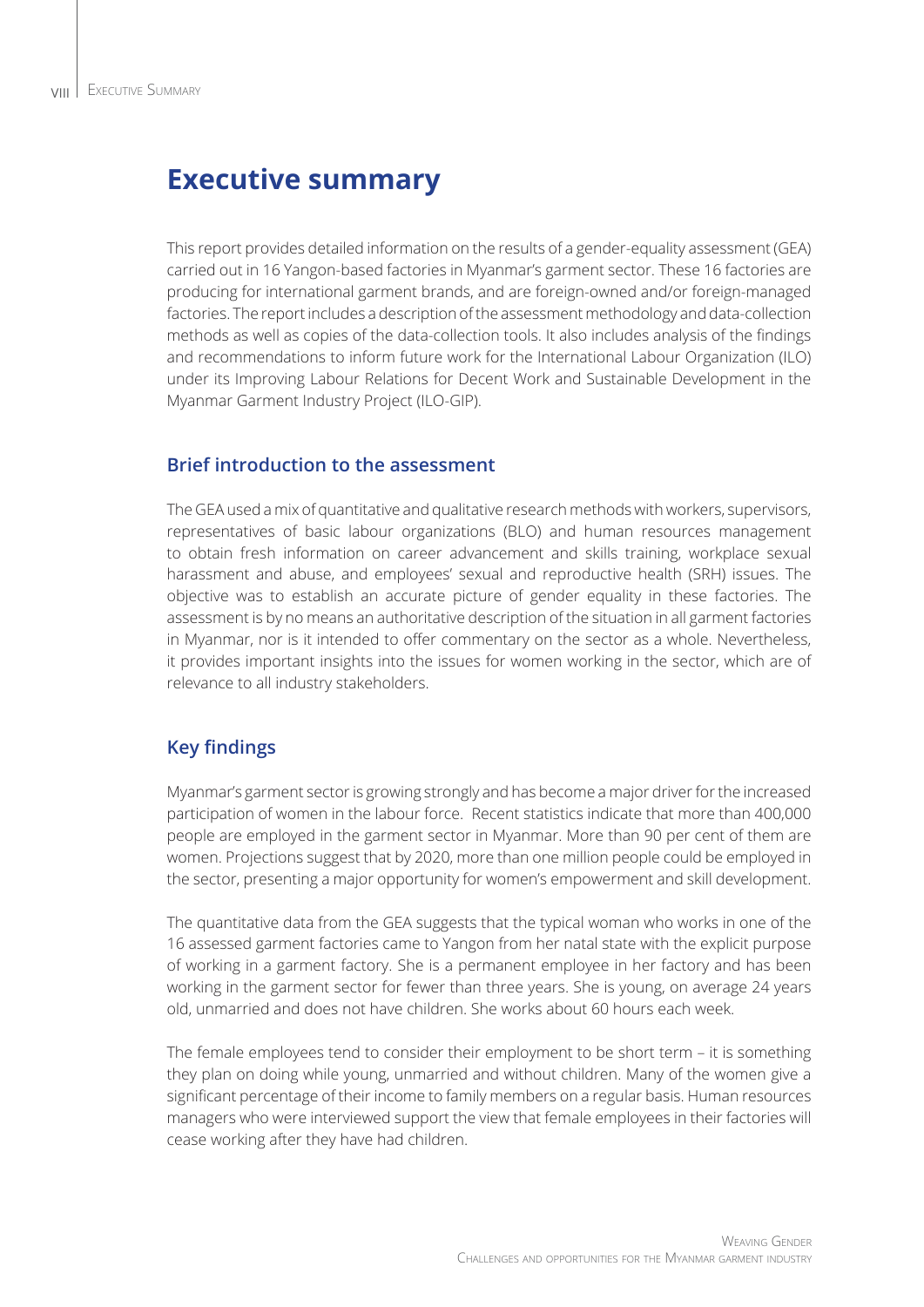Opportunities for the female employees to learn new skills or seek a promotion are limited. This is because the sector relies on most of its employees to complete relatively low-skill work tasks and because the organization of the labour force in the factories means there are few supervisory positions. Wages are linked to productivity targets. This encourages employees to master and repeat simple skills. It discourages them from investing time in acquiring new skills because this could result in a reduction in income during the learning period.

Nonetheless, the female employees believe men and women have equal opportunities for career advancement and skills training in their factories. The human resources managers admitted they prefer to employ women, not men. They draw on assumptions about innate gender characteristics and traits to justify their belief that women are more suitable employees for work in the garment sector. They see women, for example, as naturally more capable of completing work tasks that require attention to detail, such as sewing. There is also a view shared among the human resources managers and supervisors that women are less likely to "create trouble" in the workplace.

These assumptions and beliefs result in gender discrimination against both men and women. Men, who are seen to be less capable of completing intricate and repetitive work, less docile and more troublesome, are deemed to be unsuitable employees by those who control the recruitment. Women are denied opportunities to work in certain roles in the factories, especially roles that require the employee to display assertive skills (such as supervisory roles), work with machinery or carry heavy loads. Female employees, human resources managers, supervisors and BLO representatives across all the factories in the GEA seem to have internalized these assumptions and beliefs about women. They do not see their views and corresponding actions as causes or evidence of gender discrimination.

The female employees in the 16 factories overwhelmingly report feeling safe in their workplaces. In most of the factories, however, there is some evidence of sexual harassment, and in a few factories cases of verbal abuse and physical abuse reported. These forms of gender-based abuse also affect women while they are travelling to and from work. Of the three types of abuse discussed in the assessment, sexual harassment is cited as the most common. When it occurs, it is most often perpetrated by a female co-worker within normal work hours (8 a.m. to 5 p.m.). There were, however, significant misunderstandings among all the participants in the GEA about what constitutes sexual harassment, and such misunderstandings are likely to have affected the results. The participants confused teasing between friends with sexual harassment. The distinction between what constitutes teasing and what constitutes sexual harassment is also not always clear; and there is no shared understanding among the participants of where the line between the two can be drawn. This makes authoritative conclusions difficult about the rates of sexual harassment in the 16 factories. Nonetheless, the factories lack formal policies and processes to help respond to real cases of workplace harassment and abuse if and when they occur.

All the participants in the assessment – female employees, human resources managers, supervisors and BLO representatives – expressed support for better SRH for female employees. This includes more SRH training for female employees in the factories. This verbalized support is, however, not matched with evidence of extensive practical support. Neither the human resources managers nor female employees consider childcare and breastfeeding rooms as high priorities. Employees who are responsible for children tend to leave them under the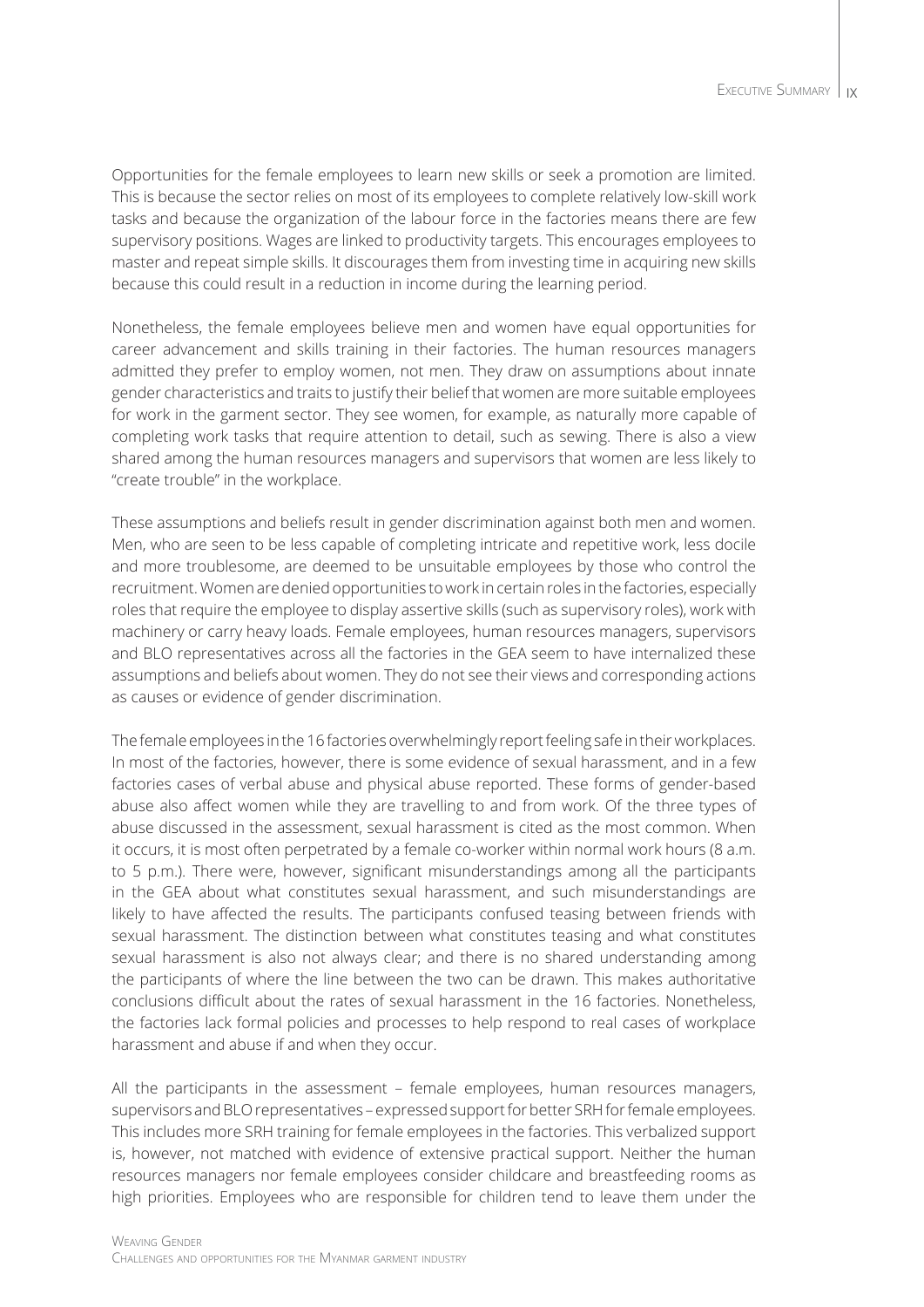<span id="page-12-0"></span>care of another family member. They do not use a factory childcare facility even when one is available. The human resources managers and the female employees admitted they give little attention to thinking about how women who work in the garment sector can better manage motherhood and employment. The female employees are not especially supportive of women breastfeeding children in the workplace. Although there is no evidence of direct discrimination against women who have children and continue to work in a factory, there is clearly a preference for employing young, single women who do not have children, which sends a clear message from the factories to women (employed or seeking employment) that the care of young children should supersede a woman's need or desire to work.

#### **Summary of recommendations**

The report offers a number of recommendations (summarized in the following table) for interventions to support improvements towards gender equality in the 16 factories. The recommendations are organized in three categories, which link to the assessment's three research topics:

**Topic A: Workplace gender-equality opportunities (linked to career advancement and skills training)**

**Topic B: Workplace gender experiences (linked to sexual harassment, verbal abuse and physical abuse)**

#### **Topic C: Women's SRH support at work (linked to reproduction)**

The recommendations apply to all 16 factories that participated in the assessment. Factories may have different immediate and long-term needs with respect to improving gender equality. They may also have different levels of skills and capacity in their management teams to implement and support work on sexual harassment and SRH issues. Further consideration of how to implement a recommendation in a factory may therefore be required. The recommendations are presented below:

| <b>Topic</b>                                      | <b>Immediate</b>                                                   | Long-term                                                                                                          |
|---------------------------------------------------|--------------------------------------------------------------------|--------------------------------------------------------------------------------------------------------------------|
| Workplace<br>gender-<br>equality<br>opportunities | Develop a model career<br>pathway.<br>Provide standardized gender- | Research impacts of future<br>mechanization/automation and<br>changes in the production model on<br>women's roles. |
|                                                   | sensitization training.                                            |                                                                                                                    |
|                                                   | Introduce an exit survey.                                          |                                                                                                                    |
|                                                   | Create case studies of women<br>in the garment sector              |                                                                                                                    |
|                                                   | Introduce a sector-wide skills<br>recognition programme.           |                                                                                                                    |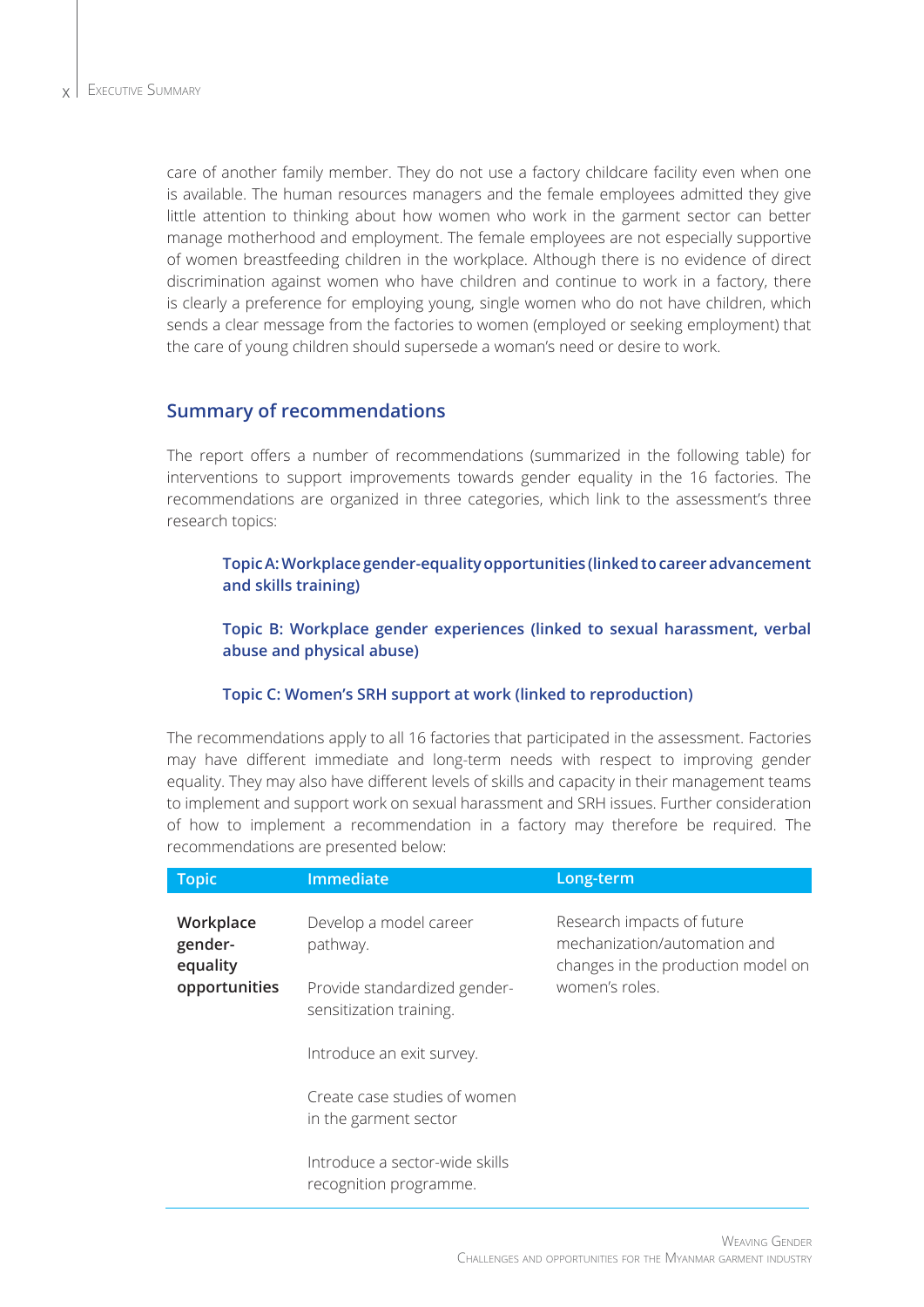| <b>Topic</b>                            | <b>Immediate</b>                                                                    | Long-term                                                                                   |
|-----------------------------------------|-------------------------------------------------------------------------------------|---------------------------------------------------------------------------------------------|
| Workplace<br>gender<br>experiences      | Develop workplace policies on<br>sexual harassment and abuse.                       | Conduct regular factory-based<br>assessments.                                               |
|                                         | Provide awareness training on<br>sexual harassment.                                 | Promote inclusive workplace<br>policies and practices.                                      |
|                                         | Support capacity-building for<br>responding to cases.                               |                                                                                             |
|                                         | Research the experiences of<br>new female workers.                                  |                                                                                             |
| Workplace<br>sexual and<br>reproductive | Provide awareness training on<br>sexual and reproductive health.                    | Advocate for better awareness of<br>sexual and reproductive health as a<br>workplace issue. |
| health support                          | Communicate useful<br>information about sexual and<br>reproductive health services. | Research sector support for working<br>mothers and fathers                                  |
|                                         | Share success stories of<br>working mothers and fathers.                            | Research nutrition issues for<br>women in the garment sector.                               |

#### **Additional overarching recommendations**

Write the gender-equality business case for the Myanmar garment sector.

Communicate the gender-equality business case to managers.

Create gender-equality strategies in individual factories.

Include gender considerations in negotiations and collective bargaining efforts.

Promote the ratification and implementation of the ILO gender relevant conventions.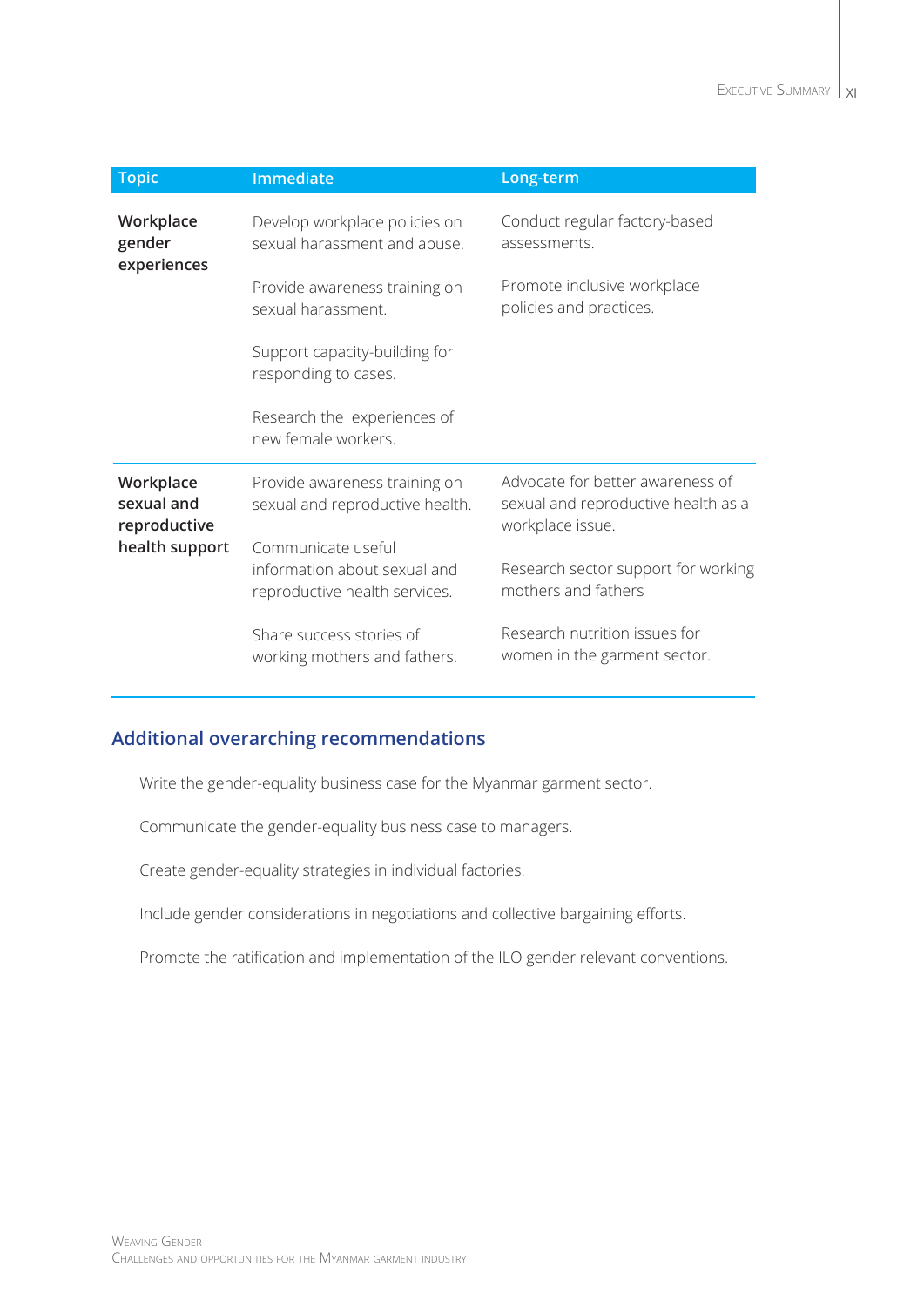#### <span id="page-14-0"></span>**About the author**

Dean Laplonge, PhD, is the principal consultant for the global research company Factive (www.factiveconsulting.com). His academic and consultancy interests focus on safety and gender in workplaces, gender-based violence, masculinities and women's empowerment. His academic publications explore such topics as the sexual exploitation of children linked to extractive operations, masculinity and risk-taking, women's workplace safety and feminist approaches to mining. He has more than 15 years of experience conducting research, developing programmes and facilitating training for a wide range of government agencies, research institutions, industry bodies, private organizations as well as non-government and civil society organizations. This work has included developing an innovative workplace safety programme to improve safety for women working in remote locations in Papua New Guinea (International Finance Corporation); researching gender-based violence in Myanmar (UNFPA, Danish Refugee Council and International Rescue Committee); and providing capacity-building for gender-based violence actors working in Syria (UNFPA and Global Communities).

#### **The ILO in Myanmar**

The ILO is a specialized United Nations agency that aims to promote decent work. This includes opportunities for work that are productive and deliver a fair income; security in the workplace and social protection for families; better prospects for personal development and social integration; freedom for people to express their concerns, organize and participate in the decisions that affect their lives; and equality of opportunity and treatment for all women and men. With its unique tripartite composition, the ILO is well placed to assist governments, workers and employers to address challenges related to sustainable development through sound industrial relations at the enterprise, industry and national levels.

Through its global programmes, the ILO has learned the crucial lesson that the pursuit of social compliance through monitoring and remediation efforts is a necessary but not a sufficient condition for decent work in global supply chains. Social compliance initiatives need to be located within broader programmes designed to improve labour market governance, which, among other things, includes effective labour relations and wage policy at the national level and labour inspection, social dialogue and collective bargaining at the appropriate levels. The ILO experiences in other countries show that involving persons with decision-making authority within organizations of tripartite partners, including at the enterprise level, is a key to ensuring sustainable impacts.

The ILO has an ongoing engagement with its tripartite constituents in Myanmar on the basis of an agreed Decent Work Country Programme and has been working to build the capacity of workers' and employers' organizations in Myanmar. It has been implementing a cooperation project titled Improving Labour Relations for Decent Work and Sustainable Development in the Myanmar Garment Industry, which focuses on the delivery of training and capacity-building on sound industrial relations and social dialogue. Gender equality and empowerment form part of this overarching goal.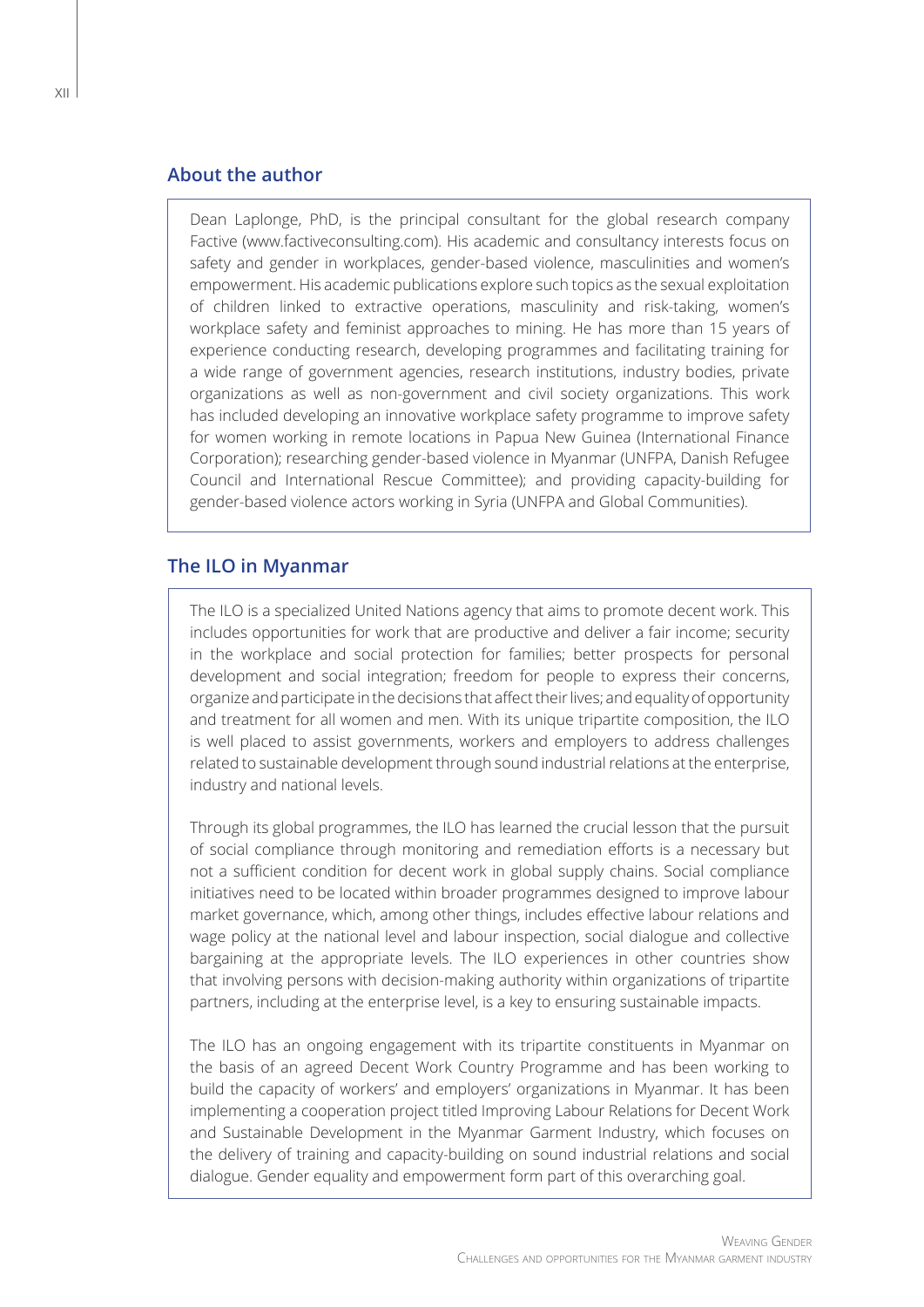#### <span id="page-15-0"></span>**Disclaimer**

This publication has been produced with the assistance of the Swedish International Development Agency (Sida) and H&M through their support for the ILO Improving Labour Relations for Decent Work and Sustainable Development in the Myanmar Garment Industry Project. The contents of this publication are the sole responsibility of Dean Laplonge, consultant to the ILO, and can in no way be taken to reflect the views of Sida or H&M.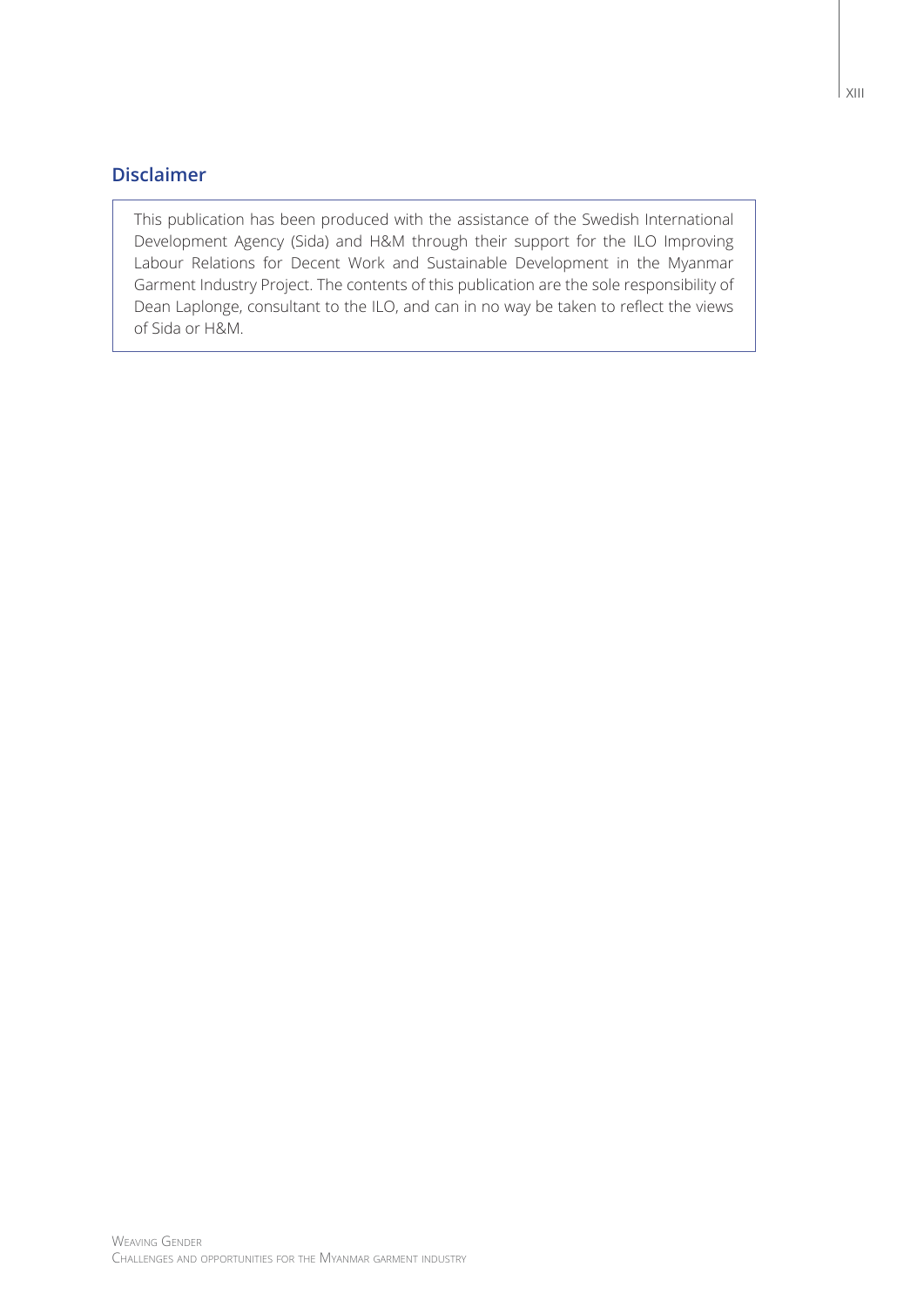## <span id="page-16-0"></span>**Abbreviations**

- **BLO** Basic Labour Organization. The term used for a trade union organization in a factory in Myanmar's garment sector
- **CMP** The "cut, make and package" system of production. This is currently the dominant system of production in Myanmar's garment sector. It involves a foreign buyer paying contracting fees to a factory to cut the textile fabrics, sew the garments according to provided design specifications, and packaging the garments for export. It is also sometimes referred to as the "cut, make, trim" (CMT) system.
- **DWCP** Decent Work Country Programme
- **FGD** Focus group discussion
- FOB The "freight-on-board" system of production, sometimes also referred to as the "free-on-board" system. It involves retailers placing an order with a factory to produce and ship garments. Under this system of production, the factory is responsible for the entire production process, and the retailer is not as involved as in the CMP system. A shift to the FOB system is part of the MGMA's 10-year strategy for the Myanmar garment sector.
- **GBV** Gender based violence
- **GEA** Gender equality assessment
- **HR** Human resources
- **ILO** International Labour Organization
- **ILO-GIP** The International Labour Organizations' "Improving Labour Relations for Decent Work and Sustainable Development in the Myanmar Garment sector" project
- **IWFM** Industrial Workers Federation of Myanmar
- **KII** Key informant interview
- **MGMA** Myanmar Garment Manufacturers Association
- **MICS** Myanmar Industries, Craft and Services
- **NGO** Non-government organization
- **SRH** Sexual and reproductive health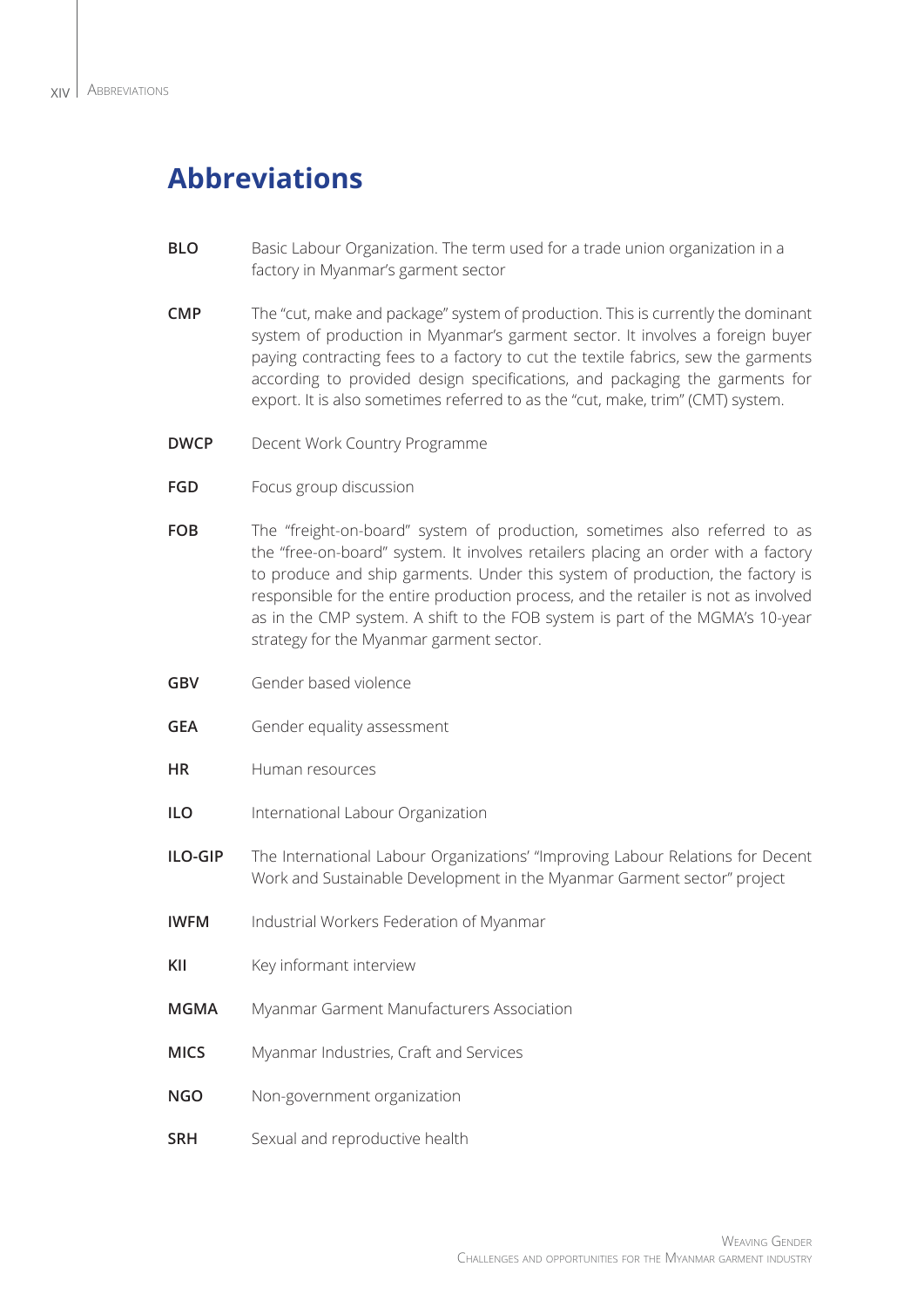## <span id="page-17-0"></span>**Gloassary**

- **BLO** Basic Labour Organization. The term used for a trade union organization in a factory in Myanmar's garment sector
- **CMP** The "cut, make and package" system of production. This is currently the dominant system of production in Myanmar's garment sector. It involves a foreign buyer paying contracting fees to a factory to cut the textile fabrics, sew the garments according to provided design specifications, and packaging the garments for export. It is also sometimes referred to as the "cut, make, trim" (CMT) system.
- **DWCP** Decent Work Country Programme
- **FGD** Focus group discussion
- FOB The "freight-on-board" system of production, sometimes also referred to as the "free-on-board" system. It involves retailers placing an order with a factory to produce and ship garments. Under this system of production, the factory is responsible for the entire production process, and the retailer is not as involved as in the CMP system. A shift to the FOB system is part of the MGMA's 10-year strategy for the Myanmar garment sector.
- **GBV** Gender based violence
- **GEA Gender equality assessment**
- **HR** Human resources
- **ILO** International Labour Organization
- **ILO-GIP** The International Labour Organizations' "Improving Labour Relations for Decent Work and Sustainable Development in the Myanmar Garment sector" project
- **IWFM** Industrial Workers Federation of Myanmar
- **KII Key informant interview**
- **MGMA** Myanmar Garment Manufacturers Association
- **MICS** Myanmar Industries, Craft and Services
- **NGO** Non-government organization
- **SRH** Sexual and reproductive health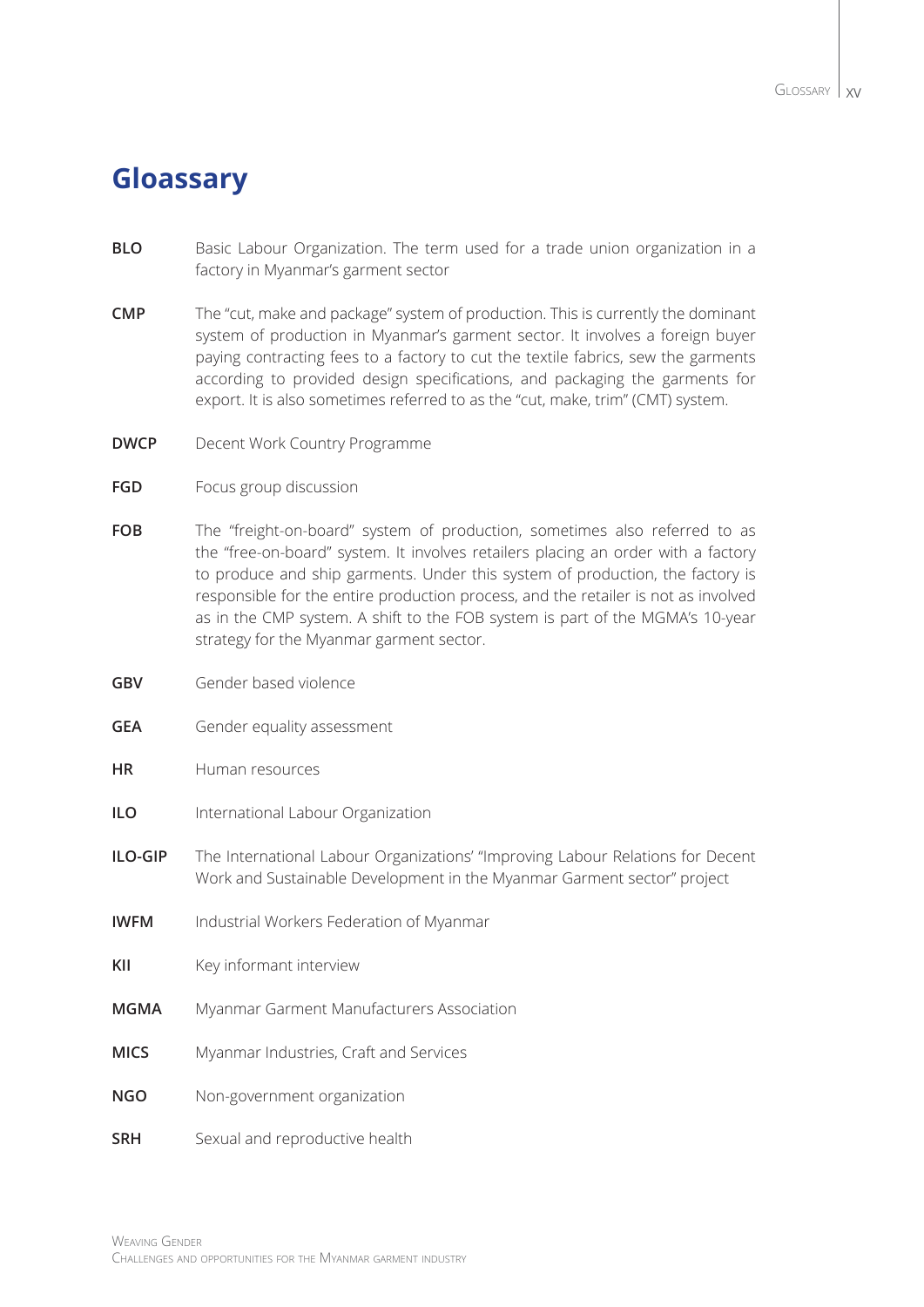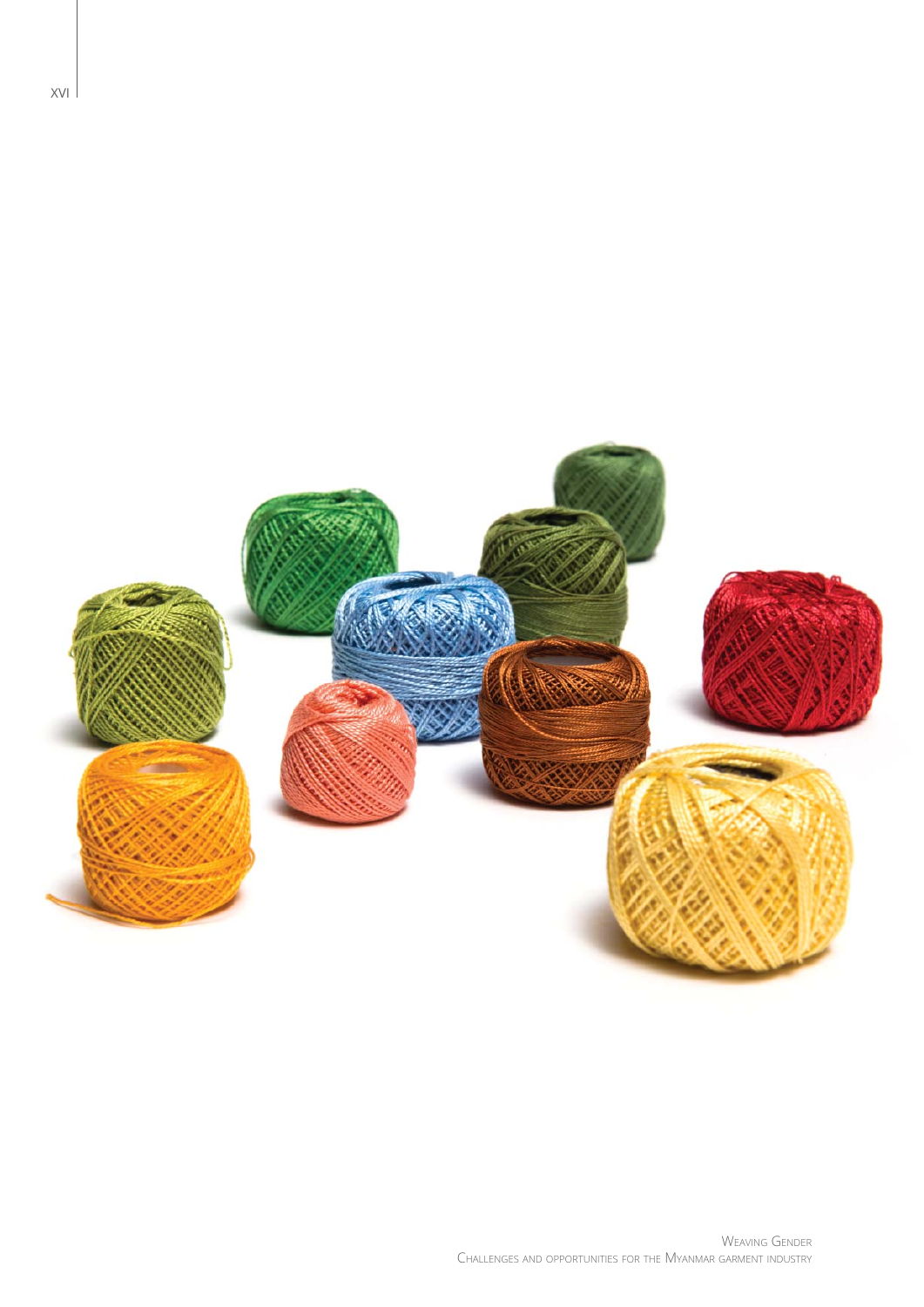## <span id="page-19-0"></span>**1. Introduction**

#### **1.1 Overview of the assessment**

The gender-equality assessment (GEA) investigated the status of women working in 16 Yangonbased factories in Myanmar's garment industry. All the factories included in this assessment are producing for international garment brands and are foreign-owned and/or foreign-managed factories.

The GEA explored real and perceived barriers to career advancement and skills training for women; experiences of harassment and abuse at work and when travelling to and from work; and the support for sexual and reproductive health (SRH) of female employees. This assessment was conducted as part of the International Labour Organization's Improving Labour Relations for Decent Work and Sustainable Development in the Myanmar Garment Industry Project (ILO-GIP), which focuses on industrial relations and social dialogue training and capacity-building.

Within the ILO-GIP, there is recognition that although improvements in training and capacitybuilding can help strengthen the empowerment of women in the garment sector, these activities do not automatically or necessarily work to improve the access these women have to SRH information and services. Such access is a necessary part of women's empowerment at work, in their homes and in Myanmar society. Women who have limited knowledge of SRH issues are less likely to be able to make informed decisions about their personal lives, families, careers and the relationship between the three. Women who have limited or no access to SRH services may make decisions about their well-being based on these limitations. They can be disadvantaged in respect to careers and employment because of the limiting interpretations, within a patriarchal system, of the biological processes of menstruation, pregnancy, childbirth and breastfeeding. As in many other countries, a woman's capacity to reproduce has been used – and continues to be used – as a means of keeping women out of the workforce and thereby sustaining economic power for men. Social norms regarding sexual behaviours and attitudes in Myanmar also render it taboo for women to discuss SRH issues, including any problems and illnesses they may be experiencing. This can affect their ability to work and their productivity (and therefore pay) while at work. The ILO-GIP thus recognizes the need to promote improvements in women's SRH knowledge and access to SRH services.

#### **1.2 Objectives of the assessment**

The initial guiding objective of the GEA was to establish an accurate picture of gender equality in the 20 factories participating in a broader ILO-GIP training programme on, among other things, gender issues, with the goal to improve industrial relations in these factories and in the industry.1 This picture would then provide information on the extent to which female

<sup>1</sup> The assessment was completed in only 16 factories. An explanation for why this occurred is provided later in the methodology section of this report.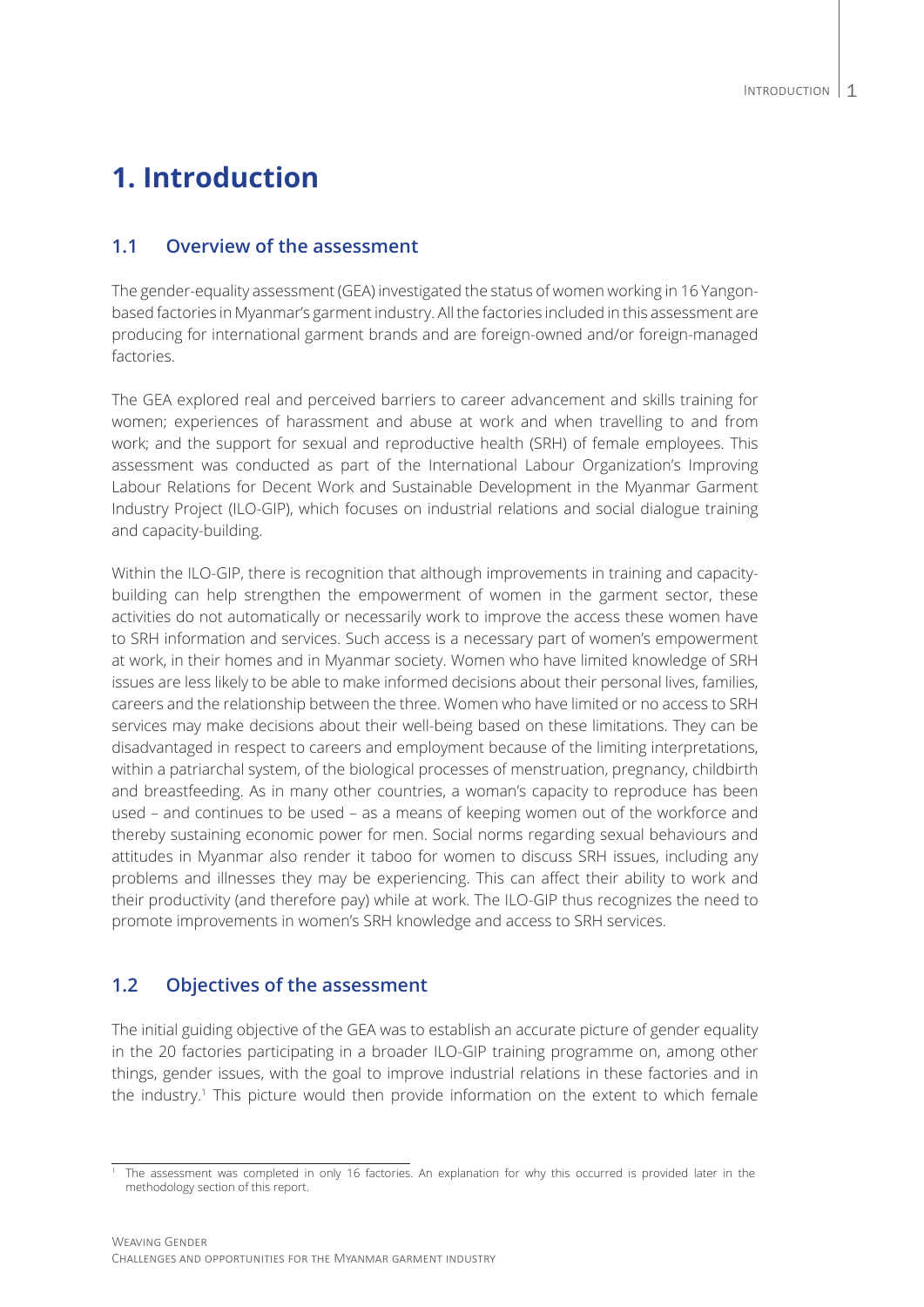employees in the factories are allowed or denied opportunities for career advancement and skills training; the extent to which these employees experience sexual harassment or abuse in their workplaces; and the extent to which these same employees have access to or are denied access to SRH information and services. Using mixed quantitative and qualitative methods, this information was collected from female employees, factory human resources managers, factory supervisors and basic labour organization (BLO) representatives to provide a comprehensive and multi-voice perspective.

More specifically, the GEA aimed to provide answers to six core research questions organized into three research topics:

#### **Topic A: Workplace gender-equality opportunities**

- 1. What are the perceived barriers to women taking on leadership roles in management and trade unions?
- 2. Are there any specific barriers to women workers taking advantage of opportunities for skills training and career advancement?

#### **Topic B: Workplace gender experiences (linked to sexual harassment, verbal abuse and physical abuse)**

- 3. To what extent do women workers experience discrimination at work, and what are the mechanisms by which this discrimination takes effect?
- 4. To what extent are women workers subject to sexual harassment and/or genderbased violence at work?

#### **Topic C: Women's SRH support at work**

- 5. Are women garment workers adequately able to reconcile work, maternity and childcare, taking into account legal rights, employer-provided and other facilities and services and socio-cultural pressures?
- 6. How easy (or difficult) is it for female garment workers to enjoy empowered and safe sexual and reproductive health while at work?

The fresh information produced by the GEA informs recommendations to support the development of a gender strategy for the ILO-GIP. The results of the GEA will further enable the ILO to advise and advocatee accurately on how challenging cultural attitudes on gender can help increase the empowerment of female employees in Myanmar's garment sector; and to promote empowerment for these women by supporting their ability to exercise voice regarding issues that affect them in their workplaces.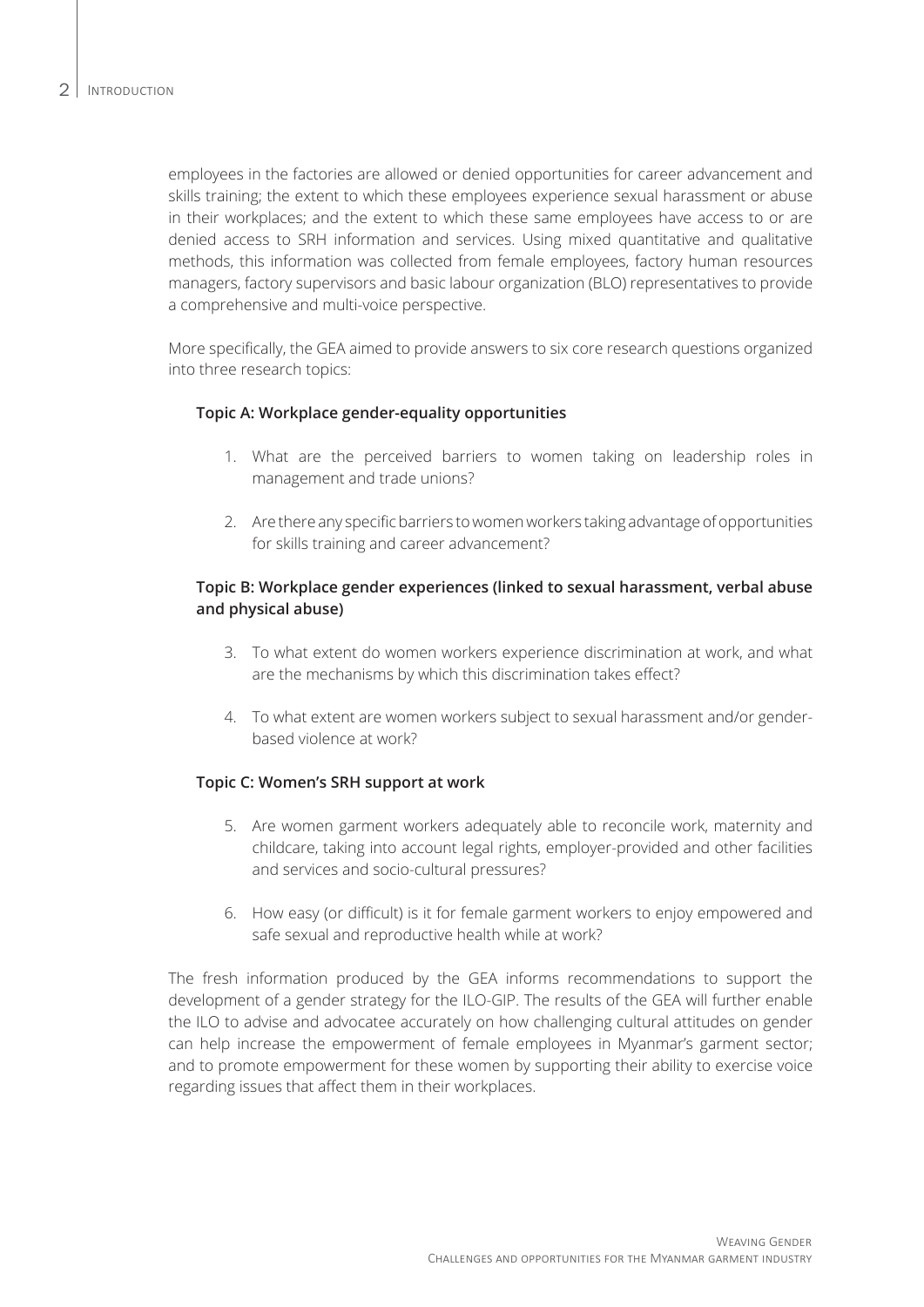#### <span id="page-21-0"></span>**1.3 Timeline for the assessment**

The assessment was completed over a period of 16 months. The development of the methodology commenced in February 2017. Data was collected between August and December 2017 in two phases (August and November–December). A stakeholder engagement workshop with ILO constituents (workers' and employers' organizations) took place in early December 2017 to present initial findings and seek input into the analysis. Attendees at this workshop were representatives from the Myanmar Garment Manufacturers Association (MGMA), the International Workers Federation of Myanmar (IWFM) and the Myanmar Industries, Craft and Services (MISC) (both trade unions active in the garment industry), and other labour-oriented non-government organizations. On the basis of their initial comments, a draft of the report was completed in January 2018. Two additional stakeholder workshops were organized in early February 2018 – one for the wider community of organizations concerned with gender and garment factory issues in Myanmar and a second one for representatives of the factories that participated in the assessment. A final version of the report was submitted for an internal ILO review in mid-February 2018. Comments and feedback were responded to during a final editing phase, and this final version of the report was approved and launched in January 2019.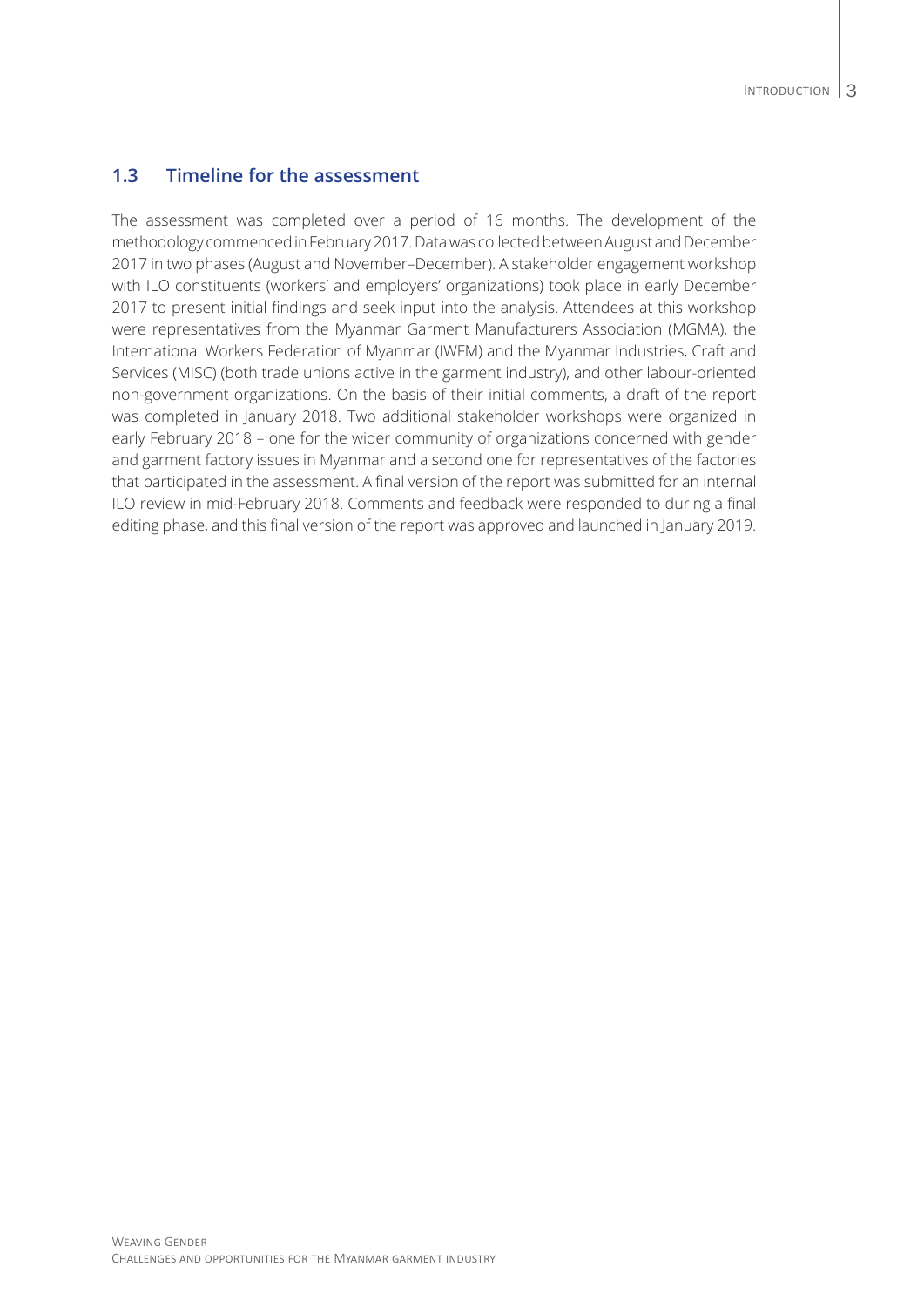## <span id="page-22-0"></span>**2. Background Information**

Since the early 1990s, the garment sector in Myanmar has been making significant contribution to the national economy. Over the past three decades, the industry has experienced slow growth, rapid growth, stagnation, decline and recent recovery. Historically, the sector had serviced clients primarily from Japan and the Republic of Korea. There was previously little interest shown by retailers based in North America and Europe. The sector was also shut out from accessing those markets when sanctions were imposed on the country by the United States and Europe in the first decade of the twenty-first century. Since the lifting of these sanctions (in 2011 and 2013, respectively), companies such as GAP, H&M, C&A, Adidas are increasingly looking to Myanmar factories to source their products. The garment sector is now expected to experience rapid future growth.<sup>2</sup>

The majority of garment factories in Myanmar operate the "cut, make and package" system (CMP).3 This means they import all the materials they need to produce garments. They make the garments according to the specifications set out by a client and package them for delivery. The reason for the use of this system within the sector has been linked to a lack of quality materials produced within the country.4 There is, however, a push to shift the sector to a "freight-on-board" system – a move that is supported by the MGMA in its ten-year strategic plan.5 This new system of production will mean a retail client can place an order directly with a factory, which will be responsible for sourcing the materials, producing the garments and shipping them to the client. The freight-on-board (FOB) system has the potential to allow the garment sector to take more control over the management of production and to offer increased opportunities for profit and expansion.

Recent statistics indicate that close to 400,000<sup>6</sup> people are employed in the garment sector in Myanmar. As many as 90 per cent of them are women.7 This number is still small in comparison to rates of employment in the garment sectors in nearby countries, such as Viet Nam, China and Bangladesh. It offers an opportunity for a still-manageable number of stakeholders to design sector-based strategies for the inclusive and sustainable development of a garment industry that provides fair opportunities for both men and women. The industry is poised to grow. Predictions suggest that by 2020, almost 10 per cent of the Myanmar population will rely on the garment sector for basic needs; more than one million people could be employed in the sector; and the sector could have an annual turnover in excess of US\$10 billion.<sup>8</sup>

<sup>2</sup> BSR, 2014.

<sup>3</sup> The cut, make and package is the dominant system of production in Myanmar's garment sector and involves a foreign buyer paying contracting fees to a factory to cut the fabrics, sew the garments according to provided design specifications and packaging the garments for export.

<sup>4</sup> BIF, 2016.

<sup>5</sup> MGMA, 2014b. The freight on board (system of production, sometimes referred to as the "free-on-board" system) involves retailers placing an order with a factory to produce and ship garments and the factory is responsible for the entire production process, while the retailer is not as involved as in the cut, make and package system.

<sup>6</sup> Government of Myanmar, 2017, p. 67.

<sup>7</sup> Fair Wear Foundation, 2016, p. 4; ILO, 2016; Oxfam, 2015, p. 7.

<sup>8</sup> BIF, 2016, pp. 9–10.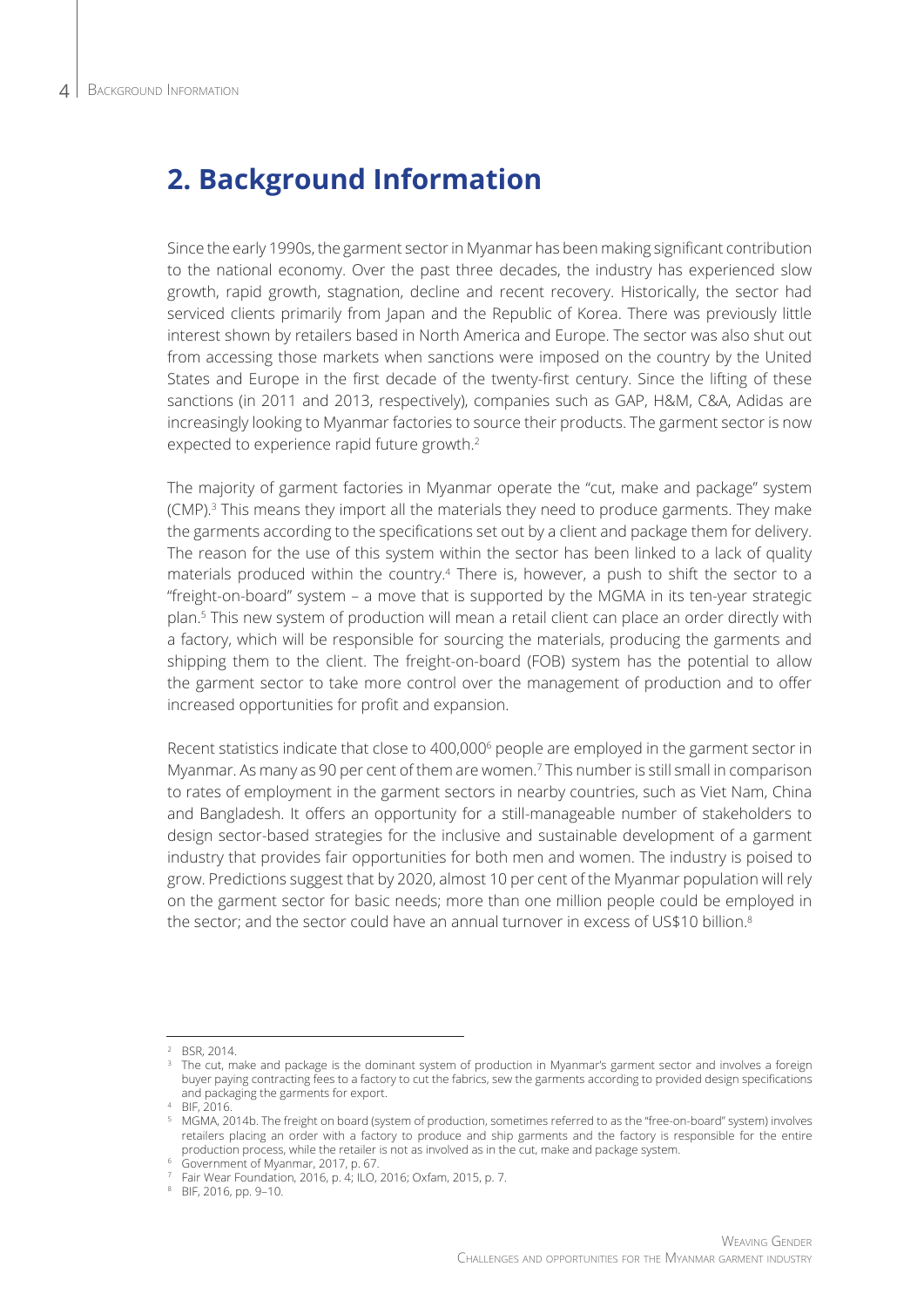<span id="page-23-0"></span>This is an optimistic outlook that not everybody shares. There is reportedly some lingering hesitancy on the part of international retailers to view Myanmar as an ideal country in which to locate their factories and/or from which to source their goods. There are concerns about political uncertainties, the skill level of employees, the reliability and quality of the country's infrastructure, the overly protective legislation, the environmental impacts of the sector and the treatment of workers.9 In discussions on the possibility of future growth in the garment sector, analysts have suggested that poor infrastructure and the lack of adequate facilities fail to provide the stability required to meet production demands. Buildings are said to be poorly equipped and to pose significant safety hazards to employees. The energy supply is also a major limitation for successful and sustainable production, with many factories relying on the use of expensive backup generators to ensure they can continue to operate during regularly occurring blackouts.10 Prior research has further shown that employees in the sector are already impacted by low wages, high rates of overtime, unpaid sick leave, denial of maternity leave, and workplace sexual harassment and abuse. There is high turnover of staff who regularly seek out new workplaces where they can get paid a few dollars – even sometimes a few cents – more for the same work. Management is also seen to lack the skills – and the political will – to oversee successful changes in the business structure and export processes as well as better adoption of international business practices.<sup>11</sup>

A factor not yet taken into serious consideration in the predictions of growth for the employee base, including employment opportunities for women, is the possibility of mechanization within the sector. Many of the jobs that female employees currently carry out in the factories (cutting, packing) can easily be automated. Factory owners in Myanmar may decide that mechanization is a necessary part of any growth strategy because it offers them the ability to complete tasks quicker, with a lower rate of error and at a lower cost. It is female employees who are most vulnerable to any future mechanization in the garment sector. The number of women working in the sector could rapidly decline once mechanization is introduced into the production process.

#### **2.1 Gender equality in the sector**

There are signs of progress in the status of women in the workforce in Myanmar as a whole<sup>12</sup> and in the country's garment industry specifically.<sup>13</sup> Women currently represent approximately 90 per cent of the workforce in the industry. They occupy roles throughout the manufacturing process, including at the supervisory level.<sup>14</sup> Prior research found that 87 per cent of employees reported feeling safe at work (in terms of sexual harassment). This level of safety has been attributed to the fact that the majority of supervisors in the factories are female.<sup>15</sup> The high percentage of female employees in the garment industry also, possibly, offers a good opportunity to support female empowerment and skill development.16

<sup>9</sup> Action Labour Rights, 2016; ILO, 2015; Impactt, 2016.

<sup>10</sup> BIF, 2016; Myint, 2014; Myint and Rasiah, 2012.

<sup>11</sup> BIF, 2016; Impactt, 2016.

<sup>12</sup> Nathan Associates, 2016.

<sup>13</sup> DFAT, 2016, p. 4.

<sup>14</sup> Oxfam, 2015, p.7; BIF, 2016, p. 31.

<sup>&</sup>lt;sup>15</sup> Progressive Voice, 2016, p. 56.

<sup>16</sup> BIF, 2016, p. 31.

<sup>17</sup> Ibid., p. 16.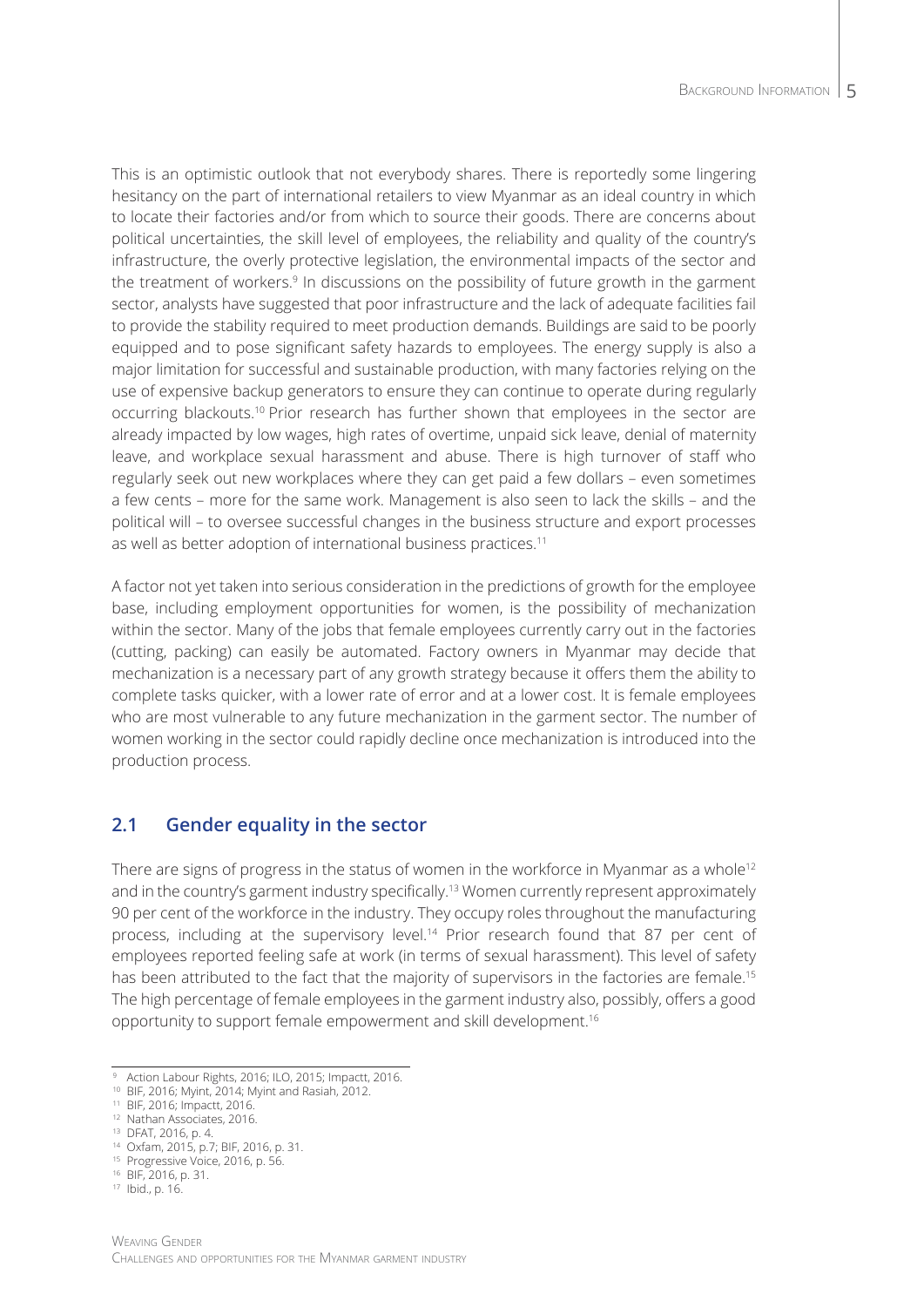A high percentage of women to men in a workplace does not, however, automatically result in women occupying powerful or dominant roles; nor does it ensure that female employees can make decisions that affect their ability to work well, safely and with adequate compensation. A majority of the factory managers are men who are often employed more for their familial connection to the factory owner rather than because of their management or people skills.<sup>17</sup> There are certainly some women leaders in the sector, including those who work as representatives of a factory's BLO and as leaders of industry organizations. Even though the garment sector has relied heavily on women to support its growth, the majority of women continue to be employed in low-skill and low-paid jobs. There are many women who work in supervisory roles in the garment factories. These women are responsible for supporting employees to meet production targets and quality, $18$  but their ability to control or influence changes in the workplace culture – including improvements in gender equality and expanded employment opportunities for women – is limited. They are often found to be reluctant to speak out against the injustices that women experience in their workplace.<sup>19</sup>

In Myanmar, like in other garment producing countries, the garment factory employers prefer to employ women. On the surface, this appears to suggest the practice of positive discrimination or affirmative action to provide women with opportunities for employment and economic security. Instead, however, it has been interpreted as wanting to make use of workers who, already constructed as "docile" and "manageable" within and through society,  $20$  are cheap to hire, deemed easier to control and perceived to be less likely to recognize or resist discrimination.21

The offer of economic opportunities for women is therefore dependent on the willingness of women to comply with the unspoken conditions. If she wants a job, a woman must play out the gender role that has been ascribed to all women in Myanmar. Unlike men who are conversely constructed to be aggressive and less controllable, a woman is expected to say nothing when bad things happen to her in the workplace. The "bad" woman is the woman who speaks out against discrimination and harassment and who thereby "causes trouble". In contrast, the "good" woman is the woman who goes about her job quietly, without complaining and appreciative of the opportunity she has been given. This social construction of woman encourages women to believe – and to know from experience – that it is much safer for them (in terms of their economic status, job security and reputation) to keep quiet.

Gender discrimination in the Myanmar garment sector has been described as more of a concern for external stakeholders than for women who work in the sector.<sup>22</sup> Female workers reportedly have internalized cultural norms relating to the roles of men and women in society, and do not recognize the discrimination they face. Such an assessment of the women who work in the garment factories further constructs these women – and perhaps all women in Myanmar – as docile and passive. It denies them any agency to understand and interpret what is happening to them as well as being able to respond to their experiences. Within the garment sector, discrimination and harassment are evident in the manner in which women are treated. But women have not remained silent about these issues. In fact, they have talked of

<sup>18</sup> Myint and Rasiah, 2012, p. 163.

<sup>19</sup> Oxfam et al., undated, pp. 20–22.

<sup>20</sup> GEN, 2015; GEN, 2016, pp. 18–20.

 $21$  Tunderman, 2012.

<sup>22</sup> Impactt, 2016, p. 43.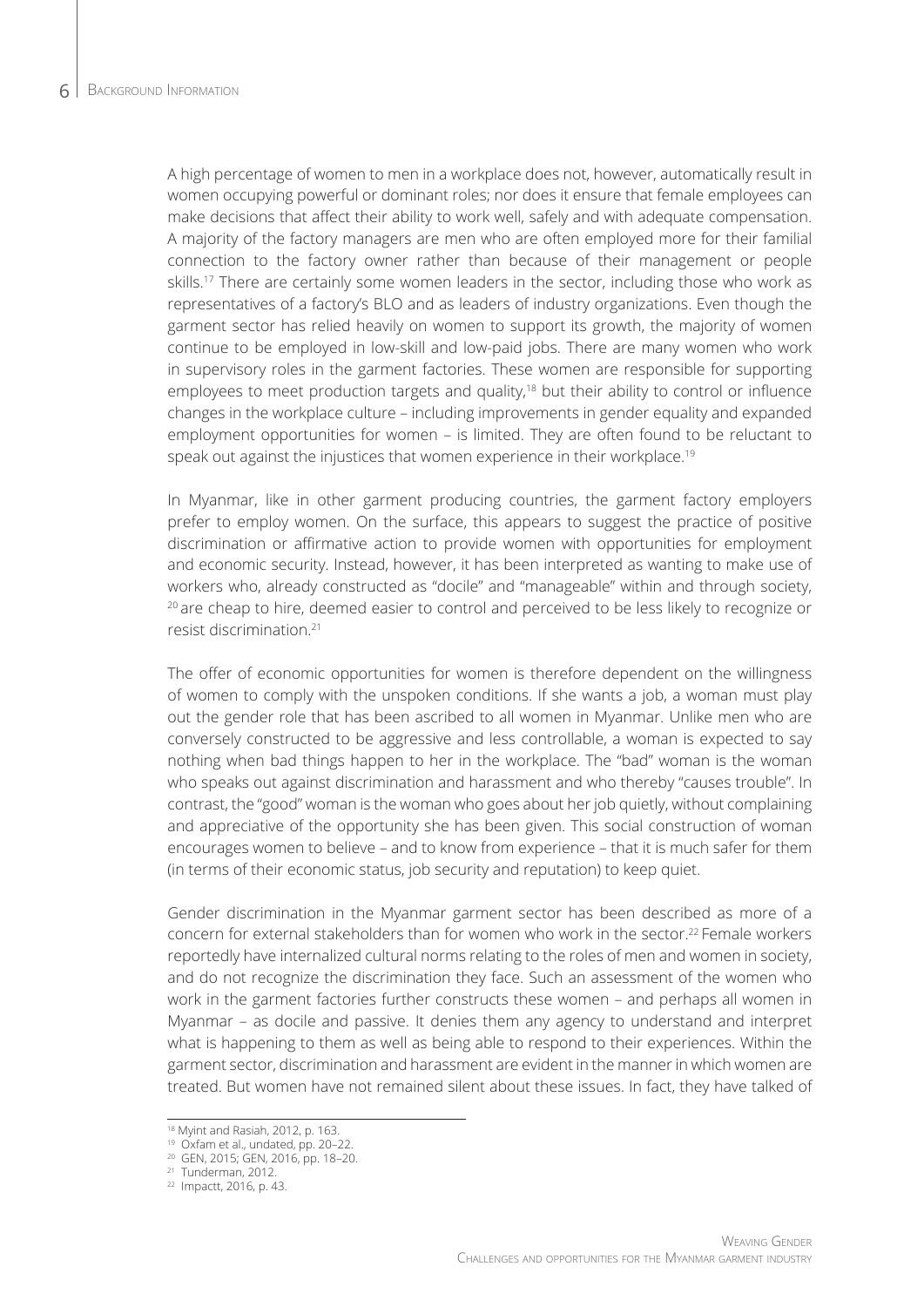<span id="page-25-0"></span>how they are subjected to intimidation and bullying tactics by their supervisors and managers, especially if their work is not completed on time or if they make mistakes.<sup>23</sup> At least 7 per cent of women working in the sector in a 2016 survey said they or somebody they knew had been subjected to sexual harassment; and 10 per cent reported being verbally abused at work.<sup>24</sup> Garment factory workers in Myanmar have also expressed concern about their safety after leaving work, especially when they must travel in the dark after extended shifts, and have reported that they are regularly denied worktime breaks and maternity leave.25

Dominant social and cultural beliefs about what women can and should do in Myanmar society present barriers for women to advance into certain professions and industries, as well as into positions of leadership within the labour force. Such beliefs are delivered through the media, traditions, families, the education system, the law and social practices. They are indicative of a social and cultural system that prefers and practices heavy male dominance over women. Women can and often do internalize and support this system. From an early age, they learn and come to accept the representations of "normal femininity" that emphasize their primary role as mothers in a domestic setting. This is why the key to successful gender equality is seen to rest in the willingness and ability of women to reckon with "the social force-field around them".26

The specific topics of gender, sexual harassment and empowerment for women have been singled out as requiring more attention in the garment sector through applied research.<sup>27</sup> This requires moving beyond the knowledge of what is happening to women to developing effective policies and programmes at the factory, sector and national levels. It also means working with the women, not for the women, employed in the factories and who – even if they do not speak out as much as we, as external stakeholders might like – are active agents in how they respond to and interpret situations they face at work and in how they manage their work and career opportunities.

#### **2.2 Sexual and reproductive health for women in the sector**

Where the health of employees is directly affected by the workplace environment (air quality, ergonomics), there is more recognition that it is the responsibility of the employer to redress; employers may be required to do so through legislation. However, not all employers are convinced of the need to pay attention to non-workplace specific health issues of their employees or the benefits of doing so. Employers may view SRH, in particular, as a private affair that is beyond their responsibility and/or is irrelevant to the workplace.

Globally, this attitude is shifting. Employers are starting to accept that the well-being and health of their employees are part of their corporate social responsibility. They are starting to pay attention to the research that shows that female employees have specific SRH needs that, if left unaddressed, can impact their ability to get to work and their performance while at work. They are also starting to understand the financial and cultural impacts on their businesses

<sup>&</sup>lt;sup>23</sup> Progressive Voice, 2016.

<sup>24</sup> Action Labour Rights, 2016, p. 4.

<sup>&</sup>lt;sup>25</sup> Fair Wear Foundation, 2016, p. 56.

<sup>26</sup> DFAT, 2016, p. 4.

<sup>27</sup> Impactt, 2016.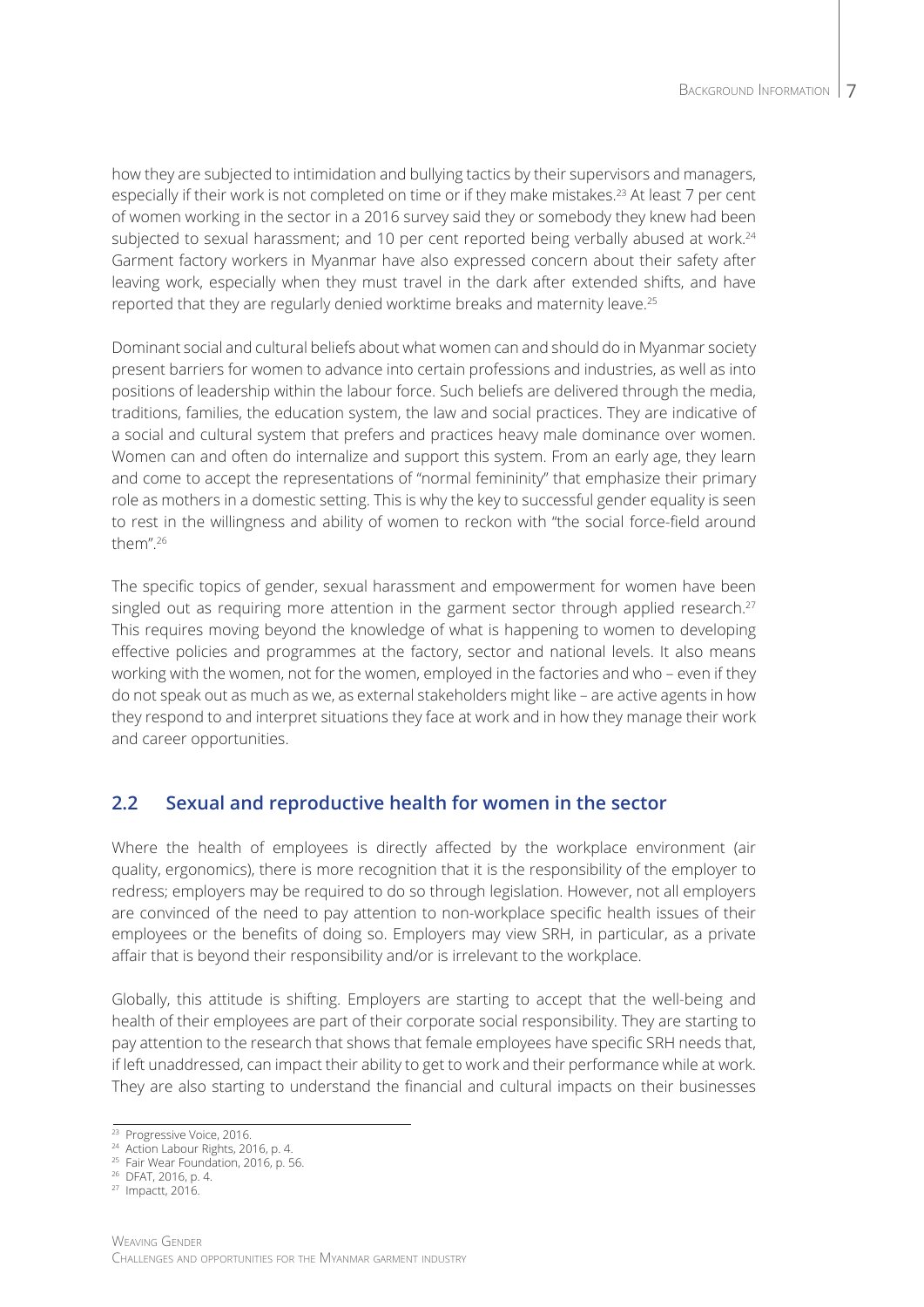of such issues as gender-based violence, domestic violence, sexual harassment, HIV and other sexually transmitted diseases and discrimination - all of which affect women differently than men and more so than men. Responding to these issues can and does increase the empowerment of female employees, resulting in reduced risks in the supply chain and cost benefits to a business.<sup>28</sup>

Women's ability to gain information about their SRH and to have freedom of access to health services is directly linked to their ability to participate equally and fully in the economic system, including as employees in workplaces. Women who are denied such information and access are unable to make choices about if and when they have children and how often. They may have less control over their careers and can be vulnerable to periods of poverty, especially if they are denied the right to work while pregnant and/or denied access to maternity leave. Barriers to women attaining information about SRH and access to SRH services include gender-based violence, gender norms and the unequal burden of unpaid care.<sup>29</sup>

Husbands may refuse to allow their wives to access or use contraception. Women who are abused by their husband may also be reluctant to visit a doctor to discuss contraception for fear the physical signs of the violence on their body will be exposed and that they, as a result, will be exposed to stigma and shame. Gender norms may promote the idea that men should make decisions about women's bodies, including how many children they have and the decisions they must take when they do. The care economy may further mean that a woman is unable to engage in formal employment because of the restrictions imposed by the employer on time off to look after sick members of the family (including young children).30

There has been concern for some time about the SRH rights of women working in the garment sector.<sup>31</sup> The most obvious and explicit form of gender discrimination that occurs in this space is the firing or non-renewal of contracts of pregnant women. Less visible forms of gender discrimination against women include such practices as the non-hiring of pregnant women and forced pregnancy tests for women prior to and during employment. Women who return to work after pregnancy are often paid at the starting salary, $32$  which can mean a reduction in income of around 16 per cent.<sup>33</sup> In Myanmar, the Social Security Law (2012) grants women paid maternity leave for a minimum of 14 weeks (six weeks before birth and eight weeks after), with additional leave for twins, and a minimum of six weeks leave in the event of a miscarriage. Research suggests, however, that this law is not followed in the garment sector, with 42 per cent of workers in the sector reporting they did not know (or are unsure of the information) that women are entitled to maternity leave under the law.<sup>34</sup> Suggestions for why this may be the case include both a lack of awareness of the law on the part of women and an equal lack of awareness of the complex legal labour law framework and/or unwillingness to comply with the law on the part of factory managers.<sup>35</sup>

<sup>28</sup> Chichester et al., 2013; Universal Access Project, 2015.

<sup>29</sup> IPPF, 2015.

<sup>&</sup>lt;sup>30</sup> Extensive discussions on how cultural and social norms place limitations on opportunities for women and on the potential for gender change in Myanmar can be found in a number of publications written by the Gender Equality Network, and are<br>listed in the reference section in this report.

<sup>&</sup>lt;sup>31</sup> See, for example, Clean Clothes Campaign, 2005.

<sup>&</sup>lt;sup>32</sup> Action Labour Rights, 2016, pp.10-11.

<sup>33</sup> ILO, 2016.

<sup>&</sup>lt;sup>34</sup> Progressive Voice, 2016, p. 55.

<sup>&</sup>lt;sup>35</sup> Fair Wear Foundation, 2016, p. 41.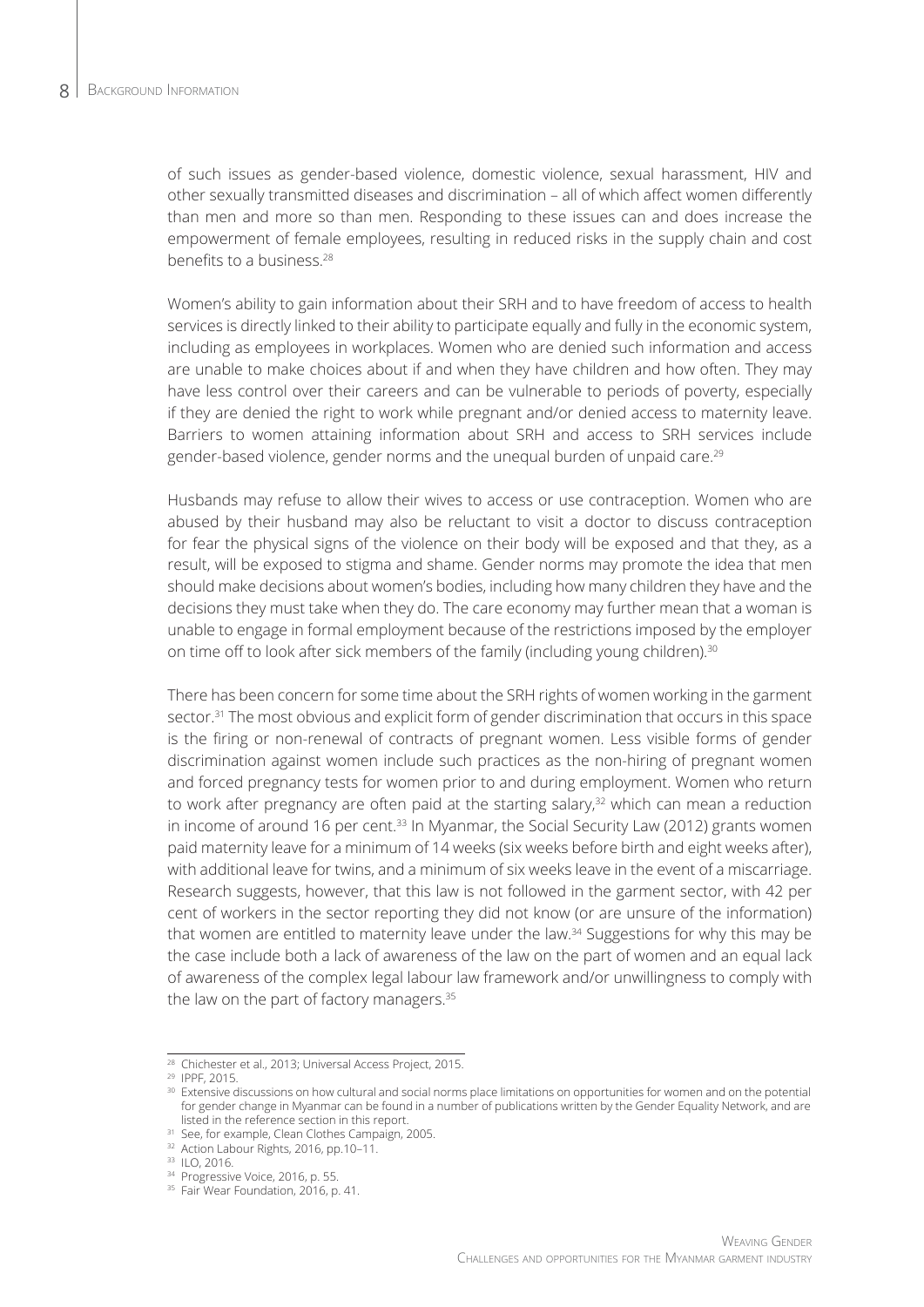#### <span id="page-27-0"></span>**2.3 The business case for a gender-equality assessment**

The sex ratio of the workforce in the garment sector provides an immediate compelling case for gender analyses of the working culture in the sector and the experiences of its workers in the factories. The MGMA *Myanmar Garment Sector 10-year Strategy 2015-2024* however offers no specific reference to the needs of women in its strategic objectives. The MGMA recently issued a code of conduct that includes only one reference to gender, in the clause confirming a company's responsibility to provide a discrimination-free environment for employees. Codes of conduct that do not make specific reference to the needs and situations of women, particularly when these codes apply to industries in which there is a high percentage of female employees (and especially in lower levels of employment), have been critiqued as gender blind – a state that "prevents them from being a more effective tool for the defence of women workers' rights".36 A vague mention to gender under strategic objective 2.5 of the MGMA's strategy or its reference to gender in the voluntary code of conduct represent hesitant commitment by the most important industry body to address gender-equality issues in the industry.

Given that the vast majority of the employees in the factories are women, this warrants attention to issues that affect women specifically. This includes physiological issues, such as menstruation, pregnancy, sexually transmitted diseases, HIV, childbirth and breastfeeding; and social issues, such as child rearing as well as violence and harassment. If these issues are having negative impacts on female employees in the sector, it is fair to conclude that the sector is suffering as a result. The general conversation about women in the garment sector has, however, not yet included detailed attention to SRH issues. And there are no reliable data that can be used to help promote SRH as an important workplace issue in garment factories. We do not know what women working in the sector know about SRH, including their attitudes towards motherhood and work, breastfeeding in the workplace or childcare. There is no information on the extent to which female employees can or cannot access SRH services. This means there has been no documented thinking about how the sector can benefit from paying closer attention to the SRH needs of female employees and the benefits of doing so for employers, or even what such attention might look like in practice.

A gender-equality assessment of the garment sector is thus both necessary and urgent. Such an assessment can provide information that will allow an evidence-based approach to improving workplace experiences and opportunities for the majority of the employees. This ILO-GIP assessment – targeting 16 factories in the sector – will allow the ILO to work more closely with these factories and with other interested stakeholders to determine what can be done to empower the female workforce and to provide safer workplace environments for employees. It will provide the ILO with up-to-date data to help convince employers of the benefits to their businesses of doing this kind of work, while supporting them in their efforts. It will also allow an opportunity for the ILO to work more closely with the female employees (and their workplace representatives) to build on the knowledge these women have about SRH; to promote sustainable ways of reducing the risks of gender-based harassment and abuse in the workplace; and to develop a form of gender equality that is relevant to the garment sector, meaningful to the sector's male and female workforce, and is culturally specific.

<sup>36</sup> Clean Clothes Campaign, 2005, p. 75.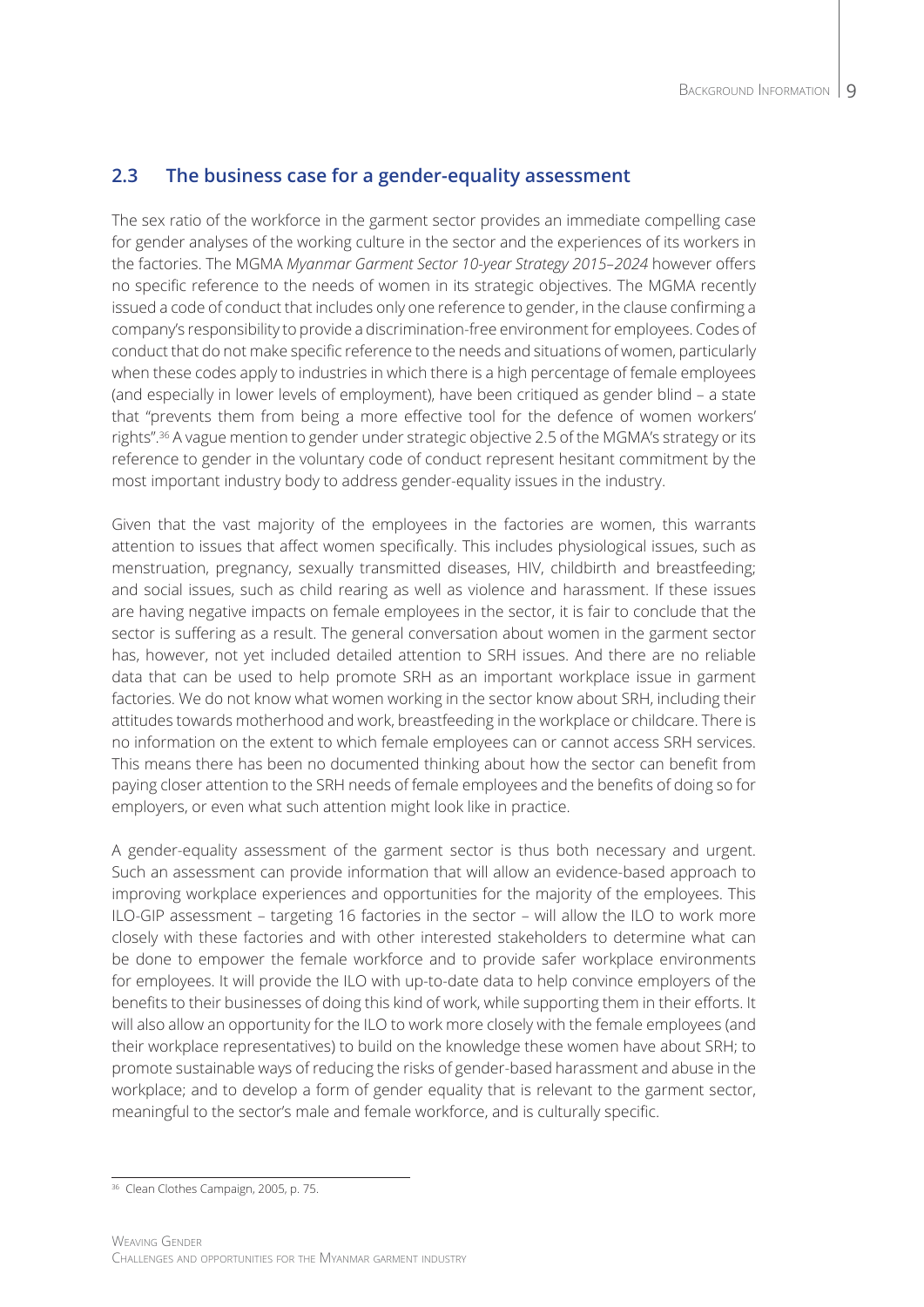## <span id="page-28-0"></span>**3. Methodology**

#### **3.1 Data collection**

The assessment used a mix of quantitative and qualitative research methods to gather information from female employees, human resources managers, supervisors and BLO representatives in the 16 factories about career advancement and skills training, experiences of workplace sexual harassment and abuse, and SRH (as it all relates to women in the workplaces). These methods encompassed:

- a face-to-face survey with a randomly selected sample of 20 female employees in 16 factories (total 320 respondents);
- a key informant interview with the human resources manager, one supervisor and (where available) a representative of the BLO in each factory; and
- a focus group discussion (FGD) with eight female employees in selected factories.

The target number of factories to be included in the assessment was 20 initially. The target number of activities was 400 surveys, three informant interviews in each factory and eight FGDs. The final assessment included a total of 320 surveys, 38 interviews and seven FGDs spread across the 16 factories (table 1).

Table 1 shows the total number of participants in the assessment. This information is disaggregated by sex and broken down according to the three data collection methods used. For each method, the table shows the average time it took to complete each session.

| <b>Method</b>                 | <b>Participants</b> | <b>Average time to complete</b> |
|-------------------------------|---------------------|---------------------------------|
| Survey                        |                     | 26 mins.                        |
| Female workers                | 320                 |                                 |
| Key informant interviews x 38 |                     | 44 mins.                        |
| Female                        | 31                  |                                 |
| Male                          |                     |                                 |
| Supervisors                   | 15                  |                                 |
| <b>BLO</b> representatives    | 6                   |                                 |
| Human resources managers      | 16                  |                                 |
| Other $\star$                 |                     |                                 |
| Focus group discussions x 7   |                     | 79 mins.                        |
| Female workers                | 56                  |                                 |

#### **Table 1 Data-collection methods**

Note: \*=One of the participants identified as a "quality controller". Quality controllers were not included in the target list of participants for informant interviews. For the purpose of the analysis, it is fair to assume this person was a supervisor working in the quality control department, and this is why they were selected for an interview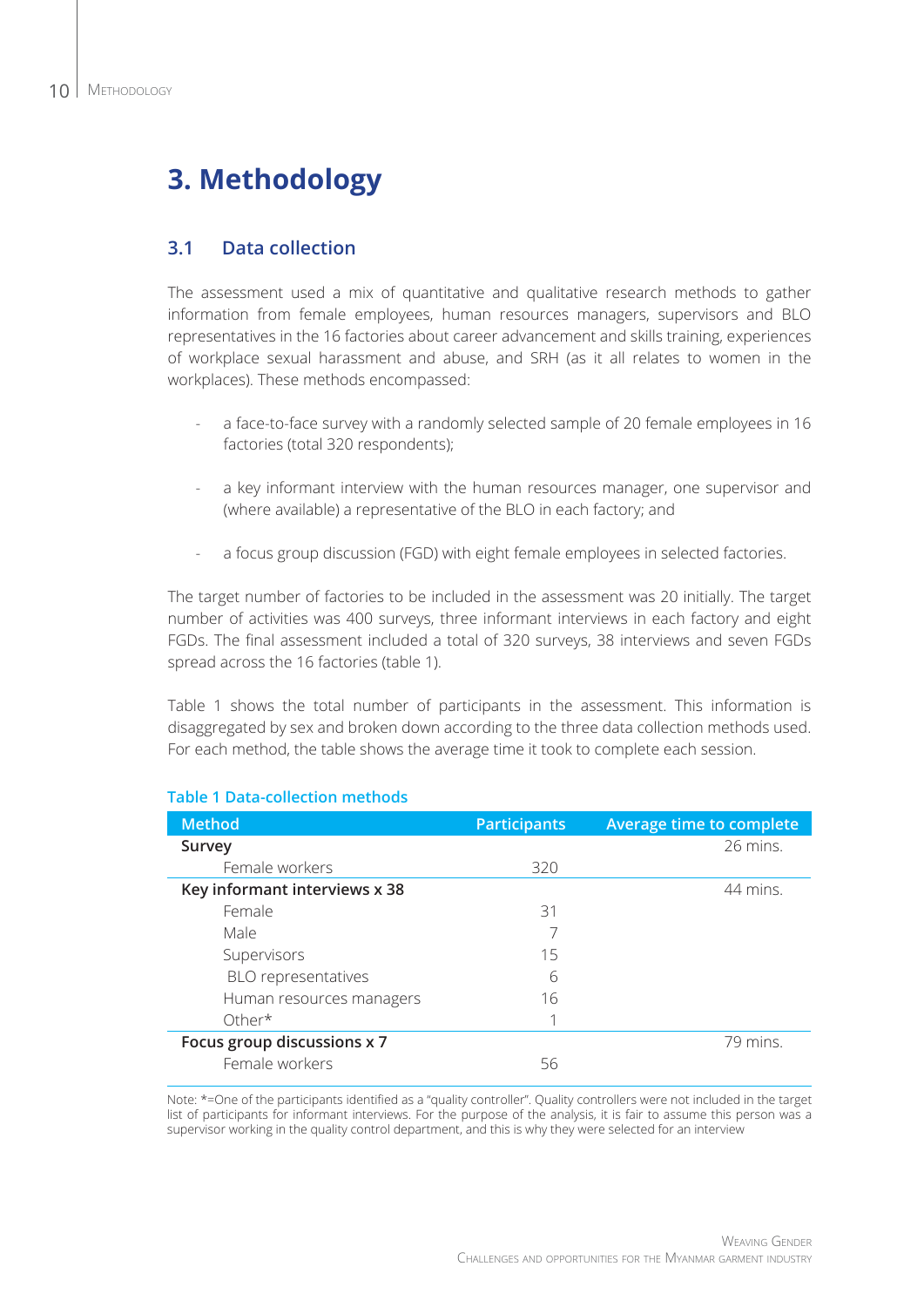<span id="page-29-0"></span>Four factories included in the original target group were unable to participate because the decision-maker in each factory was travelling overseas or because factory owners were otherwise busy (meeting production targets, preparing end-of-year activities). In ten of the factories, only two informant interviews were conducted – with the human resources manager and a supervisor. This was because there was no BLO in these factories.

The qualitative and quantitative data were collected by Myanmar Marketing Research & Development (MMRD), a locally based market research company.

#### *3.1.1 Selection of factories*

The ILO-GIP project manager in Myanmar managed the selection of factories. The original plan was to have the assessment cover ten foreign-owned factories and ten local factories. The ILO was unable to secure the participation of the local factories, and so the final targeted factories comprised 20 foreign-owned factories, all of whom of whom are included in the supply chain of international brands. The support of international brands was essential in initially contacting the factories. A total of 16 of the contacted 20 factories eventually participated in the GEA.

#### *3.1.2 Selection of participants*

In July 2017, the ILO introduced MMRD to ten selected factories via email. MMRD liaised with local staff in each factory to secure a date for the survey and to advise on how the survey would be conducted. Requisites for the survey included the employers sending MMRD a list of all female workers two or three days prior<sup>37</sup> and preparing rooms inside the factory where the survey could be conducted in private.

The list of female employees was to include women working in production sections but exclude women employed as ALL-supervisors,<sup>38</sup> supervisors, BLO representatives and women in administrative roles in the factory. MMRD used the lists to randomly select 20 employees from each factory to participate in the survey. MMRD randomly selected an additional 40 female employees in each factory to serve as reserves in case any of the originally selected employees were unable or unwilling to complete the survey.

Similarly, MMRD was provided with a list of ALL-supervisors and supervisors and a list of BLO representatives (where available) in each factory. For these lists, both male and female employees were included. MMRD randomly selected one person from each list to participate in an informant interview (one supervisor and one BLO representative in each factory). They selected three reserves from each list. In all factories, there was only one human resources manager, and this person was automatically selected to be invited for an informant interview.

The FGD participants were selected on the day when the survey was conducted in a factory. The selection of FGD participants was based on the following criteria: eight female workers from the production section, with different ages, some married and some single, with or without

<sup>&</sup>lt;sup>37</sup> In some cases, this list was not provided until the day of the survey.

<sup>&</sup>lt;sup>38</sup> The term "ALL-supervisor" is used to indicate a supervisor who is higher than a production line supervisor. These supervisors supervise supervisors.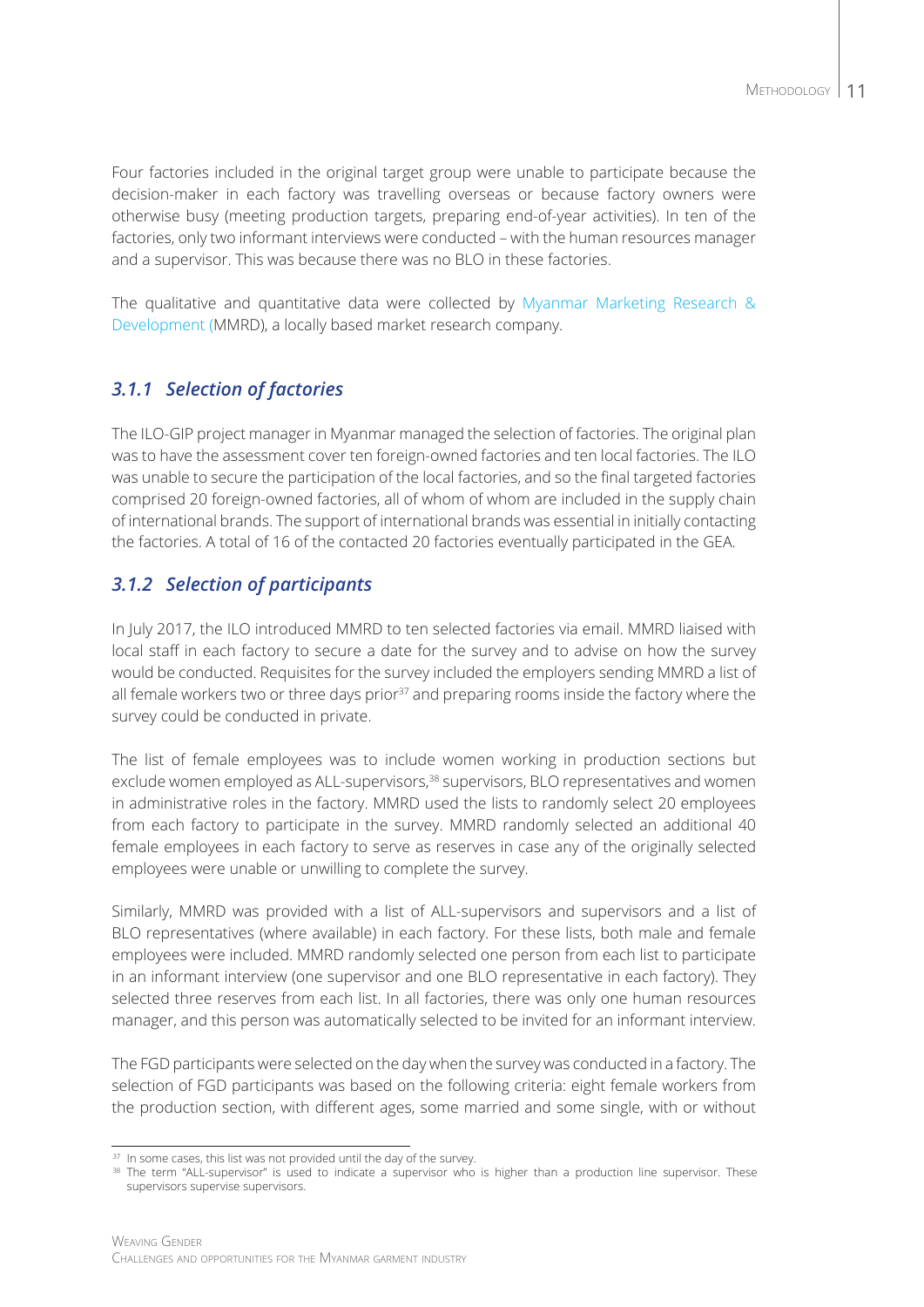<span id="page-30-0"></span>children. Female workers who had completed the survey were excluded from participating in an FGD. Due to budget constraints, FGDs were planned for only eight factories.

For the selection of the factories in which an FGD was to be conducted, the initial target list of 20 factories was first divided into two categories, based on the number of workers. These categories were category A (between 500 and 1,000 workers) and category B (more than 1,000 workers). None of the factories in the target list had fewer than 500 workers, while 14 of the 20 factories were in category A, with the remaining six in category B. The target number of eight FGDs was assigned as six in category A and two in category B. One of the planned FGDs in category A, however, was not completed due to a failed appointment in the factory (hence, only seven discussions were conducted).

#### *3.1.3 Completion of activities*

On the morning of the survey, the MMRD team met with the person in charge (manager), provided further information on the data-collection activities, and issued a copy of the selected employees to invite to participate in the survey, informant interviews and FGDs.

The person in charge in the factory called the selected employees to complete the survey. The MMRD team comprised four enumerators. This meant that up to four survey sessions were completed at the same time, provided there were enough private rooms available in a factory. All surveys were completed face to face between one female employee (the interviewee) and one female enumerator (the interviewer) in the room. The interviewee was asked to provide verbal consent to participate before the start of the survey. Survey respondents were free to accept or refuse.

While the enumerators completed the survey sessions, the team supervisor conducted the informant interviews with the human resources manager, supervisor and BLO representative (where applicable) in a separate room. In some cases, an interpreter (employed directly by the factory) was also present if the interviewee did not speak Burmese (if they were a Chinese national).

The FGDs were mostly completed after lunchtime. A female facilitator from MMRD conducted the session with the assistance of one or two note-takers also from MMRD). Refreshments were served during the FGD, and small gifts were given to participants at the end.

The informant interviews and FGD sessions were recorded, and the recordings were transcribed and translated into English. All activities were completed on the factory premises and during normal working hours of the factory (between 8 a.m. and 5 p.m.). In most cases, data-collection activities were completed in a single day. In a few factories, however, it took two days to complete all the activities due to a limited number of available rooms.

#### *3.1.4 Training of national researchers*

The MMRD field team received training to prepare them for the assessment. This comprised a one-day training session facilitated by the international researcher under the guidance of the project manager from the ILO and additional in-house training provided by MMRD. Topics covered included an introduction to the GEA, study and revision of the data collection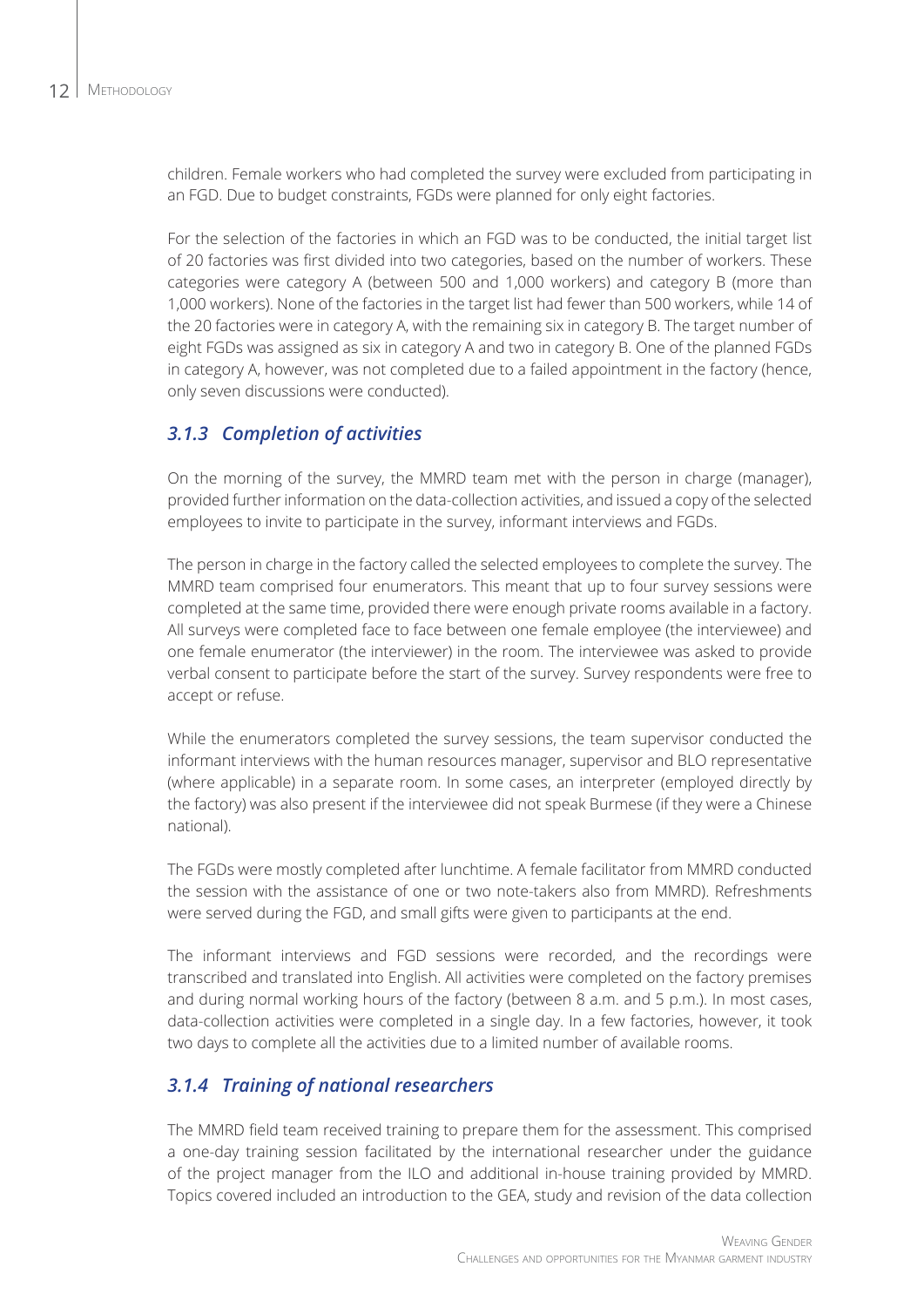<span id="page-31-0"></span>tools, ethics for carrying out gender research and interviewing skills. In addition, the ILO arranged for the MMRD field team to attend a two-day training workshop on Women's Empowerment and Understanding Gender Equality through Sexuality Dialogue offered by the Akhaya Women, which is a local initiative led by and for women that provides dedicated tools and support mechanisms to challenge gender stereotypes by bringing gender-equality expectations into family homes and communities. This training explored attitudes towards sexual and reproductive health and rights, sexuality and violence against women and children. The MMRD team was given information on how to contact women's rights groups to assist with cases of gender-based violence. This information meant the team was able to inform the GEA participants about referral pathways if required. After completing the training, the MMRD team piloted the assessment tools at one of the selected factories, followed by a debriefing session.<sup>39</sup>

#### **3.2 Data analysis**

The results of the survey were entered into a single Excel file that served as the quantitative data set for analysis by the international researcher from the global company Factive.

The qualitative information from the informant interviews and FGDs was uploaded and analysed using the online platform Dedoose. Descriptors and codes were applied to comments made by participants to assist with the analysis. The descriptors indicate the source of the data (disaggregated by type of participant, sex and factory) as well as the date the data were received and the duration of the data-collection session. The codes identify to which of the three research topics a particular comment made during an informant or FGD refers as well as to which sub-topic it links (table 2). These descriptors and codes link to the aims of the GEA, as described in section 1.2.

| <b>Descriptors</b>  |                                                                | <b>Codes</b><br><b>Parent</b>              | <b>Sub-topics</b>                                                 |
|---------------------|----------------------------------------------------------------|--------------------------------------------|-------------------------------------------------------------------|
| Respondent<br>type  | Human resources<br>manager<br>Supervisor<br>BLO representative | Barriers to<br>gender equality             | Management<br>Leadership in trade<br>unions<br>Career advancement |
| Sex                 | Female<br>Male                                                 | Experiences of<br>gender<br>discrimination | Skills training<br>Gender-based<br>violence                       |
| Date                | [date]                                                         |                                            | Discrimination                                                    |
| <b>Duration</b>     | [minutes]                                                      |                                            | Sexual harassment                                                 |
| <b>Factory code</b> | $1 - 16$                                                       | Positive SRH                               | Maternity<br>Childcare                                            |

| Table 2 Descriptors and codes used in the qualitative data analysis |  |  |  |
|---------------------------------------------------------------------|--|--|--|
|                                                                     |  |  |  |

<sup>39</sup> For a detailed account of the pilot test and debrief session, refer to MMRD, 2017.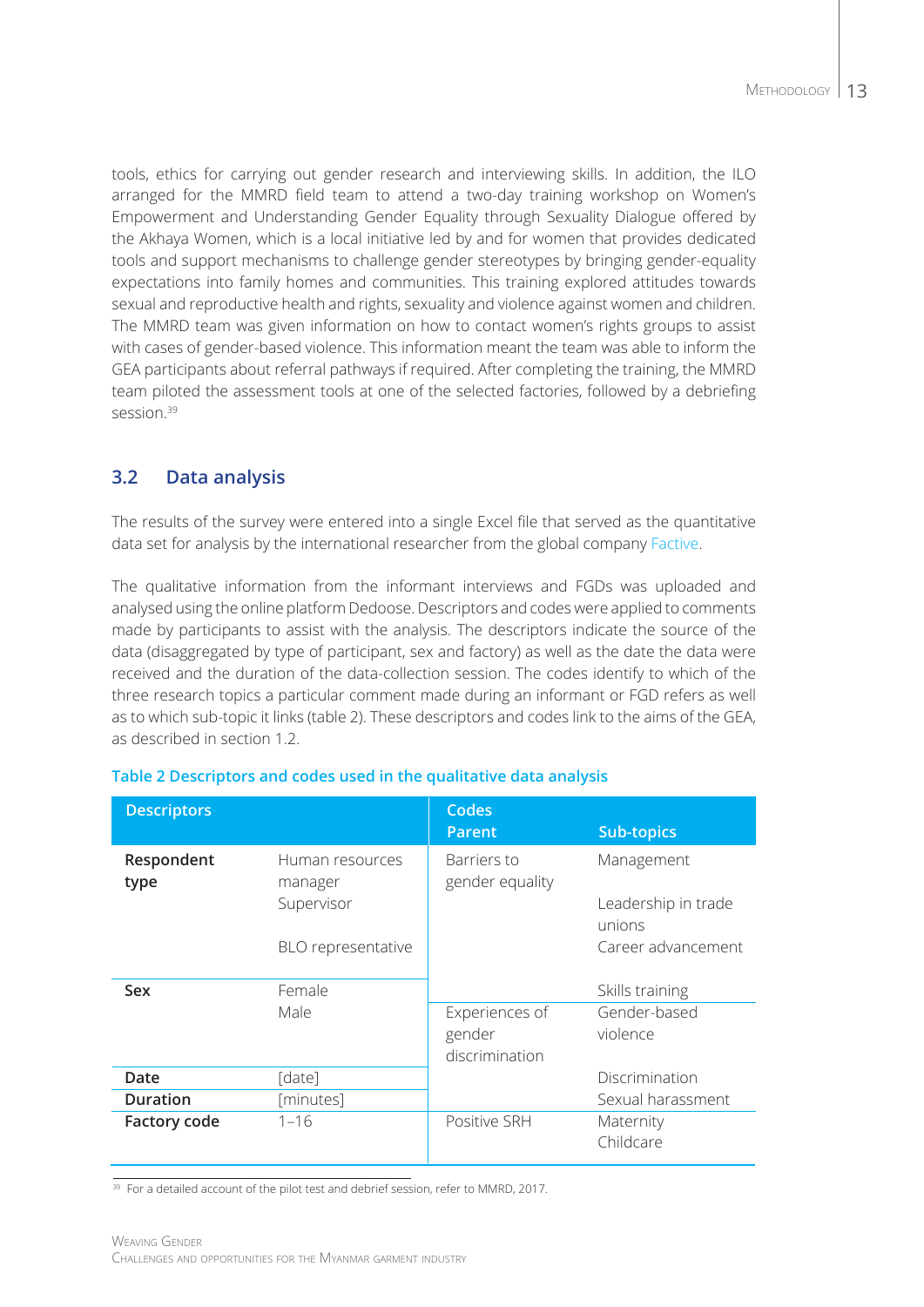For the parent codes, a scoring system (table 3) was applied to identify when a specific comment reflected a positive or negative attitude or practice regarding the following three questions (which link to the three research topics of the GEA):

- A. Does the comment indicate barriers to gender equality?
- B. Does the comment indicate experiences of gender-based abuse?
- C. Does the comment indicate support for positive SRH?

If analysis of a comment led to the answer "yes", the comment received a positive score. If an analysis of a comment led to the answer "no", the comment received a negative score. This means that for question A (Does the comment indicate barriers to gender equality?), if the analysis of a comment led to the "yes" answer, the comment received a positive score. The allocation of a positive or negative was linked to the answer that resulted from analysis of the comment. It was not linked to interpretation of the analysis of the comment as indicating a positive or negative situation.

Each comment could receive one of five scores:  $-2$ ,  $-1$ ,  $0$ ,  $+1$  or  $+2$ . The  $-2$  and  $+2$  scores indicate that the comment provides evidence linked to the topic of the question. For example, a score of +2 against a comment made about workplace gender quality would show that in their answer to question A (Does the comment indicate barriers to gender equality?), the participant made a comment indicating barriers to gender equality and provided evidence of barriers to gender equality in their factory. The -1 and +1 scores indicate that the comment provides an attitude linked to the topic question. For example, a score of -1 against a comment made about workplace gender experiences shows that, in their answer to question B (Does the comment indicate experiences of gender-based abuse?), the participant said something that suggests no experience of gender-based abuse in the factory but did not provide any specific evidence (or example) to support that comment. Allocation of a 0 to a comment means that the comment is neutral – it discusses the topic but does not offer a conclusive "Yes" or "No" answer to the relevant question. Table 3 shows the scoring system.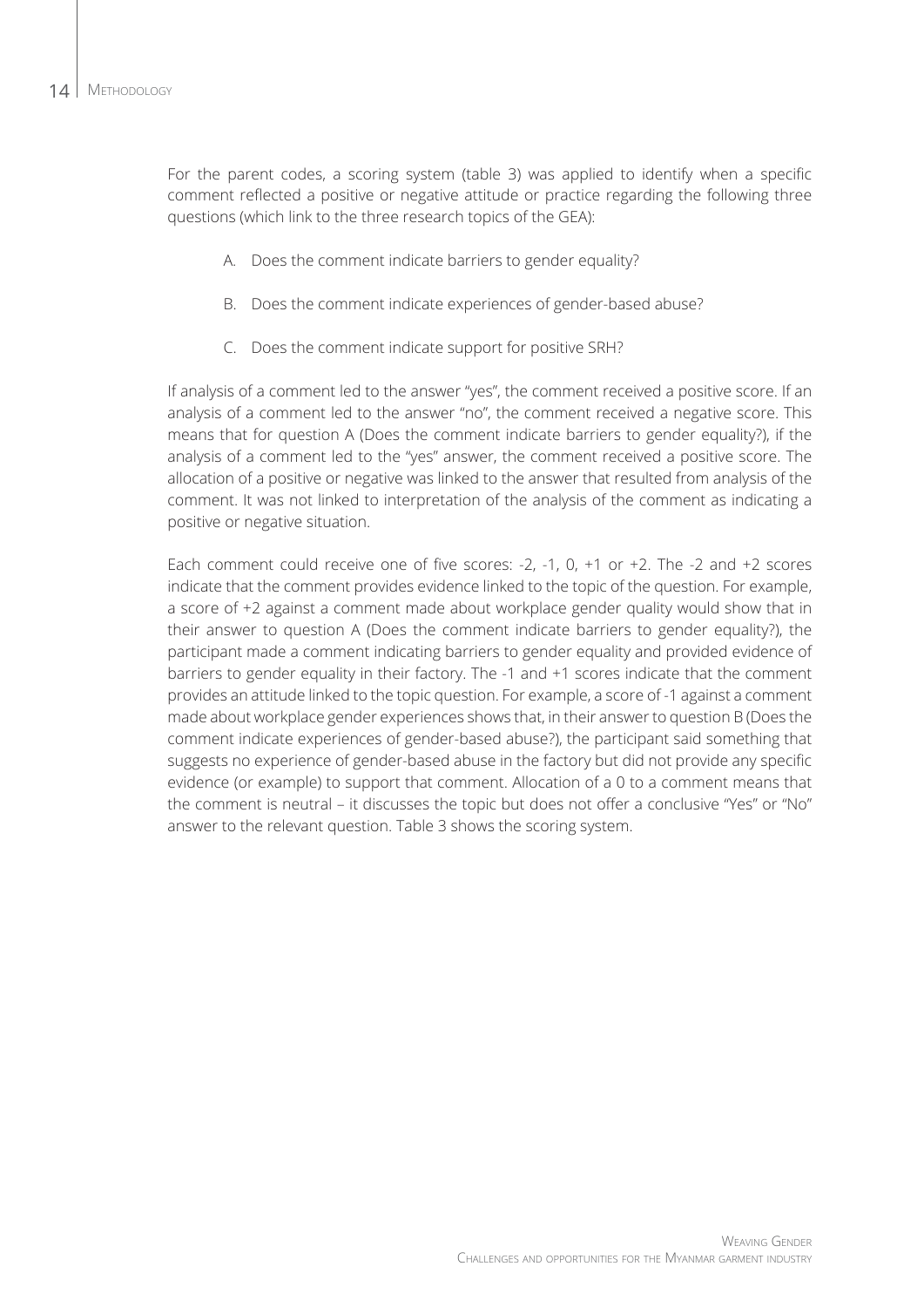| Code                                                                   | $-2$                                                                                 | $-1$                                                                                  | <b>Score</b><br>$\overline{0}$                                       | 1                                                                    | 2                                                                   |
|------------------------------------------------------------------------|--------------------------------------------------------------------------------------|---------------------------------------------------------------------------------------|----------------------------------------------------------------------|----------------------------------------------------------------------|---------------------------------------------------------------------|
| <b>Barriers to</b><br>workplace<br>gender<br>equality<br>opportunities | Evidence of<br>support for<br>workplace<br>gender<br>equality                        | Statement of<br>support for<br>workplace<br>gender<br>equality                        | General<br>comment<br>about<br>workplace<br>gender<br>equality       | Statement of<br>opposition<br>to workplace<br>gender<br>equality     | Evidence of<br>opposition to<br>workplace<br>gender<br>equality     |
| <b>Experiences</b><br>of workplace<br>gender<br>discrimination         | Evidence of<br>mitigation<br>of the risk of<br>workplace<br>gender<br>discrimination | Statement<br>of mitigation<br>of the risk of<br>workplace<br>gender<br>discrimination | General<br>comment<br>about<br>workplace<br>gender<br>discrimination | Statement<br>of incident<br>of workplace<br>gender<br>discrimination | Evidence of<br>incident of<br>workplace<br>gender<br>discrimination |
| <b>Positive</b><br>workplace<br><b>SRH</b> support                     | Evidence of<br>opposition<br>to positive<br>workplace<br>SRH support                 | Statement of<br>opposition<br>to positive<br>workplace<br>SRH support                 | General<br>comment<br>about<br>workplace<br>SRH support              | Statement<br>of support<br>for positive<br>workplace<br>SRH support  | Evidence of<br>support for<br>positive<br>workplace<br>SRH support  |

#### <span id="page-33-0"></span>**Table 3 Scoring system**

After the initial analysis completed by the international researcher, the findings were presented at a stakeholder engagement workshop with ILO constituents. Further analysis was then completed, and the results were presented in two subsequent workshops: one to a wider community of organizations concerned with gender and garment factory issues in Myanmar and one to representatives of the factories that participated in the assessment. In the latter workshop, the factory representatives were presented with both the overall results of the GEA and a one-page infographic showing some of the results specific to their individual factories. Comments and feedback from participants in all three workshops were incorporated into the final report, along with additional comments from the head of the ILO-GIP project in Myanmar and other global ILO staff.

#### **3.3 Limitations and risks**

The research contained limitations and risks that impacted on the data collection and analysis.

**Gender bias.** The GEA overwhelmingly prioritized the views and experiences of women working in the 16 garment factories. Only seven of the total 414 people who participated were men. The original methodology included conducting some FGDs with male employees. This component was later removed from the methodology because it was assessed as difficult to arrange for eight male workers to attend a session together in a single factory. Conducting FGDs with men also would have meant less time available to conduct FGDs with women, and this would have reduced the total number of female FGDs. Furthermore, the methodology used the dominant binary of gender (male and female), which assumes all participants identify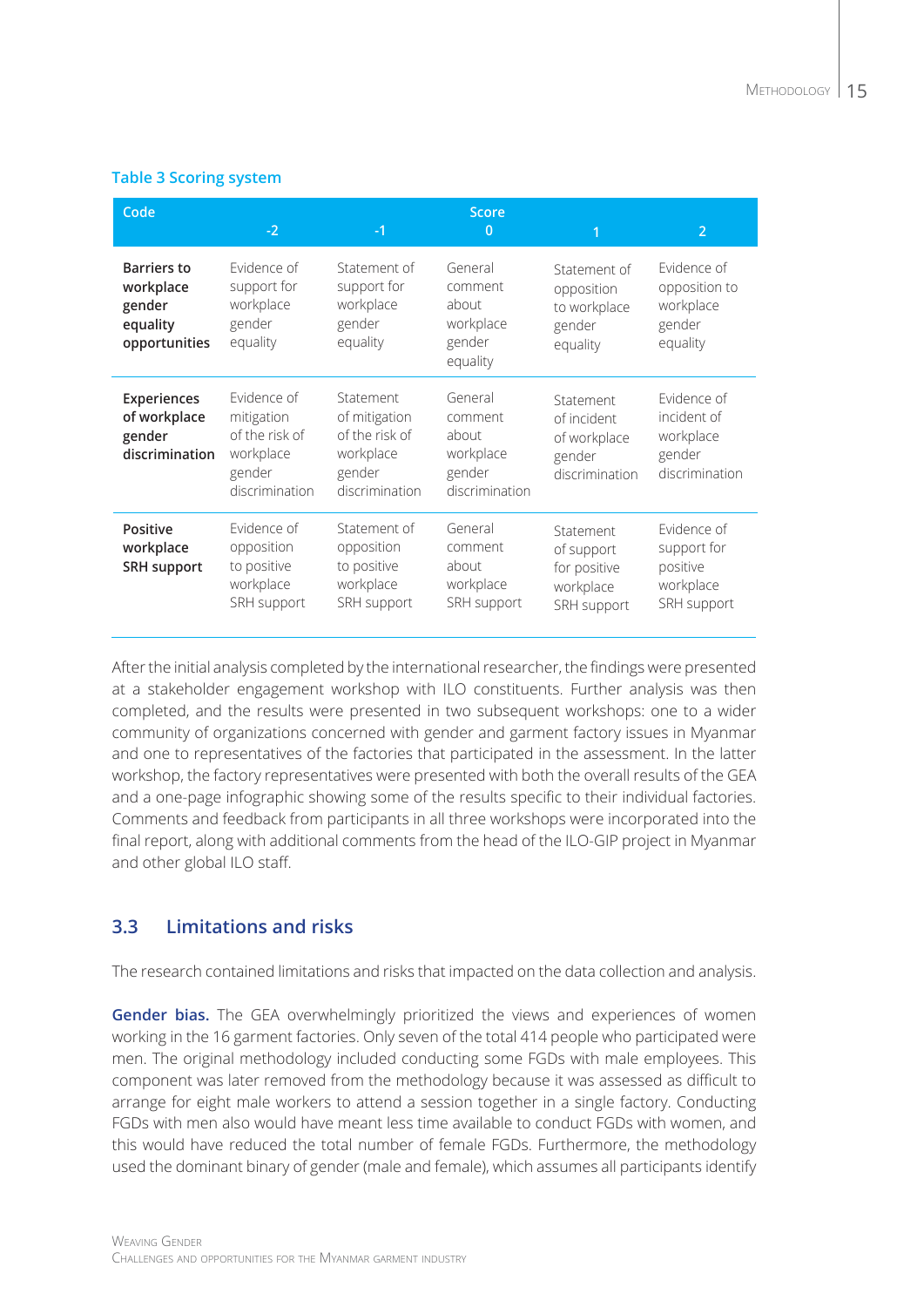within this binary and which prevented the collection of data relating to people working in the factories who do not identify as a man or as woman.

**Interference.** There is a risk that some of the assessment participants, especially female employees who completed the workplace survey, may have received prior instructions on how to respond. We see in some factories the exact same answers to particular questions from all 20 respondents. This is especially noticeable in the responses to questions about sexual harassment and abuse. If there was some internal discussion with the respondents before they completed the survey, the result could be an underreporting of negative practices and experiences in their factories.

**Interview rooms.** The majority of the factories provided rooms as requested to ensure speed of completion of the survey and informant interviews and an assurance of confidentiality for all participants. If a factory could not provide enough private rooms for the assessment to be completed on time, the number of days designated for the GEA activities was extended. If the rooms were deemed insufficiently private and secure from outside disturbances, the rooms were rearranged (covering glass doors with cloth).

**Quality of qualitative data from FGD and informant interviews.** The data collected from the FGDs and informant interviews is not considered to be high quality. The translation and legibility of the data in English are adequate. However, there is a lack of in-depth additional information in this data that can accurately support the quantitative results. This may have been the result of the skills of the facilitators. It may also have been the result of the decision to record and transcribe everything that was said rather than to organize the data-collection methods in a way that would prioritize only key and relevant information from these activities. The initial methodology included a mapping activity for the FGDs to allow the facilitator to guide the participants to share and understand their attitudes and behaviours. This was changed to an interview format – using questions and answers – to match the format of the informant interviews.

**Time frame.** The original plan was for completion of the assessment within 11 weeks after commencing in February 2017. In hindsight, this was not realistic, given that the head of the project had not been hired at that time. The factories that would participate in the eventual ILO-GIP activities and in the GEA had also not been selected. The methodology was completed in March 2017, but data collection was delayed until August 2017. The reality of production targets and deadlines made it difficult for some managers to commit to a date for data collection. In other cases, delays were caused because the decision-makers were away or the factory needed agreement from their overseas headquarters to participate in the assessment. This meant the data had to be collected in two phases (during August for phase I and during November and December 2017 for phase II). There was some concern that the gap between the two data-collection phases might have affected the results, but a comparison of the two sets of data did not reveal any evidence of this.

**Translation.** There were some language barriers in the informant interviews, whereby the human resources managers only spoke Chinese. In these interviews, MMRD sought the assistance of the factory interpreter. The transcripts from these interviews provide limited information. The answers provided by the interviewees are not adequately focused on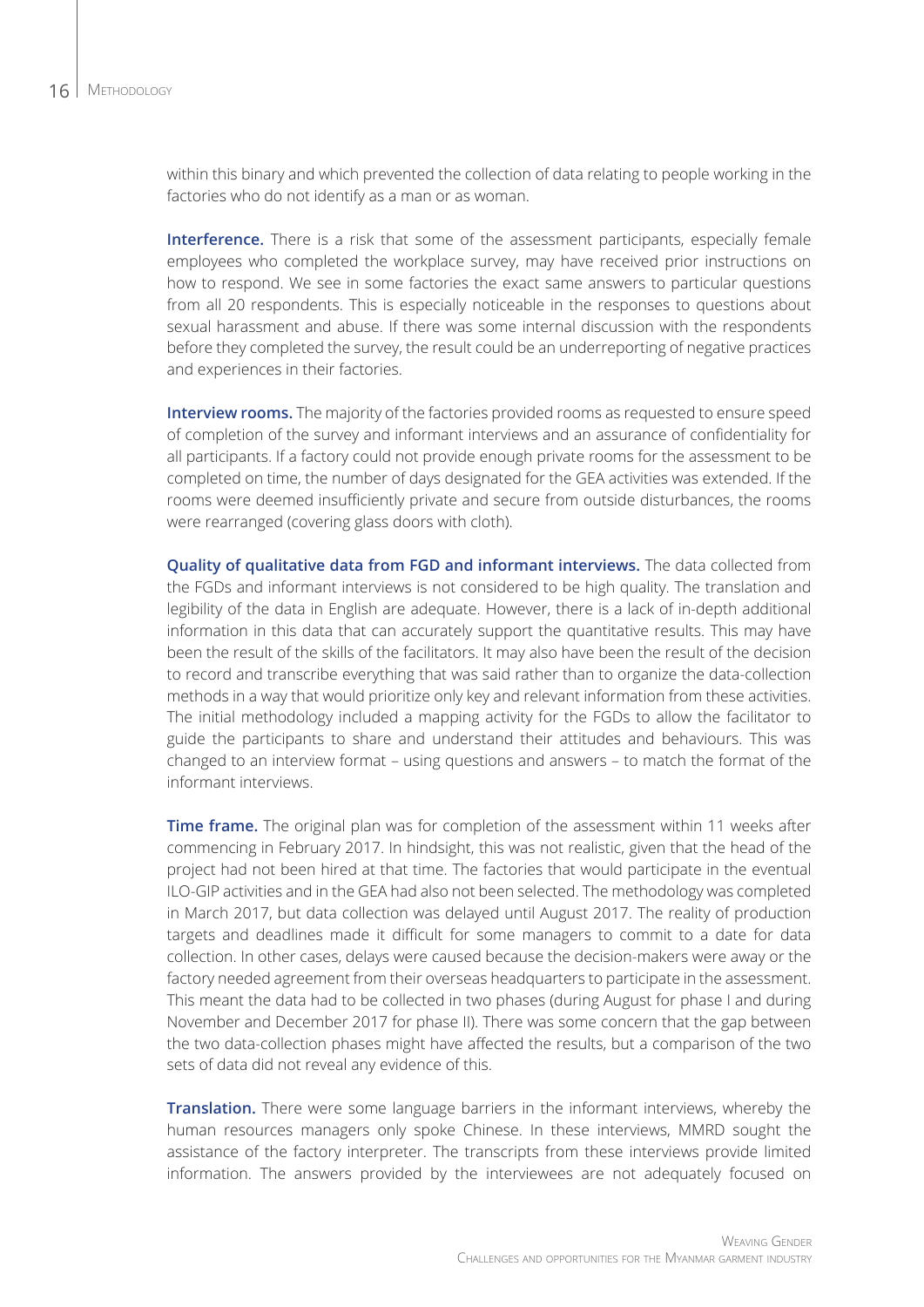the informant interview guidelines. It is likely there were some misunderstandings and/or intentional limiting of the translation on the part of the factory-employed interpreter.

**Understanding sexual harassment.** There is strong evidence that participants in the assessment did not understand the term "sexual harassment". The findings show significant confusion between sexual harassment and teasing between workers. This is discussed in detail in the analysis section of this report. The decision to not use operational definitions in the survey was made during the development of the methodology to avoid making the assessment look like it was focusing more on sexual harassment than on other aspects equally important to the GEA (such as gender equality and SRH). Other researchers have adopted this focus, but the aim of the GEA was to expand the list of gender topics that should be explored to identify opportunities for improving gender equality in factories. This decision may have limited the accuracy of the findings in terms of understanding experiences of sexual harassment in these factories. However, it has allowed the assessment to avoid being read as a specific investigation into sexual harassment in the sector and instead as a more general gender analysis of the factories.

**Selection of factories.** All the factories in the GEA are foreign owned and are included in the supply chain of international brands. This means the results and analysis do not reflect the gender situation of locally owned factories or of factories supplying to other foreign buyers. This GEA constitutes an assessment of the gender situation in 16 garment factories that supply international brands and not an assessment of the gender situation throughout the garment sector in Myanmar. Many of these international brands are proactive brands and have elements in their code of conduct that promote gender equality by which factories must abide. This may have affected the findings of the survey.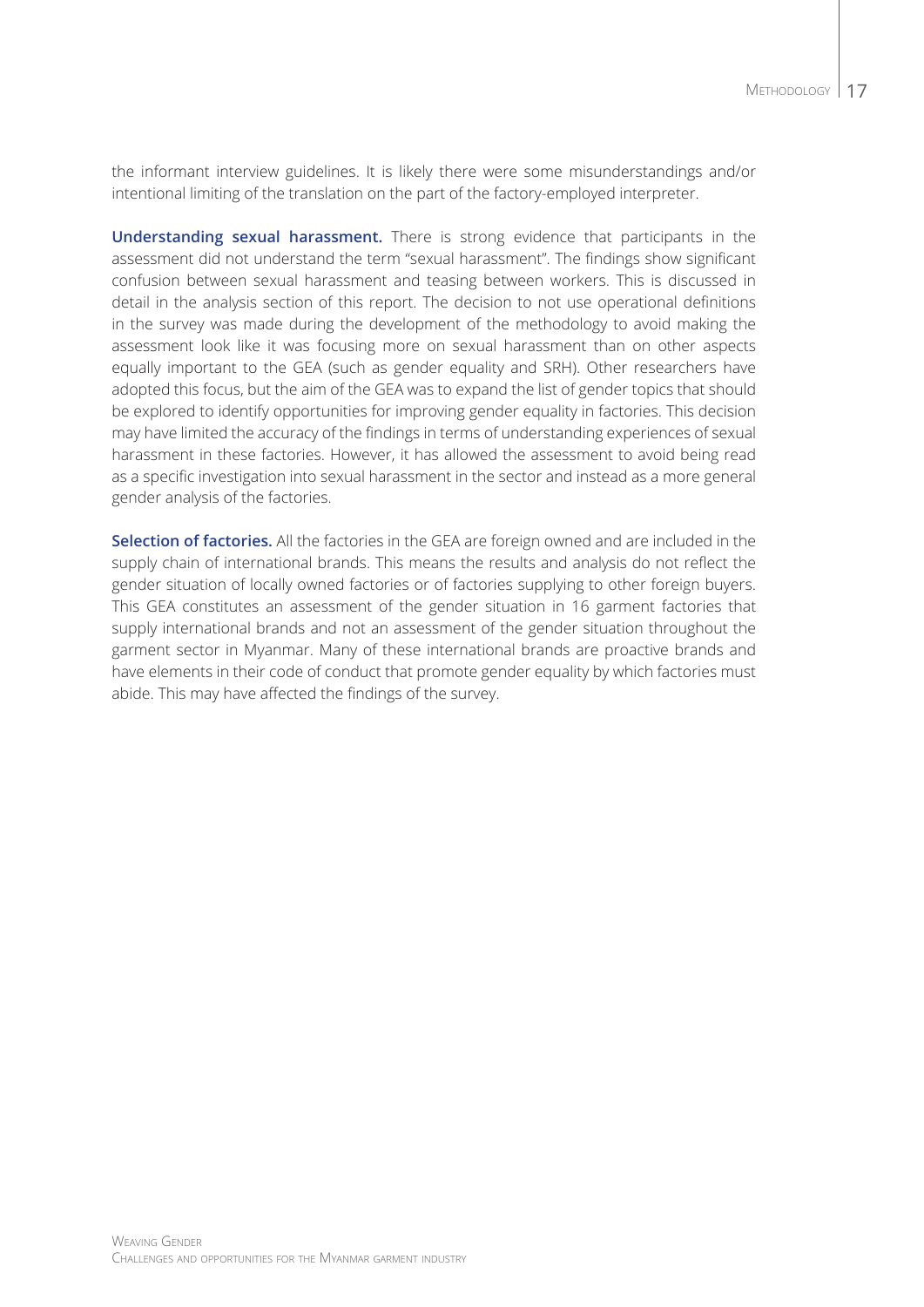# **4. Results**

This section of the report provides a comprehensive set of results from the assessment. The results have been organized into five categories:

- 1. Demographics.
- 2. Work status (contract type, length of employment).
- 3. Workplace gender-equality opportunities.
- 4. Workplace gender experiences.
- 5. Workplace sexual and reproductive health.

The results in the first two categories – demographics and work status – provide information about the respondents to the survey. The results in the remaining three categories – workplace gender-equality opportunities, workplace gender experiences and workplace SRH support – provide information from the survey, the informant interviews and the FGDs linked to the assessment's three key research topics and the six core research questions, as introduced in section 1.2 of this report.

# **4.1 Demographics**

The demographic information derives from the workplace survey, which was completed by 320 female employees – 20 in each of the participating 16 factories. The results provide a picture of the average woman who works on the shop floor in these factories: She came to Yangon to work in a garment factory and is currently a permanent employee with a working history in the sector of fewer than three years. She is young (on average 24 years old), unmarried and does not have children. She works approximately 60 hours each week, including overtime, and uses most of her salary to support her family.

The survey indicates that the women who work in the factories are well educated (figure 1). Their level of education is higher than the national average for women in Myanmar.

<sup>40</sup> The data are from a United Nations Population Fund's thematic report on education, which draws from the 2014 Myanmar Population and Housing Census.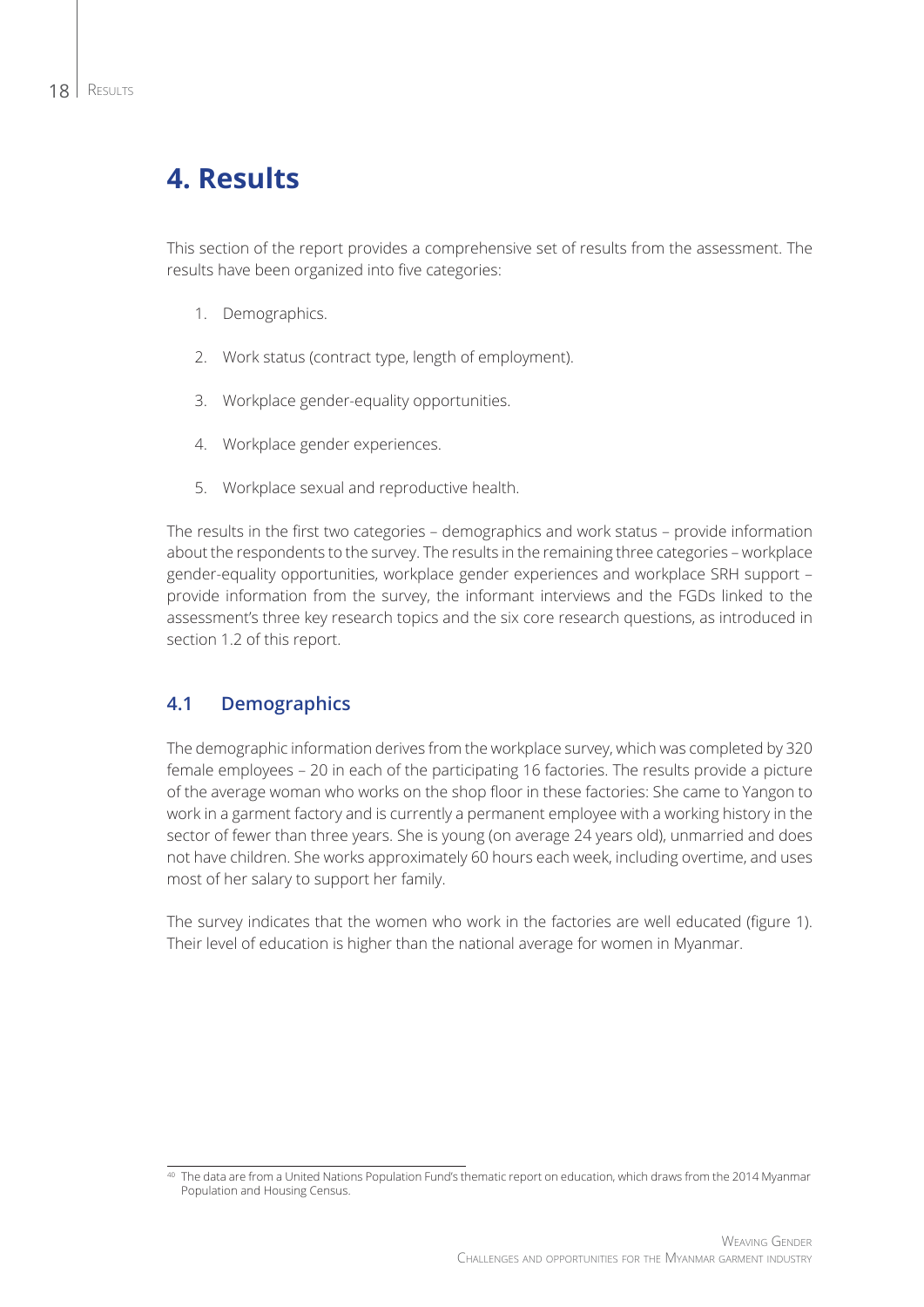The results of the most recent census, carried out in 2014, indicate that the proportion of females who have completed primary school, middle school, high school and university are 22.5 per cent, 3.6 per cent, 4.4 per cent and 0.1 per cent, respectively.<sup>40</sup> These percentages correspond to the highest level of completed education for women aged 25 and older – the census data do not offer information on the education levels of women younger than 25 years. The women in the GEA survey sample are younger than the sample (at an average age of 24 years) in the census.

Given improvements in the availability of formal education in Myanmar, we would expect to see higher rates of completed education among young women. The differences between the census data and the results of the GEA survey with respect to completed levels of education, however, are large. Overall, 43.4 per cent (n=139) of the female employees who responded to the survey have completed middle school, compared with only 3.6 per cent of older women across the national population. Similarly, more than six times the number of women in the factories have completed high school than the average in the national female data. This indicates a highly educated workforce in the garment sector – a factor that, in addition to the low wages paid to employees – has been cited as giving Myanmar "some advantages over other regional garment producers".41



#### **Figure 1 Education level of survey respondents**

<sup>41</sup> BIF, 2016, p. 7.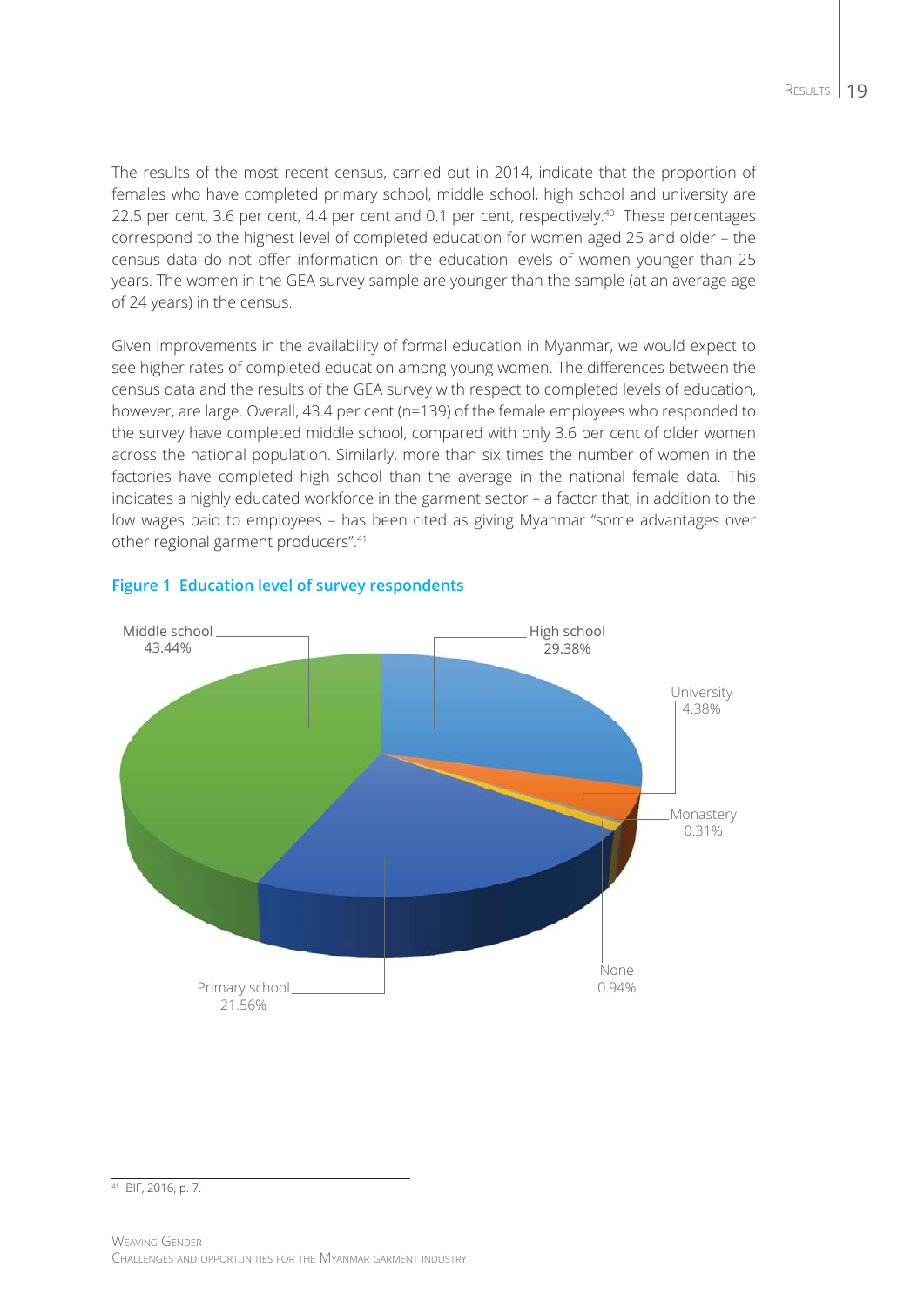More than two-thirds of the 320 survey respondents (n=217) identify as single and having never married (figure 2). Just over half of them (51.6 per cent, n=140) are single women who moved to Yangon specifically to work in the garment sector. The other respondents break down as widowed (0.6 per cent, n=2), separated (1.3 per cent, n=4) and divorced (1.3 per cent, n=4). The percentage of women in the survey who identify as single is consistent with the national average, which is around 70 per cent for women between the ages of 20 and 24.<sup>42</sup> It is also similar to the number of women aged 20-24 in Yangon who identified as single in the 2014 census.



#### **Figure 2 Marital status of survey respondents**

Only 27.8 per cent (n=89) of the survey respondents identify as being responsible for at least one child younger than 16 years (figure 3). The mean number of children cared for by the participants is therefore zero.

The term "responsible for children" instead of "have children" was used in the survey question due to feedback received from the national enumerators during the training session prior to data collection. The intent was to ensure that the idea of being a mother was not limited to women who had given birth to the children in their care but to include women who had adopted children or who are responsible for children born to somebody else in their family. The survey question, however, did not give a definition of "responsible". Some of the survey respondents may have interpreted this to infer only being the biological mother of the children. The total number of women in the sample who are actually responsible for children in some way, including being expected to give some of their salary to support relatives' children, could therefore have been larger than the results show.

<sup>42</sup> DPMIP, 2015, p. 22-23.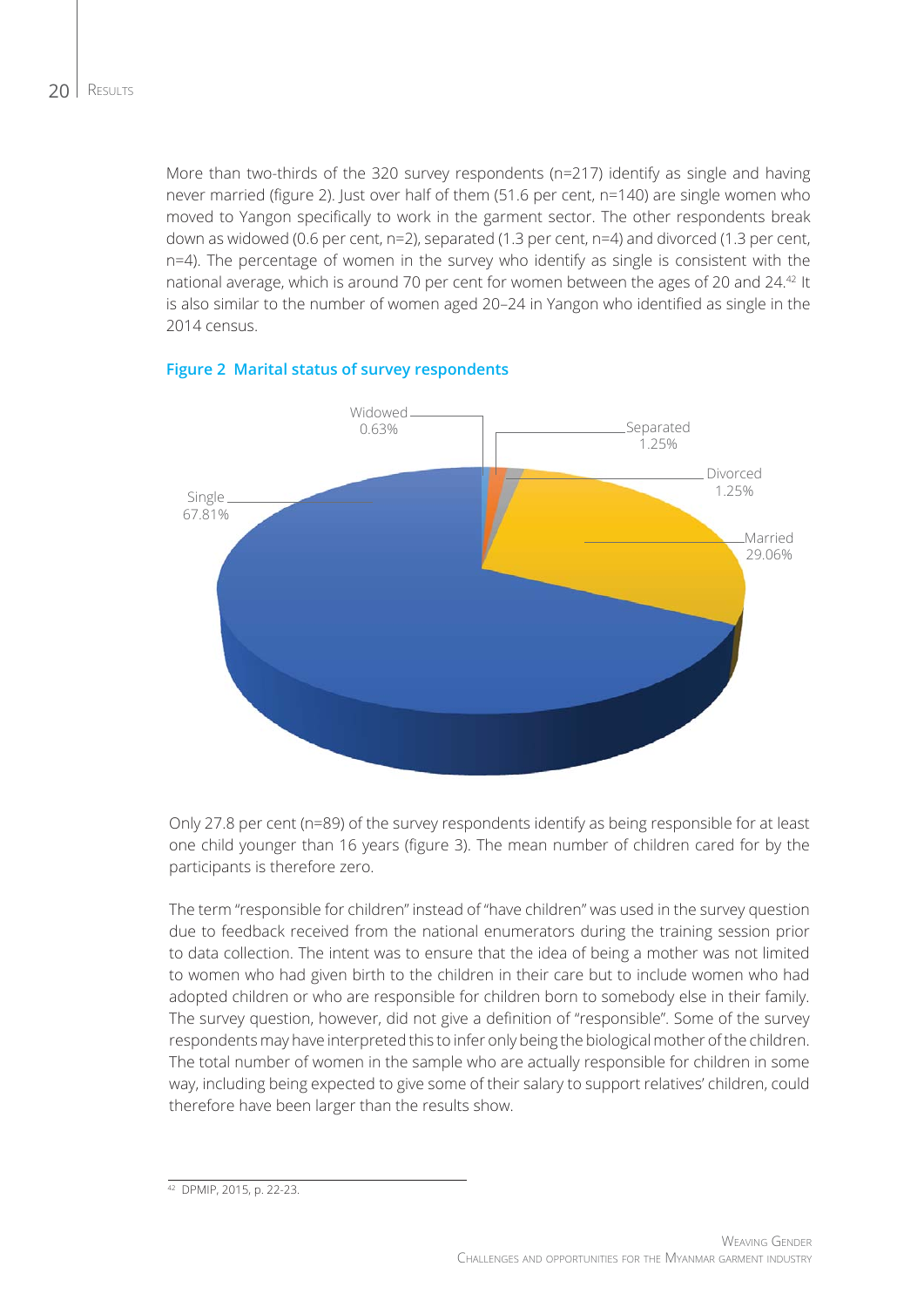

#### **Figure 3 Survey respondents with responsibility for children and their care arrangements**

The results of the GEA do not provide more detailed information about the care of children, including whether all the children of the women who completed the survey are cared for by a family member who lives close by or elsewhere (in their native province, for example). The results nevertheless indicate there is limited reliance by women who are responsible for children on using childcare facilities to care for their children while they are at work. Alternative options used by the respondents for childcare are a friend or neighbour. In the total sample of 320 respondents, only one woman reported using a private childcare facility. Not one woman who is responsible for children younger than 16 leaves the children in a childcare facility at her place of work (if such a facility is available). The reasons for this may include a lack of a suitable facility available in the factory or elsewhere, or that the women did not want to make use of any facility that was available. Attitudes towards childcare for female employees in the factories and in the wider sector are explored in more detail later in this report.

The survey results also do not give any information about the ages of the children. Only the category of "under 16" was used in the survey question when asking about being responsible for children. It is possible some of the children for whom the women are responsible are too old to be placed in childcare (they are attending school). Among those women who came to Yangon to work in the garment sector and who are responsible for children younger than 16, fewer than 5 per cent live with these children (figure 4).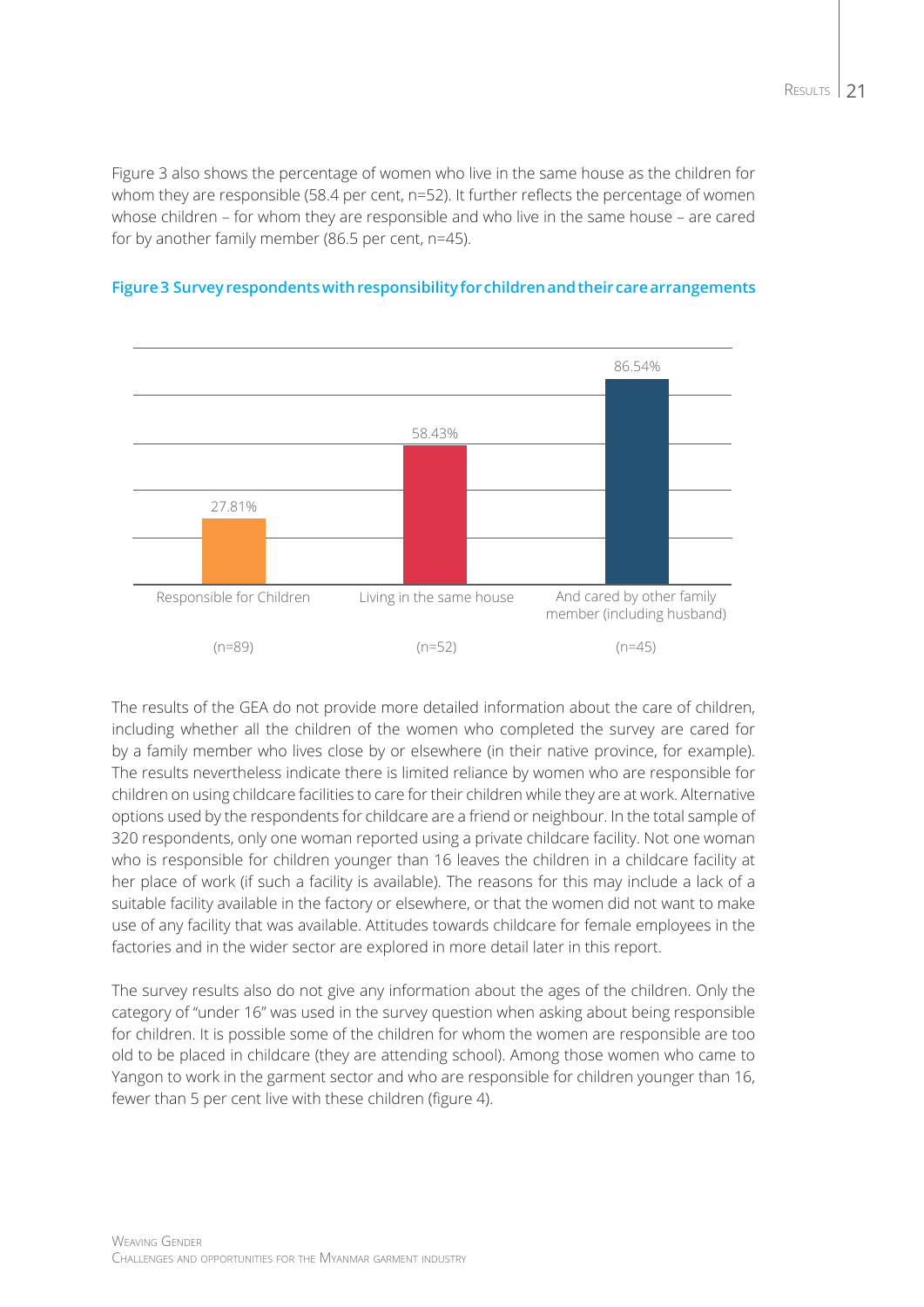

**Figure 4 Survey respondents with responsibility for children who came to work in Yangon**

In total, 57.5 per cent (n=184) of the survey respondents came to Yangon with the intention of working in the garment sector. Of them, 21.2 per cent (n=39) (or 12.2 per cent of the total sample) are responsible for children younger than 16. A third of those women (n=13) live in the same house as the children. This suggests that approximately 7 per cent ( $n=23$ ) of the female workers who participated in the survey may have left children for whom they are responsible with family members back in their native province, while the other 13 workers may have (depending on the age of the children) a need to find somebody to care for the children while they are at work. Indeed, of them, 84.6 per cent (n=11) said they leave their children in the care of a family member (including the husband), and the remainder rely on a neighbour to take care of the children while at work.

Some of the questions in the survey aimed to find out the extent to which the female employees make decisions on how they spend their money. The answers provide a basic idea of the extent to which their participation in the workforce might contribute to their economic empowerment: 78.1 per cent (n=250) of the respondents said they are able to decide how they spend their salary, while 75.9 (n=243) per cent said they are expected to give some of their salary to their family (figure 5).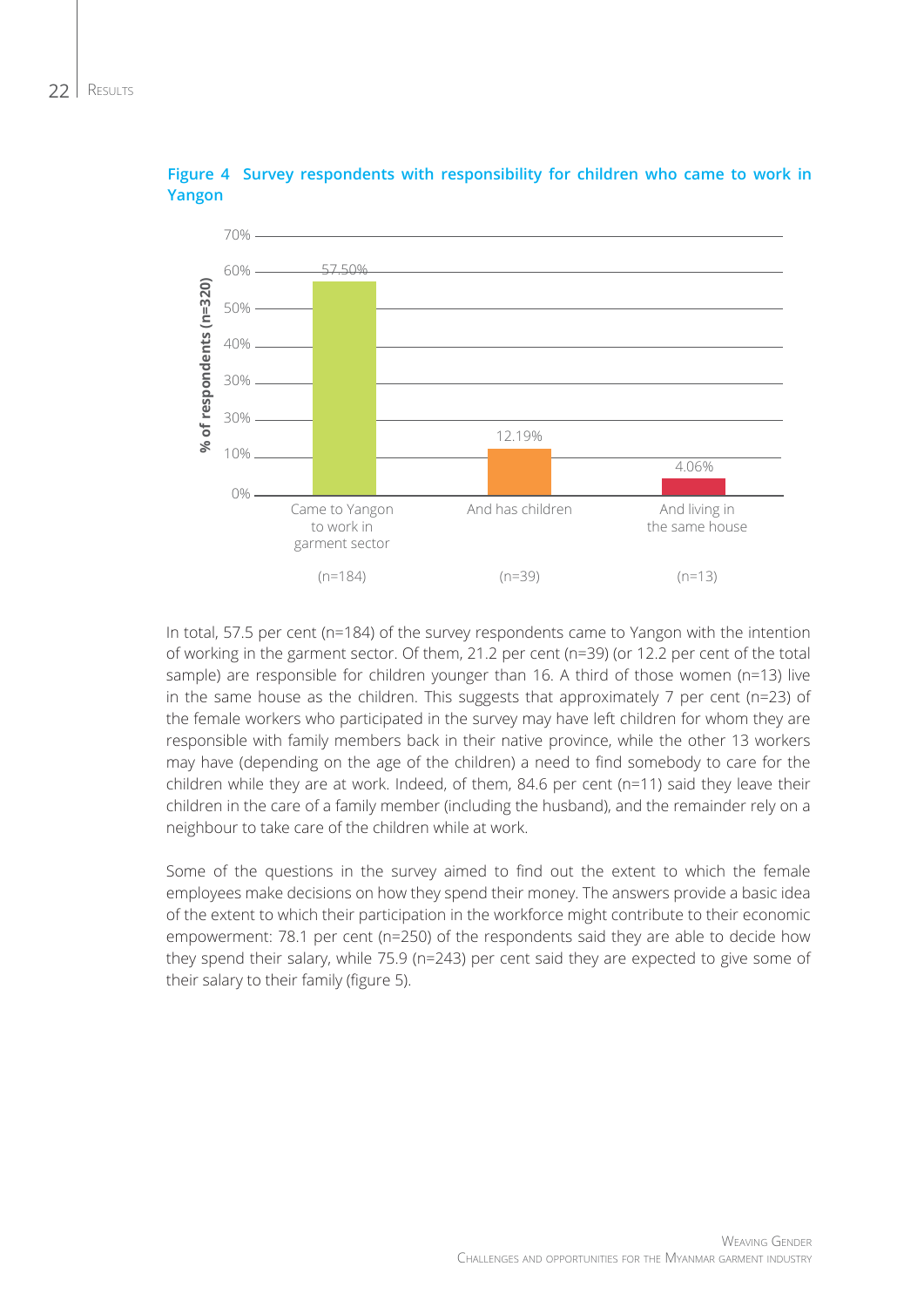

## **Figure 5 Percentage amount of survey respondents' salary given to family**

As many as 86 per cent (n=209) of the respondents said they are expected to give money to their family on a monthly basis, with 86.8 per cent (n=211) giving 50 per cent or more of their total salary. This breakdown of the rates and amounts of the distribution of the women's salaries does not reveal if the money is remitted to their family outside Yangon (to support other family members in their village) or handed over for use as part of the family income in their home in Yangon.

This finding appears to offer a contradiction: How can female employees in the factory have freedom to decide how to spend their money while at the same time are obligated to give a significant percentage of their salary to their family? The question on freedom of use of salary was intended to determine the extent to which female employees in the factories had economic independence. If we consider the response to this one question alone, it suggests that almost 80 per cent of respondents have such independence. When we also consider how often the women are expected to give some of their salary to family members and how much they are expected to give, the assurance of their economic independence linked to their employment in the factories is reduced. The fact that so many of the women give a large part of their salary to family members does not, however, necessarily negate their independence altogether. It may be that it is their choice – and not simply an obligation – to support family members in this way. It is possible that the giving of money to support their family is the women's expression of and creates for the women a sense of being economically independent. Recognizing this contribution may actually enhance women's agency and empowerment.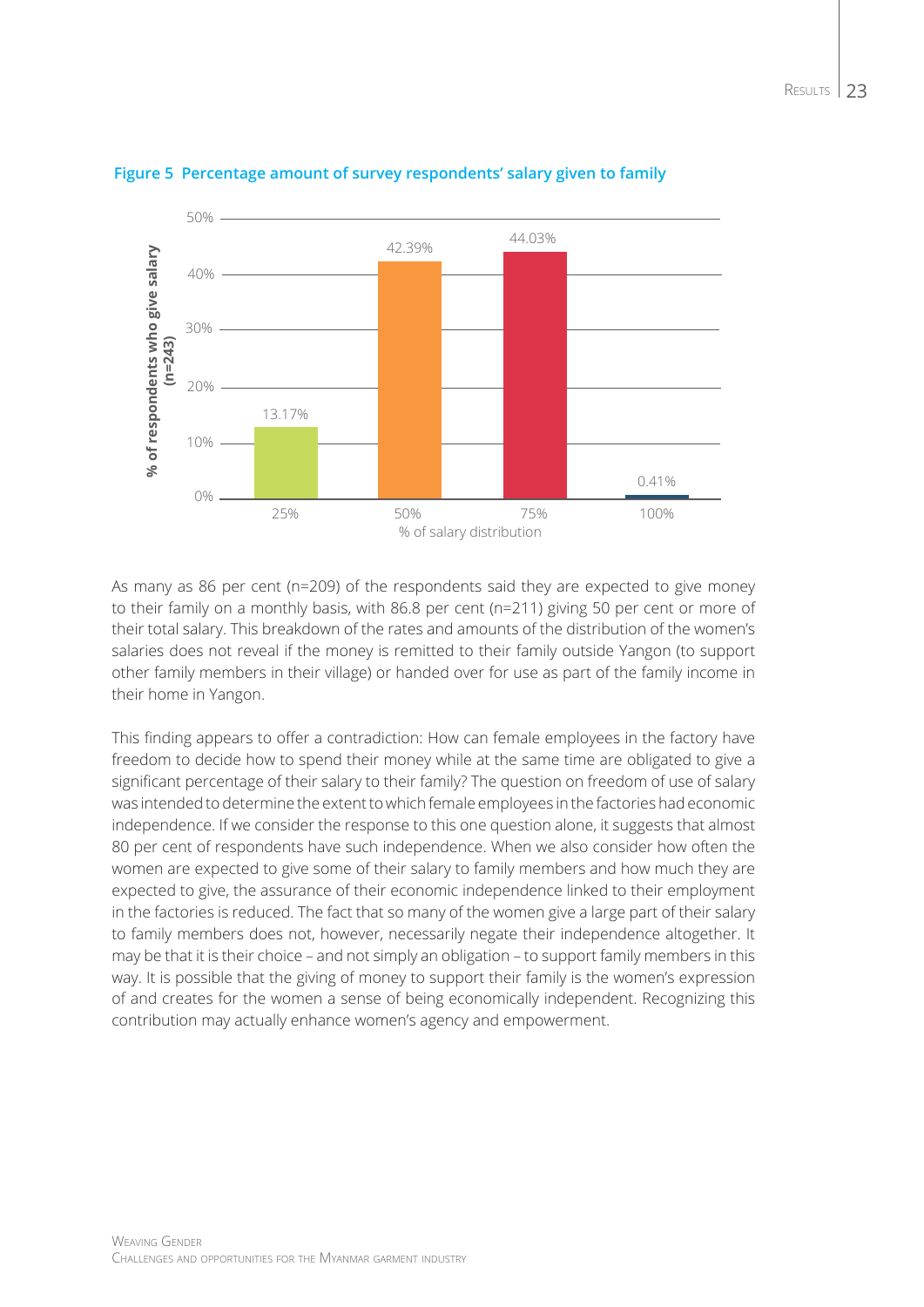## **4.2 Work status**

As many as 95.3 per cent (n=305) of the women work as permanent employees in their factory. Figure 6 illustrates the different employment status of the survey respondents. The nonpermanent employees identify as temporary worker (2.2 per cent, n=7), contract worker (1.6 per cent, n=5) and probationary worker (0.9 per cent, n=3). The probationary period covers the fourth to sixth months of employment, following the first three months of training. During the training and probationary periods, an employer can pay the employee 50 per cent and 75 per cent, respectively, of the minimum wage (3,600 kyats (MMK).<sup>43</sup>



#### **Figure 6 Employment status of survey respondents**

Some 62.8 per cent ( $n=201$ ) of the respondents work as sewers (figure 7). Among the 28 respondents who cited "other" as their job role, 23 women work as hand sewers. The total proportion of respondents who work as sewers, including hand sewers, is therefore 70 per cent (n=224).

<sup>43</sup> Progressive Voice, 2016, pp. 39–40.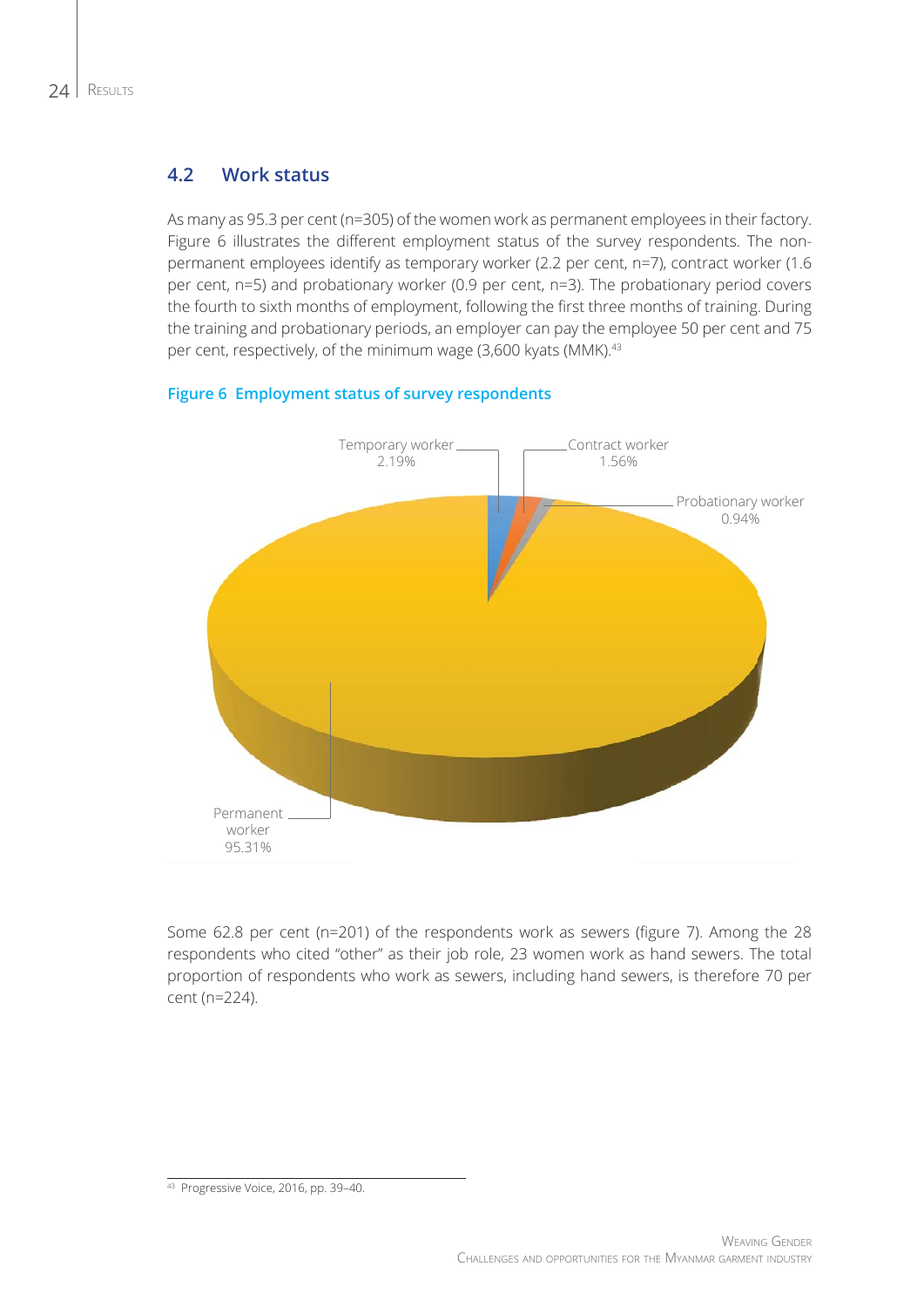

## **Figure 7 Current job role of survey respondents**

All respondents have been working in the garment sector for fewer than five years; and 92.5 per cent (n=296) have been working in their current factory for fewer than three years (figure 8).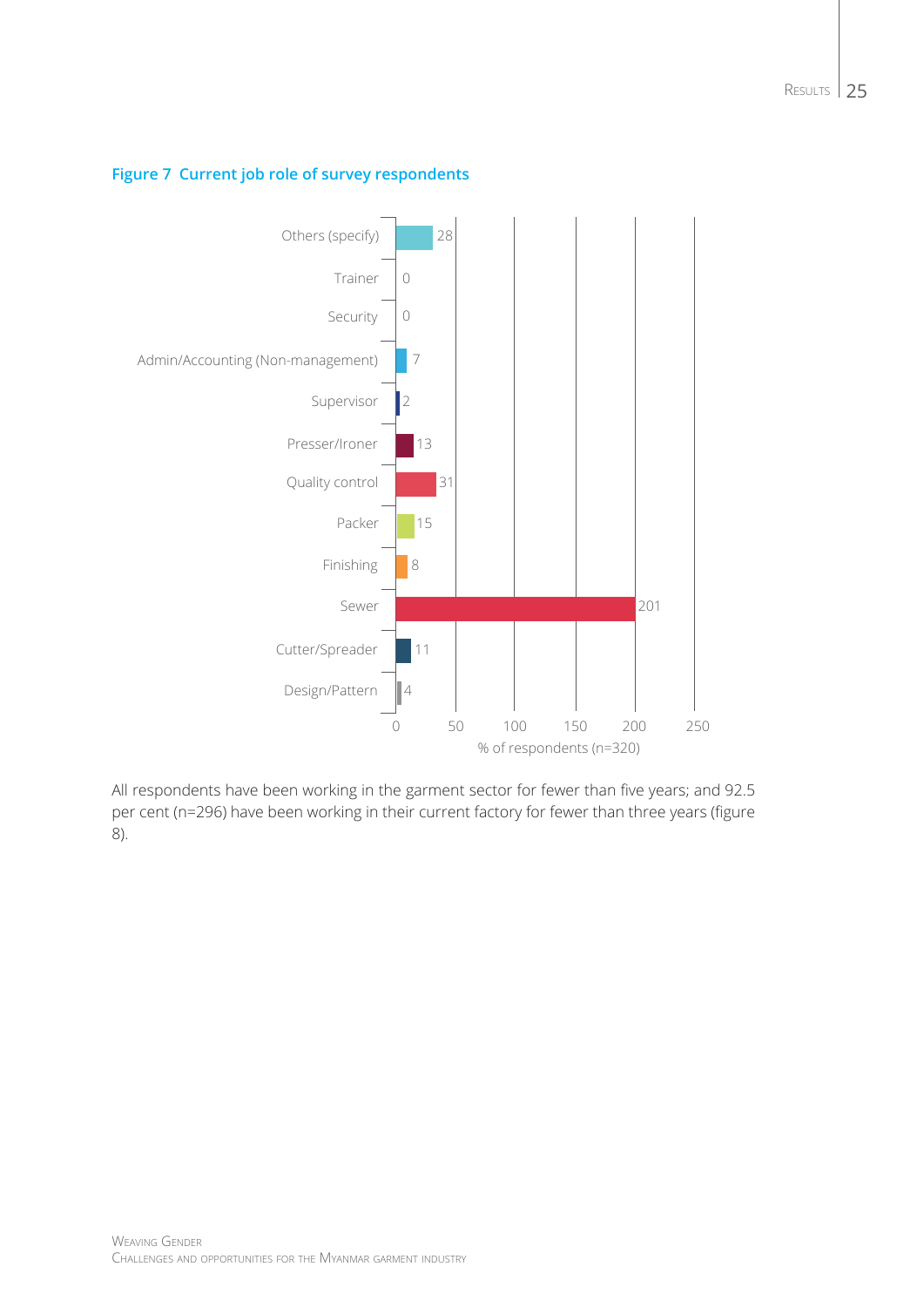

#### **Figure 8 Years working in the garment sector and in the current factory**

 The labour law states that working hours shall not exceed eight hours per day. The survey included a question on regular working hours and offered respondents the choice of fewer than eight hours. No respondent selected that answer. Almost all the women (99.4 per cent, n=318) reported that they work between eight and nine hours on average each work day. It is not clear if the choice of eight to nine hours indicates the women are working exactly eight hours in compliance with the law or if they are working slightly more than eight hours per day. The remaining two women in the sample said they were working between nine and ten hours per day.

Figure 9 shows the spread of overtime hours the women said they work each week. Around 82.5 per cent (n=264) work between five and 15 hours of overtime each week. And 6.9 per cent (n=22) said they work between 15 and 20 hours of overtime each week. The GEA did not investigate if this is paid or unpaid overtime. By law, overtime must be paid, and the rate of pay should be calculated at double the basic wage.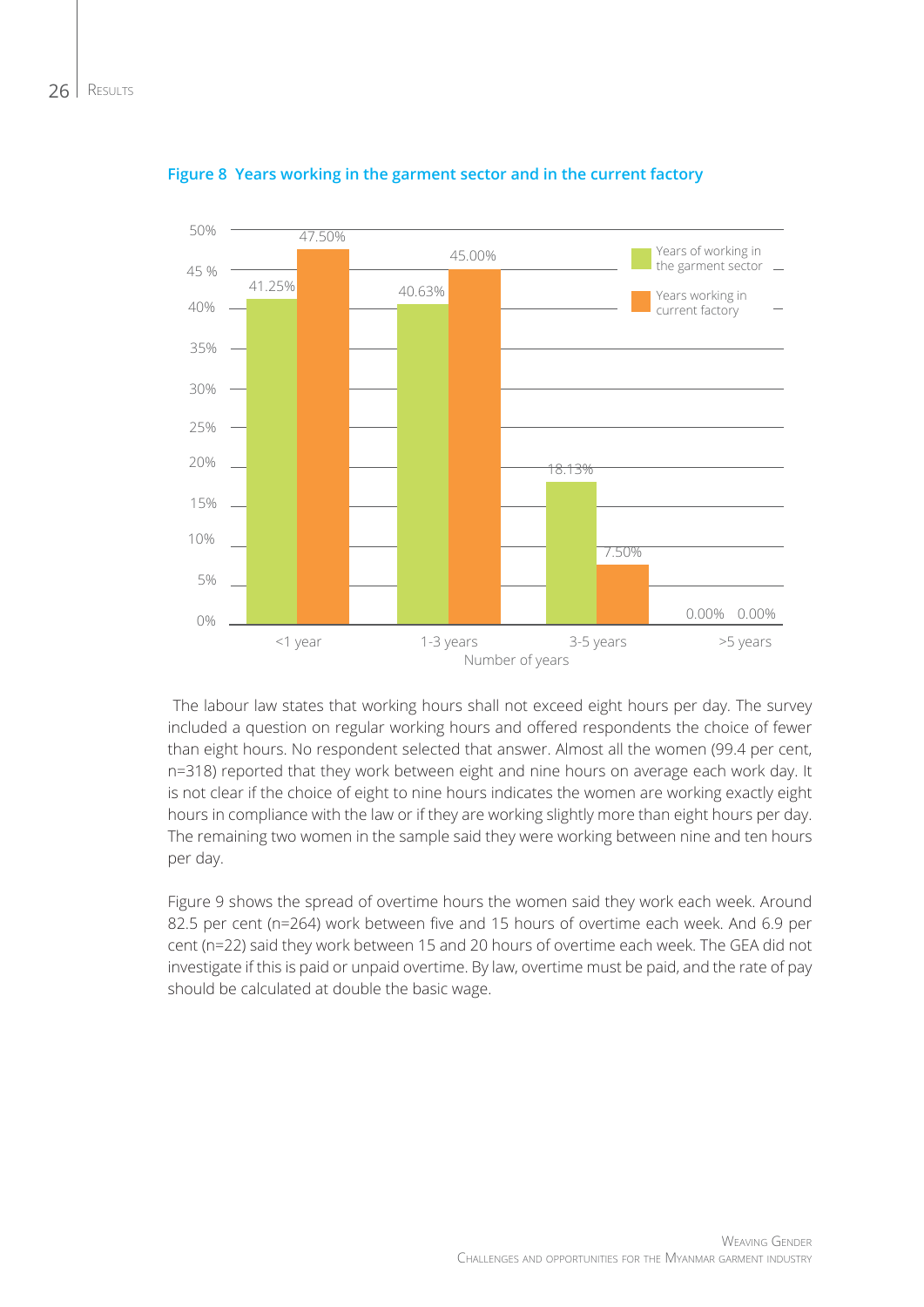

## **Figure 9 Spread of overtime hours**

Some women may be exceeding the legal limit for overtime, which is set at 16 hours per week. This appears to be the case for 2.2 per cent ( $n=7$ ) of the respondents, who indicated they work more than 20 hours of overtime in a week. Slightly fewer than 5 per cent (n=15) of the women also said they cannot refuse overtime.

In 14 of the 16 factories, the respondents reported they have an average of one and a half rest days each week. In the other two factories, the average is one day. This suggests all factories comply with the labour law, which stipulates that working days shall not exceed six days per week.

Some 89.7 per cent (n=287) of the respondents said they know what the minimum wage is, and 99.7 per cent ( $n=319$ ) said they receive at least MMK3,600 per day.<sup>44</sup> At the time of conducting the research, the minimum wage in the garment sector for permanent employees who have completed both the training and probationary periods was MMK3,600 per day.

Some 97.8 per cent (n=313) of the respondents work under a supervisor who is a Myanmar national, and 88.1 per cent of the women (n=282) work under a female supervisor.

Only 4.7 per cent (n=15) of the 320 respondents is a member of a BLO in their workplace. But 28.8 per cent (n=92) of the respondents said they work in a factory in which there is a BLO (figure 10).

<sup>44</sup> This is equivalent to slightly less than US\$3.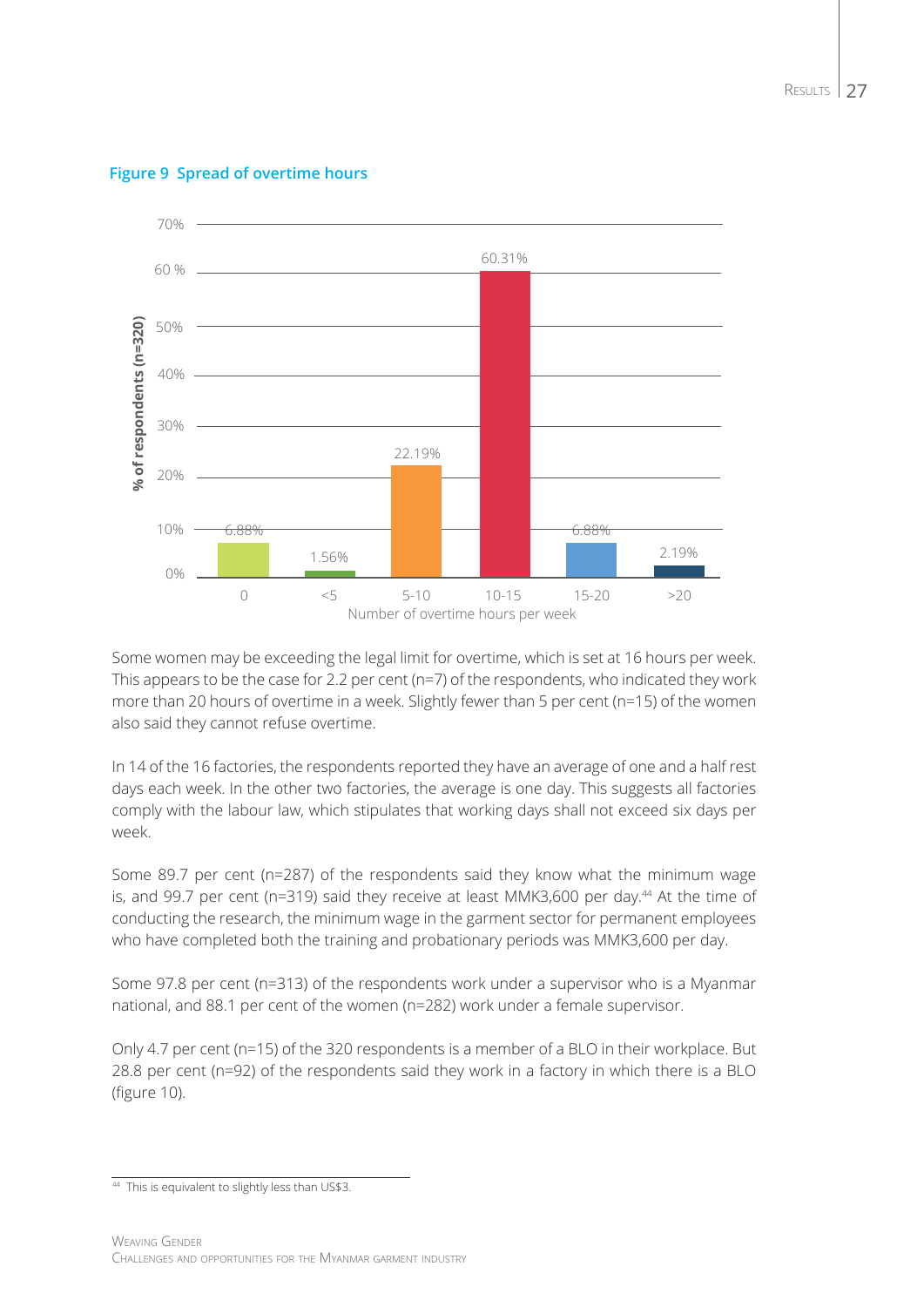We know from the methodology for collecting the qualitative data that there is a BLO in the six factories reflected in figure 10. The GEA included informant interviews with the BLO representative in all factories where such an organization exists. An informant interview was conducted with a BLO representative in the same six factories cited by survey respondents as having a BLO. Not all the women who work in five of the six factories that have a BLO know of its presence. This suggests some gaps in communication about the existence of a BLO in those factories.



#### **Figure 10 Number of respondents in a factory with a basic labour organization present**

The reference to a BLO in six of the 16 factories is used in this report to refine the findings and analysis on gender equality in those factories, and point out the differences between factories with and without a BLO in terms of workplace opportunities for women, workplace issues of sexual harassment and abuse and promoting positive SRH among female employees.

## **4.3 Workplace gender-equality opportunities**

Comments made by the human resources managers, supervisors and BLO representatives in the informant interviews and by female workers in the FGDs provide insight into whether barriers to workplace gender-equality opportunities exist in the 16 factories. In two of the 16 factories, this qualitative data reveal attitudes that may lead to barriers to career advancement and skills development for women. In the case of the other 14 factories, the comments made by the informant interviewees and FGD participants indicate support for workplace genderequality opportunities. In none of the 16 factories do we find evidence of distinct practices (programmes, initiatives) that either support or impede workplace gender equality. Any barrier to women's access to skills training or career development opportunities is therefore more likely the result of an acceptance on the part of the majority of the GEA participants of the idea that women's participation in the labour market in Myanmar is temporary and not linked to any kind of professional career. It is something women have to do to earn income to help support their family and, ideally, only before they become mothers.

Barriers to gender-equality opportunities in the garment sector are also the result of the organizational structuring of the workforce, which provides a limited number of roles outside low-skill and low-paid tasks for any employee – male or female. Any support for women to access skills training or career-development opportunities in the 16 factories is also theoretical. Some of the interviewees and FGD participants believe that women should have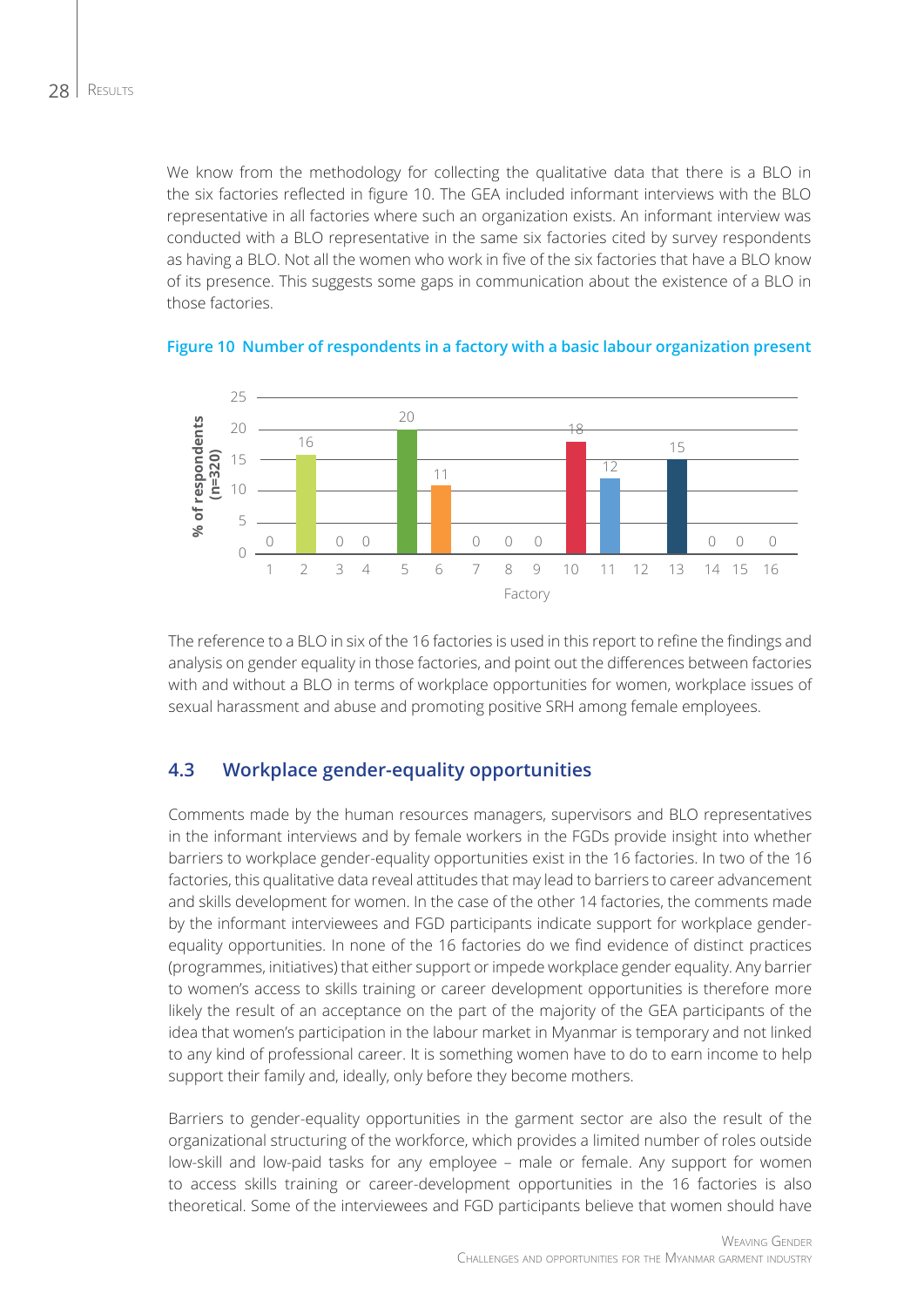the same opportunities as men have. The survey results show that the vast majority of the women respondents believe this is already the case in their factory. However, there is no concrete evidence that indicates this support is being translated into action. We did not find, for example, evidence of women's leadership pathways or any formalized certification for acquired skills within the 16 factories.

Figure 11 reflects the score for each factory, based on an assessment of all comments made by the human resources managers, supervisors, BLO representatives and female FGD participants in that workplace in relation to gender-equality opportunities (career advancement and/or skills development).



**Figure 11 Weighted factory scores for barriers to workplace gender-equality opportunities**



These scores were calculated using the weighted coding system explained in the data analysis methodology section earlier in the report. All interviewees' (human resources managers, supervisors and BLO representatives) and FGD participants' comments about career advancement or skills development for women were coded as "barriers to workplace genderequality opportunities" to help answer the two core research questions under research topic A (see section 1.2). These questions again are:

## **Topic A: Workplace gender-equality opportunities**

- 1. What are the perceived barriers to women taking on leadership roles in management and trade unions?
- 2. Are there any specific barriers to women workers taking advantage of opportunities for skills training and career advancement?

Each comment was assigned a score based on the criteria shown in table 4.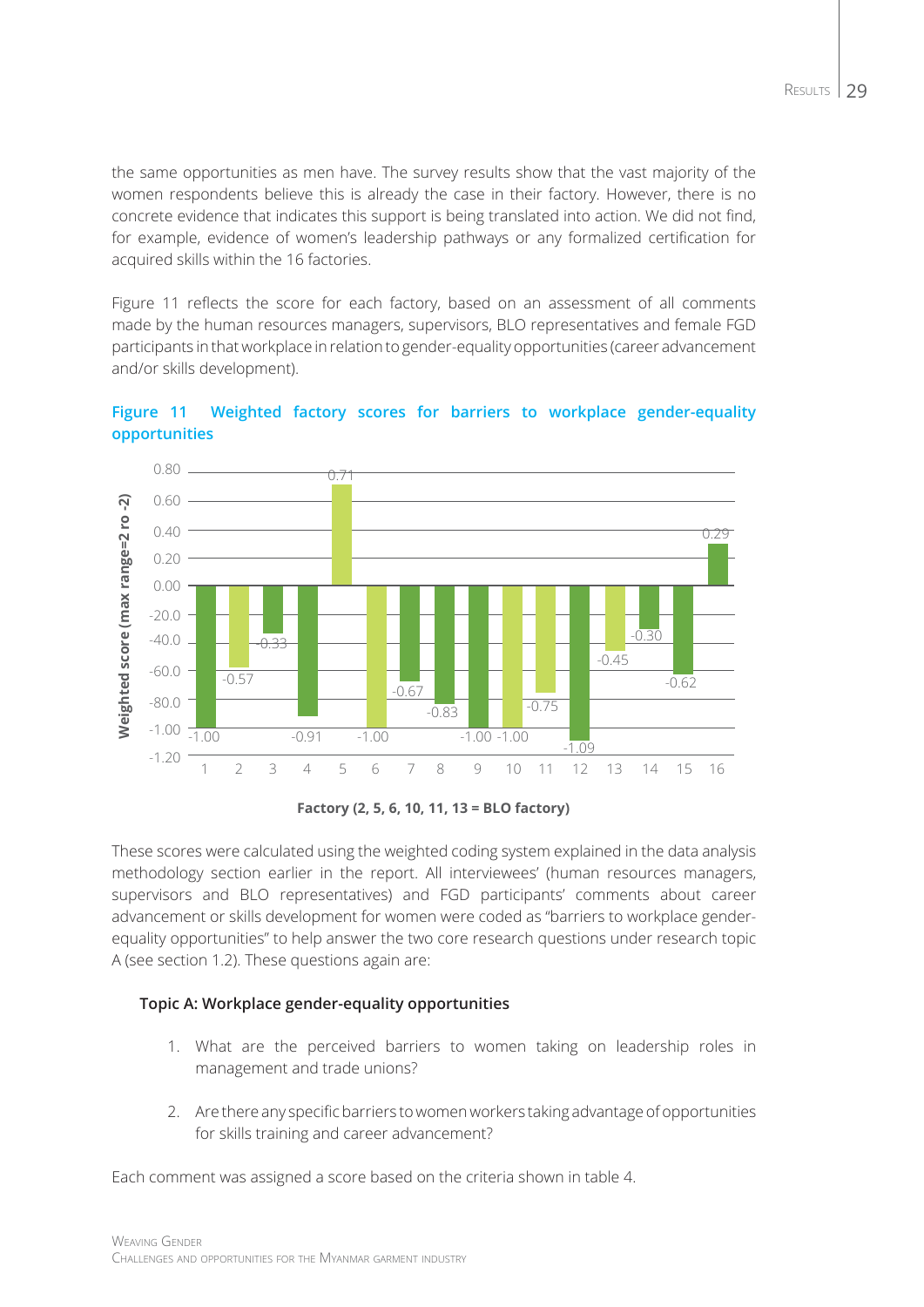| Code                                                                    | $-2$                                                                            | $-1$                                                                             | <b>Score</b><br>$\mathbf{0}$ |                                                                                    | 2                                                                                 |
|-------------------------------------------------------------------------|---------------------------------------------------------------------------------|----------------------------------------------------------------------------------|------------------------------|------------------------------------------------------------------------------------|-----------------------------------------------------------------------------------|
| <b>Barriers to</b><br>workplace<br>gender-<br>equality<br>opportunities | Evidence of<br>support for<br>workplace<br>gender-<br>equality<br>opportunities | Statement of<br>support for<br>workplace<br>gender-<br>equality<br>opportunities | General<br>comment           | Statement of<br>opposition<br>to workplace<br>gender-<br>equality<br>opportunities | Evidence of<br>opposition<br>to workplace<br>gender-<br>equality<br>opportunities |

#### **Table 4 Scoring system for barriers to workplace gender-equality opportunities**

The allocation of a score for each comment was based on the answer to the following question: Does the comment indicate barriers to gender equality? As explained in the methodology section, the assessment results in a positive or negative score, depending on whether the answer to the question is "yes" or "no", respectively. Comments that result in a "yes" answer to this question received a positive score, and comments that resulted in a "no" answer received a negative score. As explained in section 3.2, the allocation of a positive or negative score links to the answer that results from analysis of the comment and is not linked to any interpretation of the result of this analysis as indicating either a positive or negative situation. The analysis results in a score of ±1 or ±2, depending on whether the comment reveals an *attitude* for or against workplace gender equality (score  $= \pm 1$ ) or evidence of some action taken in support of or against workplace gender equality (score  $= \pm 2$ ).

For example, a comment by a human resources manager during the informant interview reveals an attitude about workplace gender equality:

*"According to my opinion, it is not appropriate to divide the male and the female for becoming a good supervisor. It is because to become a good supervisor, a male must have good characters, voluntary spirit, truth and abilities of a good leader. So, I don't want to divide male from female. There is no nature of only male deserves for leader position. It will come out automatically. So, an outstanding female or an outstanding male can be a leader."* <sup>45</sup>

Assessed against the question "Does the comment indicate barriers to gender equality?" the result is "no", and thus the comment was assigned a score of -1.

In contrast, a comment from a supervisor in a factory with no BLO indicates evidence of opposition to workplace gender-equality opportunities:

*"Some workers may be skilled but since they are married they will not be able to come to work on time. Since they are married, they have social issues. They may need to leave the workplace if the child is ill. So, I cannot recommend those workers even if they are skilled."*

<sup>&</sup>lt;sup>45</sup> Where quotes are used in this report, the original text of the English translation of the quote has been retained. Only spelling errors in the transcripts provided have been corrected. While in some cases this may mean the quote is not grammatically accurate in English, the meaning of the quote is nevertheless understandable.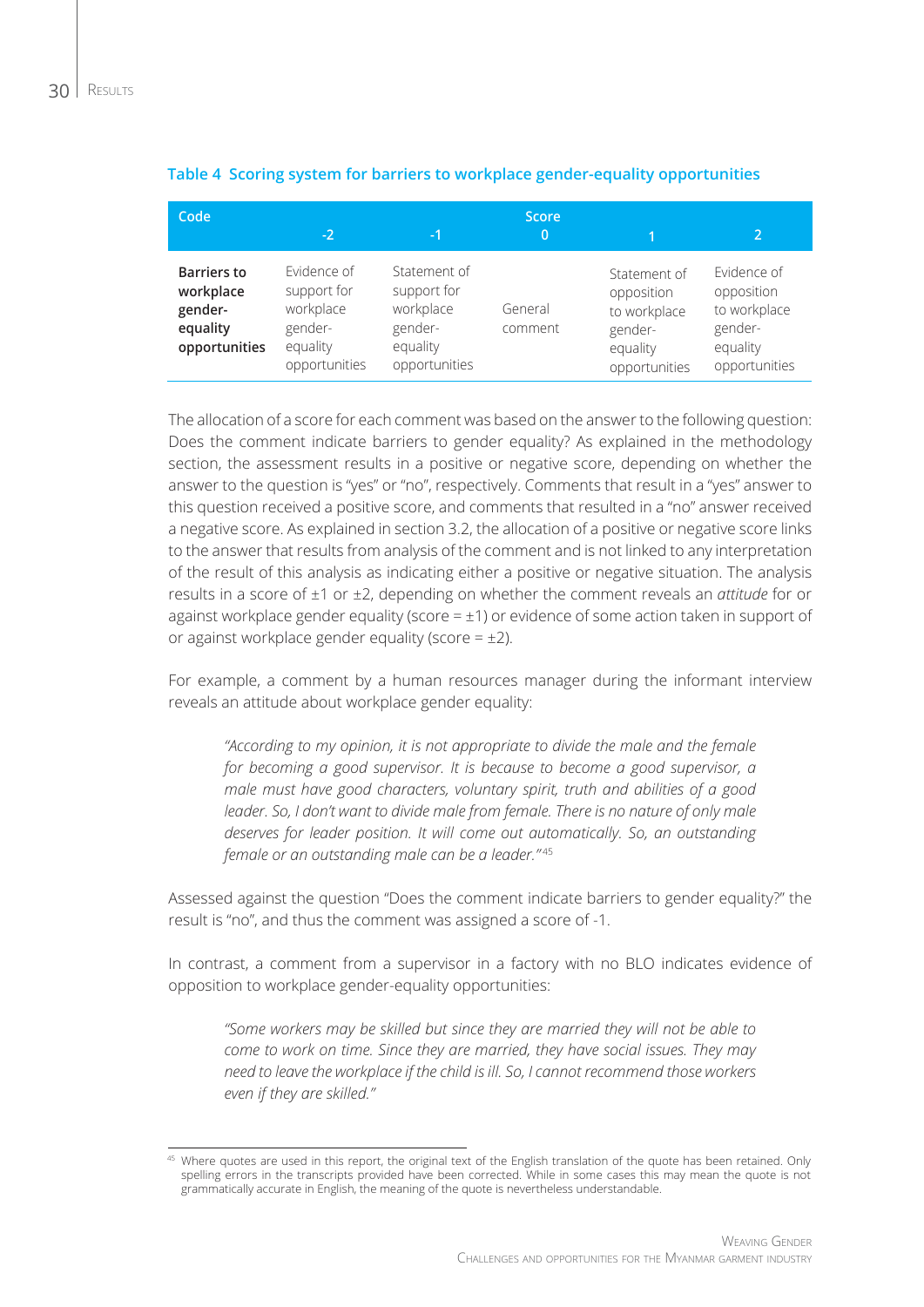This comment provides explicit evidence of a practice on the part of that supervisor to not recommend married women for promotion to the supervisory level. A score of +2 was assigned to this comment because the answer to the question "Does the comment indicate barriers to gender equality?" is "yes", and the comment also indicates a practice of discrimination against women.

The total score from all the coded comments for each factory was divided by the number of comments coded as "barriers to workplace gender-equality opportunities" for that factory. This provides a weighted score of between -2 and +2 for each factory. A positive score indicates barriers to workplace gender-equality opportunities in the factory because the answer to the question "Are there barriers to workplace gender-equality opportunities" is "yes". An ideal score for this part of the assessment – one that indicates no barriers to workplace gender-equality opportunities in a factory – is a negative score. Figure 11 shows that 14 of the 16 factories achieved a negative score. This means that the human resources managers, supervisors, BLO representatives and female workers (in the FGDs) in 87.5 per cent of the factories hold attitudes that are supportive of workplace gender-equality opportunities for women.

The results of the factories with a BLO are also highlighted in figure 11. Five of these six factories have a negative score (there is evidence of support for workplace gender-equality opportunities). The scores for those five factories are between 0 and -1. This means the support is based on the attitudes of the interviewees and FGD participants in those factories. The factory with the highest positive score – which is the one covered by the assessment that shows the least level of support for workplace gender-equality issues – is also a factory with a BLO present. This factory's score of +0.71 reflects that some of the attitudes expressed by the interviewees and/or FGD participants indicate there would be barriers to gender equality in that workplace. For example, the BLO representative in that factory made the following remark:

*"The inexperienced worker can be a helper. A helper has to cut the loose threads. If she is free, she can sew the machine. She has to learn by herself in her free time. Based on her work, the supervisor will arrange her to do overtime work if there is a need to do overtime. When a helper does overtime, she has to sew label. A helper has to sew with machine or has to press button. They have to work those activities. There is no special training for them."*

This comment was assigned a score of +2 because it provides evidence of a practice of not extending formal training to support women in the factory to develop essential work skills. That this comment was made by the BLO representative does not, however, indicate that this person supports such a practice. Here, the presence of a BLO representative in the factory may have helped to ensure greater visibility of practices that create barriers to workplace gender-equality opportunities.

When the comments about workplace gender-equality opportunities made by human resources managers, supervisors and BLO representatives are assessed separately, all three informant interview groups receive a negative score in the weighted scoring system. The weighted scores per interview group are -0.67 for the supervisors, -0.65 for the human resources managers and -0.59 for the BLO representatives. This means the three groups produce a "no" answer to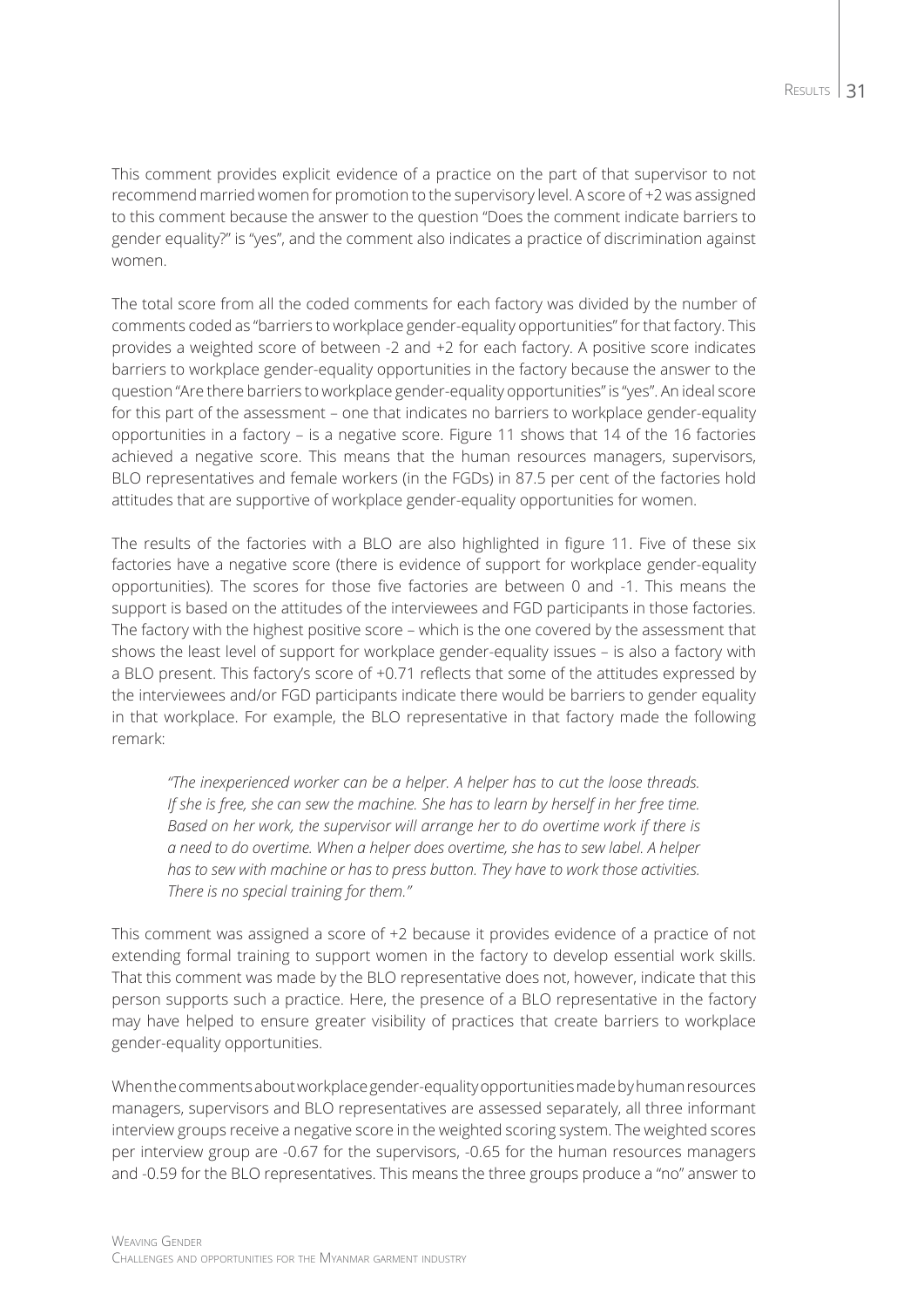the question "Are there barriers to workplace gender-equality opportunities?" It shows that, overall, the three groups have expressed attitudes that are supportive of gender equality in their factories. Supervisors have the lowest score, and are therefore more supportive (albeit only marginally) than human resources managers or BLO representatives.46

## *4.3.1 Career advancement opportunities*

As many as 90.9 per cent (n=291) of the survey sample believe that men and women have equal opportunities for developing new work skills in their factory. Only three of the 320 respondents believe women face barriers to promotion. These three women cited gender, education and their relationship with their supervisor as specific barriers to promotion. The results of the interviews and FGDs indicate that human resources managers, supervisors, BLO representatives and female workers also do not believe gender is a barrier to careeradvancement opportunities in their factory. Instead, they all agree that promotion within their factory, especially to the supervisory level, is based on individual skills and characteristics, specifically communications skills, their relationship with other workers and likeability of that person among the workforce. A comment from a human resources manager in a factory with a BLO representative exemplifies this position:

"If I have to say openly, if a worker has qualifications, abilities and capacity of *managing 30 persons, I don't deny her to give promotion. If a worker is not good*  totally and she does not have good relationship with nearby four to five persons *as well as her social relation is not smooth, I will reject her to give promotion. It is because if she becomes leader or supervisor, she will be problematic with 30 persons. I foresee the case. So, I reject her. Every female has chance. I give them chances."* 

Despite the belief that women generally do not face barriers to career-advancement opportunities in their factory, only seven of the 320 survey respondents said they had asked to do a different job in their factory. And only two women said they had asked to do a higher-paid job. This suggests that there are some barriers to requesting different or higher-paid work in the factories. Of the seven women who asked to do a different job, six were successful. Of the two women who asked to do a higher-paid job, one was successful. These advancements, in terms of work task or pay, occurred across five factories. This suggests female employees in these factories have opportunity to advance their career if they ask and when they are aware of existing opportunities and muster the confidence to ask for change.

<sup>46</sup> In all cases in which the results of the human resources managers, supervisors and BLO representatives are compared in this report, consideration needs to be given to the fact that the GEA included only six interviews with BLO representatives but 16 interviews with both human resources managers and supervisors across the participating factories. The weighted scores for the BLO representatives may well have changed had the number of informant interviews for this group been larger. A more accurate comparison of the three groups with respect to their views on gender equality would also have been achieved had there been 16 informant interviews with BLO representatives.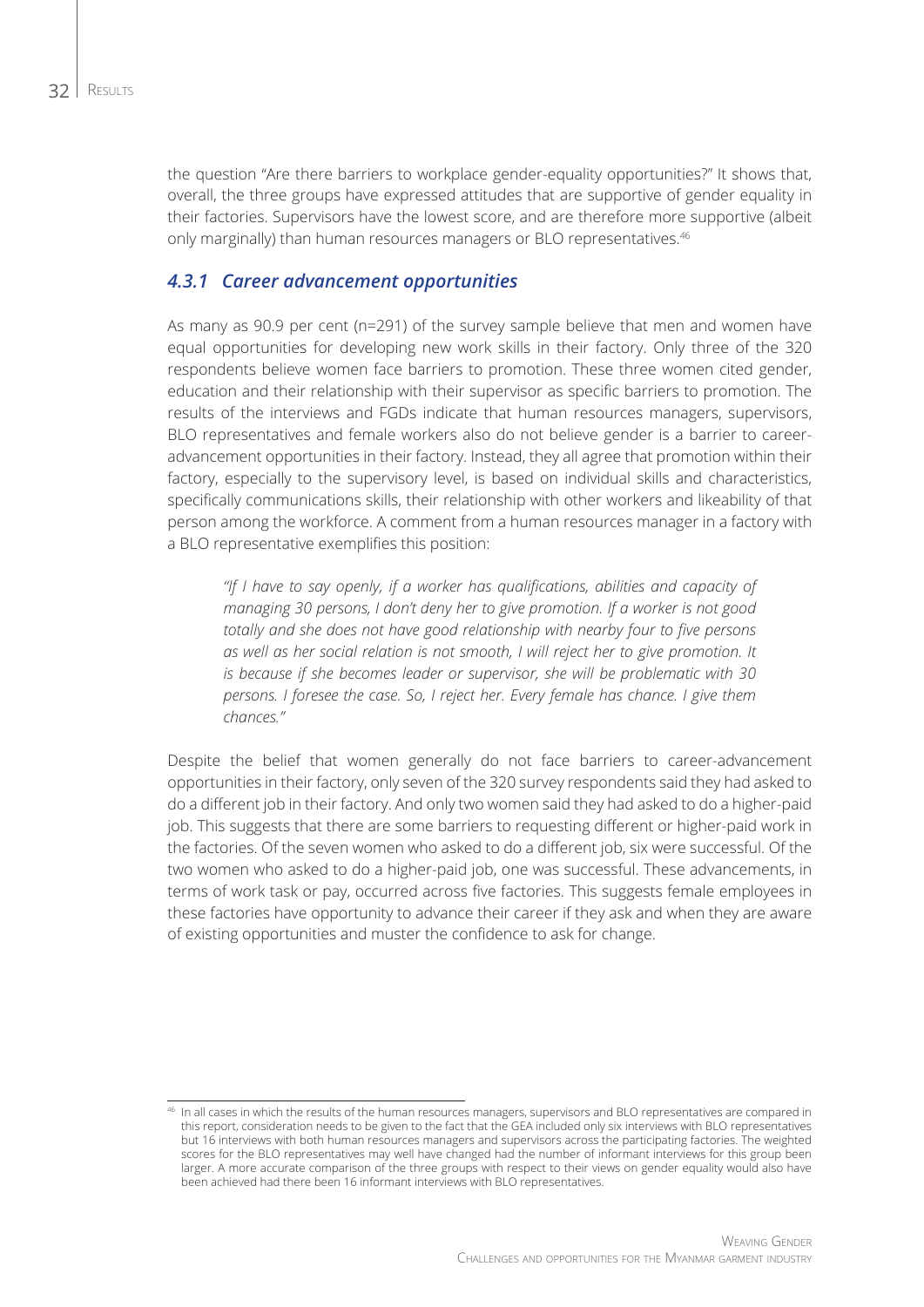Women can work as supervisors and ALL-supervisors in the factories; and two of the survey respondents (less than 1 per cent) are working in a supervisory role. This small number cannot be interpreted as evidence of gender barriers to female employees becoming supervisors. The selection method for the survey participants relied on lists of employees that excluded supervisors and ALL-supervisors, and the results should therefore have shown that zero per cent of the survey respondents were supervisors. Opportunities to advance to a supervisory position in the factories and in the garment sector, however, are limited due to the organizational structure of the workforce.

# *4.3.2 Access to skills training*

Around 78.1 per cent (n=250) of the respondents said they had received skills training during the 12 months prior to the survey. This training covered how to complete new job operations, working with new machinery and workplace safety awareness. The GEA did not confirm what formats the skills training in the factories take. The results of the informant interviews and FGDs strongly indicate that most of the skills training is informal. Employees are expected to learn from others how to acquire the skills necessary to complete their assigned work tasks; there is no evidence of any formal recognition of acquired skills in any of the factories. The FGD participants reported that English language classes and personality development training (such as emotional awareness and communication skills) were provided in their factory in the past but are no longer available.

# **4.4 Workplace gender experiences**

Comments made by the human resources managers, supervisors and BLO representatives in the informant interviews and by female workers in the FGDs provide insight into whether employees are at risk of or are experiencing sexual harassment, physical abuse and/or verbal abuse in the factories. In five of the 16 factories, the comments reflect attitudes that might support these kinds of behaviours. This does not mean the interviewees and FGD participants encourage such behaviours; rather, they hold particular views about gender roles that lead them to view sexual harassment, verbal abuse or physical abuse of women as normal and/ or unavoidable. In ten of the factories, the comments indicate attitudes of disapproval of such behaviours. In only one factory is there evidence of practices aimed at responding to or preventing sexual harassment or abuse of employees, as one human resources manager explained:

*"We have already issued rules to directly dismiss a person if he/she hurt another person or to give warning. I have told them about threatening on sexual harassment. I don't accept it. If a case of sexually threatening happens, the convict will be dismissed at once. If he commits an abuse, he will be effectively taken into action according to law."*

Figure 12 shows the score for each factory based on the assessment of all comments made by the human resources managers, supervisors, BLO representatives and female FGD participants in that factory in relation to workplace experiences of sexual harassment, physical abuse or verbal abuse.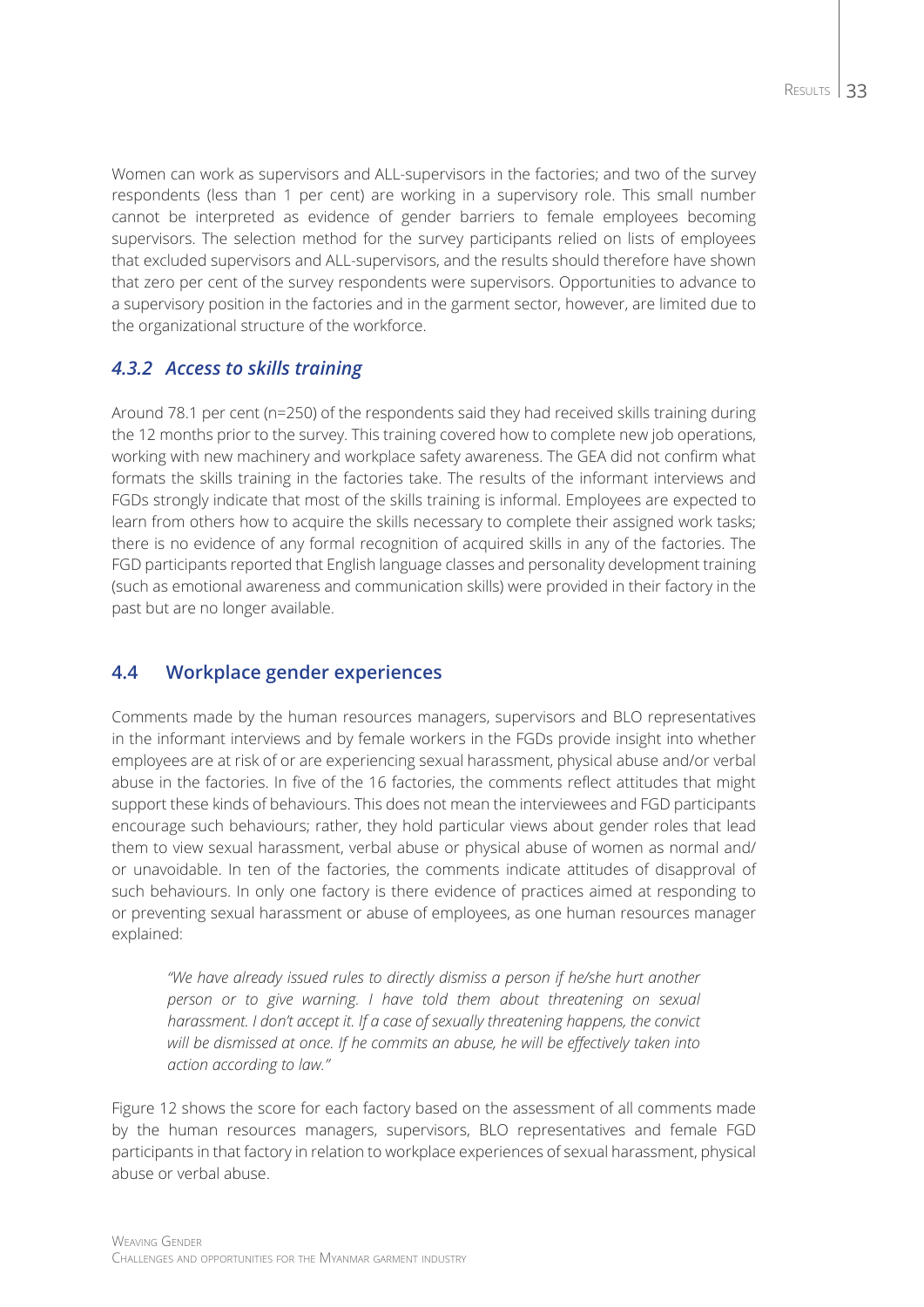

**Figure 12 Weighted factory scores for experiences of gender-based abuse**

These scores were calculated using the weighted coding system described in the data analysis methodology section earlier in this report. Whenever an interviewee (human resources manager, supervisor or BLO representative) or FGD participant made a comment about sexual harassment, verbal abuse or physical abuse of employees, the comment was coded as "experiences of gender-based abuse" to help answer the two core research questions under research topic B.

## **Topic B: Workplace gender experiences (linked to sexual harassment, verbal abuse and physical abuse)**

- 3. To what extent do women workers experience discrimination at work, and what are the mechanisms by which this discrimination takes effect?
- 4. To what extent are women workers subject to sexual harassment and/or genderbased violence at work?

Each comment was assigned a score based on the criteria shown in table 5.

## **Table 5 Scoring system for experiences of gender-based violence, sexual harassment and discrimination**

| Code                                                    | $-2$                                                                  | $-1$                                                                                  | <b>Score</b><br>$\mathbf{0}$                                         |                                                                      |                                                                  |
|---------------------------------------------------------|-----------------------------------------------------------------------|---------------------------------------------------------------------------------------|----------------------------------------------------------------------|----------------------------------------------------------------------|------------------------------------------------------------------|
| Experiences<br>of workplace<br>gender<br>discrimination | Evidence of<br>mitigation of<br>workplace<br>gender<br>discrimination | Statement<br>of mitigation<br>of the risk of<br>workplace<br>gender<br>discrimination | General<br>comment<br>about<br>workplace<br>gender<br>discrimination | Statement<br>of incident<br>of workplace<br>gender<br>discrimination | Evidence<br>of incident<br>workplace<br>gender<br>discrimination |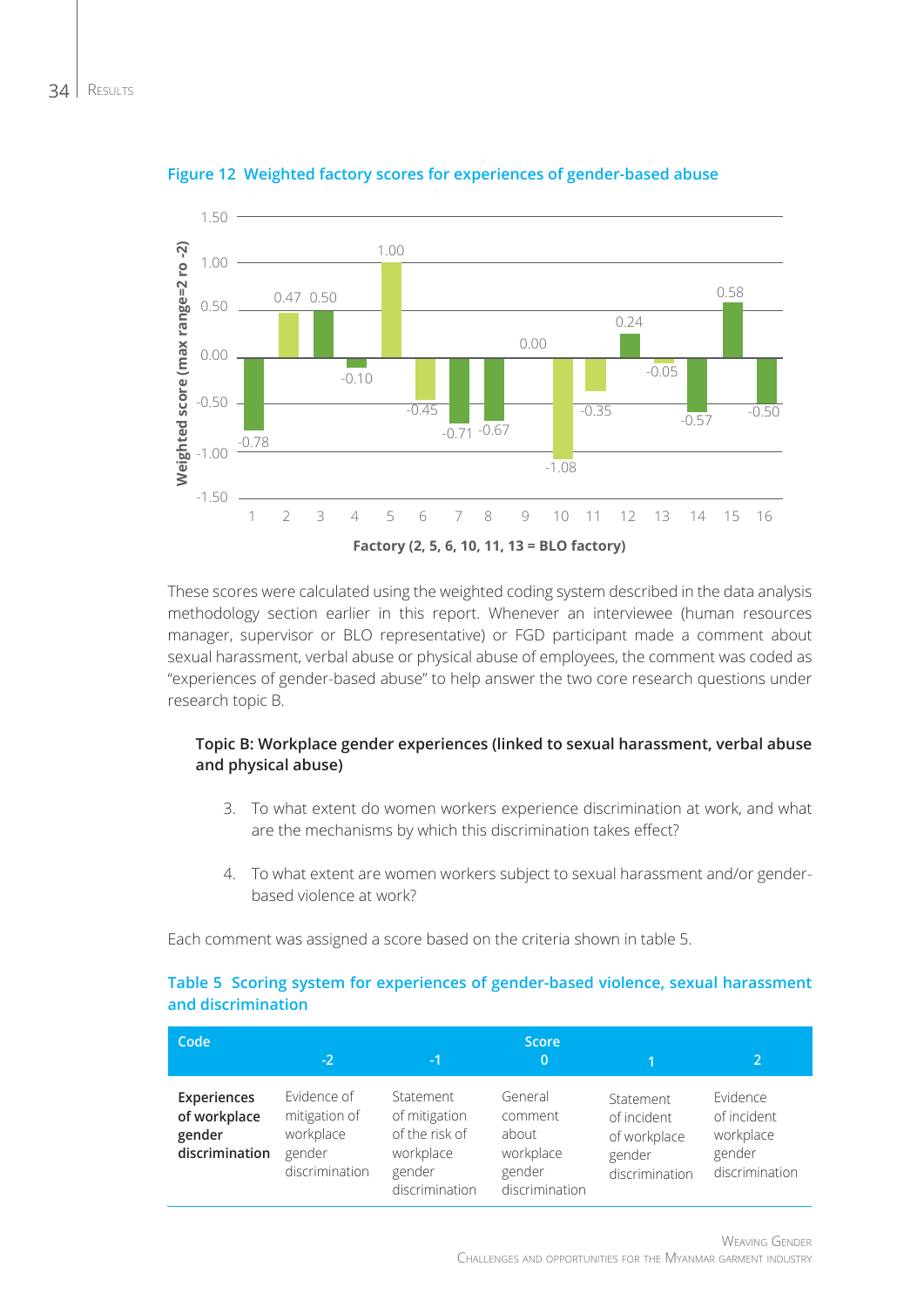The method used for the allocation of scores is the same as that used for scoring comments made in the informant interviews and FGDs about workplace gender-equality opportunities (see section 3.3). In this case, each score was assigned to a comment based on the answer to the question "Does the comment indicate experiences of gender-based abuse?" The comment received a positive or negative score, depending on whether the answer was "yes" or "no", respectively. For comments that result in a "yes" answer to this question, this comment receives a positive score; and for comments that result in a "no" answer to the question, this comment receives a negative score. Again therefore, for scoring of comment about gender experiences in the workplace, the allocation of a positive or negative is linked to the answer that results from analysis of the comment, and is not linked to any interpretation of the result of this analysis as indicating either a positive or negative situation. The analysis of a comment results in a score of  $\pm 1$  or  $\pm 2$  depending on whether the comment reveals an attitude for or against sexual harassment, verbal abuse or physical abuse (score  $= \pm 1$ ), or evidence of some action take in support of or against these types of behaviours in the factories (score  $= \pm 2$ ).

For example, a supervisor described an incident of sexual harassment in their factory:

*"I have heard of a case from other production line. It was between a female worker and male worker. The male employee is a mechanic. There are three mechanics. They told the female worker that she is pretty and they like her. The female worker has recently joined the factory. When she heard about that, she gets mad that the mechanics are already married. And the mechanics talks back rudely. The words*  became inflated. The female worker cried because she was shy at his words and *it led to a quarrel between them. There are such cases in other production lines."*

This comment was assigned a score of +2 because it indicates a practice of sexual harassment that has occurred in that factory.

The total score for each factory was divided by the number of comments coded as "experiences of gender-based abuse" for that factory to provide a weighted score of between -2 and +2. A positive score indicates either attitudes within the factory that appear to support sexual harassment, verbal abuse or physical abuse of female employees and/or evidence of such practices in that factory. An ideal score is a negative score, which indicates that the GEA participants do not support harassment or abuse of female employees in their workplace and/or that risk-mitigation or response activities have been implemented in that factory.

The results of the six factories with a BLO are also highlighted in figure 12. One of them scored the lowest negative score, at -1.08. Of the total 16 factories, this is the only one that scored below -1, indicating it is the only factory for which there is strong evidence of effort to prevent or respond to sexual harassment and abuse of female employees. However, the highest positive score is also a factory with a BLO. This factory's score of +1 suggests evidence of attitudes among the informant interviewees and FGD participants that are supportive of workplace sexual harassment or abuse. The factory supervisor's comment indicates that such behaviour is not regarded as abusive:

"At first, if someone is fat and black, we will use 'Wa Tote' or 'Mae Mae' (Fatty *Blacky*) as nicknames. It doesn't mean to offend her. It is just for fun. We use such *nicknames."*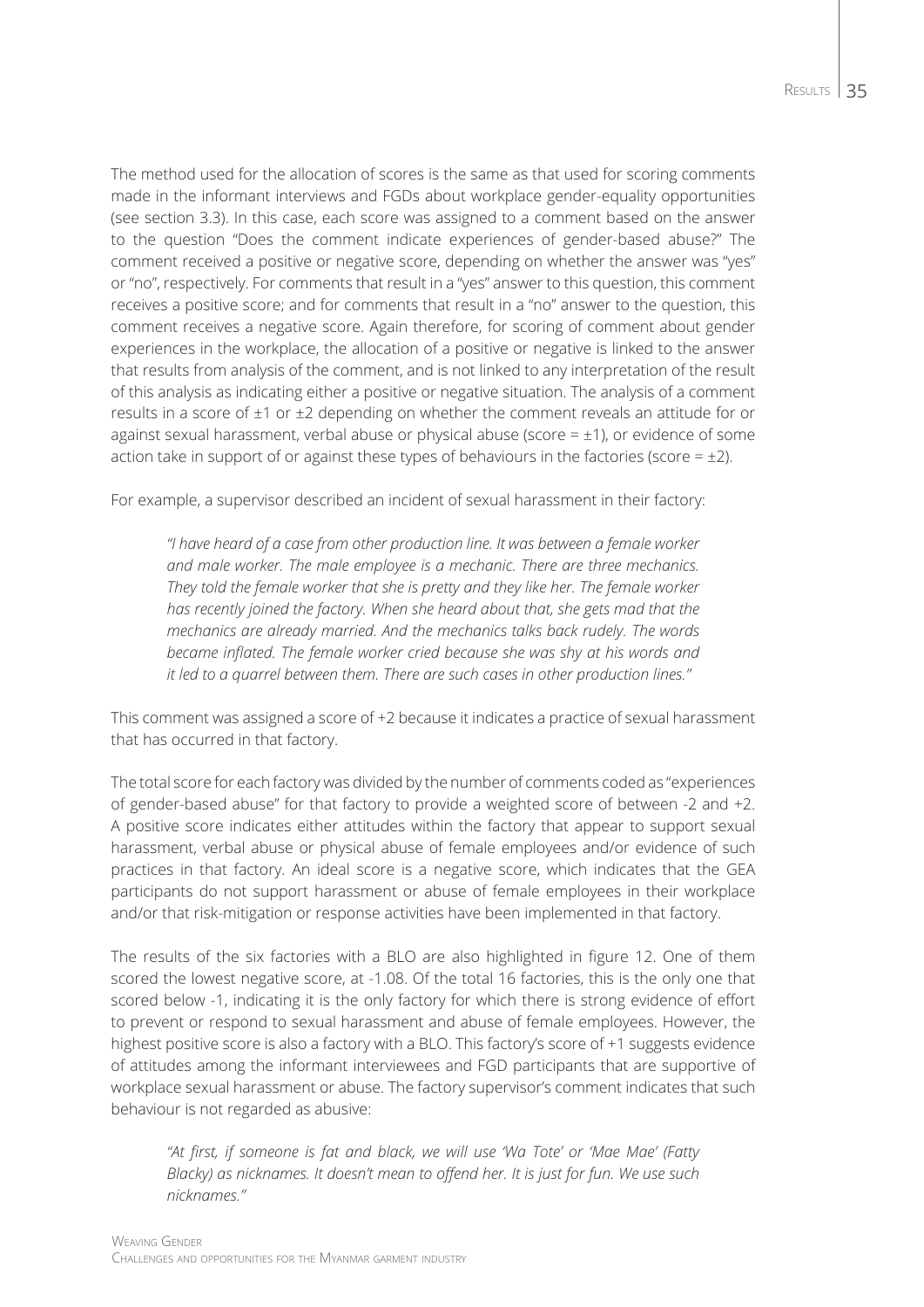The female employees who participated in the FGD in this same factory cited examples of abuse, including being shouted at by the human resources manager for being sick or by the supervisor for not working quickly enough. They suggested the situation in their factory could be worse. As one participant explained:

 *"I am not sure how they [supervisors] will treat us if there is no BLO."* 

In total, five of the 16 factories have a score of  $+1$  or less. This indicates that women's experiences of sexual harassment or abuse in those factories are not taken seriously. There is no comment in the database that suggests any person is promoting sexual harassment or abuse of women in the workplace. However, there are many comments, like the following examples, that reflect the extent to which such behaviours are accepted as normal:

*"Gossiping is common in everywhere. I do not say I do not gossip. I cannot say for sure that I do not criticize others. I may criticize others publicly or not publicly. I* usually criticize secretly with my workers in the production line. It is often. *It is a norm. It can be found in other factories or in the community, too." (BLO representative)*

*"It is hard to give opinion. The major point is that Myanmar people maintain their culture. Myanmar women have been wearing longyi and long blouse for many centuries. Today, this tradition has been changed wearing short skirt. I think women are teased for wearing these clothes. If they wear longyi and long blouses, no male dare to tease them. Onlookers dare not say any more words because they are elegantly dressed. If they wear short and baggy styles or one-string bra, any male will tease them." (human resources manager)*

*"Some workers may say that the butt is very slim before patting it. When I bend the body on something during working, they may pat on it. We do not get angry at them for doing like that. It is just for fun." (FGD participant)*

Such comments that express a normalization of sexual harassment and abuse of women in the workplace are more common throughout the qualitative data results than explicit examples of such behaviours having occurred.

Ten of the 16 factories have a score between zero and -1. This suggests there is some refusal on the part of the informant interviewees and FGD participants to accept sexual harassment and abuse in the workplace as normal. The lowest score (-1.08) indicates that some (albeit minor) action was taken in that factory to prevent or respond to sexual harassment or abuse. The human resources manager for that factory explained that action:

*"We issue rules to prevent such incidences because the factory will be peaceful and beautiful if it has good rules. I just control them not to do too much teasing and not to do physical attacks."*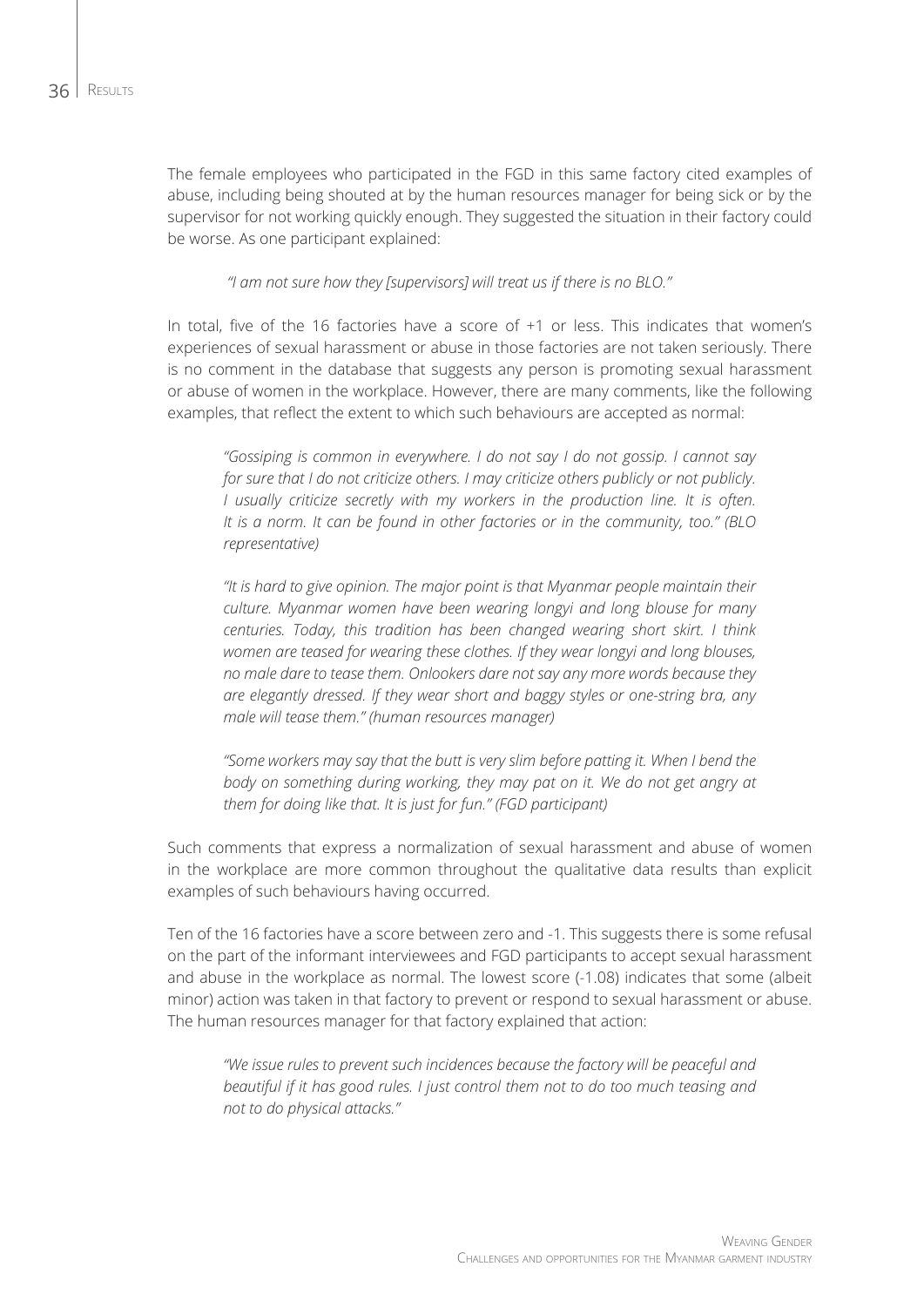Based on the assessment of the comments made by the human resources managers, supervisors and BLO representatives as separate groups, all three produce a "no" answer to the question "Are there experiences of gender-based abuse?" This means that, overall, all three groups of participants expressed attitudes that indicate they are not supportive of gender-based abuse occurring in their factory, as the following representative comments indicate:

*"I have told them to work unitedly not affecting anything to others. Then, I also tell to discuss each other when they want to get an opportunity and then, after negotiation they should talk to the offi ce as well as to meet the Boss if he allows meeting them. If a problem is cleaned up like this there will be no more disagreement. (BLO representative)"*

*"For example, since we are working, we have to socialize with each other. We have to remind them to have less social dealing as possible. If a worker does violence, we will take action on her according to the company policy. We have to regulate their actions strictly since there are deadly equipment in the factory. Nothing can go wrong. I have to walk around and inspect them most of the time. I have to work closely with them to prevent such actions and violence." (human resources manager)*

*"Since I have to supervise the female workers' section, I tell them not to talk nonsense and not to be talkative in the morning meetings. I tell them to live in unity like a family." (supervisor)*

The weighted scores per interviewee group are -0.12 for supervisors, -0.16 for human resources managers and -0.16 for BLO representatives. This means that the attitudes of supervisors are slightly better than in the other two groups. However, all three scores are close to zero, which suggests that, overall, human resources managers, supervisors and BLO representatives all maintain fairly neutral positions regarding sexual harassment, verbal abuse and physical abuse of employees in their factories. They may not be aware that harassment or abuse is occurring. They may not have wanted to report examples that had occurred, while the FGD participants were more willingly to disclose. It is likely they have normalized sexual harassment against women in particular, which is a consistent finding in the data set.

The results of the survey give a much stronger indication that sexual harassment and, in some cases, verbal abuse and physical abuse occur in all 16 factories. A percentage of the survey respondents have been subjected to all these forms of gender-based abuse in their current workplaces and/or when travelling to or from work. Table 6 shows the percentage of the survey respondents who said that gender-based abuse occurs in their factory; that they have been subjected to gender-based abuse in their factory; and/or that they have been subjected to gender-based abuse while travelling to or from work. The data are broken down per type of gender-based abuse – sexual harassment, verbal abuse and physical abuse. The table also shows the total number of factories in which at least one female employee answered "yes" to the relevant questions.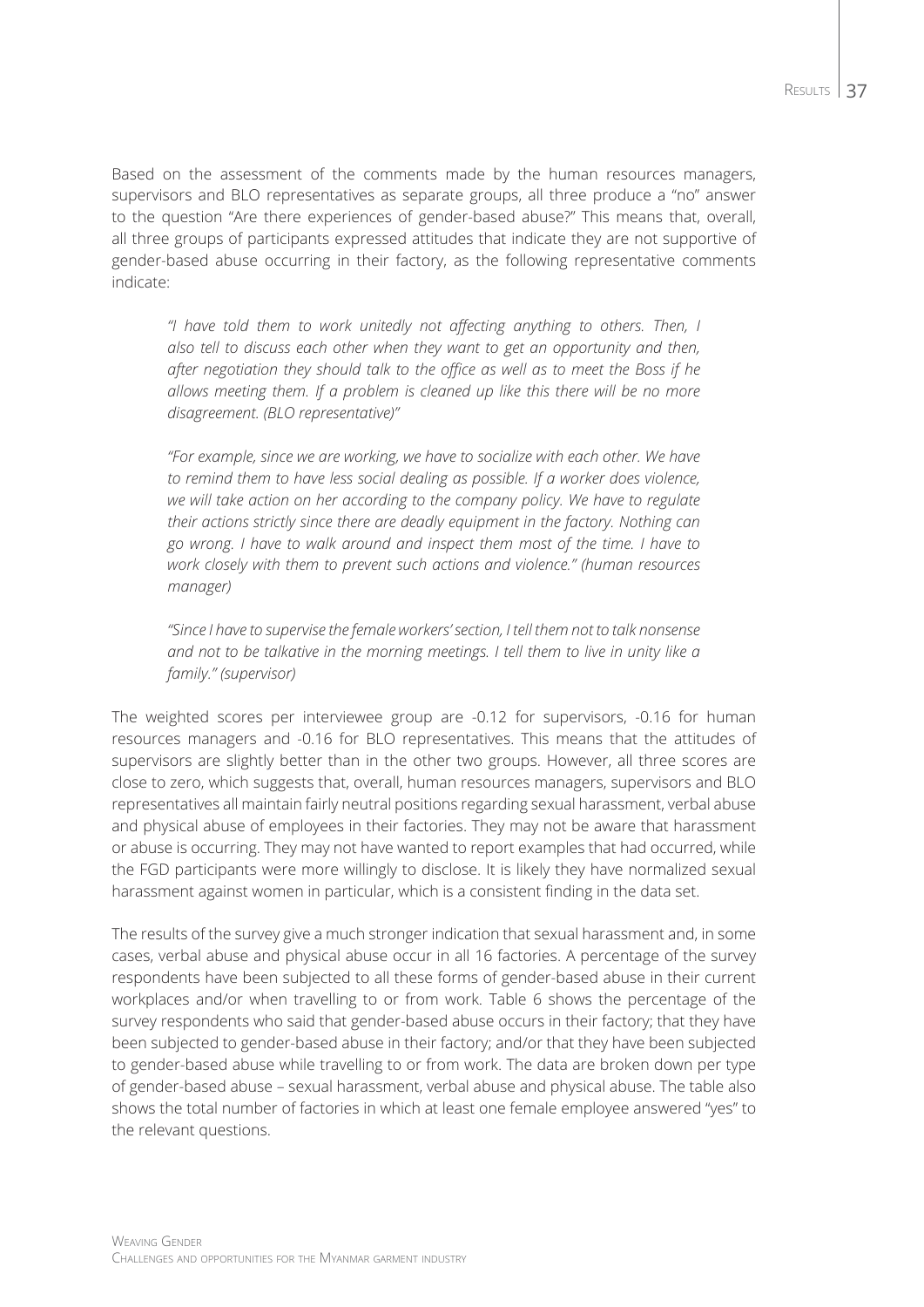| <b>Type</b>                                                    | %    | <b>Evident in number</b><br>of factories |
|----------------------------------------------------------------|------|------------------------------------------|
| Sexual harassment                                              |      |                                          |
| Identify sexual harassment occurring in factory                | 58.8 | 15                                       |
| Been subjected to sexual harassment in factory                 | 42.5 | 14                                       |
| Been subjected to sexual harassment travelling to or from work | 40.3 | 14                                       |
| Verbal abuse                                                   |      |                                          |
| Identify verbal abuse occurring in factory                     |      | 16                                       |
| Been subjected to verbal abuse in factory                      |      | 14                                       |
| Been subjected to verbal abuse travelling to or from work      | 5.3  | 10                                       |
| Physical abuse                                                 |      |                                          |
| Identify physical abuse occurring in factory                   |      | 14                                       |
| Been subjected to physical abuse in factory                    |      | 3                                        |
| Been subjected to physical abuse travelling to or from work    | 0.3  | 15                                       |

#### **Table 6 High-level results for workplace gender experiences**

For all three types of gender-based abuse, more women said they are aware that it happens in their factory than women who said it has happened to them. This means there are higher rates of awareness of the problems than rates of having experienced the problems. For example, as table 6 shows, 58.8 per cent (n=188) of the women reported that sexual harassment occurs in their factory, and 42.5 per cent (n=136) said they had been subjected to sexual harassment. For all three types, the rate of personal experience within the workplace is higher than the rate of personal experience when travelling to and from work. This means the women are likely more at risk of harassment and abuse when at work than when travelling to or from work.

For example, 5.3 per cent (n=17) of the women had been verbally abused while travelling to or from their factory, but 15.6 per cent (n=50) had been verbally abused inside their factory. Figure 13 provides a visual comparison of the percentages of the survey respondents who had witnessed each type of gender-based abuse in their factory and those who had experienced each type of gender-based abuse in their factory or while travelling to or from work.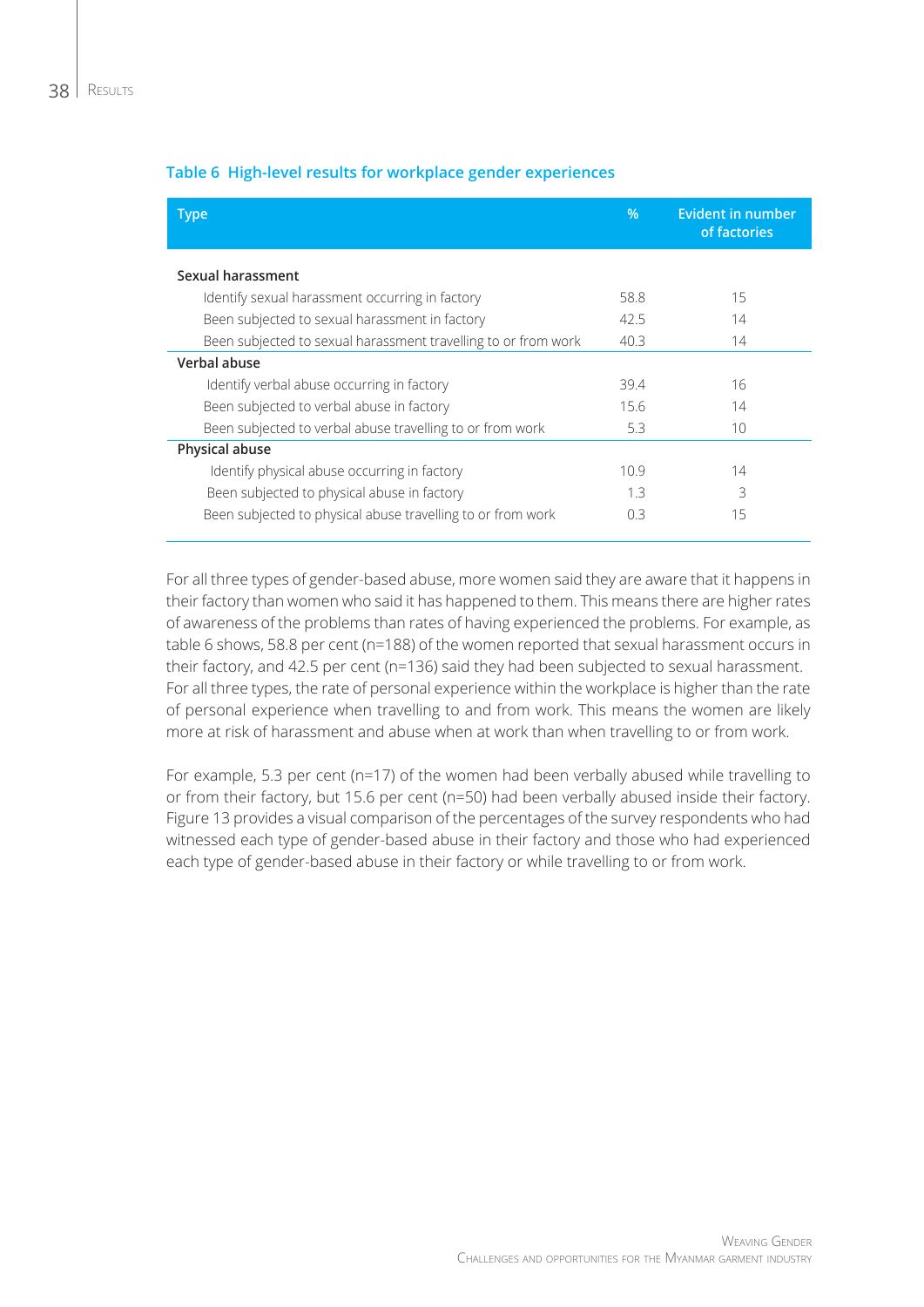

#### **Figure 13 Comparative rates of sexual harassment and abuse**

## *4.4.1 Discrimination*

For the purpose of the GEA, discrimination was defined as any distinction, exclusion or preference made on the basis of a particular characteristic (such as race, sex, religion) and that impairs equality of opportunity and treatment (in employment or occupation) – but referring primarily to any distinction made on the basis of sex and that results in women being denied equal opportunities with men in the garment sector. However, comments made by all three types of interviewees and by the FGD participants indicate that the term "discrimination" was most often interpreted as referring to ethnicity and not gender. For example:

*"I believe that there is an equal employment opportunity in here. We are going*  to promote anyone if she is qualified, regardless of being Myanmar, Chinese and *Muslim, male or female." (human resources manager)*

*"It is impossible. I don't like discrimination. I hate being discriminated. So, personally, I don't discriminate others. In our factory, there are Buddhists, Christians and Muslims. But there is no discrimination between them. They live in unity. We can't even diff erentiate between Muslims and Buddhists. So, there is no discrimination here." (supervisor)*

It is likely this was the result of a misunderstanding of the term "discrimination" when used in Burmese. Many of the FGD participants, in particular, did not make the connection between discrimination and gender when asked if discrimination occurred in their factory. In answering, they immediately referenced people of different ethnicities and religions. In some of the interviews and FGDs, the interviewer or facilitator also led the participants to respond to questions that linked discrimination to ethnicity, or they did not direct the discussion about discrimination towards gender. For example, one interviewer introduced the questions about discrimination by asking, "Is there any discrimination in your workplace? Let me explain about the discrimination. It concerns with race, religion, gender and education background. Are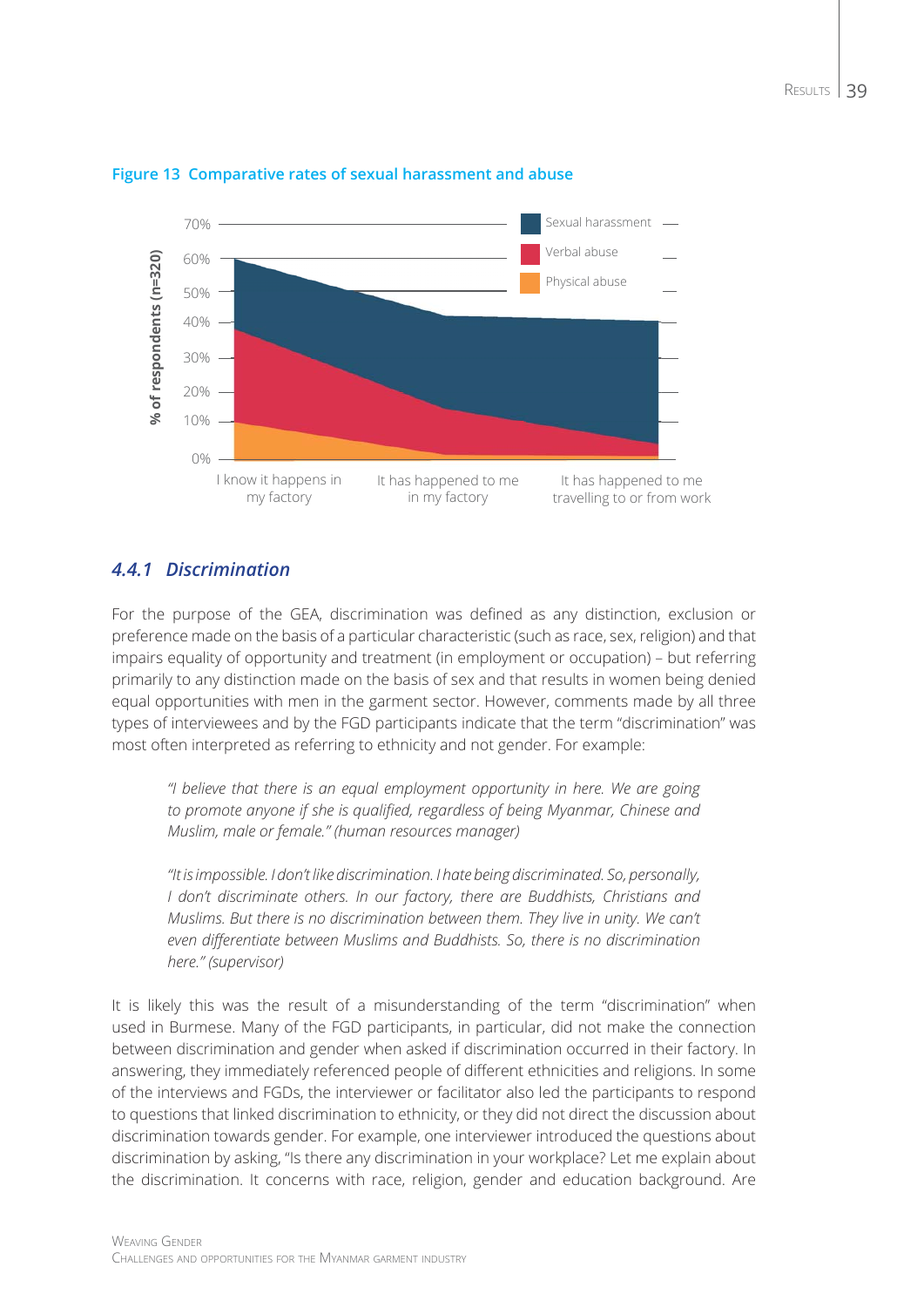there any discriminations concerning with that topic?" This means the data set is unable to provide accurate information on attitudes towards or experiences of gender discrimination more broadly in the factories.

## *4.4.2 Sexual harassment*

Several informant interviewees claimed that sexual harassment did not occur in their factory:

*"I haven't heard of such cases in the factory." (BLO representative)*

*"Sexual harassment is not severe. And I haven't heard of using vulgar language, mockery, verbal abuse." (BLO representative)*

*"Since any such misconduct is restricted by company policy, they don't dare to behave in that way." (human resources manager)*

*"Since there is no such social problem in our factory. We are like a real family. We don't need policy concerning with discrimination here." (supervisor)*

However, figure 14 shows that sexual harassment occurs in 14 of the 16 factories, based on the information from the 320 women who answered the survey question "Have you been subjected to sexual harassment in your factory?"



#### **Figure 14 Reported incidence of sexual harassment per factory**

**Factory (2, 5, 6, 10, 11, 13 = BLO factory)**

The spread of the "yes" answers across the majority of the factories suggests that sexual harassment is not isolated to any particular factory and that there is a high risk of it happening in at least 14 of the factories. It is not clear why there is no reporting of sexual harassment in two of the factories. One limitation of the research is the possibility that employees may have been directed beforehand to answer questions in a particular way. In these same two factories, the survey respondents also reported no experiences of verbal abuse or physical abuse in their workplace. In the factory with a BLO where the female survey respondents indicated no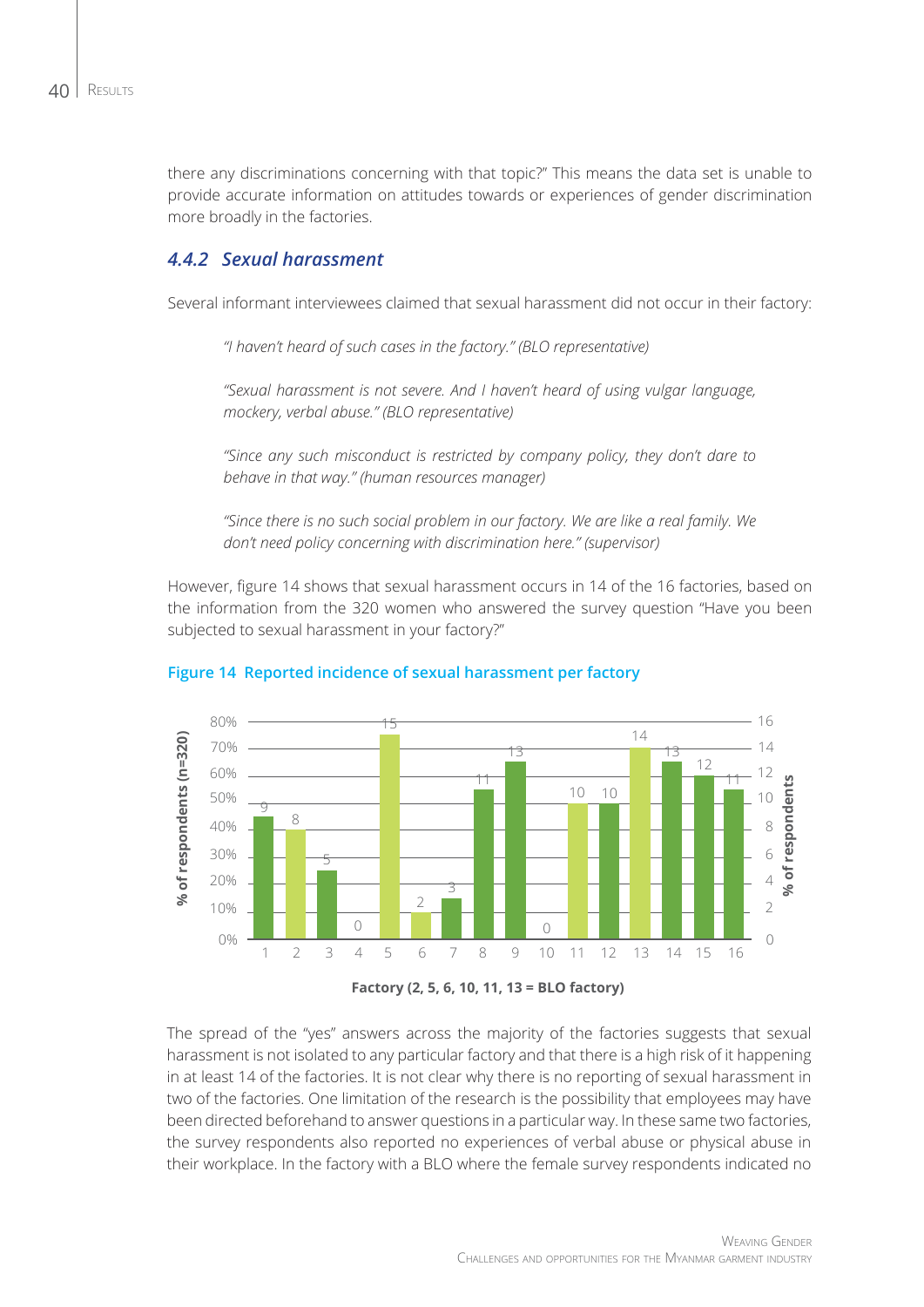experiences of harassment and abuse (No. 10), the responses by the BLO representative to questions about harassment and abuse are curt, including "no", "no such kind" and "nothing here". The human resources manager in that factory agreed such experiences occur in the garment sector but not in their particular workplace. And the supervisor's responses are also short and direct:

*"No. I have been working here only four months but I have never seen."*

The survey findings provide more detailed information about the women's experiences of sexual harassment in the factories, including the relationship between a respondent and the perpetrator, the sex of the perpetrator and the time and location of the harassment. Figure 15 shows this information based on answers to subsequent questions about the incident, when a respondent reported having experienced sexual harassment in her factory.



## **Figure 15 Sexual harassment characteristics**

The most common incident involved a female employee being sexually harassed by a female co-worker during regular work hours.<sup>47</sup> This is a significant finding because it challenges the assumption that sexual harassment is mostly perpetrated by men against women. It also shows that the harassment is not carried out at times when there may be few people around. It is perpetrated during the normal working day and therefore most likely not viewed as unacceptable or abnormal behaviour in the factories. Figure 16 breaks that information down to the six factories that have a BLO.

<sup>47</sup> The reason for the total adding up to more than 100 per cent is because some women said two perpetrators were involved in the incident.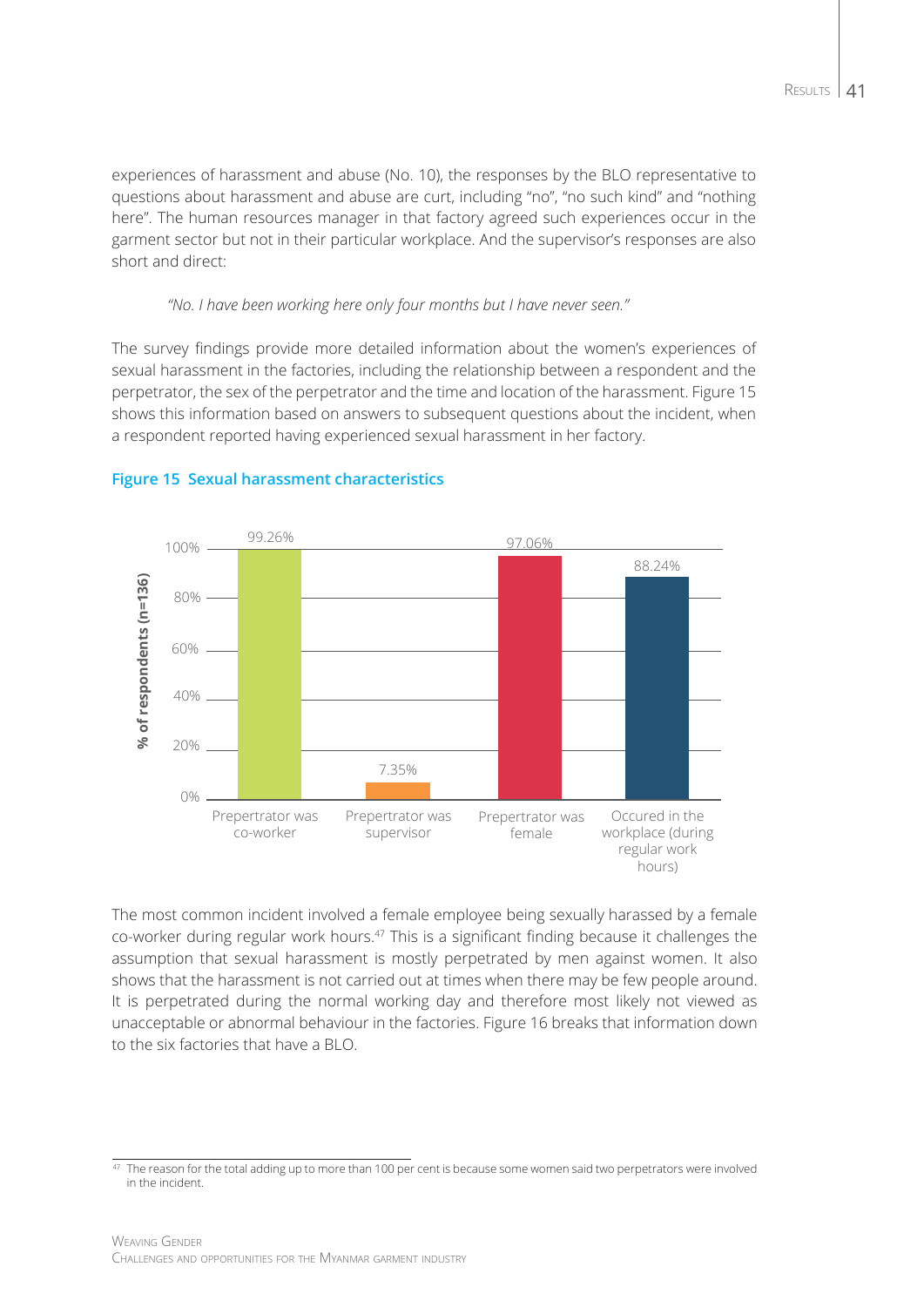

## **Figure 16 Sexual harassment characteristics in the factories with a basic labour organization**

While there is some indication that having a BLO in a factory may ensure that issues that affect women can be more easily disclosed and responded to and that having a BLO representative in a factory may help reduce the risk of sexual harassment and abuse for women (especially abuse from a supervisor), there is no difference in the experiences of sexual harassment for all women in the sample and for those who work in a factory where this is a BLO. The perpetrator is always a co-worker and sometimes also a supervisor; they are most often female; and the incident occurs during the day at work.

Table 7 shows some of the specific types of sexual harassment that the GEA identified occur in the factories.

#### **Table 7 Examples of types of sexual harassment**

Teasing (about body) Calling out (harassing) when in toilets Insults Vulgar words Gossip Gossip Contract Contract Touching of body parts Accusations of sexual activity Staring at body parts Comments on clothing Unwanted propositions Comments on body and appearance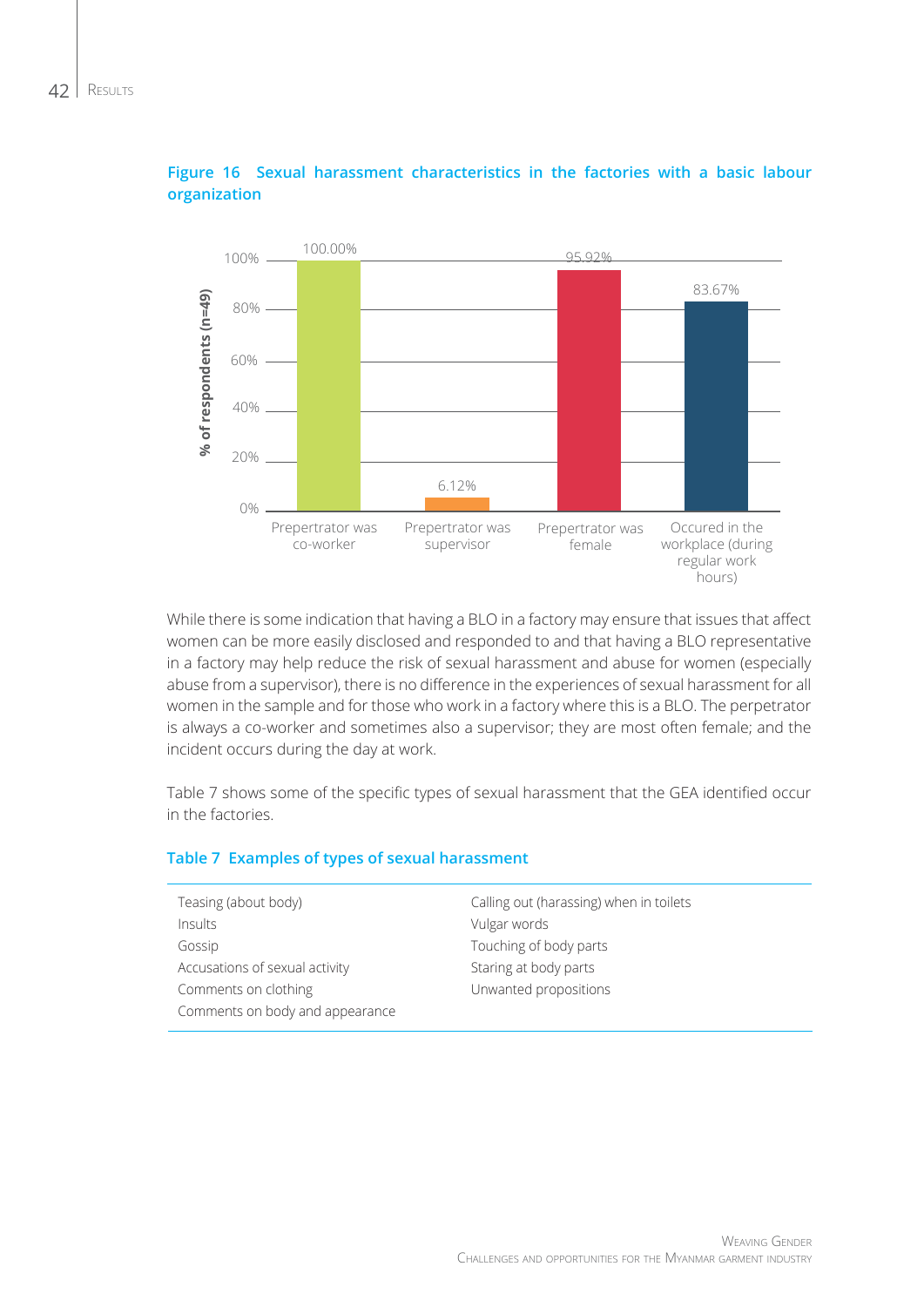The informant interviewees and FGD participants provided more details on what these incidents involve:

*"I think it is not concerned with the work. It is related with partners. What I mean by partner is that one of the female workers might get a boyfriend. For example, there were two friends. One of them is married and the husband likes the wife's friend. So, it leads to a conflict between them. It is just my imagination. They were friends at first. But they have changed. The conflicts are mostly reacted with social activities not work related. Another example is that the ex-boyfriend of one worker is in relation with my friend. There are many such cases. (BLO representative)*

*"Some workers may say that the butt is very slim before patting it. When I bend the body on something during working, they may pat on it. (FGD participant)*

*"They used words like 'bitch' and 'asshole'." (supervisor)*

*"The case is between a female from QC Department and a man from Ironing Department. The man from the Ironing Department visited to get the clothes from a female from QC Department. The female is 18 or 19 years old. The man asked the female if she is a virgin. What the man meant was if she is old enough to have interest on aesthetics. What the female thought was she is cited that she is not a virgin. And she started crying without telling the reason. The supervisor informed*  about it to the human resources. At first, she denied to answer us. We thought of *some kind of sexual harassment had been happened to her. But later on, she told us that she was asked if she is a virgin or not. We have to solve it then. This is a kind of sexual harassment we have experienced." (human resources manager)*

## *4.4.3 Verbal abuse*

According to the survey findings, the most common experience of being verbally abused among the women who had been subjected to verbal abuse in the factory was by a female co-worker and/or supervisor during regular work hours. As many as 98 per cent (n=49) of the cases of verbal abuse involved a female perpetrator, while 98 per cent (n=49) of cases occurred in the factory during normal work hours. The majority of cases were perpetrated by a co-worker (56 per cent, n=28), followed by a supervisor (52 per cent, n=26). In 4 per cent (n=2) of the cases, the verbal abuse came from a manager. The assessment did not provide any specific examples of what this verbal abuse might include.

## *4.4.4 Physical abuse*

Four of the female survey respondents reported they had experienced physical abuse in their factory and that it was perpetrated by another woman during regular work hours. The perpetrator was either a co-worker (75 per cent, n=3) or a supervisor (50 per cent, n=2). This result suggests that some female employees are subjected to physical abuse while they are at work in at least three of the 16 factories. However, it is not sufficient to draw any conclusions about all incidents of physical abuse in the factories.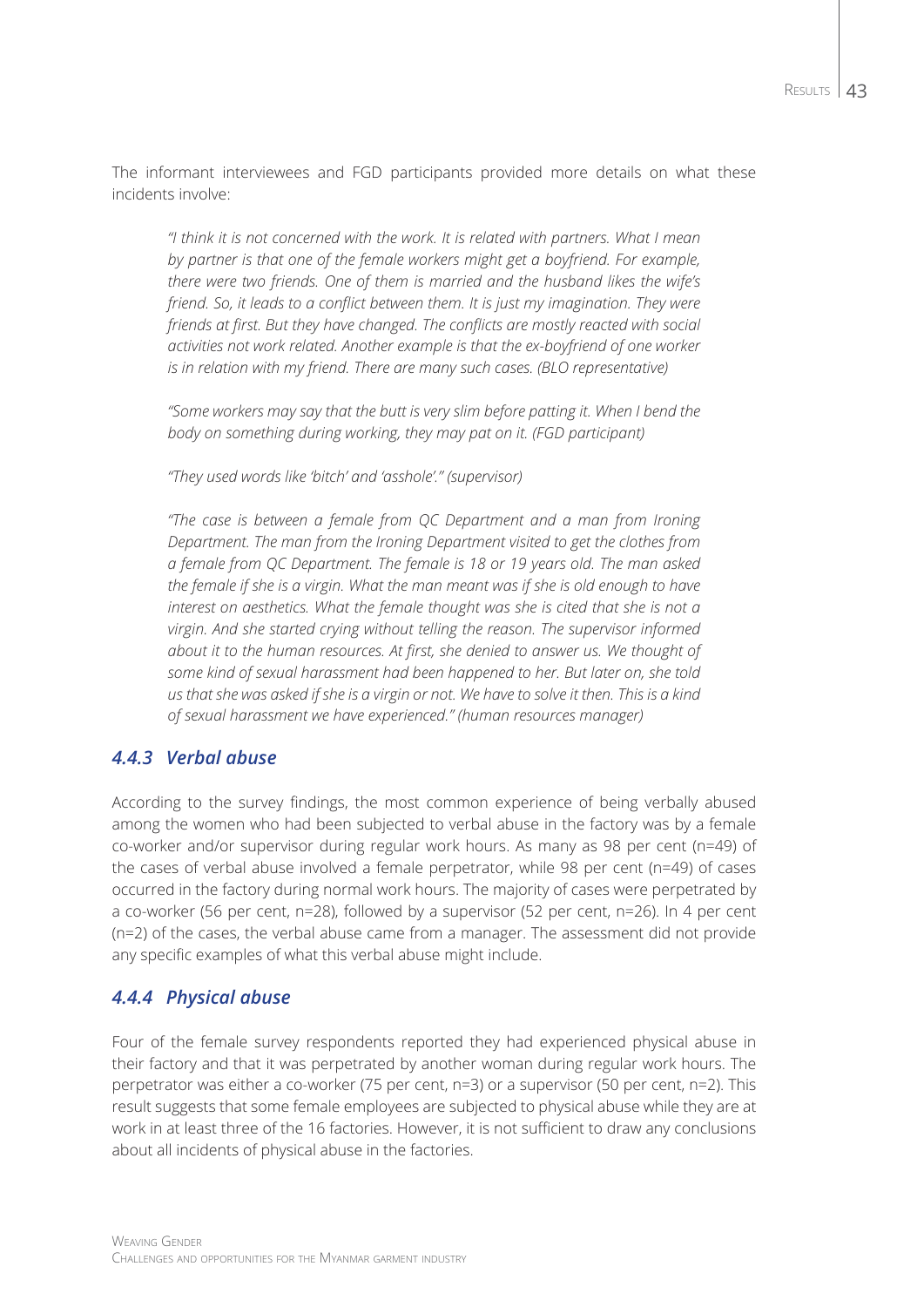## *4.4.5 Responses*

The GEA included a question about action taken by both the employee (figure 17) and the employer (figure 18) when an incident of sexual harassment, verbal abuse or physical abuse had occurred in the workplace. When sexual harassment occurred inside a factory, the action most often taken by both the employee and the employer was to do nothing. In fact, the results show this to be the default response, with a few exceptions. The "other" actions taken by an employee were, in all cases, described as verbal rebuttals to the harassment.



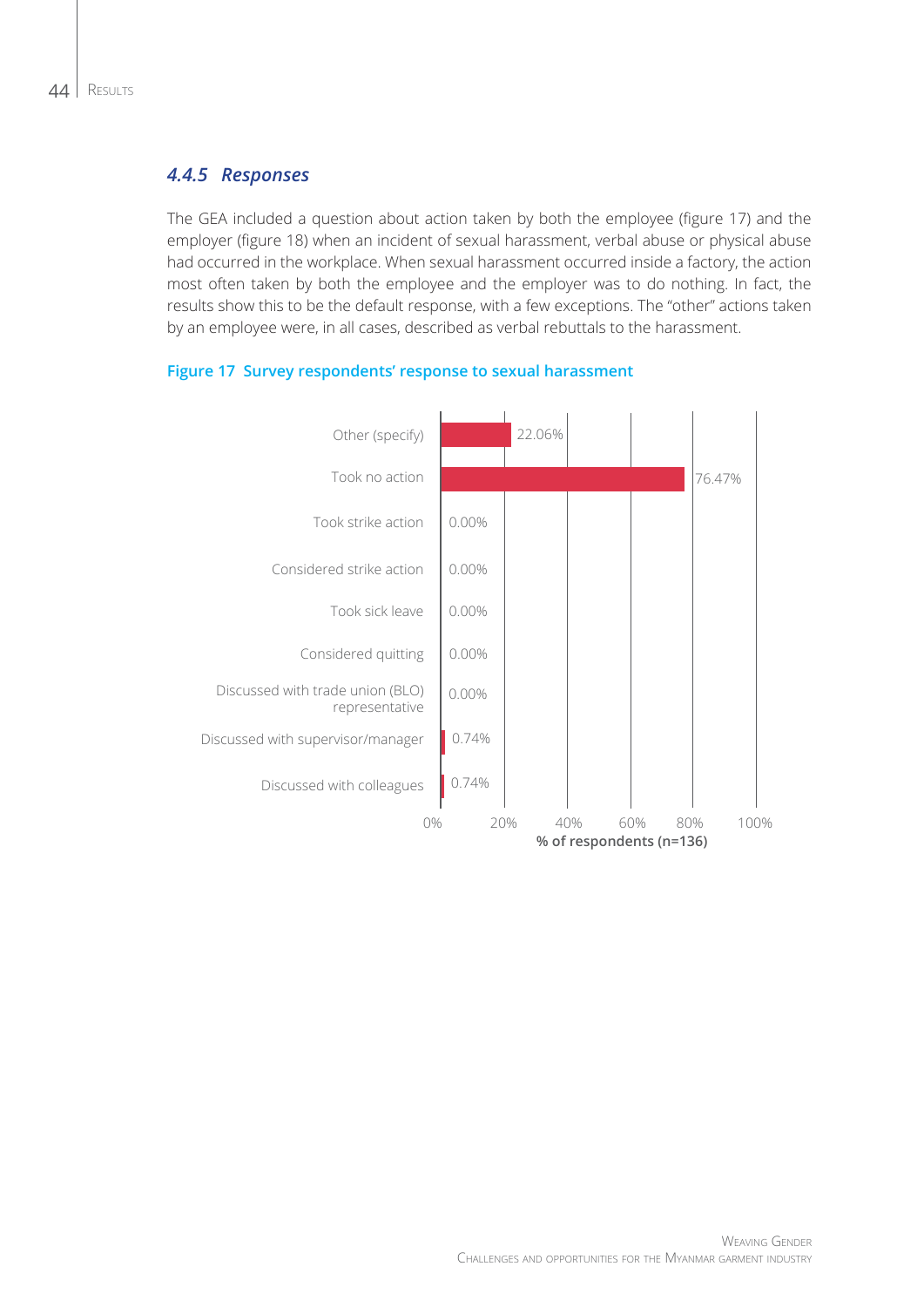

## **Figure 18 Employers' response to sexual harassment**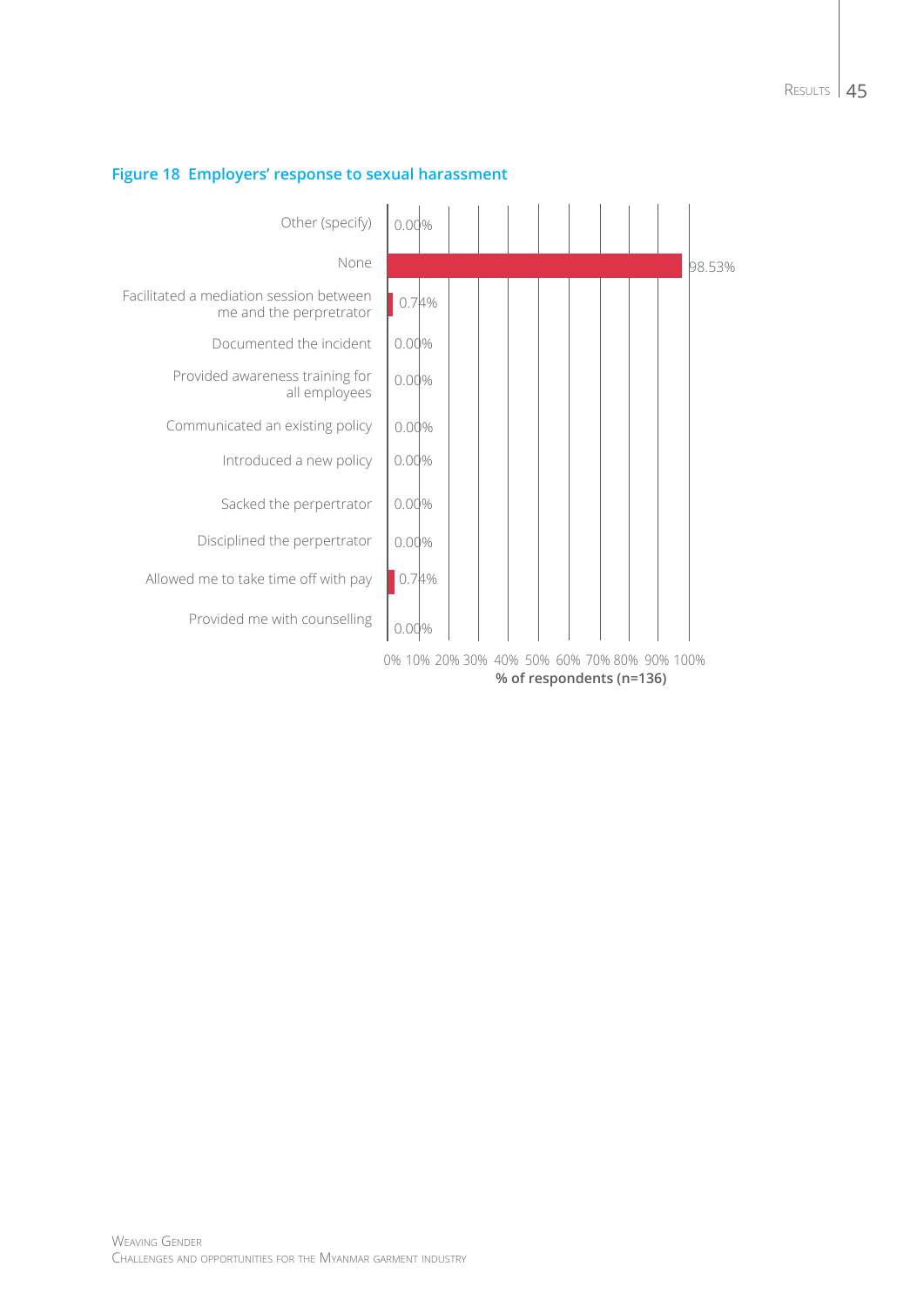Figures 19 and 20 break that information down to actions taken by employees and employers in factories where there is a BLO.



## **Figure 19 Survey respondents' response to sexual harassment in a factory with a basic labour organization**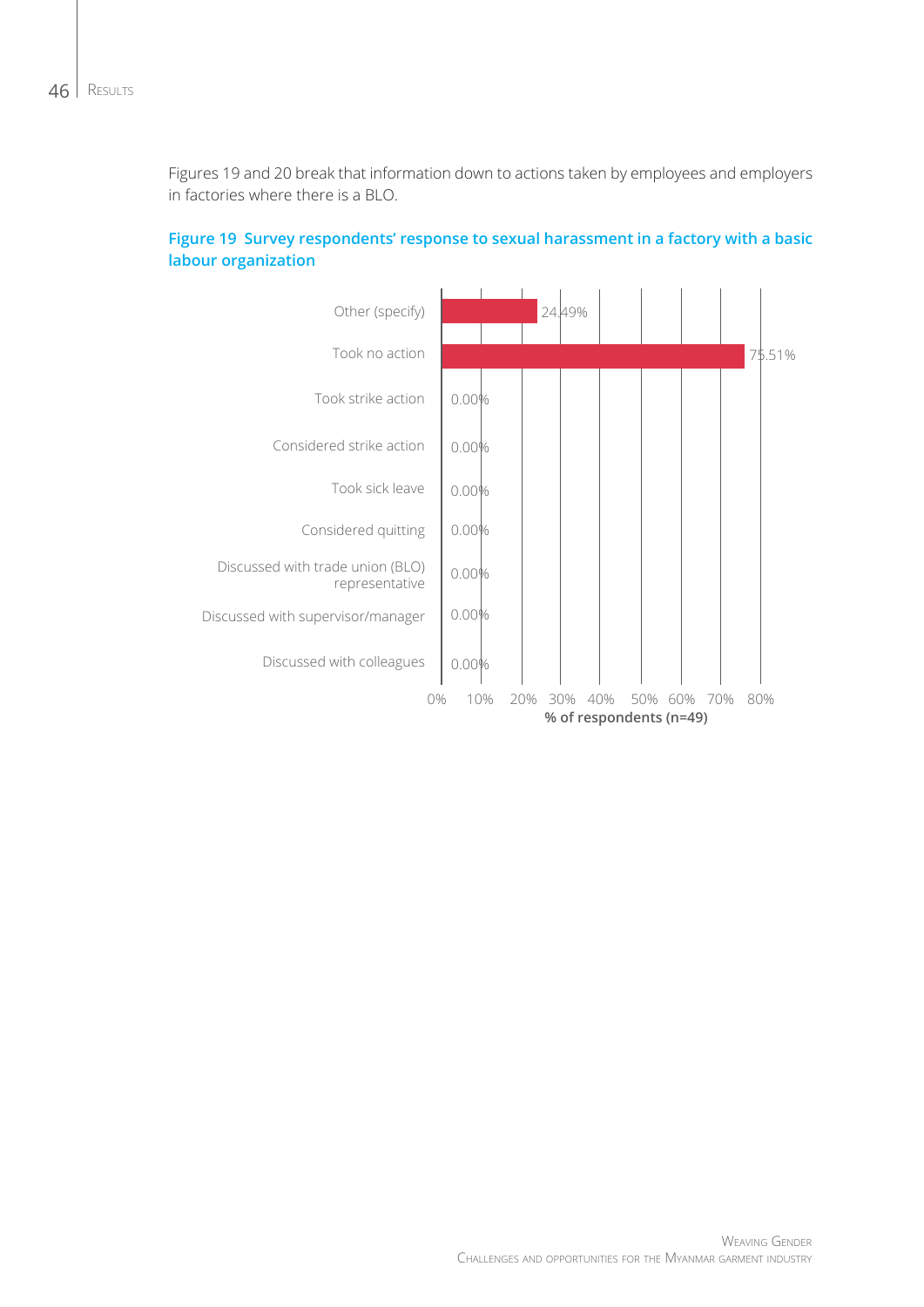

## **Figure 20 Employers' response to sexual harassment in a factory with a basic labour organization**

Again, these results suggest there is no difference between factories with or without a BLO. Having a BLO in a factory appears not to result in improvements towards responding to these behaviours. For all cases of sexual harassment cited by the survey respondents, not one women said she discussed the incident with the BLO representative in her factory.

There are similar results for responses to verbal abuse, with no action being taken by employees in 66 per cent (n=33) and no action being taken by employers in 78 per cent (n=39) of the total 50 incidents. When employees did respond to verbal abuse, they discussed with colleagues and supervisors, made a verbal rebuttal or, on one occasion, took strike action. The strike action occurred in a factory with a BLO. In those reported cases, employers mostly responded by facilitating a mediation session between the perpetrator and the survivor or, on one occasion, disciplining and firing the perpetrator. In the case of verbal abuse occurring in factories with a BLO, no response was made by the employee in 11 of the 19 reported cases, and no action was taken by the employer in 15 of the cases.

Human resources managers and supervisors provided specific examples of actions taken in their factories to prevent or respond to sexual harassment, verbal abuse of physical abuse (table 8).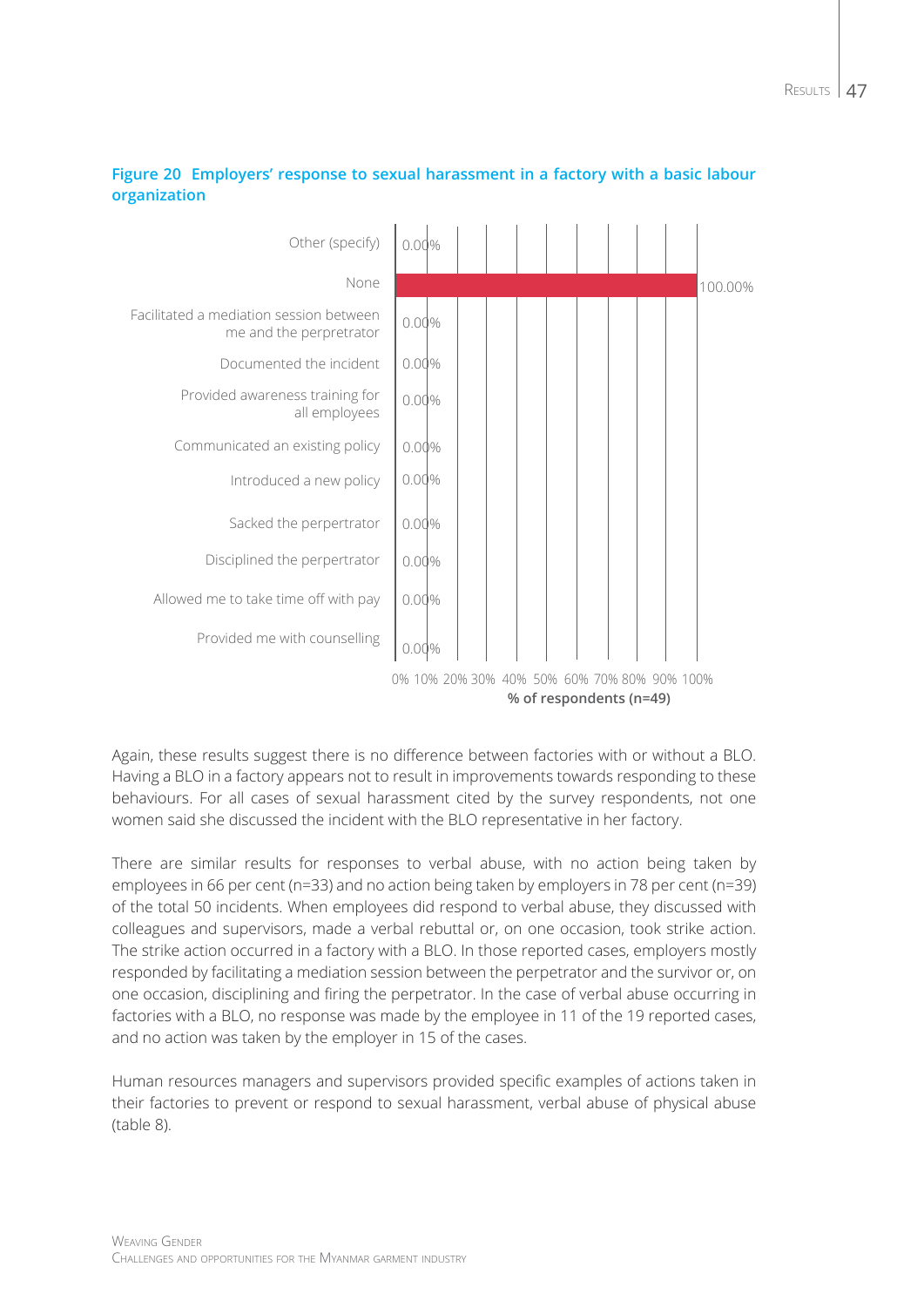### **Table 8 Actions taken to prevent or respond to sexual harassment, verbal abuse or physical abuse in the factories**

| Fostering "family" relationships among workers | Advice on appropriate clothing for women            |
|------------------------------------------------|-----------------------------------------------------|
| Rules and regulations                          | Communications (pamphlets, posters, art)            |
| Discipline                                     | Requiring written or verbal promises from           |
| Bonus incentives to focus on work              | perpetrators not to repeat the action               |
| Informal advice and education, including       | Specific instructions to male employees at start of |
| discussions in meetings                        | employment                                          |
| Dismissal                                      | Instructions on non-appropriate behaviours          |
| Consultation and mediation                     | Reporting process                                   |
| Managerial skills training for supervisors     | Advising female workers to keep silent in front of  |
| Specific clause in contract                    | male workers                                        |

The informant interviewees also provided some descriptions of what these responses involved

*"The relationship between us is just like teacher and students or family type. I am not managing them with disciplines but just like a teacher is managing her students. So, I have to do prevention measures in advance rather than solving the problem. Therefore, there is no large problem but very few minor incidences." (human resources manager)*

*"The main reason is that since I have to supervise the female section, I often tell*  them to be careful about the outfits. If the foreigners are going to visit the factory, I *tell them not to wear short skirts. I don't let them wear overexposed clothes. I teach them to live with our own dignity." (supervisor)*

*"It is included in our employee manual and employment contract. All workers have to sign employment contract with us." (human resources manager)*

This information does not clarify if these actions were taken because of concern on the part of an individual (the human resources manager, for instance) or as part of a factory's formalized response to unacceptable workplace behaviours. Some factories appear to have a system in place to prevent and respond to cases of sexual harassment and abuse, as evidenced by the use of rules and reporting process. In some cases, such as discipline and dismissal, factories appear to punish the perpetrators. In other cases, attempts are made to rectify or correct the behaviour or to build a better working relationship between employees (through consultation and mediation). Training and communication are also used to educate the workforce about what are acceptable and unacceptable behaviours.

The inclusion of advice to female employees about what to wear or say (or rather not say) suggests that the human resources managers and supervisors in some factories place the onus for preventing sexual harassment and abuse on the female employees. This further indicates that any incident of harassment or abuse inside a factory might be interpreted as having occurred because of something a woman has done "wrong" or because of her failure to perform physically and verbally as a "good" woman.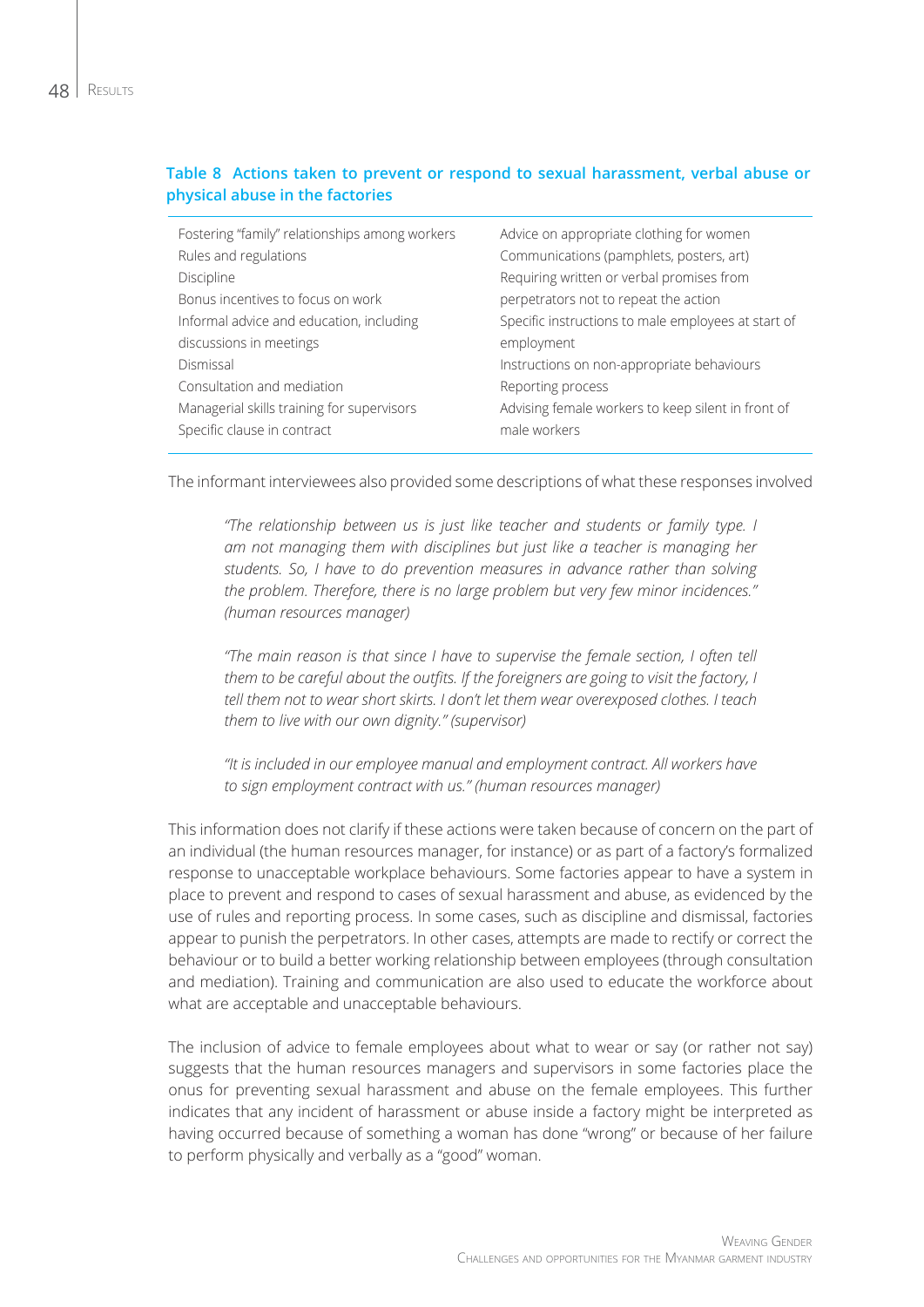# *4.4.6 Perceptions of safety*

The survey respondents were asked to assess how safe they feel at work: very safe, somewhat safe, safe, somewhat unsafe or very unsafe. Figure 21 shows the distribution of answers for both the entire sample and for the women who reported experiencing sexual harassment in her factory.



## **Figure 21 Survey respondents' perceptions of safety at work**

The majority of the survey respondents said they feel somewhat safe or safe when working in their factory. A similar sense of safety is shared by the women who reported experiencing sexual harassment in their current factory. This would appear paradoxical and therefore requires some further consideration to answer the question: Why would women who have been subjected to sexual harassment in their workplace feel safe in that workplace? The question is answered in detail in the analysis section of this report, in the discussion on the definition of "sexual harassment" that emerged during the assessment. How the participants in the GEA understood "sexual harassment" is an important part of the analysis and affects how the results described in this section should be interpreted and responded to.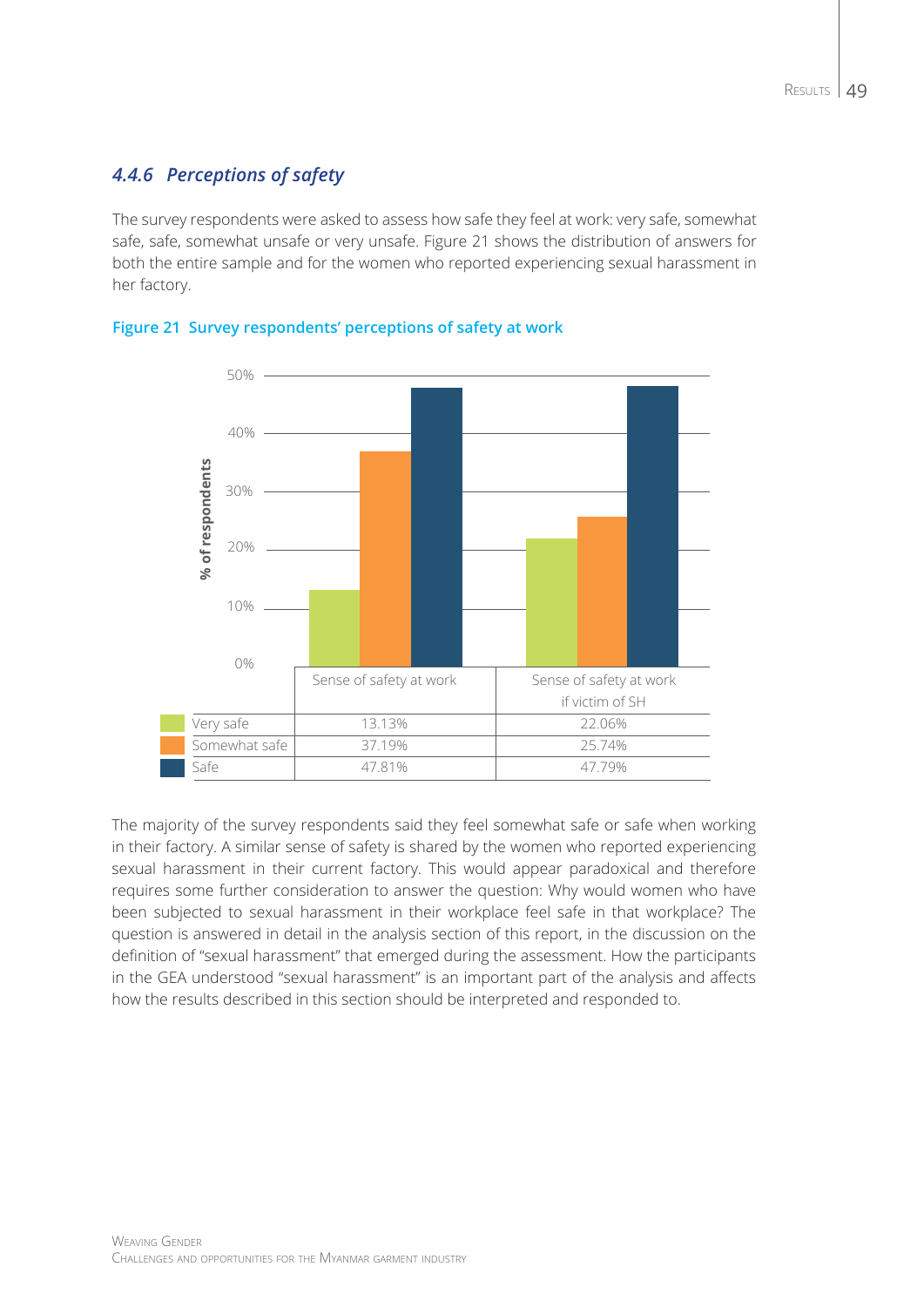## **4.5 Workplace promotion of sexual and reproductive health**

Comments by the human resources managers, supervisors and BLO representatives in the informant interviews and by female workers in the FGDs provide insight into whether there is SRH support for female workers in the 16 factories. In 15 of the factories, support is evident. In nine of those 15 factories, the human resources managers provided evidence of specific actions already taken to promote positive SRH support in their workplace:

*"We called the meeting for the whole factory and informed them for medical leave, one month per year, maternity leave before and after the child birth; they can take*  leave under the Social Security Programme. If they would like to get their payment after childbirth, we deliver if the child birth certificate is present. We told all the *workers through the meeting."*

*"Pregnant women are explained in detail about maternity leaves. When they are pregnant, they are not allowed to work overtime. If she wants to work overtime, she is located at light duty place. She is placed at the portion that does not need to sit all the time so she can walk. We take care of her a little more than that of other ordinary workers."*

Figure 22 shows the score for each factory based on an assessment of all comments made by the human resources managers, supervisors, BLO representatives and female FGD participants in that factory regarding SRH.



#### **Figure 22 Weighted factory scores for positive sexual and reproductive health support**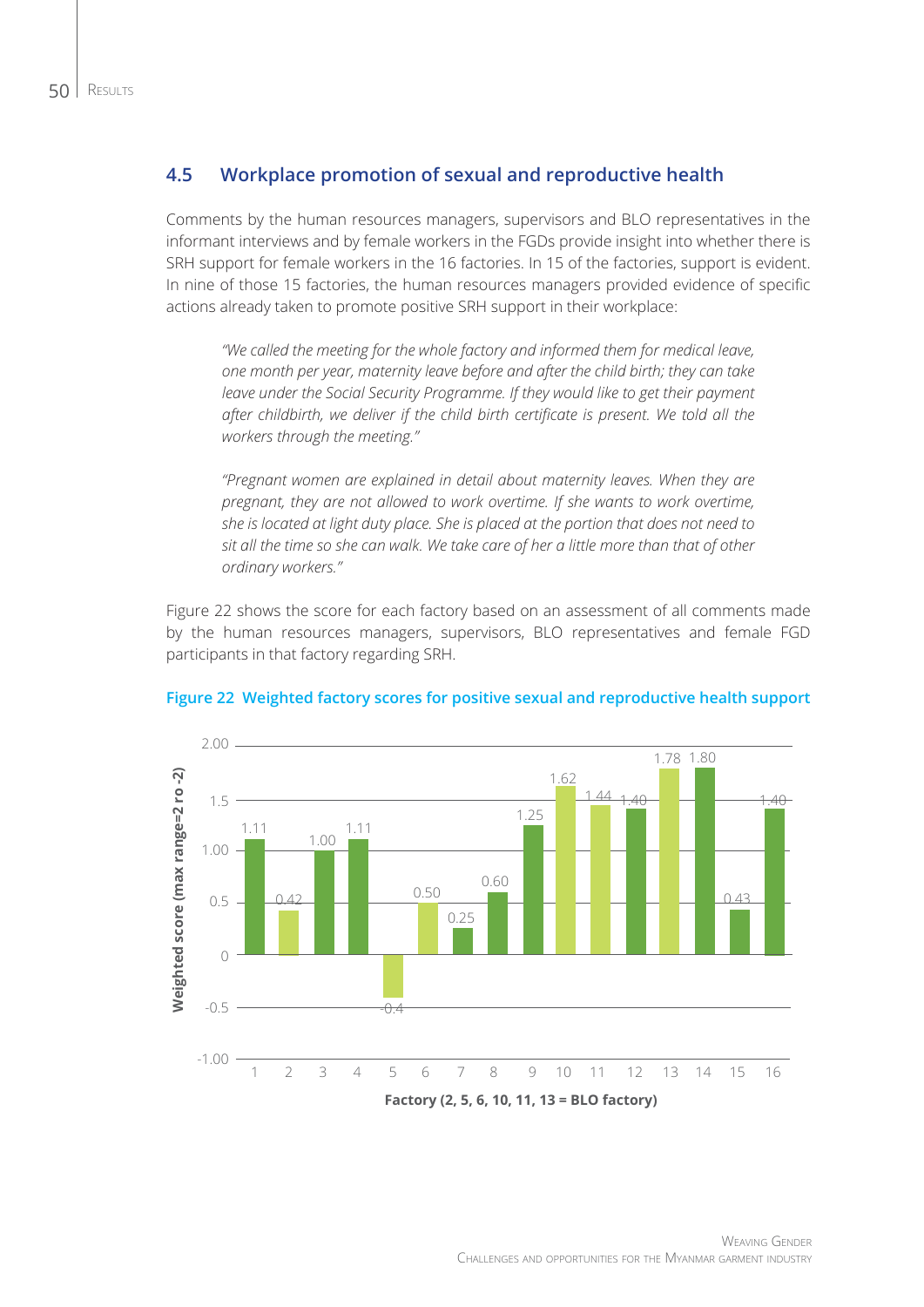These scores were calculated using the weighted coding system introduced in the data analysis methodology section earlier in this report; and using the same methodology as that used to assign scores to the comments on workplace gender equality and workplace gender experiences. Whenever an interviewee (HR manager, supervisor or BLO representative) or FGD participant has made a comment about SRH, this comment has been coded as "support for positive sexual health" to help answer the two core research questions under the key research topic C:

#### **Topic C: Women's SRH support at work**

- 5. Are women garment workers adequately able to reconcile work, maternity and childcare, taking into account legal rights, employer-provided and other facilities and services, and socio-cultural pressures?
- 6. How easy (or difficult) is it for female garment workers to enjoy empowered and safe sexual and reproductive health alongside their work?

Each comment was assigned a score based on the criteria in table 9.

| Code                                        | $-2$                                                                 | l - 11                                                                | <b>Score</b><br>$\bf{0}$                                |                                                                     |                                                                    |
|---------------------------------------------|----------------------------------------------------------------------|-----------------------------------------------------------------------|---------------------------------------------------------|---------------------------------------------------------------------|--------------------------------------------------------------------|
| Positive<br>workplace<br><b>SRH</b> support | Evidence of<br>opposition<br>to positive<br>workplace<br>SRH support | Statement of<br>opposition<br>to positive<br>workplace<br>SRH support | General<br>comment<br>about<br>workplace<br>SRH support | Statement<br>of support<br>for positive<br>workplace<br>SRH support | Evidence<br>of support<br>for positive<br>workplace<br>SRH support |

#### **Table 9 Scoring system for support of positive sexual and reproductive health**

When analysing each coded comment, the assignment of a score was based on the answer to the question "Does the comment indicate support for positive SRH?" If the answer was "yes", the comment was assigned a score of +1 or +2. If the answer was "no", the comment was assigned a score of -1 or -2. The score of  $\pm 1$  or  $\pm 2$  depended on whether the comment indicated a general attitude towards positive SRH support (score=±1) or evidence of supporting positive SRH in the factory (score=±2).

The following comments by human resources managers received a score of +2 because they give evidence of positive SRH support in a factory:

*"We have a nurse. She gives lectures to only females. The topic title is HIV/AIDS. In this training, female workers can ask [questions] openly. The nurse also teaches how not to have pregnancy, such as using condoms. Those lessons are taught to both males and females at the other side. It is because there are many diseases of gonorrhoea and hepatitis B and C virus.* 

*"We issue a policy that we reduce 5 minutes from working hours for pregnant workers."*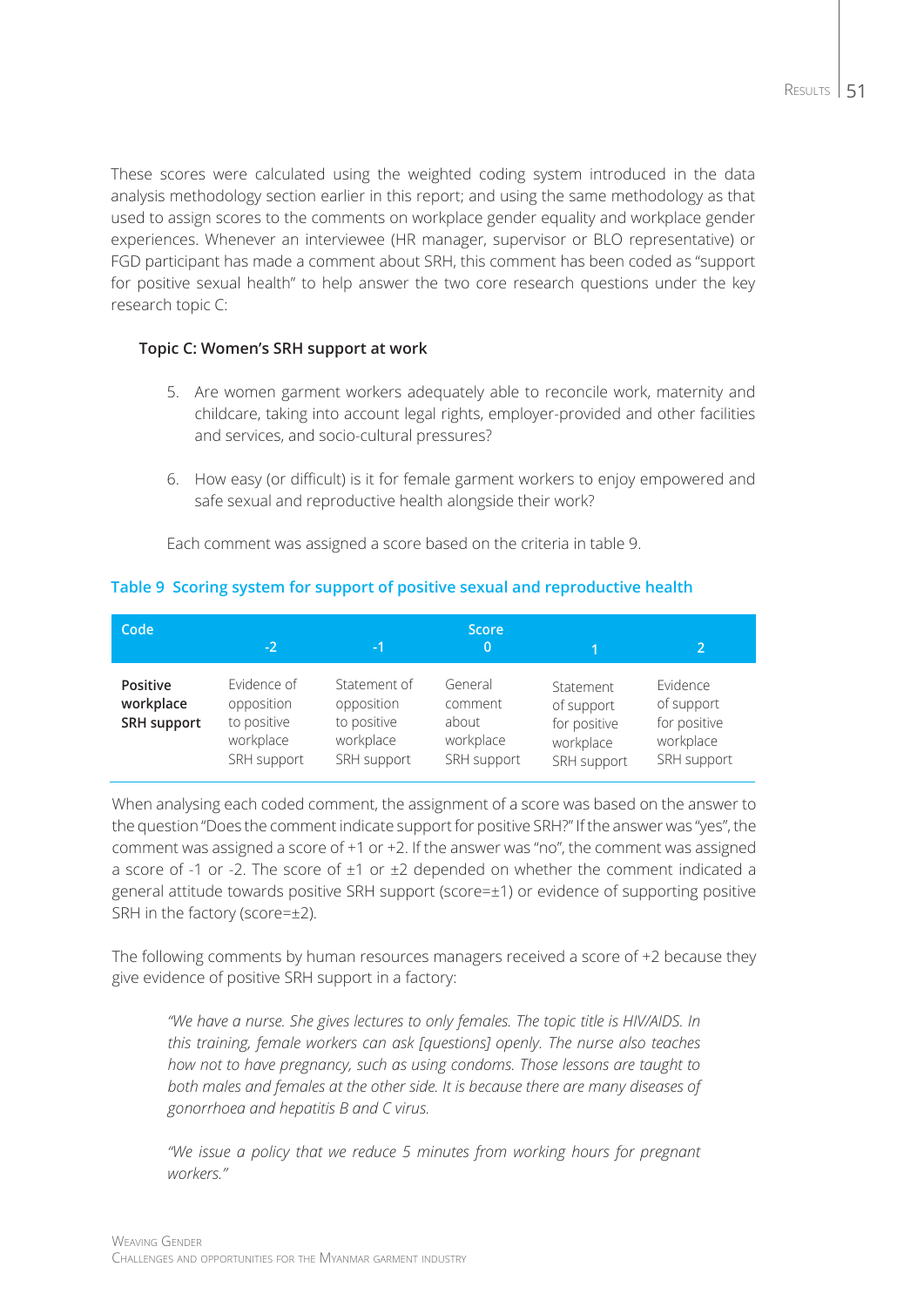However, in the case of the following comment also by a human resources manager, a score of -1 was applied because it expresses an attitude that would indicate a barrier to positive SRH support in a factory, although it does not inform of a specific policy, programme or rule that might function as that barrier:

*"The workers do not want to let us know that they are pregnant since they will not get extra bonus as much as other employees can get."*

The total score for each factory was divided by the number of comments coded as "positive SRH" for that factory. This provides a weighted score of between -2 and +2 for each factory. A positive score indicates support for positive SRH in the factory because the answer to the question "Is there support for positive SRH?" is "yes". An ideal score is a positive score.

Figure 22 shows that 15 of the 16 factories have comments that indicate support for positive SRH. In nine of the 15 factories, the weighted score is more than +1. This indicates the interviewees and FGD participants gave examples of practices that support positive SRH for female employees in their factory. Table 10 shows some of these practices based on information provided by participants in the GEA.

## **Table 10 Examples of practices that support positive sexual and reproductive health for female employees**

| Maternity leave                                  | Altering work tasks for pregnant women         |
|--------------------------------------------------|------------------------------------------------|
| Meetings for pregnant women and males            | Handing out information sheets                 |
| Nurse assistance for menstrual pains             | Information included in the employee manual    |
| Doctor's visits to the factory for presentations | Provision of documents and designation letters |
| Breastfeeding rooms                              | with company letterhead to see the doctor at   |
| (separate rooms and inside clinics)              | the government Social Security clinic          |
| Training and lectures on birth control,          | Medicines for pains                            |
| condoms, HIV                                     | Allow rest time without cutting salary         |
| Training from the government Social Security     |                                                |
| Department                                       |                                                |

Only one of the 16 factories has a negative score resulting from the coding of comments made by the human resources manager, BLO, supervisor and female employees regarding SRH. Figure 22 also shows which of the factories have a BLO. The factory with the negative score – indicating a lack of support for positive SRH in that factory – is a factory with a BLO. The score for this factory (No. 5) is between zero and -1. This means the interviewees and FGD participants made comments that suggest an attitude within that factory that might not be conducive to positive SRH support for the female employees, but it does not indicate there are any distinct practices that might prevent positive SRH support (job termination after pregnancy or refusing to provide medication for pains, for instance).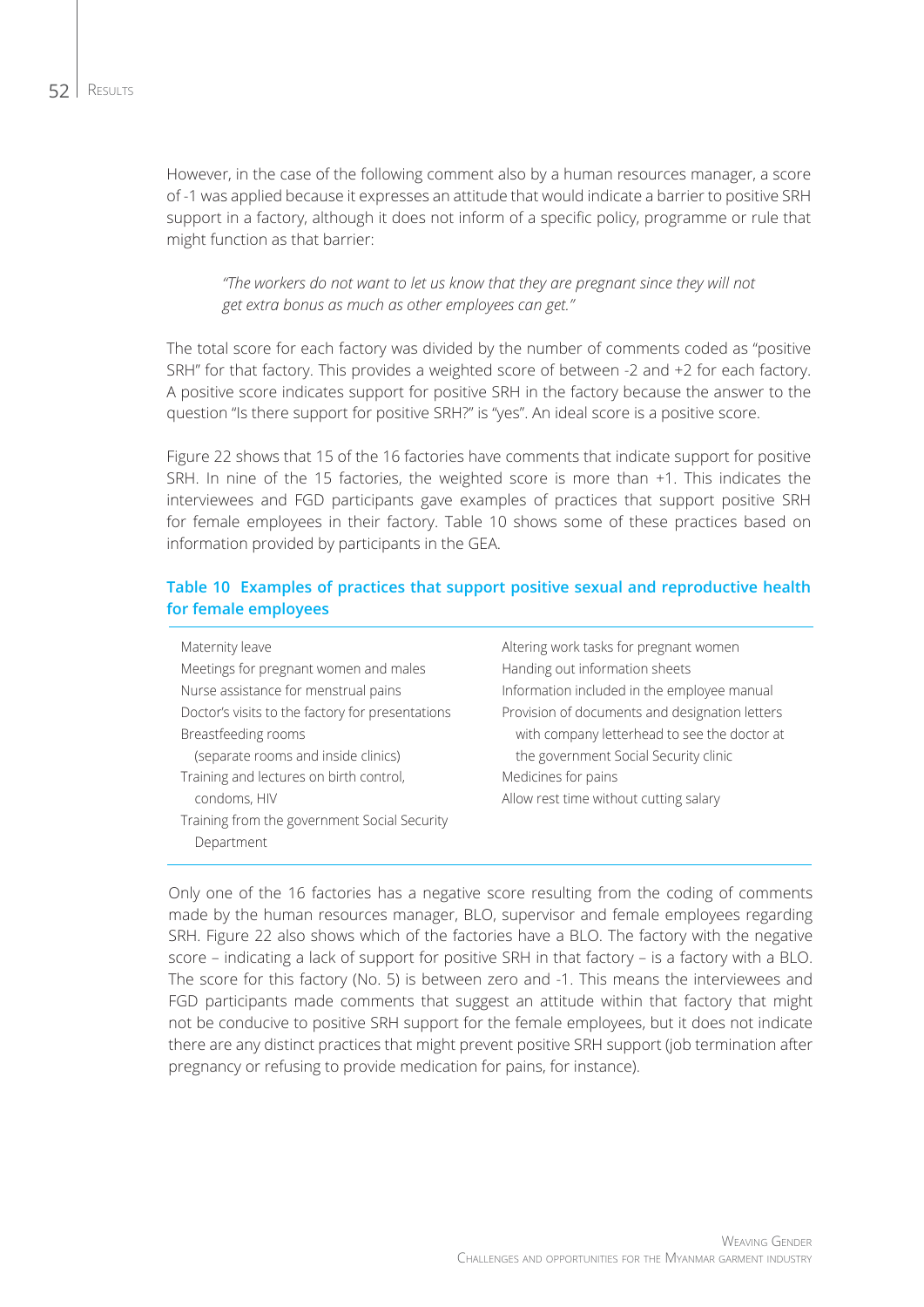Comments by the women in the FGD in this factory indicate some negative experiences in their workplace linked to a lack of attention to the importance of SRH for employees:

*"Sometimes, if there are many orders, we can't go to the toilet. And when those kinds of situations happen for many days consecutively, we have to suffer from painful passing of water."*

*"But my womb could not hold the child since I had to sit in the factory most of the time."*

*"There is a pregnant worker in our production line that gave birth to a child. Since she had to deliver a child, she was hospitalized. Since she is a mother now, she has to come back to work since she needs money. But the supervisor doesn't like her to join the work again. The supervisor said there is no place for her and you can resign if you want to."*

Based on an assessment of the comments by the human resources managers, supervisors and BLO representatives during the informant interviews, two of those three groups produce a "yes" answer to the question "Is there support for positive SRH?" The human resources managers and BLO representatives in this case made comments that indicate they are supportive of positive SRH for female employees in their factory. The weighted scores per interviewee group are -2 for the supervisors, +1.01 for the human resources managers and +0.88 for the BLO representatives. This suggests that human resources managers are more likely than the other two interviewee types to provide statements and evidence of positive SRH support in their factories. These results do not, however, accurately indicate that supervisors are not supportive of positive SRH for female employees in their factory. The questionnaire for the informant interviews with supervisors did not include any question on SRH issues; there was only one comment made by a supervisor about SRH issues:

*"Some workers may be skilled but since they are married they will not be able to come to work on time. Since they are married, they have social issues. They may need to leave the workplace if the child is ill. So, I cannot recommend those workers even if they are skilled.*"

While this quote provides evidence of opposition to positive SRH support in the supervisor's factory, it is not indicative of the attitudes of all supervisors in the GEA. The weighted score for supervisors cannot be considered an accurate score for comparing against the scores of human resources managers and BLO representatives.

## *4.5.1 Pregnancy*

The qualitative results indicate some common practices in the factories that help pregnant workers continue their work safely. These include altering work tasks and providing additional rest time. As one human resources manager explained:

*"We held a meeting. Pregnant women, married women and males attended the meeting. In the meeting, I told males in detail to understand about pregnancy for their pregnant wives in one day. I know the signs of pregnancy, such as vomiting*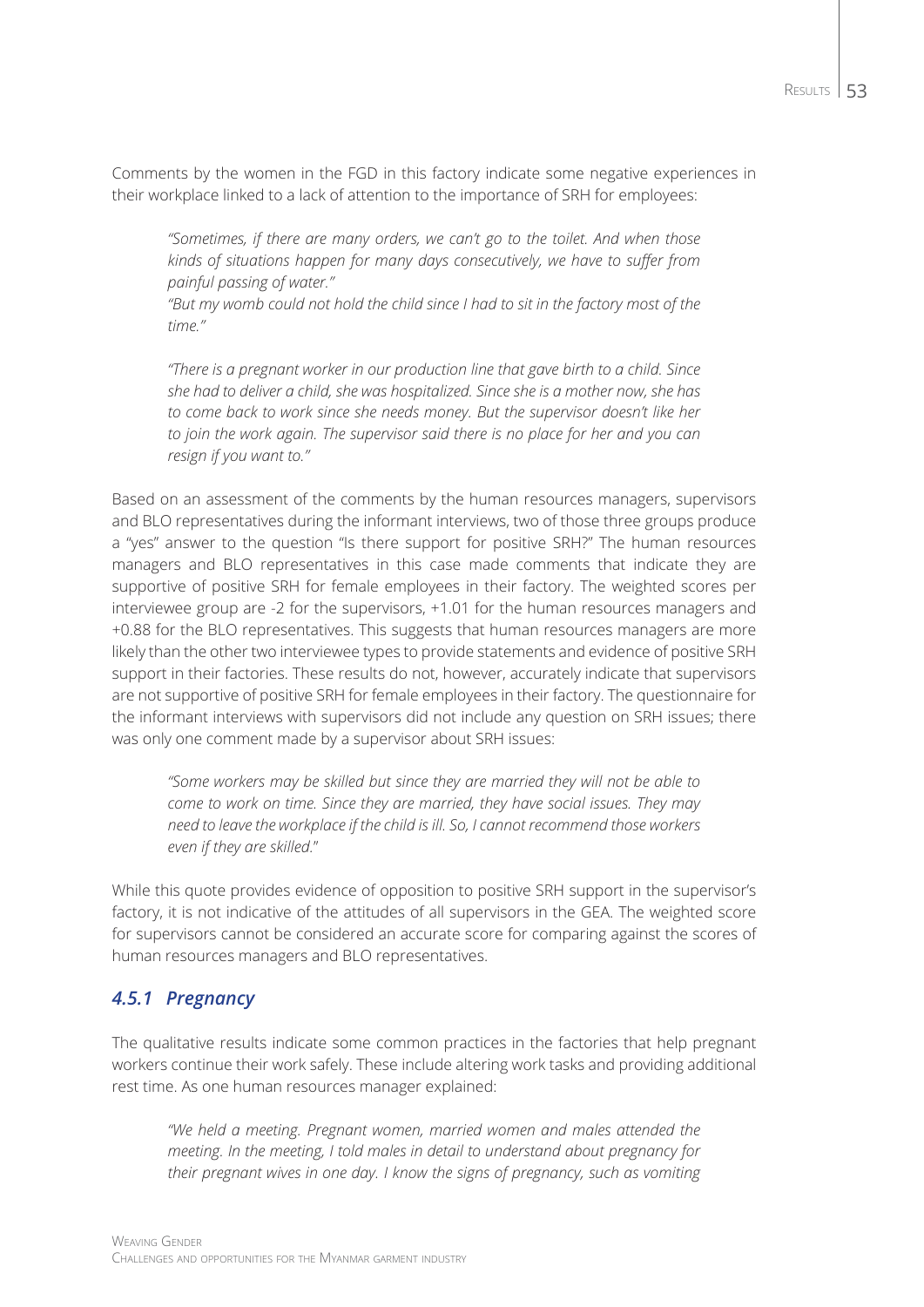*and sudden falling down because of dizziness. When the nurse reports about the pregnancy of a female worker, I tell her to work carefully, and a place with good ventilation is arranged for her. Then, I inform her about leaves and other*  related affairs. I also tell her about coming back to the work after childbirth and *breastfeeding at the factory. As I explain those facts, all workers are satisfied and happy in working here. In the past, they dared not take pregnancy. After I explained in the meeting, many women bear babies."* 

In some factories, pregnancy testing is said to be available in the clinics. Slightly less than 11 per cent (n=34) of the survey respondents said they were required to take a pregnancy test prior to employment in their current factory. This is not an isolated issue. Figure 23 shows that it is practised in 15 of the 16 factories, according to at least 5 per cent of the female employees. And there appears to be no impact on reducing this practice in factories in which there is a BLO. In one factory, a quarter of the survey respondents said they were required to take a pregnancy test prior to employment.





A key finding of the GEA is that there is a strong preference in the factories for employing women who do not have children. While it is generally accepted among the participants that women may have to work to earn money to support their family, this is widely viewed as something that happens out of economic necessity. There is a shared belief among all the assessment participants that, ideally, women should not return to work after giving birth. Support for pregnant women may therefore be seen as seeking to normalize the participation of mothers in the labour force and to challenge what many people refer to as part of Myanmar culture: a gender role for women as exclusively mothers.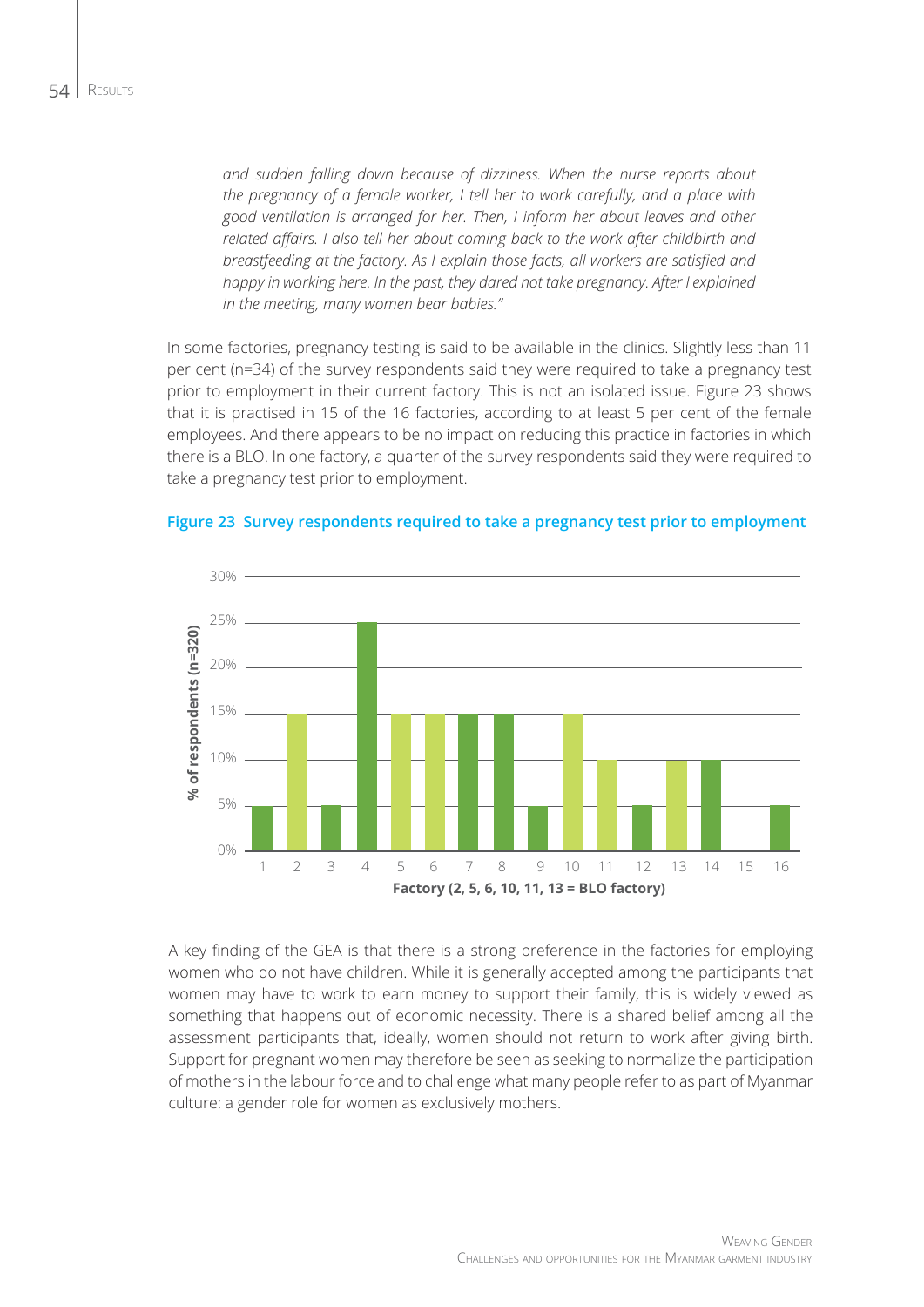## *4.5.2 Menstruation*

Less than 1 per cent (n=2) of the survey respondents said they take time off from work while they are menstruating. Those who do cited pain, shame and/or uncleanliness as their reason. Some human resources managers and supervisors say medication for menstrual pain is available in their factory clinic.

# *4.5.3 Maternity leave*

Almost all the survey respondents (99.7 per cent, n=319) said they know about their legal right to maternity leave. Under the law, female employees who are pregnant are allowed six weeks of prenatal leave and eight weeks of postnatal leave, for a total of 14 weeks of maternity leave. They may take maternity leave and medical leave continuously as long as the requirements for medical leave are met. Fathers are entitled to 15 days of paternity leave.

In the informant interviews, all the human resources managers said maternity leave is provided in their factory and that all employees are made aware of this through training and communications. There are, however, differences in how maternity leave is defined. In one factory, it is for a period of two months - one month prior and one month after birth. In another factory, it is a total of six months (which the human resources manager claimed is three months more than required by law).

Figure 24 shows a factory-by-factory comparison between the survey respondents' knowledge of the legal right to maternity leave and the actual provision of maternity leave.



## Figure 24 Respondents' awareness of maternity leave benefit, by factory

Approximately 12 per cent (n=38) of the survey respondents across all 16 factories said they are not offered maternity leave in their workplace. In one factory (No. 9), there is strong evidence to suggest that maternity leave may not be provided as prescribed by the law. In 11 of the factories (excluding No. 9 and the four factories that scored 100 per cent), there is evidence to suggest that maternity leave may not be provided according to the law or that individual female employees are not aware of the provision.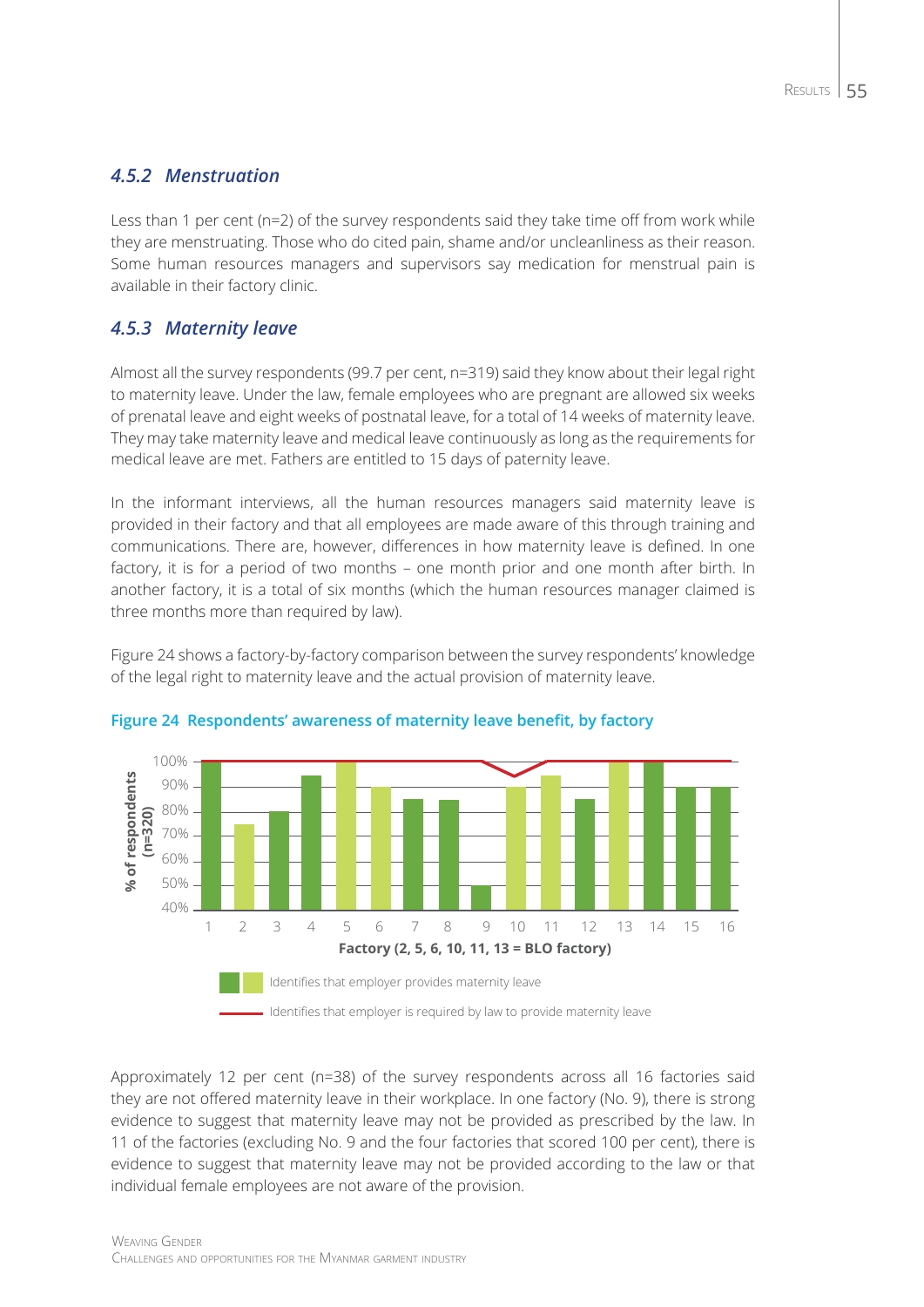## *4.5.4 Childcare*

Only 10 per cent (n=32) of the survey respondents said they work in a factory that offers a childcare facility. This is spread across eight factories (figure 25).





In one factory, 95 per cent (n=19) of the women said there is a childcare facility. This provides strong evidence that this factory (No. 4) does indeed offer such a facility. In the other seven factories, the percentage of women who said there is a childcare facility in their factory is no higher than 25 per cent (n=5). This could mean there is actually no childcare facility in the factory and the respondents misunderstood what such a facility is<sup>48</sup> or that not all women are aware of this facility in their factory.

As previously noted, around 72.2 per cent (n=231) of the respondents said they are not responsible for children younger than 16. Only seven of the 320 women in the sample who are responsible for children also said there is a childcare facility in their factory. This means that, at most, the proportion of respondents who can make use of a childcare facility provided by their employer is around 2 per cent. However, of all the women who are responsible for children younger than 16 and who live in the same house as these children, none use a factory-provided childcare facility. As one human resources manager explained:

*"There is a spacious room called as Children Care room. No worker brings her child there. There is no worker who brings her child."* 

<sup>&</sup>lt;sup>48</sup> For example, they may interpret a breastfeeding room as a childcare facility.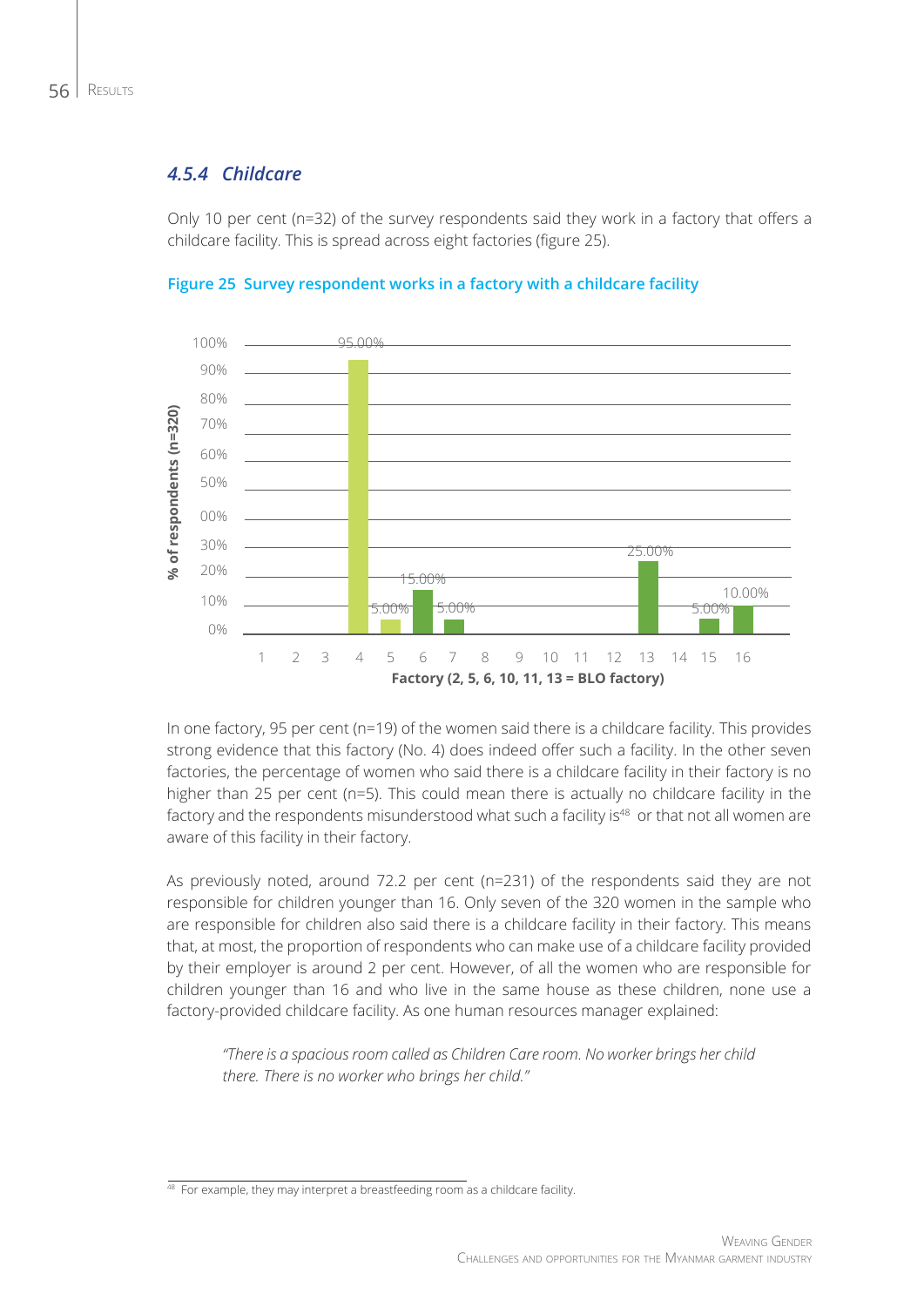This may be because their children are not of childcare age. It may also be because they rely on other members of their family to look after their younger children while they are at work, which is the most common arrangement for childcare among women with children in the GEA. There is no obvious push to create or to improve the use of childcare facilities in the factories. This may be connected to the belief that mothers, especially those with young children, ideally should be at home looking after those children. Any overt attention to the childcare needs of female employees might be seen as legitimizing the participation of mothers in the workforce and thereby taking a stand against a gender norm that, because it is defined as a "cultural norm", is difficult to challenge without significant dissent.

# *4.5.5 Breastfeeding*

Breastfeeding spaces are available in some factories. These are either distinct rooms or in the factory health clinic. There is a general view among the female workers who participated in the FGDs that women would not use breastfeeding spaces because they would generally not return to work after giving birth:

*"I have seen those workers who bring the child to the factory. The husband brought the kid to the factory and the female worker went out and breastfed her child."* 

*"I think because they don't want to leave the kid alone at home. Since they are going to work for the whole day, if they choose to work here, they don't want to rejoin work after delivery. Even if we allow them to do breastfeeding, they can't stay close to the kid. So, most of the workers do not work after childbirth. If they would come back to work, we have to arrange a room where they can keep their kids."* 

In one factory, the human resources manager indicated that the workers had been asked if they wanted a breastfeeding room to be provided and they said no.

# *4.5.6 Use of factory toilets*

Almost 95 per cent (n=303) of the survey respondents said they can access the toilet facility at will while at work. And 97.8 per cent (n=313) said they feel safe doing so, while 99.1 per cent (n=317) said they feel they have adequate privacy inside the toilets. There were, however, some comments by FGD participants about how women are sometimes sexually harassed in the toilet facility, especially when there are contractors on site carrying out maintenance or construction work.

The survey respondents were asked to comment on the state of the cleanliness of the toilet facility in their factory, ranging from excellent to poor (figure 26). Almost a third of the women (31.5 per cent, n=101) believe the cleanliness of the facilities is less than good.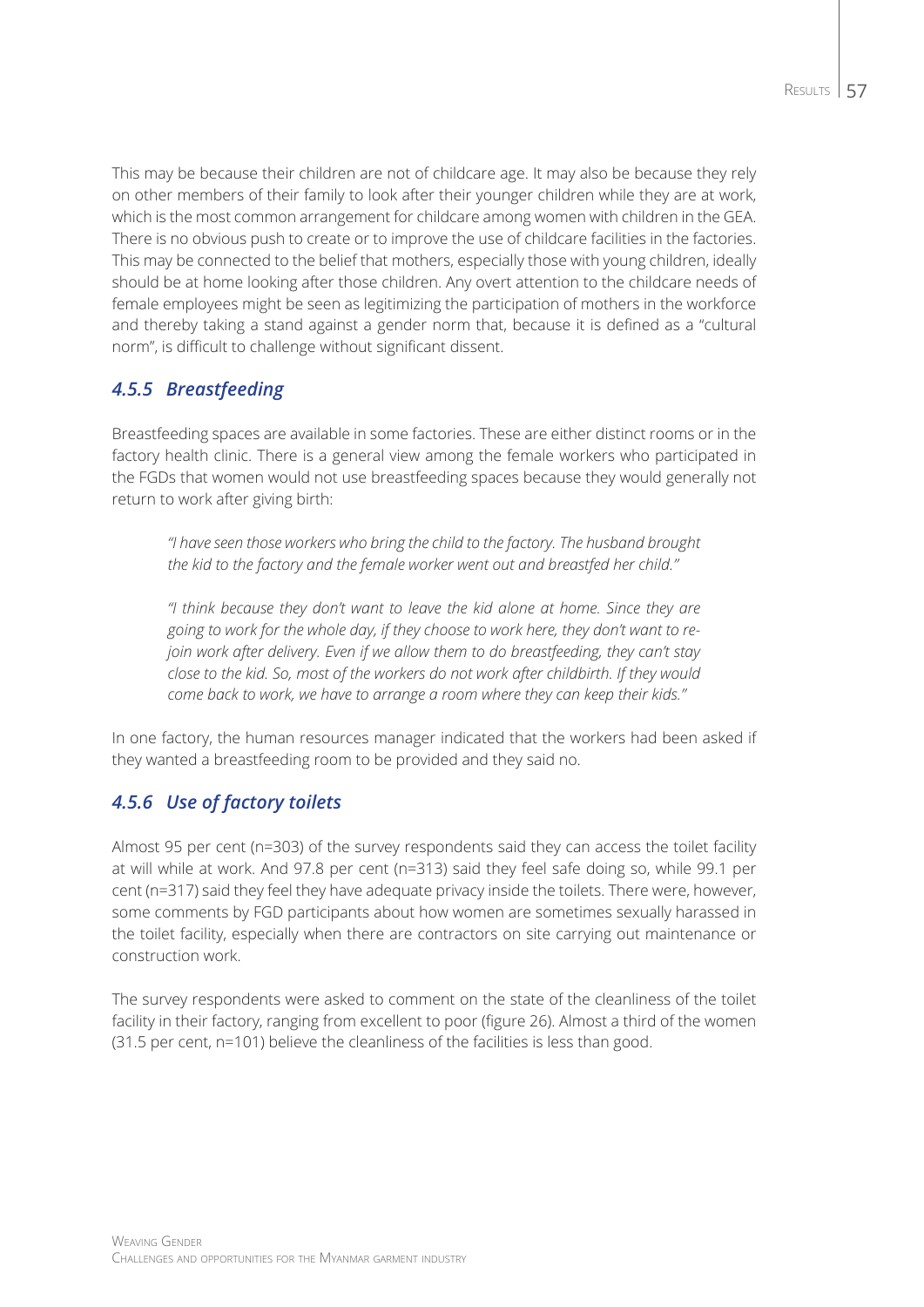

**Figure 26 Cleanliness of factory toilet facilities**

## *4.5.7 Sexual and reproductive health training*

In total, just under 5 per cent (n=15) of the survey respondents had received training on SRH in their factory during the year prior to the survey (figure 27). This training occurred in seven of the 16 factories. Respondents who work in any of the six factories where there is a BLO said they had received no SRH training during this same period. When it was available, the SRH training was provided by doctors and nurses, by human resources managers, by external non-government organizations and by the government Social Security Department. Topics covered in the training included menstrual hygiene, family planning and sexually transmitted illnesses.



## **Figure 27 Respondents who received training on sexual and reproductive health in their workplace during the year prior to the survey**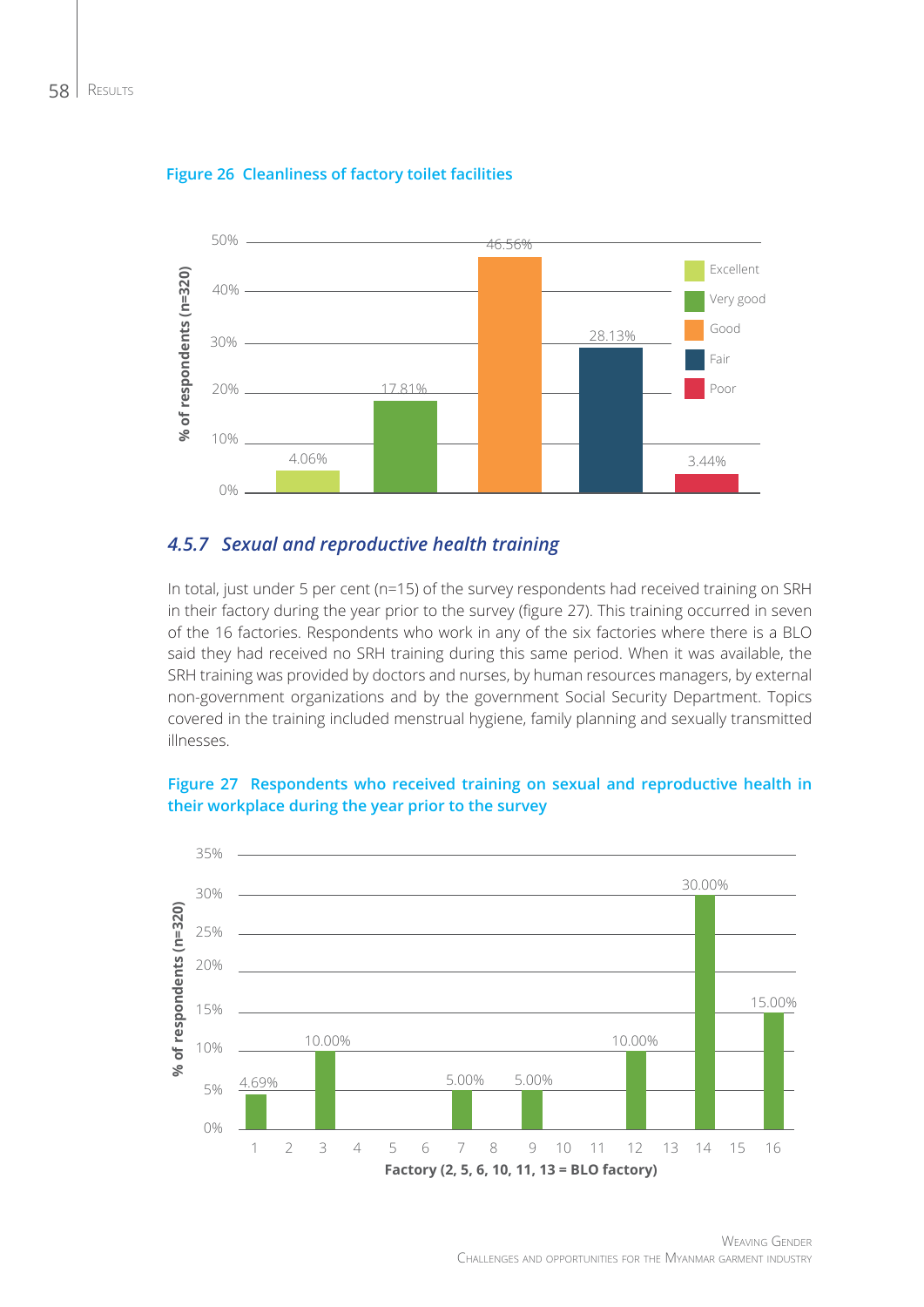Overwhelmingly, there is strong support among human resources managers for additional SRH training:

*"It would be my pleasure to get trainings here. I can learn more. In our factory, I*  don't know very much. Even about sexual harassment, I only know about it briefly. *If you are going to give training on this, I can get knowledge on that."*

*"Yes, they are important. Since we are in garment industry, we have to deal with many female workers. They should know that they can do family planning by using contraceptive pills. Good health is necessary."* 

As one human resources manager argued, there are compelling and urgent reasons for SRH training for the young population of female employees in the factories:

*"The main thing is that they [young female employees] don't follow the instructions.*  [...] The main problem here is that most of young workers get married. In their *mind, they don't bear a child. I don't have rights to say that they should not take pregnancy or should take pregnancy. But, sometimes they are in serious condition. They did abortion outside. Though they did it outside, they just bring the problem to the factory thinking the factory as their mother. If the child is not healthy, the child must be sent to the right place. If a pregnancy is aborted, serious danger will aff ect to both mother and child. But, they did it because they are young."*

The GEA did not cover the issue of abortion. None of the participants was asked to provide their view on abortion or to indicate if abortion had impacted on their work. In Myanmar, abortions are illegal. However, the same human resources manager who mentioned abortions also spoke of the risks that abortions pose to the young female workforce:

*"The belly is not big when a lady is pregnant for three months. After she works for three more months, her pregnancy is six months old. We have to inquire about her pregnancy. She denies that she is pregnant because she will be outed [fired],* like other factory does. I have to explain about my question, telling that though *she is not entitled to get leave, human resources can request to transfer her to a comfortable workplace. Having pregnancy is her right. But we have responsibility if she gets abortion in the workplace because of bending body and lifting heavy things."*

Although SRH training is required and desired, as another human resources manager explained, its provision will not be easy:

*"But the Myanmar people are too conservative, and they think unmarried females don't have to know about sexual-related things. The unmarried females are often shy to talk about it. [They] think those kinds of knowledge are essential for me since I am married. In foreign countries, the sex education is part of the academic curriculum. So, I think that kind of trainings should be provided."*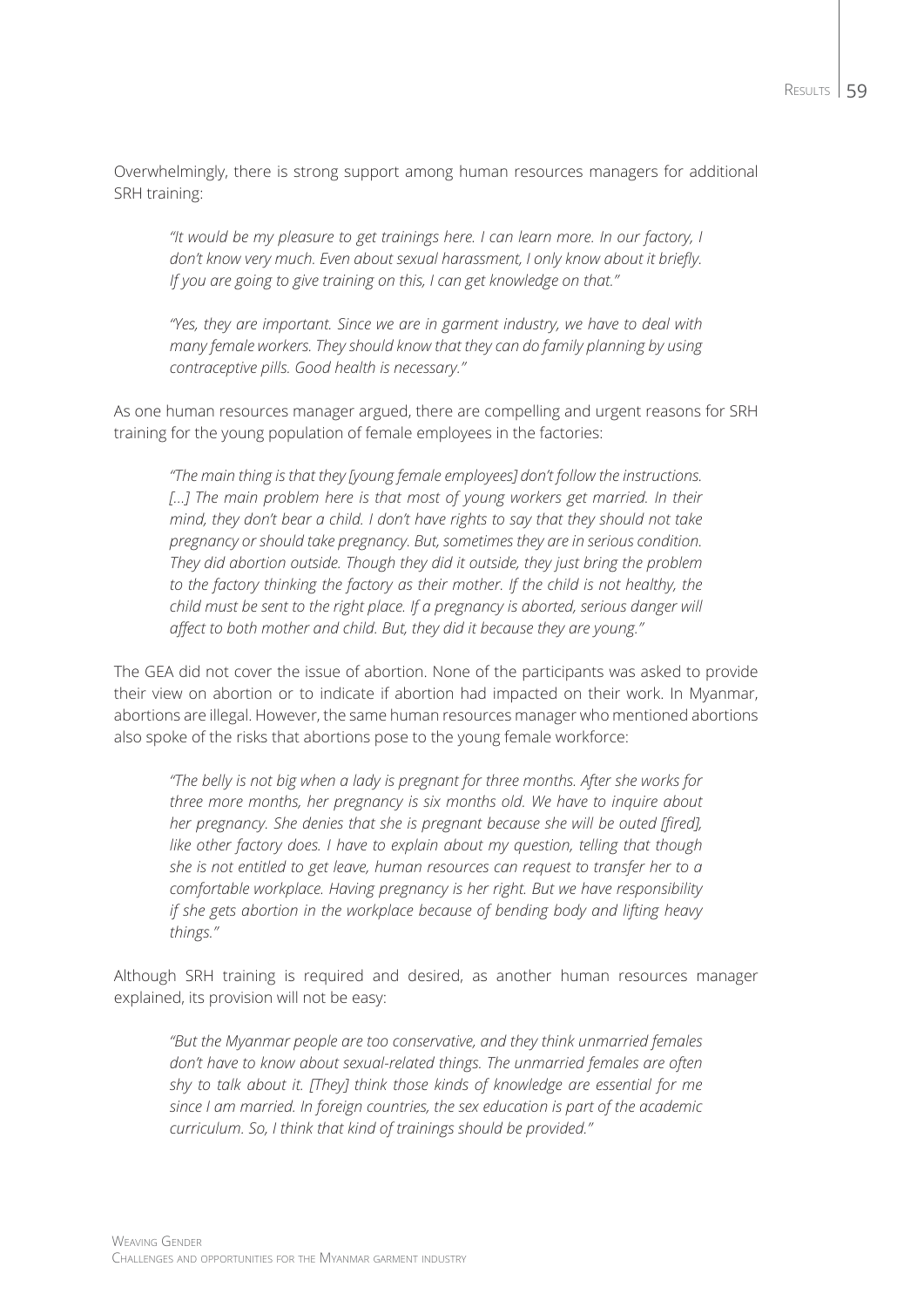# **5. Analysis**

This section of the report provides an analysis of the findings of the GEA. The aim of the assessment was to explore the situation for workplace gender equality opportunities, workplace experiences of harassment and abuse, and workplace SRH for female employees in the 16 target factories. As such, the analysis focuses on information from the results relevant to these three key research topics. The analysis refers specifically to the status of workplace gender equality opportunities in the 16 factories that participated in the assessment. It is by no means an authoritative description of the situation in all garment factories in Myanmar, nor is it intended to offer commentary on the sector as a whole. Nevertheless, the analysis provides important insights into issues for women working in the sector that are of relevance to all industry stakeholders. The analysis informs the recommendations that follow, to assist with ensuring that gender is an integral component of the ILO-GIP.

## **5.1 Workplace gender-equality opportunities**

At first glance, the findings of the GEA suggest there is a perception among workers of gender equality opportunities in their factory. This is especially evident when considering in isolation the weighted scores of the comments by informant interviewees and FGD participants, or when looking at the findings of the survey on workers' perceptions of fairness and equality between men and women with respect to career advancement and skills training. Figure 11 shows the weighted scores of barriers to gender-equality opportunities for the 16 factories. Only two of the factories have positive scores, indicating there are barriers to gender-equality opportunities in them. More than 90 per cent (n=291) of the survey respondents believe there are equitable opportunities for skills training for men and women in their factories; and less than 1 per cent (n=3) believe women face barriers to career advancement in their factory. The factories should be commended for fostering an environment in which, in general, the employees feel they have little to complain about when it comes to gender-equal opportunities.

A closer analysis of the findings nevertheless reveals that workplace gender-based inequality does exist and that it affects both men and women who work in the factories. Practices of inequality have been normalized because they reaffirm dominant views about women (and men) in both the sector and in the wider national culture. They are therefore often hidden from both employees and employers, and hidden from any analysis unless that analysis digs deep into the findings. The causes of the workplace gender-based inequality in the 16 factories are specifically internalized beliefs about gender (including gender norms and expectations), a perception that employment for women is only short term (before childbirth) and a lack of formalized skills training programmes for employees. The following sections discuss these issues in detail.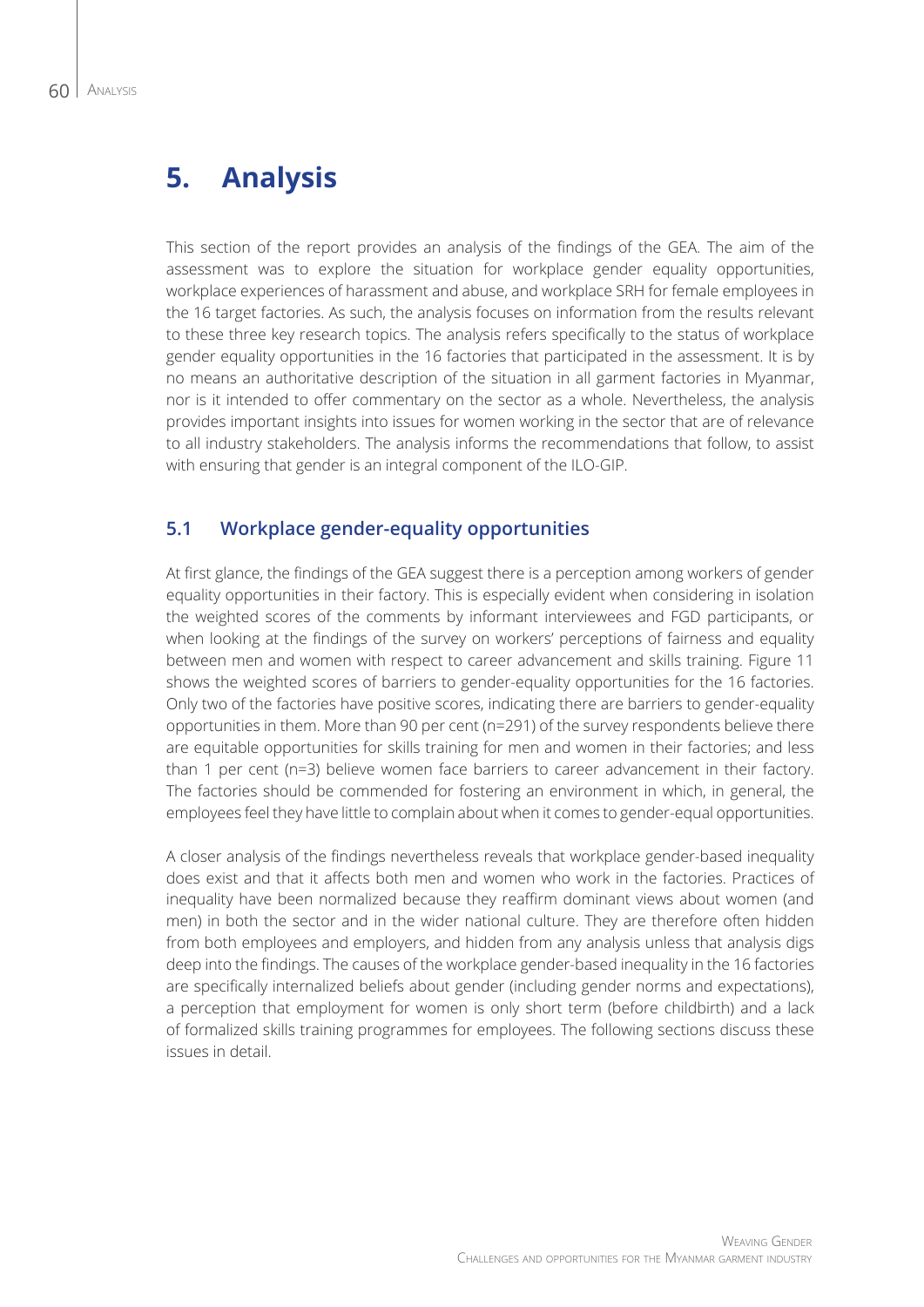# *5.1.1 Gender-based beliefs*

As in many other garment producing countries, women are the preferred choice of employee in the factories.

The majority of the interviewees and FGD participants characterized women as better suited to garment sector work. Many of their comments indicate a strong belief that women have a "natural" capacity to carry out detailed and repetitive work. Work tasks, such as sewing, are specifically cited by the GEA participants as requiring a level of dexterity and attention to detail that, according to their beliefs, only women can manage. They also think that women are more willing to listen to instructions, less prone to anger and violence, and more dedicated to completing work quickly. Women are also seen as less likely to organize and to demand their rights. This is what makes women more "agreeable" employees from the perspective of employers. Women are also described as naturally better communicators – a reason used to justify why they are preferred over men for supervisory roles in the factories. Such views are not universal. There are a few opposing views. For example, in the opinion of one human resources manager:

*"[…] male workers are more outstanding than female workers. They may know shortcuts in sewing. They are faster than female workers in accomplishing the*  tasks. The female workers are also talkative. So, they cannot perform as efficient as *male workers. The female workers may get delayed because they talk much. The male workers also do not normally daydream. Most of the female workers may do*  daydreaming while working. So, male workers are more efficient."

However, the dominant perception of all women as naturally more suited to the work tasks that need to be completed on the shop floor in the factories ensures the majority of jobs are offered to women. It also defines the kinds of skills and behaviours that construct the "good" woman in the factories. She has, according to one supervisor, the following qualities:

## *"Style of sewing, obedience, reliability in sewing, fi nding another task in her free time and having family spirit."*

These beliefs indicate a strong reliance on essentialism as a means of explaining gender differences between men and women. Gender essentialism is the belief in innate and universal traits and characteristics for men and women, and the prerequisite and resulting "knowledge" that men and women are fundamentally different. This particular understanding of gender ignores cross-cultural and cross-historical differences between men and women. It ignores the reality that expected and actual roles for men and women in their respective cultural environments differ substantially across the world. It ignores differences in traits and characteristics among men and among women. It also relies on an acceptance of the idea that all humans can be accurately divided into the two gender categories of male and female, and that there are no bodies outside these categories. Such a position ignores – and results in the marginalization and the social, medical or legal punishment of – those bodies that do not comply, including transgender, gender queer and intersex persons.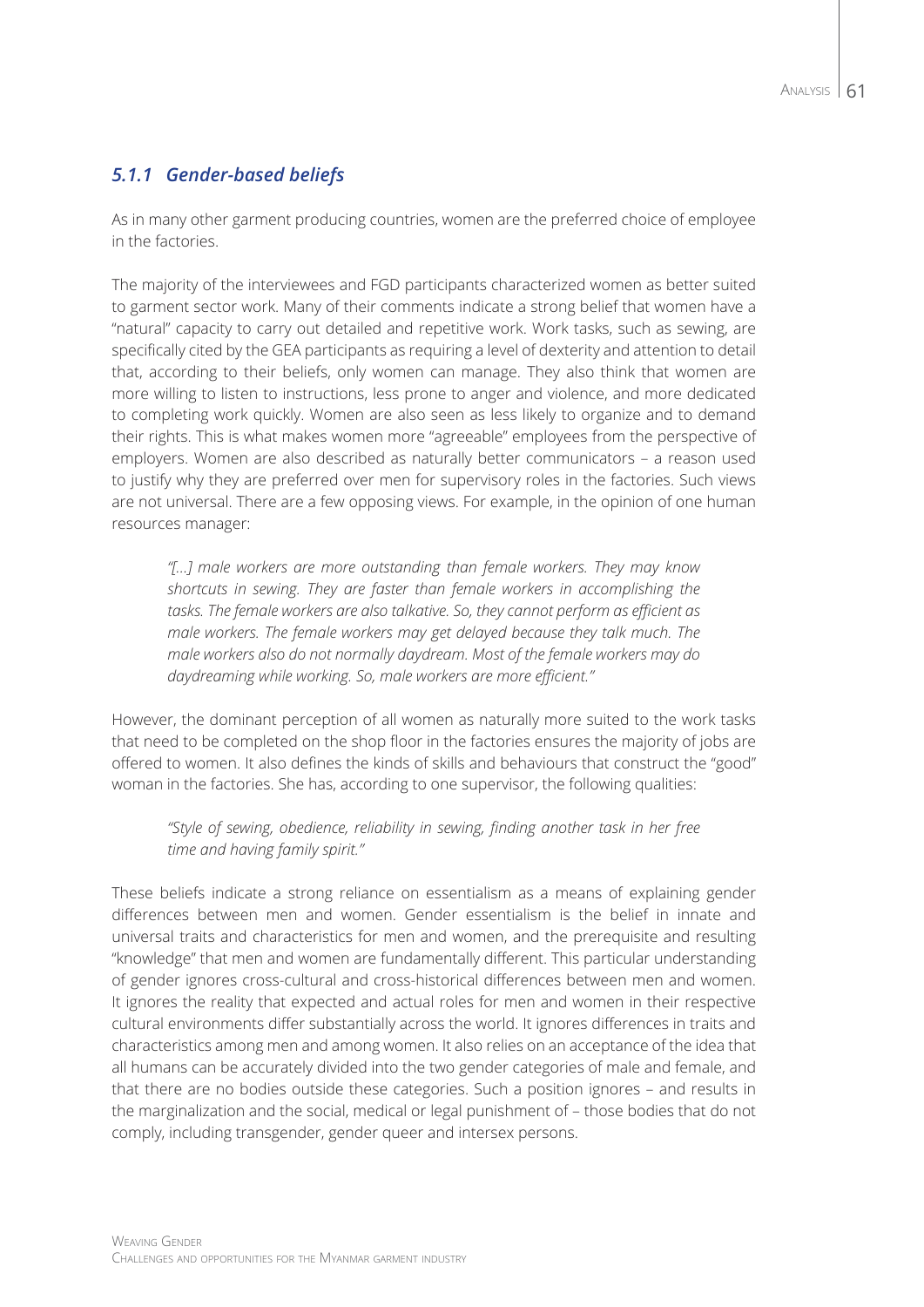A reliance on the truth of essentialist understandings of gender provides justification for the preference for employing women in the factories. This preference is linked to the requirements of the work tasks necessary for the factories to function. It is not viewed by the GEA participants as evidence of gender-based inequality against men. It is seen to be simply the truth – how the situation is in the "natural" world. The outcome is that men are discriminated against when it comes to employment in the factories because they are already deemed, by virtue of their gender, to lack the required skills that are otherwise seen as innate to women. This makes them ineligible candidates for sewing jobs, which are the majority of roles in the sector, as one of the supervisors explained:

"Yes, there are only female workers. But there is no official rule. If a male can do *hand sewing, he can work in the department. To be able to work as a supervisor, he has to be able to work the task. Then he can be a supervisor. Hand sewing is hard for males, so, there are usually neither male workers nor supervisors in the department. There are other departments which are suitable for the male workers."*

The GEA did not explore discrimination against men. The aim of the assessment was to consider workplace gender-based inequality in terms of how it impacts female workers. As the previous comment from a supervisor indicates, there is no formalized gender discrimination. None of the factories appears to have a policy or a rule about only employing women. Overwhelmingly, however, the comments by the human resources managers and supervisors reveal that overt gender discrimination against men is widely practised at the recruitment stage. This finding should encourage additional and separate research into what needs to be done to tackle essentialist myths about men and women to establish true workplace gender equality in Myanmar's garment sector.

The outcome of a reliance on essentialist notions of gender is not just gender discrimination that affects men. These same gender norms and expectations, which help create opportunities for women, somewhat ironically produce workplace gender inequality for women. For a woman to be seen as a good employee, she must work diligently and competently in roles believed to be naturally suited to her gender. The most common female role among the survey respondents is sewing. This is a low-skill repetitive role. There are already few supervisory positions available in the factories, primarily because of the way the workforce is organized to provide one supervisor for approximately 20 employees. In some factories, there is concern about promoting a woman into a supervisory position if it means she would have to supervise men. Some of the FGD participants said they would feel uncomfortable having to give instructions to men, especially older men. Some of the human resources managers and supervisors also acknowledged that men generally did not like to receive instructions or orders from women. These views about women being meek and less assertive, matched with the actual practices of men refusing to work under the supervision of women because it goes against what they believe to be the natural ordering of the two genders, present barriers for women to access supervisory jobs easily, even when they become available.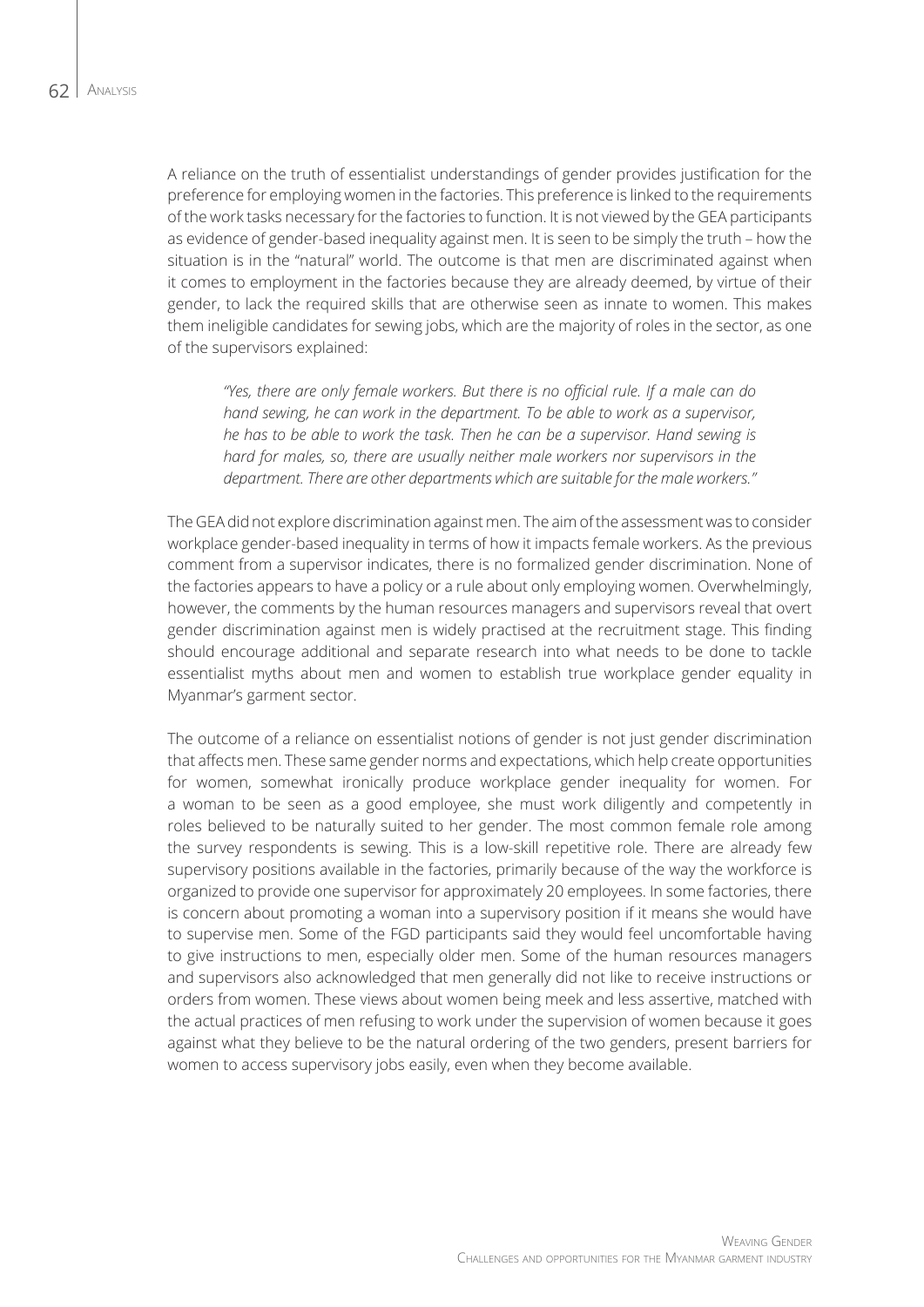Women are further denied opportunities to work in roles other than sewing, especially if the job task involves using machinery or carrying loads. Comments by female workers in the FGDs indicate an acceptance of this:

*"In our factory, machines are used in most heavy works. In those places, we use males."*

*"Males are sent to the location where heavy things have to be lifted, and females are sent to suitable locations."*

Gender essentialism is again used to justify the belief that there are jobs suitable for women and jobs suitable for men. In this case, physical strength and mechanical knowledge are ascribed as natural to (and only to) men, and so women are deemed incapable of lifting loads or working with machinery. The gendering of machinery as masculine – and therefore the assumption that work with heavy machinery is suitable for only men – is particularly concerning for the future of women's employment in the garment sector. If this masculinization of machinery is not challenged and changed, women may find they have less access to emerging jobs in factories that introduce more mechanization. Women's roles in the sector may be further limited if, or when, the Myanmar garment sector switches its system of production from the CMP system to the FOB system.

It appears that the majority of the GEA participants have internalized essentialist ideas about men and women to such an extent that they do not view these ideas as having the potential to create or sustain gender inequalities with respect to career advancement opportunities. Until women and men begin to break out of their traditional gender roles and until women begin applying for and obtaining jobs currently regarded almost exclusively as men's work in the factories, women are unlikely to start bumping up against the "glass ceiling" that evidently exists but is currently hidden through recourse to natural gender capacities. Such a change does not signify foreign interference in the Myanmar culture; nor does it signify an attempt to alter fundamental cultural norms relating to the roles of men and women in Myanmar. Instead, it is about shifting social attitudes and behaviours so that socially normalized inequalities can be challenged and so that women – who are deemed to be weak and meek through this gender socialization – can enjoy a fair share of economic opportunities and resources. There are signs things are changing in this direction in Myanmar and in its garment sector. Some of the important figures in the Government, in the Myanmar Garment Manufacturers Association and in the various trade union organizations representing the sector are women; and a few of the most progressive factories in the country have strong women in senior leadership and management positions. Some are employing women to work with machinery. Yet, inside the factories and particularly in terms of the work tasks on the shop floor, there is much genderequalizing work to be done.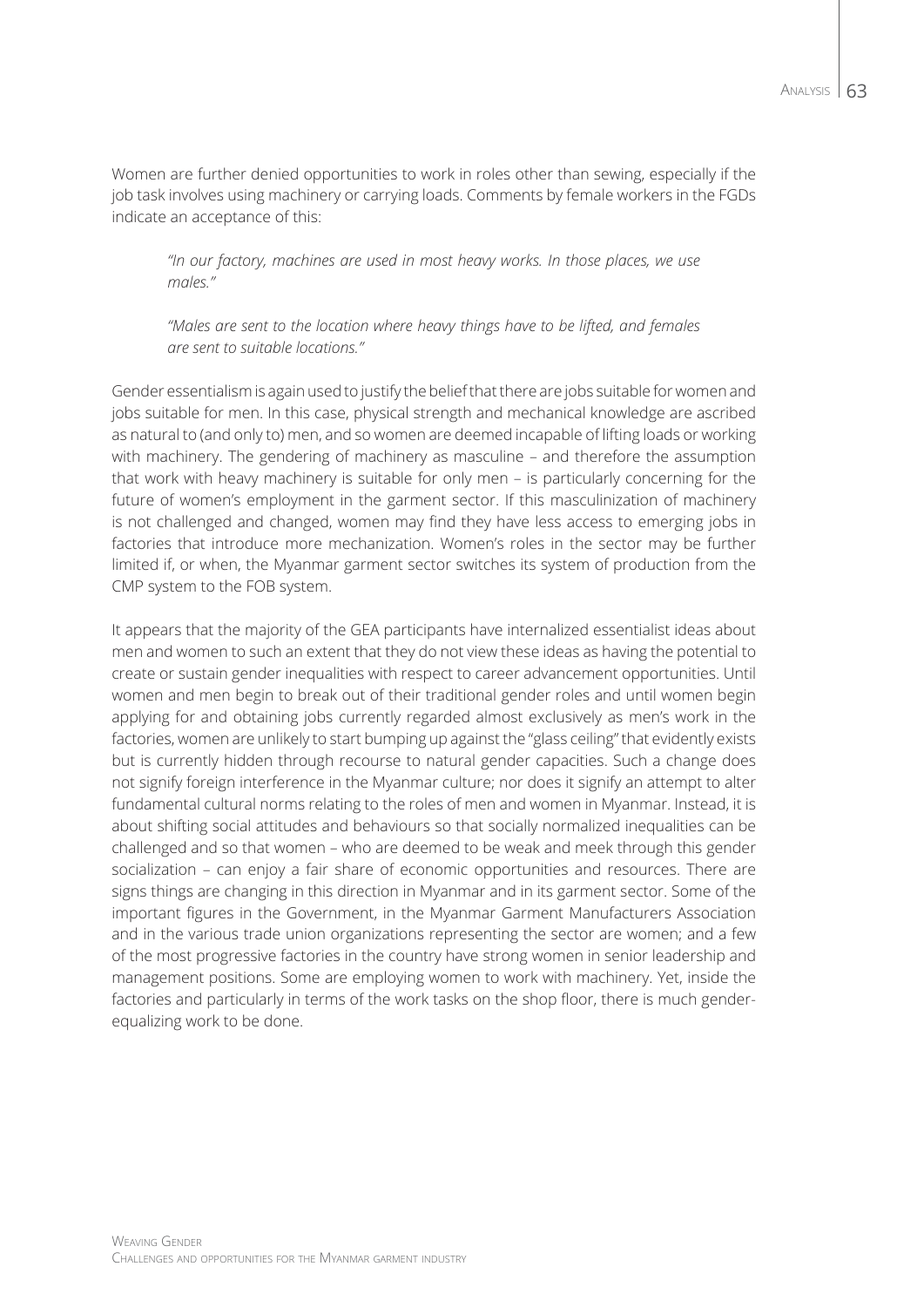## *5.1.2 Employment of women*

The findings of the survey offer a description of the typical female employee in the factory. She is young, single and without children. While we must be careful not to extrapolate too much from this one assessment of only 320 female employees from an estimated 400,000 female garment workers across the sector (representing only 0.1 per cent of the Myanmar population), it nevertheless provides an insight into the kind of woman who is typically deemed a suitable employee for garment factory work in Myanmar.

There is evidence from the GEA to suggest that employers prefer to employ women who do not have children and who are unlikely to have children during their term of employment. The assessment did not include an analysis of job advertisements for work in the 16 factories or in the garment sector more widely. This kind of analysis could be beneficial to help determine if there is any overt practice of discrimination in recruitment, based on gender, age and/or marital status. Mothers who work, however, are represented as incapable of functioning properly or as pitiful within the context of the workplace, as one of the respondents characterized:

*"A few days ago, I encountered a mother; I am not sure about which production line she is working in. Her milk is flowing out profusely since she delivered a child only 45 days ago. She had not squeezed out her milk. I asked her if that milk can be fed to the baby or not. She said, 'No'. I feel sorry for that kind of working mothers."*

The employment of mostly single, young women in the 16 factories could be linked to the legal requirement for the employers to pay maternity leave. The human resources managers gave no evidence of any direct discrimination against women based on the number of children or pregnancy. However, in 15 of the 16 factories, a number of the female employees who responded to the survey said they had been asked to take a pregnancy test prior to employment. The highest rate in any one factory was 25 per cent (n=5), and the overall rate (of 320 women) was 10.6 per cent (n=34). During a workshop with representatives of some of the factories to discuss the GEA findings, these figures were rejected outright. They suggested that the survey respondents may not have understood the question (about pregnancy testing prior to employment) or that they may have confused pregnancy testing with general questions about their health (including about their menstrual cycles) asked prior to recruitment. The requirement for some women in the GEA to have to prove they are not pregnant is, however, consistent with previous research that found this to be one of the practices used to ensure the employment of non-pregnant women in the garment sector.<sup>49</sup>

The Myanmar law is silent as to whether employers can ask a woman to take a pregnancy test prior to employment or deny employment to a pregnant woman. Based on the reaction to this finding from representatives of the factories who attended the workshop to discuss the overall GEA findings and some of the results at the factory level, it is clear there is major concern among human resources managers about any suggestion they participate in the practice of requiring women to undergo a pregnancy test prior to employment. This may be because all 16 factories included in the GEA are part of international brands' supply chain, and that these brands have communicated to their suppliers that this would not be an acceptable practice.

<sup>49</sup> Action Labor Rights, 2016, p. 10.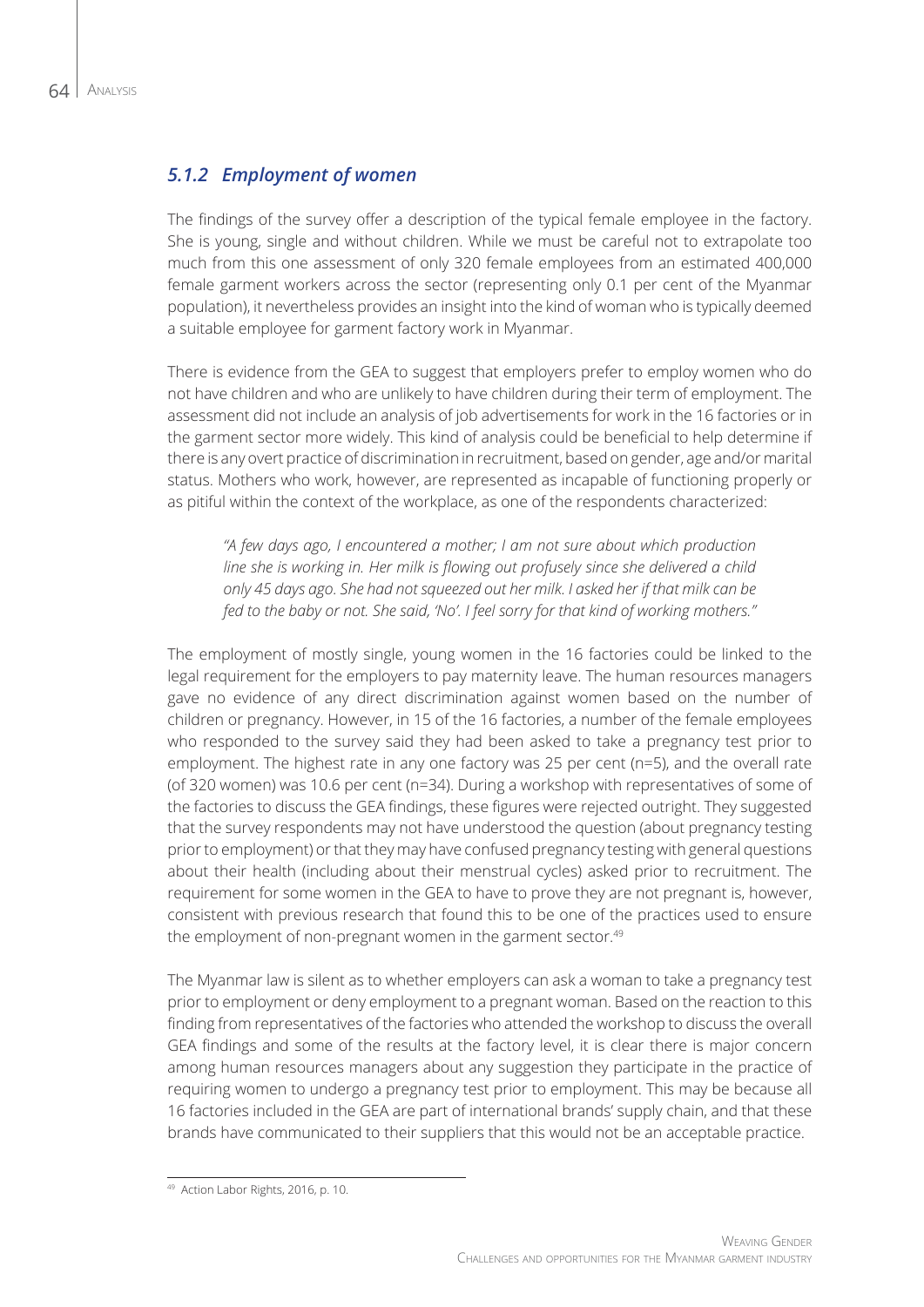The claim by women in 15 of the 16 factories cannot be ignored or dismissed outright. It suggests strongly there may be discriminatory practices occurring within the employment processes. At a minimum, this requires further investigation to confirm if pregnancy testing is occurring in some factories, to find out why and to strengthen opposition to the practice.

Comments made by the FGD participants give weight to the view that the factories prefer not to employ women who have children. Their comments reveal their belief that women should not continue to work after having children. They justify this stance by saying it is "inconvenient" for women who have children to continue to work, and that a mother would "worry about the kids" if she had to leave them at home and go to work. This view is not accepted by all women who work in the factories. After all, 27.8 per cent (n=89) of the survey respondents are responsible for children younger than 16, and these women continue to work in the factories.

Slightly more than 40 per cent (n=37) of the women who are responsible for children do not live in the same house as the children. This means they do not have to manage work and childcare on a daily basis. Social norms regarding motherhood in Myanmar may be responsible for an internalized acceptance among female employees in the factories that women should not work if they have children and particularly so if they are responsible for the children's primary care. Some exceptions are made when it is acknowledged that women, including pregnant women, have to work "because of their family situation. They need money for food, clothes and shelter." However, this is not always the case, especially if someone has also internalized these same social norms, as one female worker said of her supervisor:

*"There is a pregnant worker in our production line that gave birth to a child. Since she had to deliver a child, she was hospitalized. Since she is a mother now, she has to come back to work since she needs money. But the supervisor doesn't like her*  to join the work again. The supervisor said there is no place for her and you can *resign if you want to."*

Overall, there appears to be little support offered by employers to help women manage work and childcare if required. Equally, there appears to be little demand on the part of female employees for this support (this issue is discussed in more detail in the analysis section on workplace SRH).

What is apparent from the GEA is that the employment of women tends to be viewed as short term. None of the survey respondents has worked in the sector for more than five years. This could be explained by the relatively new growth in the sector. However, 92.5 per cent (n=296) of the survey respondents have worked in their current factory for fewer than three years. While this too could be the result of new growth and the expansion of these specific factories, it is also possibly attributable to the fact that it is easy for women to move to another factory due to a high demand for skilled workers. The women are incentivized to do so if they can earn more money for doing the same job in another factory. There is significant pressure on many of the women to earn money to support their family, something that appears to be the primary motivator for why women come to work in the factory, above and beyond any notion of "career" or skills development.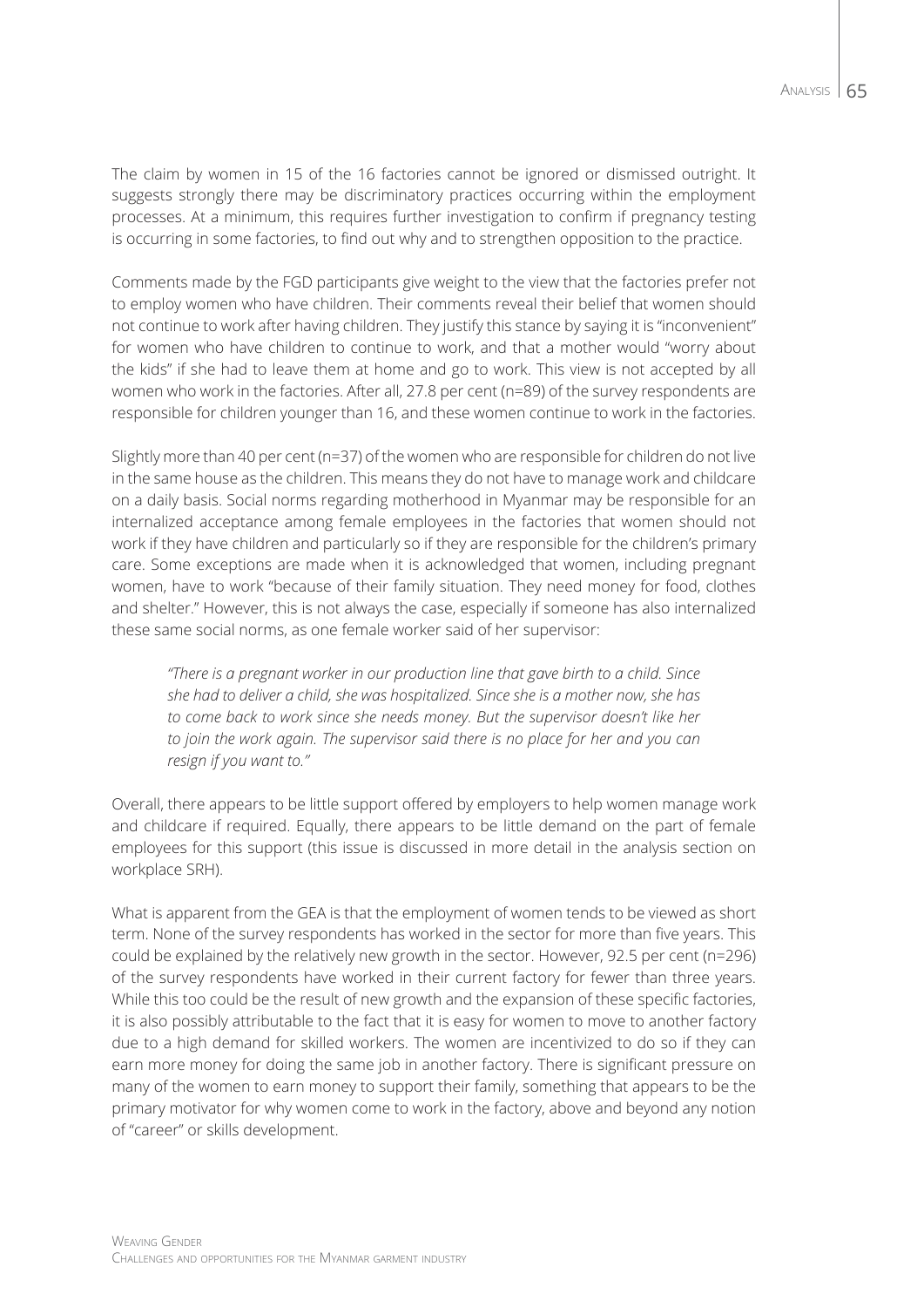Around 76 per cent (n=243) of the survey respondents said they are expected to give some of their salary to their family. And 86 per cent of them said they are expected to do so on a monthly basis, with 86.8 per cent (n=211) giving 50 per cent or more. It is possible that some of the women give so much of their salary so regularly because they are living with a partner who also earns money. This would not apply, however, to the 70 per cent (n=227) of the survey respondents who do not have a partner. For respondents without an earning partner who have to give a significant percentage of their salary to their family on a regular basis, this leaves them little to spend as they choose. We might interpret this as evidence these women are not economically empowered by working in the factories. Yet, the women may feel economically empowered because they are able to give money to their family. In fact, 78.1 per cent (n=250) of the survey respondents said they decide how to spend their salary. That so many of them give such a large amount of their salary to their family on a regular basis does not necessarily contradict this claim. It does, however, suggest that for women, a primary incentive for working in the factory is to earn money to support a family. Career advancement and skills training may be "luxuries" they cannot afford.<sup>50</sup>

## *5.1.3 Skills training*

The GEA shows that little attention is given to skills training for employees in the factories. From the perspective of the employers, this can be explained by looking at what is required of workers. From the perspective of the female workers, this is linked to the dominant view of their employment as a short-term means of earning money.

The majority of the roles available in the garment sector require a low level of skill (hand sewer, sewer, design or pattern maker, cutter or spreader, finisher, packer, quality control, presser or ironer). Women are able to work as supervisors: Two of the survey respondents do, and the supervisors for 88.1 per cent (n=282) of the respondents are women. However, there are limited opportunities for women to become a supervisor (only when a supervisor leaves), and women are typically not allowed or are not willing to fill supervisory roles if the work of men must be supervised, for reasons discussed earlier.

Workplace training for the women appears to be informal. It is, for example, conducted on the job and is carried out by peers and supervisors. There appears to be a gap in employers providing formal training programmes that articulate what skills are required for what job tasks, how to acquire those skills or why such training might benefit both employer and employee. There is more of an emphasis on employees taking responsibility for ensuring they gain the skills they need to complete their work tasks. Employees are motivated to learn the skills they need quickly because they are paid based on how much work they can complete (how many garments they finish). The current pay structure – based on reaching production targets – does not incentivize women to take time out for learning new skills (including becoming a supervisor) because this would mean a reduction in the amount they can produce and, therefore, a reduction in their salary (over the short term at least).

<sup>&</sup>lt;sup>50</sup> The GEA did not investigate the spending patterns of the female employees. The limited income many of the women have for personal use after distributing to their family might have an impact on their overall health and nutrition. They may not be able to afford quality food or health care for themselves. This could be a concern, given that most women in the garment industry are young and might soon decide – in accordance with social expectations – to enter motherhood.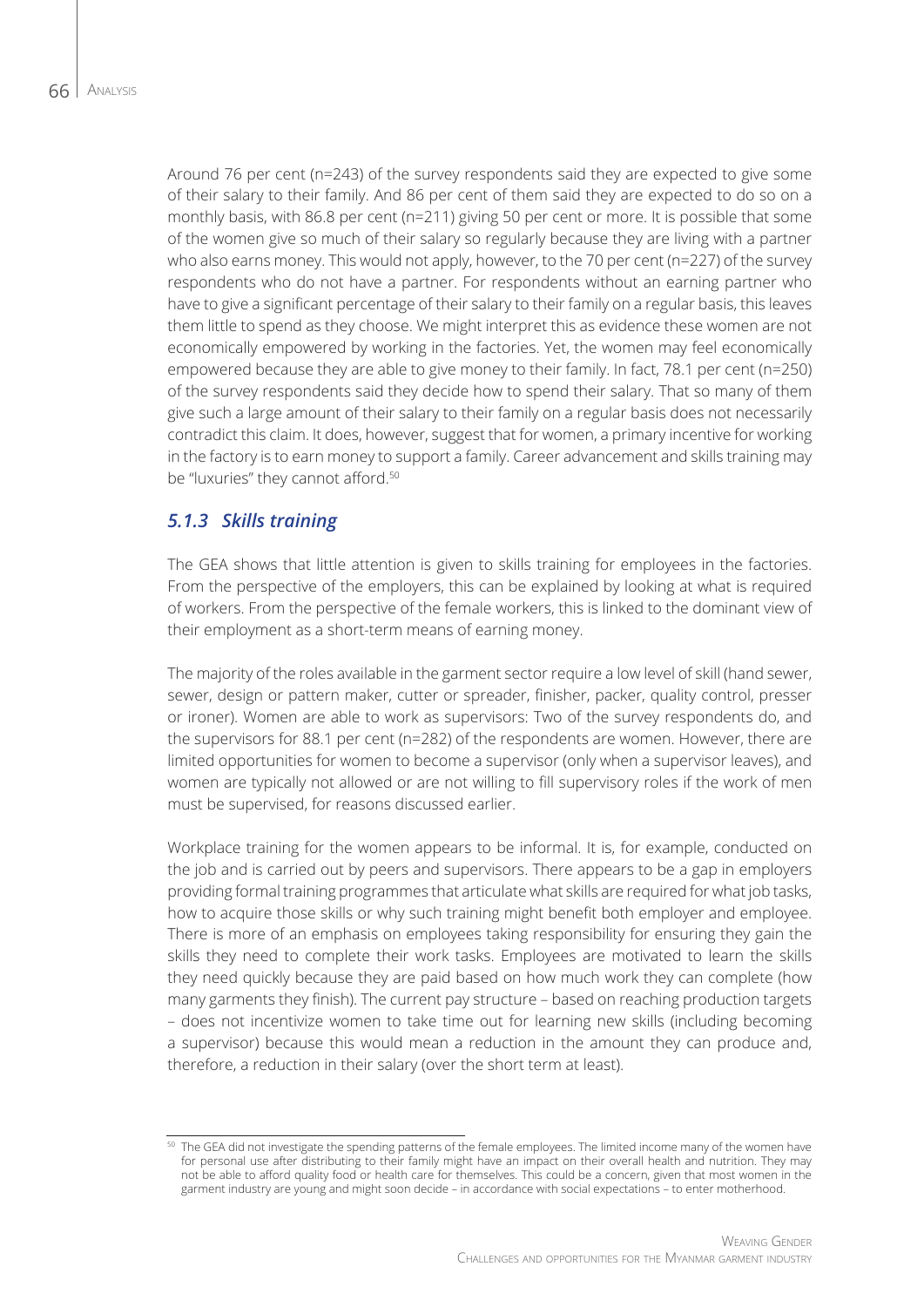Attempts to formalize skills recognition could benefit women in the garment sector. A formalized skills recognition scheme across the sector might allow women to have their previous experience and skills recognized and adequately compensated in their current place of work. Such a system might also benefit employers because it could result in a reduction of women moving continuously from one factory to another in search of an extra few kyats.

Employees may also have no spare time to participate in training. Nearly all (99.4 per cent, n=318) of the survey respondents said they work between eight and nine hours each day. However, 91.6 per cent ( $n=293$ ) work more than five hours overtime per week, with 69.4 per cent (n=222) working more than 10 hours. And 5 per cent (n=16) also work an extra job. Realistically, a majority of the women are probably working 11 or 12 hours each day, with only 1.5 days off per week. Given the high level of expectation for a woman to send a large percentage of her salary to her family on a regular basis, this may encourage women to prefer continuing with their work tasks using existing skills instead of taking time out to learn new skills, even if this training would result in increased earning potential at a later date. FGD participants indicated they would be interested in attending skills training if the training was offered during work hours. They recognized this would most likely not be agreeable to employers because of the employers' focus on meeting production targets and deadlines.

## **5.2 Workplace gender experiences**

The GEA findings indicate that sexual harassment, verbal abuse and physical abuse occur in most of the factories. Respondents to the survey said they have been subjected to harassment and abuse in their workplace.

When presented with the overall results of the survey and more detailed results from their individual factories, representatives of some of the factories questioned the validity of the data on harassment and abuse. They are understandably concerned about the reputation of their workplace, especially in light of recent reports that have explored the issue of sexual harassment in the sector. Research into sexual harassment and abuse in workplaces is important. Equally, it is important to ensure accurate interpretation of the results and to not use limited data from a small number of employees to justify blanket claims about an entire industry. Some recent research methodologies may not have been adequately robust, and inferences may have been drawn about the entire sector from small sample sizes.

The findings of this GEA in terms of harassment and abuse in the factories certainly cannot be ignored. However, there is some room for caution in reading the results as an accurate account of the extent to which female employees are at risk of or subjected to gender-based harassment or abuse in their workplace. It also needs to be emphasized that any discussion about harassment or abuse in this report relates to what might be happening in the 16 factories that participated in the GEA and not throughout the garment sector. Furthermore, the results need to be interpreted in a way that can help both employers and employees build more positive, inclusive and safe workplaces for all.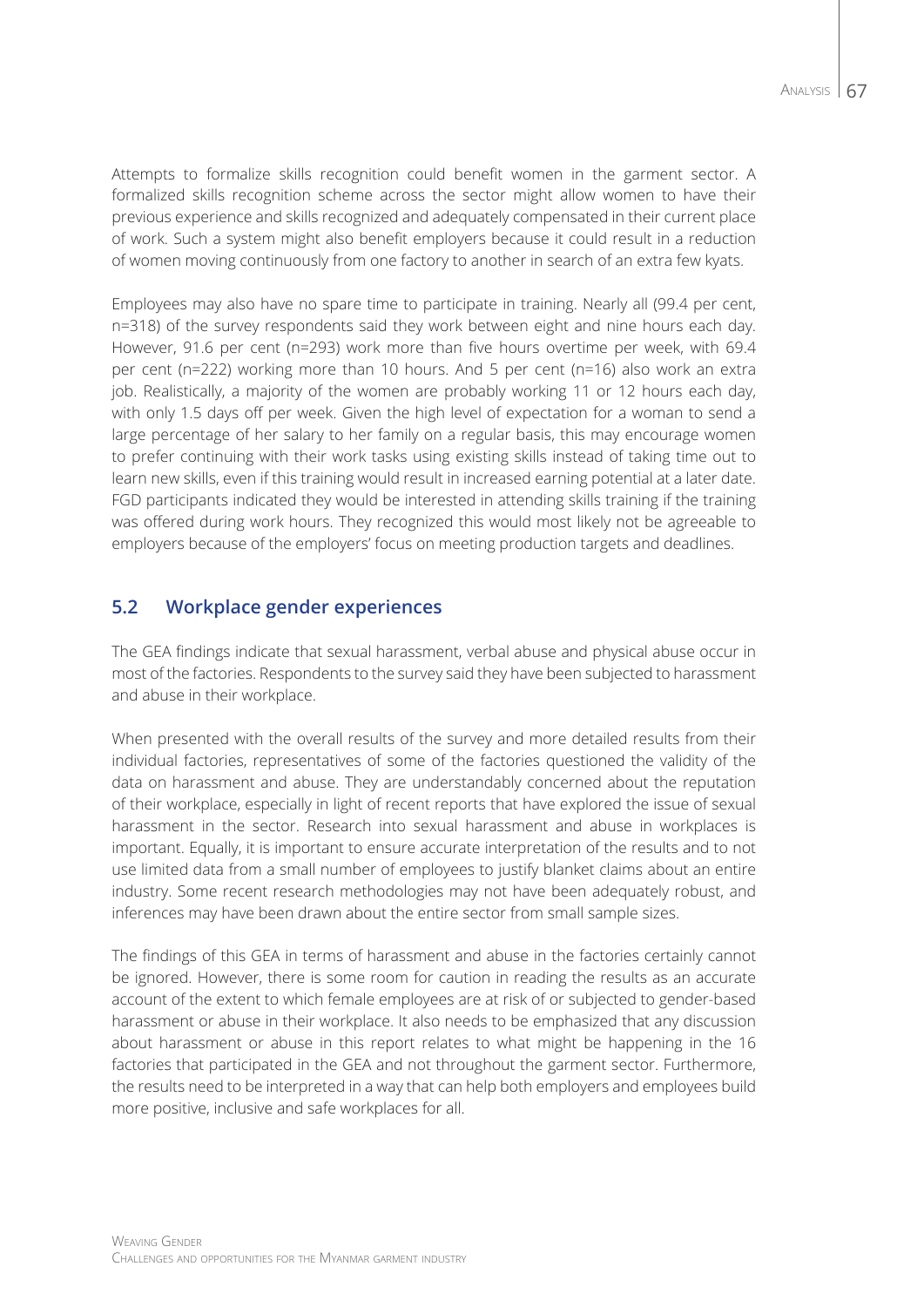## *5.2.1 Understanding "sexual harassment"*

There appears to be an anomaly in the results, whereby even women who said they had been subjected to sexual harassment in their current factory also said they feel safe at work, at 95.6 per cent (n=130). How can a person characterize a space in which they know they are at risk of being subjected to sexual harassment as safe? One possible conclusion is that when they say they have been sexually harassed in their factory, the women are referring to isolated incidents as opposed to general trends. The survey did not ask how often the sexual harassment occurred. Another possible conclusion is that the perpetrator had left the factory, either as a result of disciplinary action or for another reason (new employment elsewhere). The women might feel safe because this person is no longer working near them. The fact that the perpetrators of the harassment are primarily other women may also give the impression that the harassment is not threatening. One important explanation is that there was a misunderstanding on the part of the respondents about what is meant by the term "sexual harassment".

The GEA did not use operational definitions for sexual harassment. It did not, for example, ask participants to say if they had received unwanted sexually suggestive comments about their appearance or body, or if they had received unwanted requests for sex or sexual favours. Operational definitions for sexual violence and harassment are commonly used in the research exploring violence against women.<sup>51</sup> They can help strengthen the results by providing more nuanced information about what is being discussed when the term sexual harassment is used. The decision to not use operational definitions for sexual harassment in this assessment was intentional. The GEA needed to include the collection of data on women's experiences of harassment and abuse in the factories, but it did not intend to highlight these experiences as the most important part of the assessment. As explained in the limitations section earlier in this report, the decision to not use operational definitions has most likely impacted the results. It means we cannot be certain the survey respondents understood what was meant by sexual harassment when they were asked if it had happened to them in their factory.

The interview and FGD transcripts provide strong evidence to suggest that most of the informant interviewees and FGD participants did not know what was meant by sexual harassment when the term was introduced. In many cases, the interviewer explained the term by stating that it can also refer to teasing between women about body parts and sexual behaviours or even touching of body parts between female co-workers. This explanation was sometimes given after an interviewee or group participants had said that sexual harassment does not occur in their factory. It was also used to guide the discussion, as in the following example:

Interviewer: "*Yes, the next thing is touching the breast of the unmarried workers without consent. Do they tease each other in this way? (It is a form of teasing by the married workers to the unmarried workers by touching or holding their breasts without consent.)"*

Respondents (all): *"Yes, there is."* 

<sup>&</sup>lt;sup>51</sup> See, for example, Garcia-Moreno et al., 2005.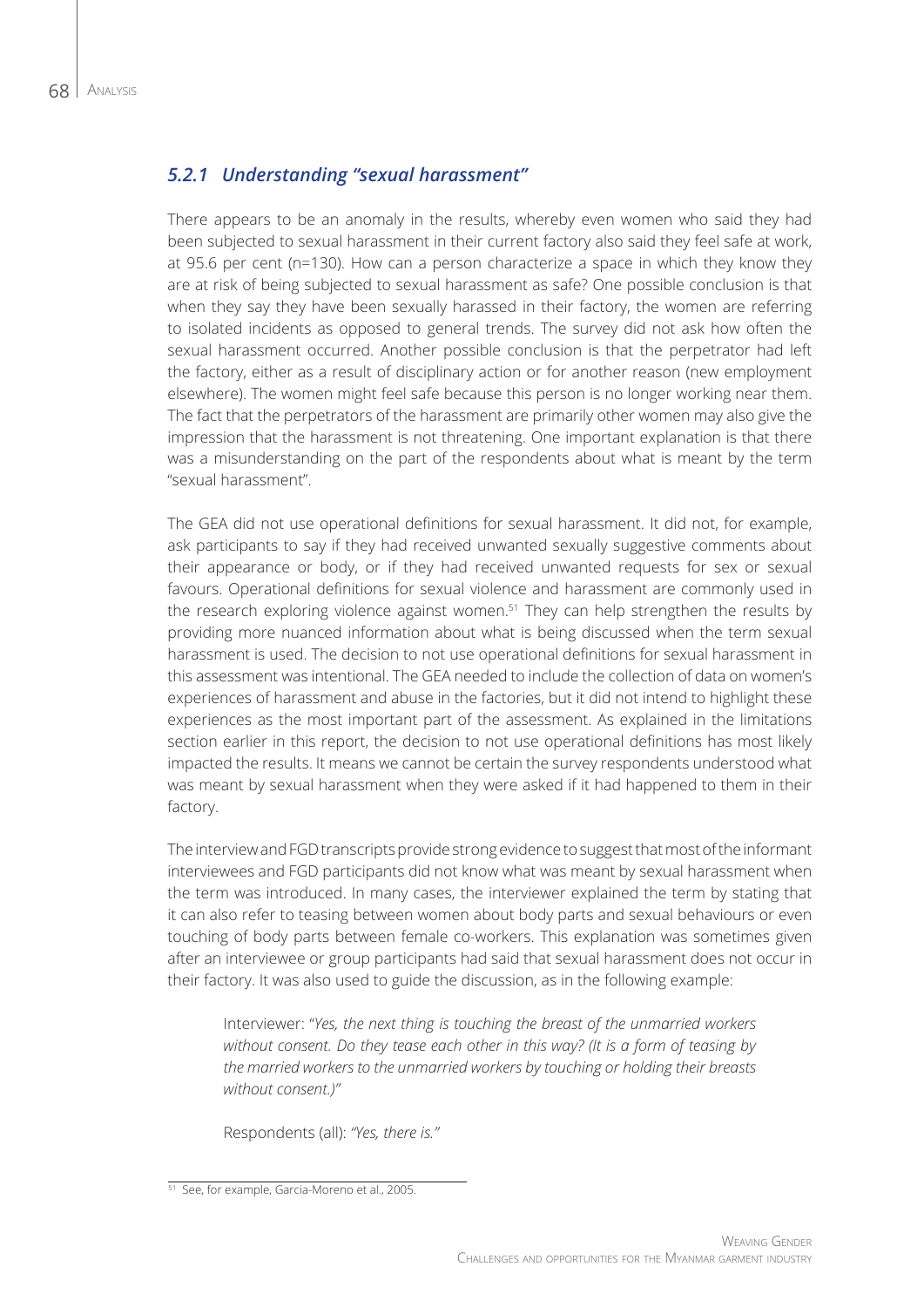Interviewer: *"Since all of us are female, you don't need to be shy. For example, if a worker sits at the production line and does her work, other workers will touch her breast without consent. Since they kept doing that way to her, I told her that you should revenge others by doing the same to them. She replied to me that she also does the same if possible. I ask her why. She said because she is married. Do the workers in the factory tease each other like that? Respondents (all): Yes, they do."* 

This gives a strong indication that the qualitative data on sexual harassment in the factories has been influenced by a definition of sexual harassment that includes what might otherwise be referred to as "teasing" between co-workers.

From the survey findings, we know that when sexual harassment is said to have occurred, it is most often carried out by a female co-worker. Such teasing – banter or joking around – might be a means through which female-to-female relationships are built and sustained in the factories. It may also be a coping mechanism to provide some amusement to the workers while they complete what are otherwise highly repetitive and most likely boring tasks. It is not always the same as sexual harassment.

We do not have transcripts of the survey interviews and therefore cannot know for sure what conversations went on between interviewers and respondents to explain sexual harassment for this part of the GEA. Given the content of the transcripts from the qualitative data-collection methods and given that the data collectors also acknowledged "limited understanding of the questions by the workers" during the survey interviews,<sup>52</sup> it would be fair to assume that, in many cases, the respondent said she had experienced sexual harassment in her factory when she was instead referring to having been teased by a co-worker.

# *5.2.2 The "problem" of teasing*

From the list of examples of specific types of sexual harassment provided by interviewees and FGD participants (table 7), many could constitute teasing. In the FGDs, participants discussed how women in the factories regularly make fun of another woman's dress or body. This is often directed at women who wear non-traditional dress (such as short skirts) and women who are identified as being fat or old. The use of nicknames can coincide with staring at a woman's body or touching her body parts (including breasts and buttocks). They interpret this name-calling as "teasing". They consider it a normal part of a relationship between women in the factories.

Interviewer: *"Is there among women, you hold each other bust as teasing?"*

Respondents (al): *"Yes."* (all laughing)

Interviewer: *"Then, are you annoyed?"*

Respondent 7: *"No. They do the same thing to me."*

<sup>52</sup> Presentation on the methodology for the data collection by MMRD to stakeholders at an ILO workshop at the Rose Garden Hotel in Yangon on 2 Feb. 2018.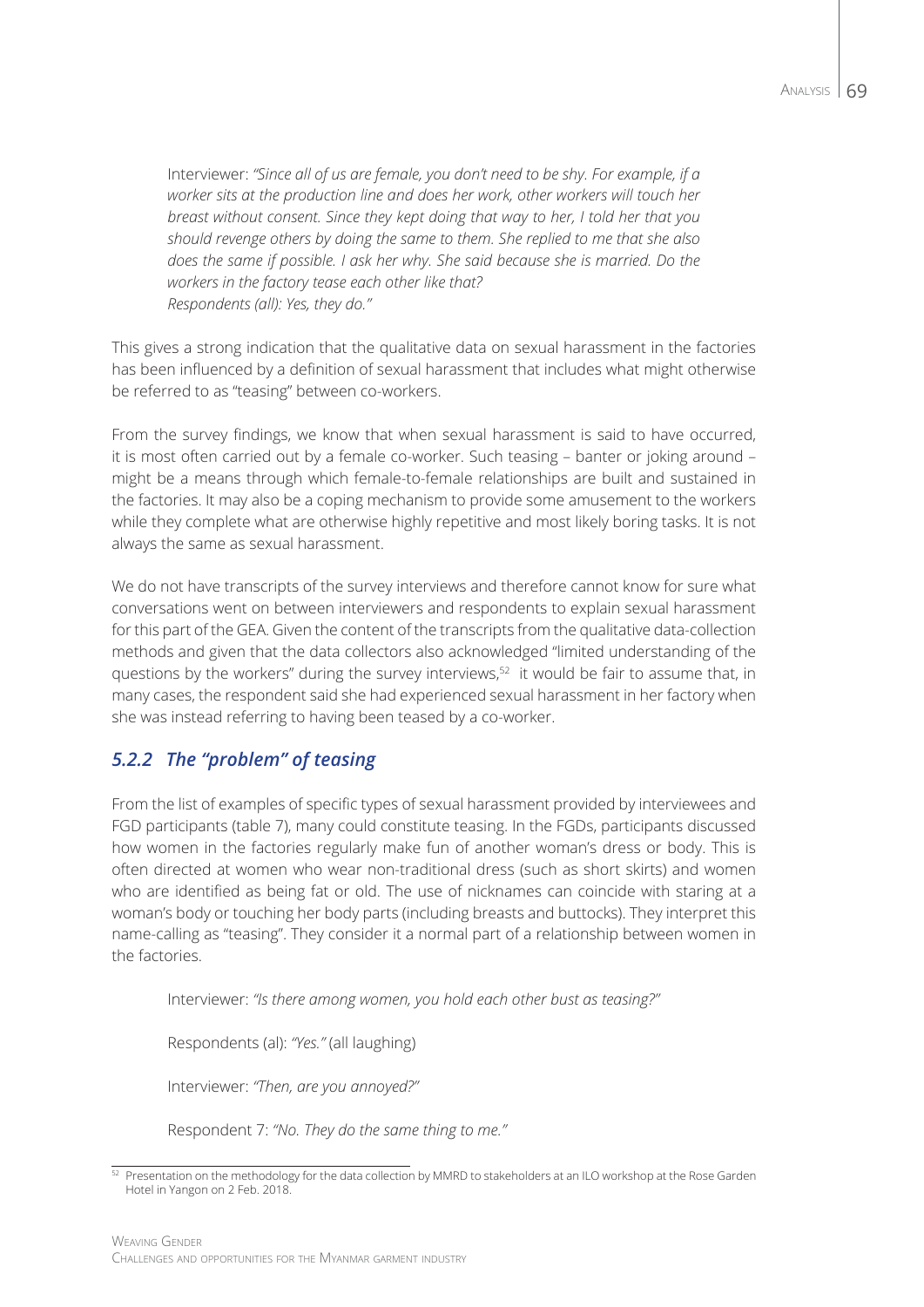It is possible that, in some cases, what is perceived by one person to be harmless teasing could be interpreted by another person as abuse. Comments or behaviours could be the same but interpreted differently by different people. The FGD participants acknowledged that sometimes the name-calling or touching of the body does evoke shouting and anger. Determining factors include who is making the comment or carrying out the behaviour, the relationship between the persons involved, and the genders of the persons involved.

Consent is also key in determining whether a particular comment or behaviour is teasing or sexual harassment. If the woman who is being spoken about or touched does not consent to what is being said or done, it constitutes sexual harassment. If she consents, it does not. This is an important distinction, and yet one that the GEA findings show has not been made on the part of both interviewers and participants. The issue of consent was absent in all discussions about sexual harassment in the informant interviews and FGDs; and we can assume it was also not discussed with the survey respondents to help them differentiate between their experiences of having been teased (with consent) or having been sexually harassed (without consent).

The distinction between what constitutes teasing and what constitutes sexual harassment is further blurred because of how women might be disempowered from speaking out about comments and behaviours they find unacceptable. Teasing behaviours can be viewed as culturally sophisticated ways of disciplining women's bodies and sexual behaviours. Masked by humour, such behaviours may be normalized practices that deny the right of women to control their bodies and impose on women normative standards of sexuality that do not apply to men. This is certainly the case in Myanmar, where women's body parts are regularly the focus of verbal and physical jokes by men and between women.<sup>53</sup>

For women who are new to a factory, there may be pressure to agree to the teasing that already constitutes part of the workplace culture and the social relationships between female co-workers. They may not have the courage, power or skills to challenge their new female co-workers even if they find certain comments or behaviours unwanted or unacceptable. To be accepted as part of the team, they may feel compelled to accept the teasing and even to replicate it. We see similar kinds of gender disciplining in male-dominated contexts, including among college students and defence personnel (hazing rituals). Such a situation would not be unusual in women-dominated contexts, like the 16 factories in the GEA. Further research would be required to determine if this is the case for women who come to work in these factories.

There may also be a correlation between age and teasing and/or sexual harassment. The overall age range of the survey respondents is 18–43. The data set shows that the average age of a woman who has experienced sexual harassment in her current place of work is only slightly younger than the average age of all the survey respondents (23.8 and 24, respectively). Additional research would be required to determine if there are any correlations between age, risk of being subjected to teasing and/or sexual harassment at work, and responses to these experiences. This additional research could also explore differences in ages in terms of female perpetration of teasing and/or sexual harassment, which is something the GEA did not cover.

<sup>53</sup> See the Ted Talk from Htar at: https://www.youtube.com/watch?v=Jr9BEsZjnVM (8 Oct. 2018).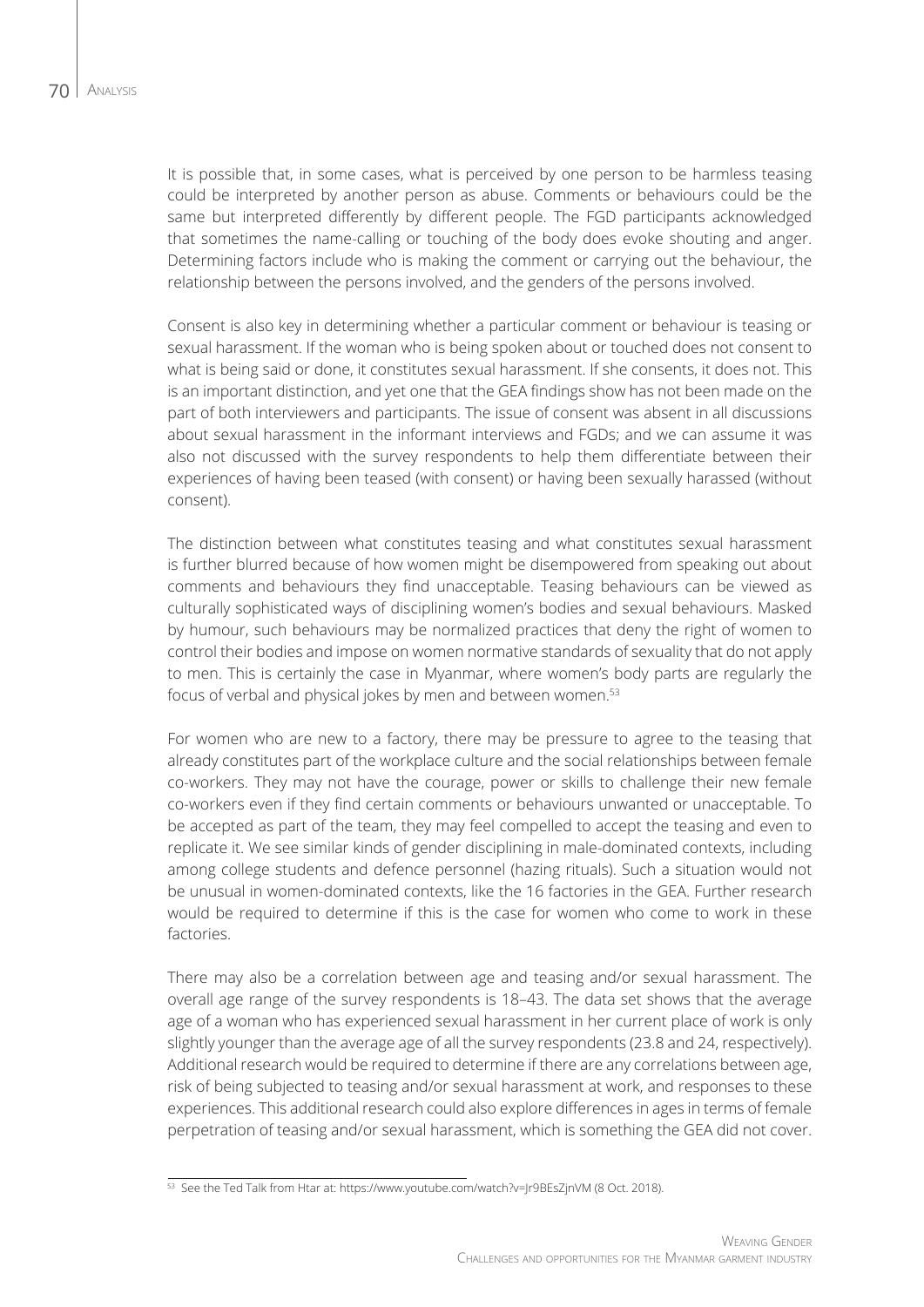# *5.2.3 Reporting and responding*

Not all the cited experiences of sexual harassment can be dismissed as consensual teasing. One human resources manager reported what is clearly an example of sexual harassment in their factory. The manager explained that when the factory is undergoing some construction work, contract workers have been known to call out or spy on female employees who are using the toilet facility. The risk of harassment to women while using the toilet in the factories was cited in previous research in which workers said that a male security guard made them feel uncomfortable because he was monitoring their visits to the toilet.<sup>54</sup> We need to recognize that some of the responses of the 42.5 per cent (n=136) of the GEA survey respondents who said they had experienced sexual harassment in their workplace do not refer to teasing but to real cases of sexual harassment, and that some of the female employees who participated in the GEA have been subjected to unwanted sexually suggestive comments and/or behaviours. The survey respondents reported that verbal abuse and physical abuse also occur in the majority of the factories. There is less likelihood these terms were misunderstood. This means that, in at least some of the 16 factories, there are concerning issues regarding the treatment of women based on their gender.

It is possible some women did not feel comfortable reporting that harassment or abuse occurs in their factory or that they had suffered directly. In five of the factories, the percentage of survey respondents who said sexual harassment occurred in their factory is significantly lower than in the other 11 factories. In two of the factories, all the survey respondents answered "no" to every question relating to sexual harassment, and almost all the respondents answered "no" to every question relating to verbal abuse and physical abuse. It is possible the survey respondents in those two factories were directed beforehand on how to respond to questions about in-factory harassment and abuse. FGDs were not conducted in these two factories. The GEA thus does not include qualitative data from female workers in those factories, which might have helped corroborate or challenge the findings.

What is clear is that when harassment or abuse occurs, responses to the incidents are rare. For instance, 76.5 per cent (n=104) of the survey respondents who had experienced sexual harassment in their factory took no action. In 98.5 per cent (n=134) of cases, the employer took no action. For the employee, this may be because she was afraid or because she did not want to make others aware of what had happened in case she was blamed or shamed. For the employer, the reason for taking no action may be because there is no formal system in place for responding to such incidents in the factory.

In the workshop to discuss the GEA findings, a few representatives said they had a workplace policy on harassment and abuse. In some cases, the human resources managers also referenced a policy that exists in their factory to respond to workplace harassment. Employers, however, may not be fully implementing their policy, and/or employees may not be aware it exists. The policy may also not provide response mechanisms that can adequately and appropriately address employees' concerns about the risk of being shamed after disclosure, especially around confidentiality. The GEA did not include analysis of any existing policies relating to sexual harassment and abuse.

<sup>54</sup> Oxfam, 2015, p.14.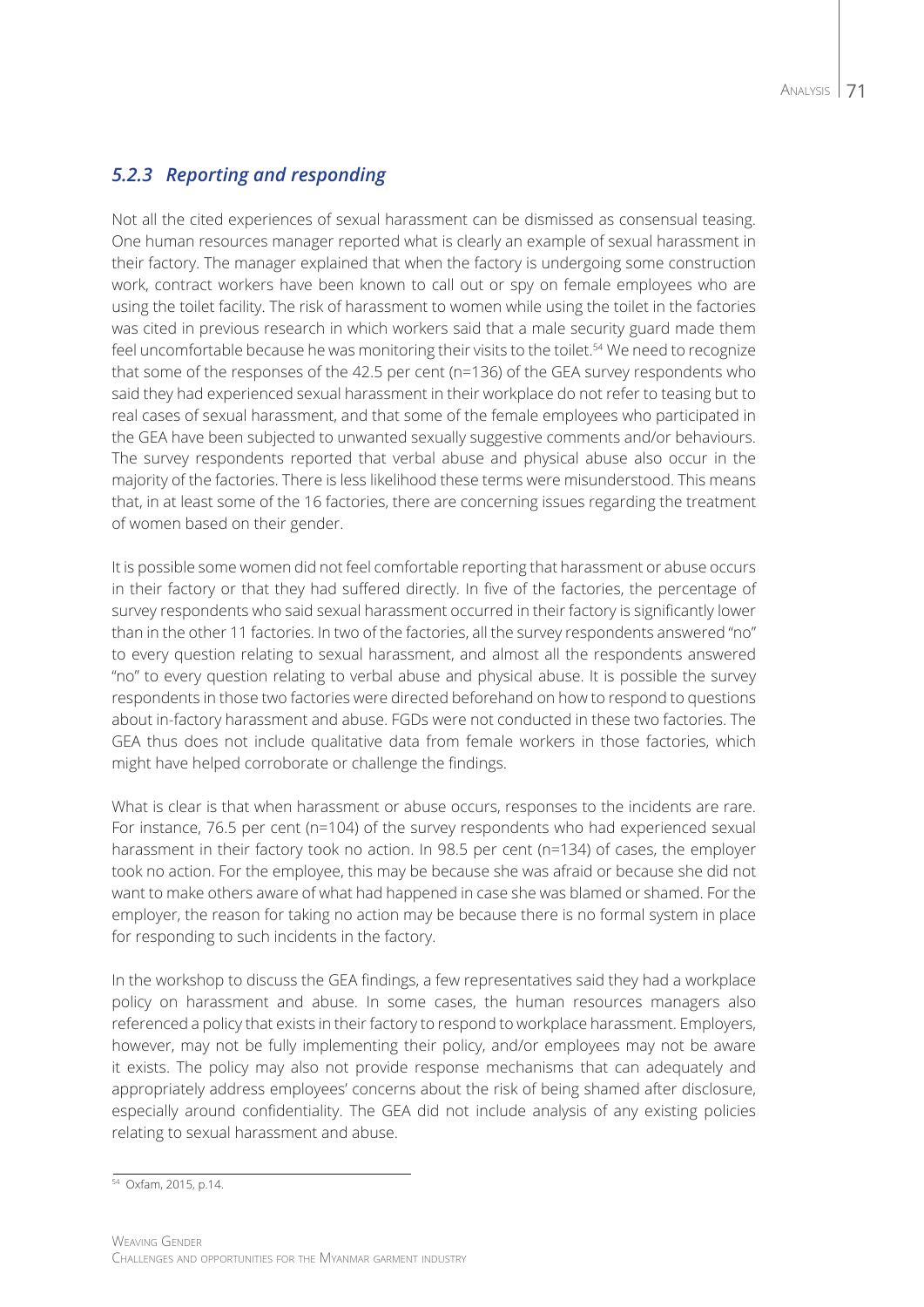In many of the factories, mitigation and response practices appear to rely on the ad hoc fostering of positive workplace environments and informal discussions with employees, as one interview transcript reveals:

Interviewer: *"Is there any policy to prevent verbal, physical abuse or sexual harassment behaviours like insults and mockery?"*

Supervisor: *"Since those cases never happened before, there is no policy regulating those behaviours."* 

Interviewer: *"Are there any preventive regulations?"*

Supervisor: *"No, there aren't, since the relationship between the workers is quite good."* 

Interviewer: *"Is there any policy to eliminate discrimination against female workers?"*

Supervisor: *"There is nothing at the moment."* 

Where there is evidence of disciplining or attempts to prevent the behaviours, these responses address harassment or abuse perpetrated by a man against a woman. A discussion between female workers in one FGD revealed the severity with which the women believe a man should be treated if he is found to have sexually harassed a woman:

Respondent 2: "What I want is to punish them seriously, like fired from the work."

Respondent 8: "Not only fired, but imprisoned. If they quit from a factory, they *will commit again in the next factory. Imprison them, to change their behaviour."*

Respondent 6: *"It is not with love, it is to abuse someone. If a man loves someone, he never behave like that way. If there is such kind of people, the factory should punish him harshly."*

According to the GEA findings, a man harassing a woman is not a common makeup of the persons involved in the incidents in the 16 factories. The idea that women can sexually harass or abuse other women is, however, absent in the discourse about these incidents. While it is acknowledged that women do engage in harassing behaviours against their female colleagues in the factories, these incidents are either classified as harmless "teasing" or they are silenced by focusing on the otherwise dominant prospect of a man sexually harassing a woman, as expressed in the following comments from two human resources managers:

*"What we have is, many are women, and men are minority. Once they [men] apply in the factory, we inform them about not to disturb those women workers. It [sexual harassment] mostly occurs between men and women, rarely between women. As men are very few, once they fill the form, we have told them everything."*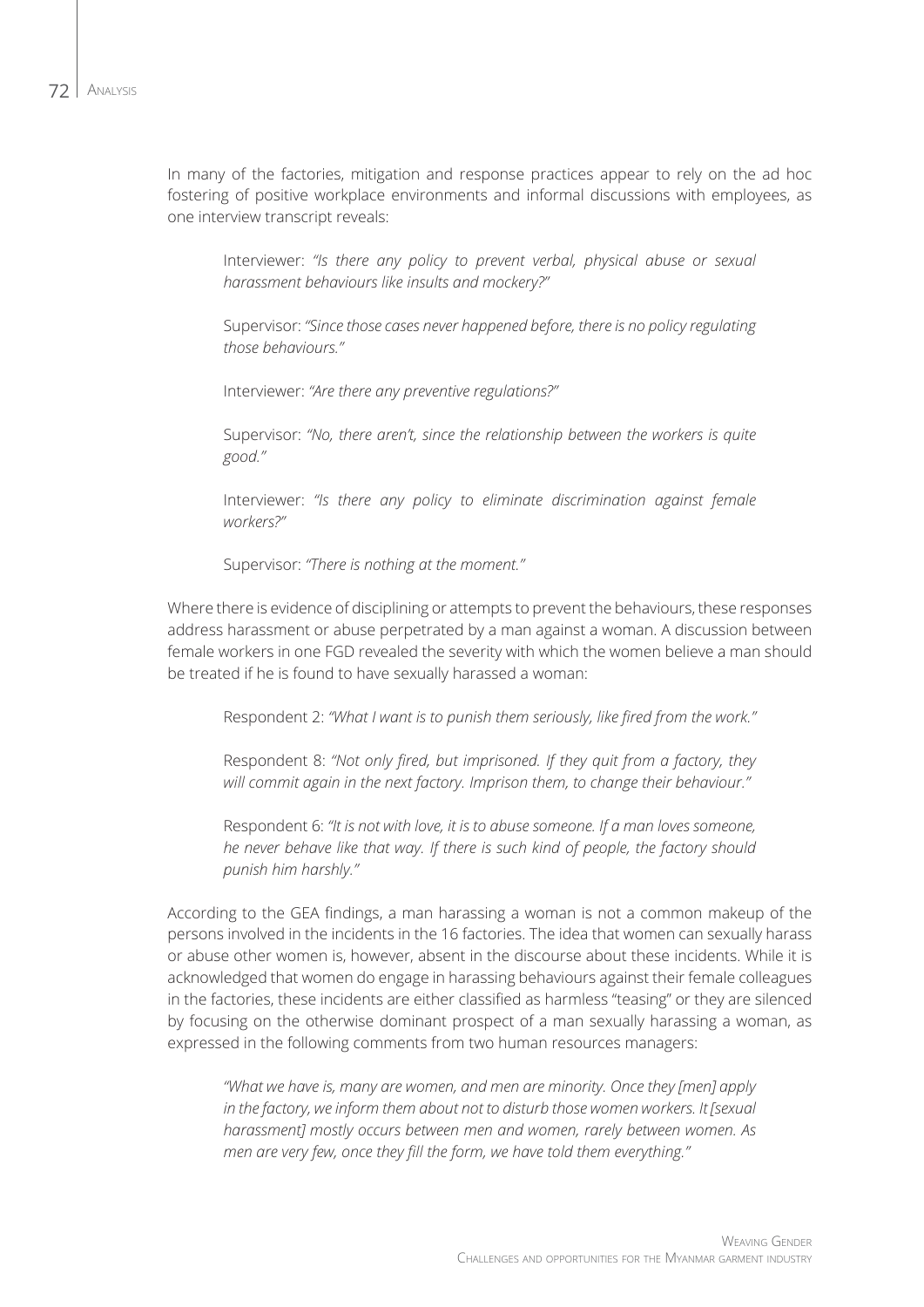*"We have no such regulation as you are not allowed to say or behave so. But when we employ a man, there are certain rules included. They all give verbal promise not to behave improper, impolite or abusive way, because majority is women [in the factory]."*

This means cases of female-to-female sexual harassment and abuse are not being discussed or addressed.

# **5.3 Workplace sexual and reproductive health support**

The GEA findings indicate that the respondents in the 16 factories feel confident they can manage their SRH needs adequately while at work. This includes arranging for childcare for those who have children, accessing their right to maternity leave and having regular and private access to a toilet facility in their factory. The human resources managers recognize the importance of promoting good SRH for their female employees; supervisors are equally supportive; and even the BLO representatives expressed a strong interest in receiving training on SRH issues. As one BLO representative acknowledged:

*"It would be my pleasure to get trainings here. I can learn more. In our factory, I*  don't know very much. Even about sexual harassment, I only know about it briefly. *If you are going to give training on this, I can get knowledge on that."*

There are certainly opportunities for improvements to SRH support for female employees in the factories. An acceptance of the dominant gender norms and an internalized agreement to comply with these norms, especially those that relate to acceptable attitudes and behaviours of women in Myanmar, may limit the extent to which employers are willing to offer practical support. There does not appear to be a focus within any of the factories on improving the provision of childcare facilities or supporting female employees to better manage motherhood and work, both of which have the potential to extend the length of time women remain employed in the factories and to help challenge existing limitations on economic opportunities and independence for women. The same gender norms have been internalized by the female employees and are influencing their attitudes towards combining work with motherhood.

## *5.3.1 Employers' attitudes to motherhood*

Some 27.8 per cent (n=89) of the survey respondents are responsible for children younger than 16, and slightly more than 88 per cent (n=282) of them reported that their employer provides maternity leave. This suggests the employers do not outright refuse to employ women who have children. But it is also true that around 12 per cent (n=38) of the women believe maternity leave is not offered in their workplaces. Some of the female employees in the sample may not be aware that maternity leave is available. This is likely the case in the two factories (and possibly an additional four) in which only one respondent (or two in the case of the additional four factories) answered "no" to the question about their employer's provision of maternity leave. Others reasons might be because the women have never been pregnant so they have never been offered maternity leave. It is also possible that some of the respondents interpreted the question to mean "Have you been offered maternity leave by your employer"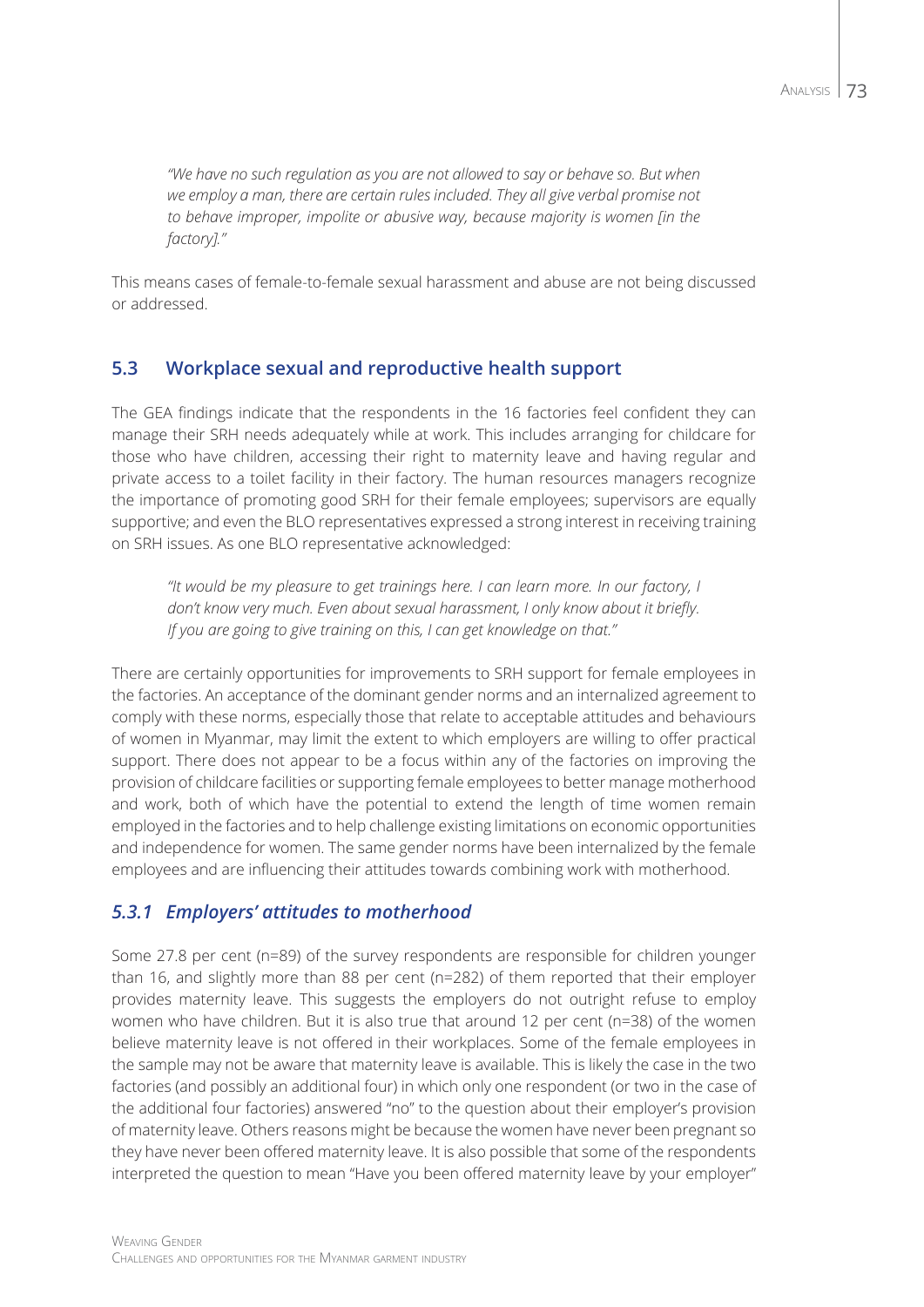rather than "Does your employer provide paid maternity leave?" There is concern that in one factory, 50 per cent (n=10) of the survey respondents said maternity leave is not offered. If this is true, it would constitute an illegal practice on the part of that one factory.

In one factory, the BLO representative said there was no support for pregnant women. In another, the BLO representative complained that pregnant women work as usual and there is no SRH support in their factory for female workers. In yet another factory, the BLO representative indicated there was "no special allowance for a pregnant worker". But the representative's subsequent comments indicate that pregnant workers are allowed to take rests, sit down while working or reduce the number of hours they work. The human resources managers confirmed these types of arrangements in other factories, as exemplified in the following comment:

*"The pregnant workers are not asked to perform heavy tasks. They do not need to stand in the production for a long time. Some pregnant workers may leave the workplace. Some keep working in the factory. Even if they kept working while they are pregnant, they are not asked to do much workload."*

One human resources manager explained the extent to which she goes to ensure that pregnant women are supported and encouraged to continue to work and how this support has resulted in changes in attitudes towards being pregnant while in the workforce:

*"We held a meeting. Pregnant women, married women and males attended the meeting. In the meeting, I told males in detail to understand about pregnancy for their pregnant wives in one day. I know the signs of pregnancy, such as vomiting and sudden falling down because of dizziness. When the nurse reports about the pregnancy of a female worker, I tell her to work carefully and a place with good ventilation is arranged for her. Then, I inform her about leave and other related aff airs. I also tell her about coming back to work after childbirth and breastfeeding*  at the factory. As I explain those facts, all workers are satisfied and happy in *working here. In the past, they dared not take pregnancy. After I explained in the meeting, many women bear babies."* 

A BLO representative in another factory acknowledged support for pregnant workers:

*"If the female worker is pregnant, she will not be asked to do much workload. Even if she wants to keep working the same task, her own task will be replaced by two new recruits. She doesn't need to do that much."*

However, some BLO representatives also made comments that indicate they do not share this positive view of employers' attitudes to pregnant workers. The comment from one BLO representative suggests that the management in their factory may only begrudgingly offer the support they are legally required to do:

*"Every pregnant worker is not in good condition. It is not easy for them to keep working while being pregnant. They are allowed to take maternity leave. The [BLO] organization has to tell the managers to allow them."*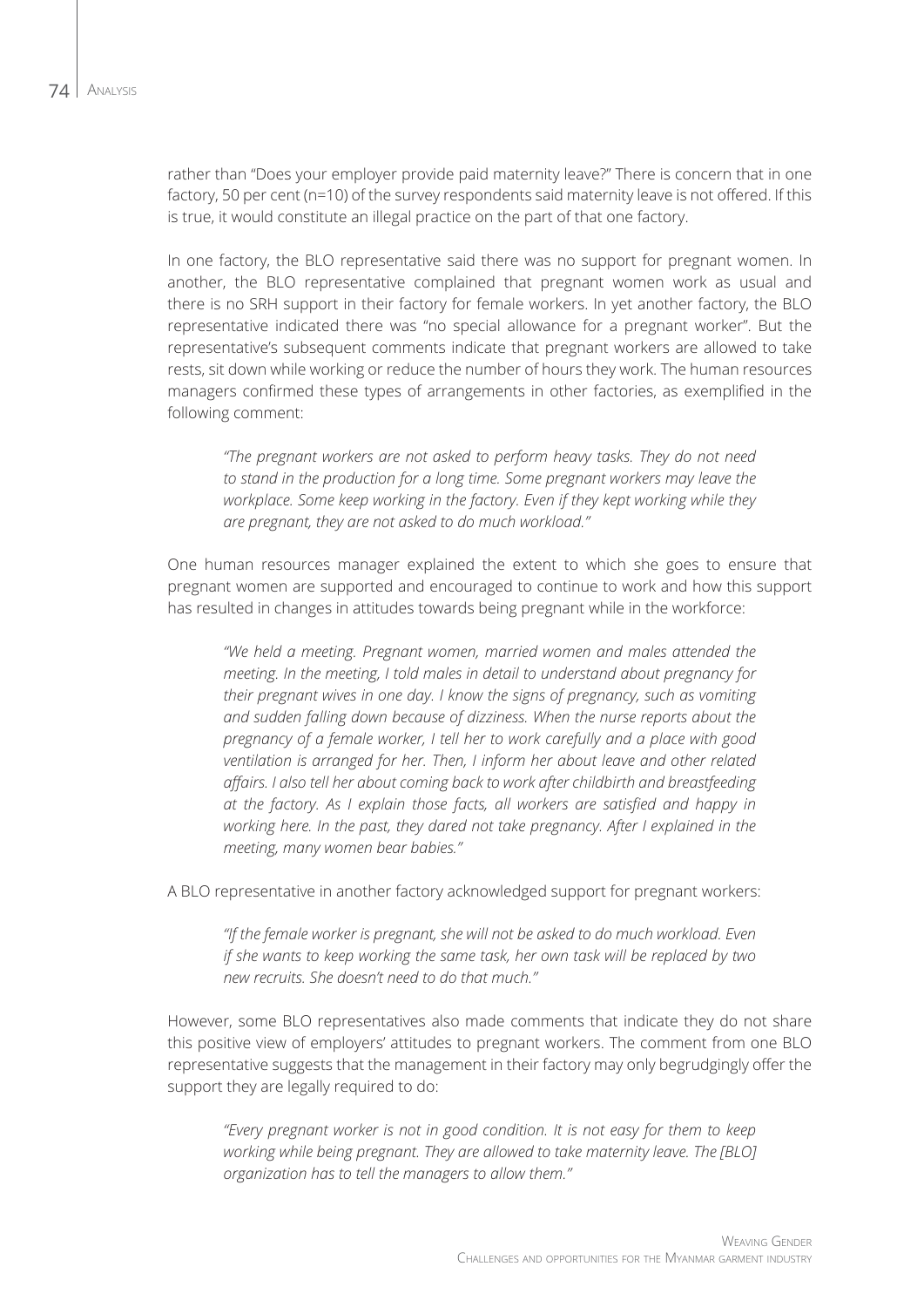There is no difference between factories where the BLO representative claims there is support for pregnant women and where this same representative claims there is no or reluctant support. In fact, the previous two comments were made by the same BLO representative who was talking about the situation for pregnant employees in the same factory. There is therefore some uncertainty about the extent to which the factories support employees during pregnancy. At best, we can conclude that the support pregnant women receive in the factories relates to their ability to carry out their daily work tasks and may well be informal practices of support implemented by other women (including human resources managers, supervisors and coworkers) who understand or sympathize with the experience of pregnancy. The support does not appear to extend to more formalized arrangements other than the provision of maternity leave, which factories are legally obliged to offer. It does not include, for example, having a return-to-work programme in place or allowing women with young children to work flexible hours. As one BLO representative confirmed, there is no support in their factory for women to re-join the workforce after giving birth, and they had never heard of a case of this happening. The GEA did not include any interviews with senior managers in the factories other than the human resources manager. It may be that the decision to extend support for pregnant women can only be made by more senior management, many of whom we can assume are men.

It appears that breastfeeding spaces are available in a few factories, either as a separate room or in the factory health clinic. There is no information on the state of these spaces, including availability or cleanliness. One human resources manager expressed joy about the birth of the first "factory son" and linked this to the provision of a breastfeeding room in the factory, although it is not clear from their comments if the mother of the baby actually uses this facility. In one factory, the human resources manager confirmed they have plans to introduce a breastfeeding room at a later date. This factory is only one year old and, according to the human resources manager, has few pregnant female employees in its workforce at the time of the survey. Additional available support for breastfeeding includes allowing women to come to work an hour later than usual.

In most of the factories, the human resources manager indicated there is no breastfeeding facility, with some also informing they have no plans to introduce such a facility. One human resources manager suggested it would not be necessary because women do not return to work after giving birth. This raises an important question for the purpose of the GEA: Does the lack of a breastfeeding facility in a factory influence a woman's decision not to return to work after giving birth, or does the lack of interest on the part of a woman to return to work after giving birth influence the factory's decision not to provide a breastfeeding facility? The attitudes of female employees towards motherhood and work are discussed in the next section of this report and allow for an interesting analysis of how social gender norms work to limit women's ability to enjoy lifetime careers in Myanmar.

What is evident from the GEA findings is that the decision-makers in the 16 factories are not actively supporting the ability of female employees to manage work and motherhood. From the total survey sample of 320 women, only seven of them have children and said they have access to a childcare facility in their place of work. This means that, at most, only 2.1 per cent (n=7) of the sample can reconcile motherhood with work by making use of available services in their factory (assuming their children are of childcare age). The GEA did not explore how employers might pressure or make it difficult for women to return to work after having a child.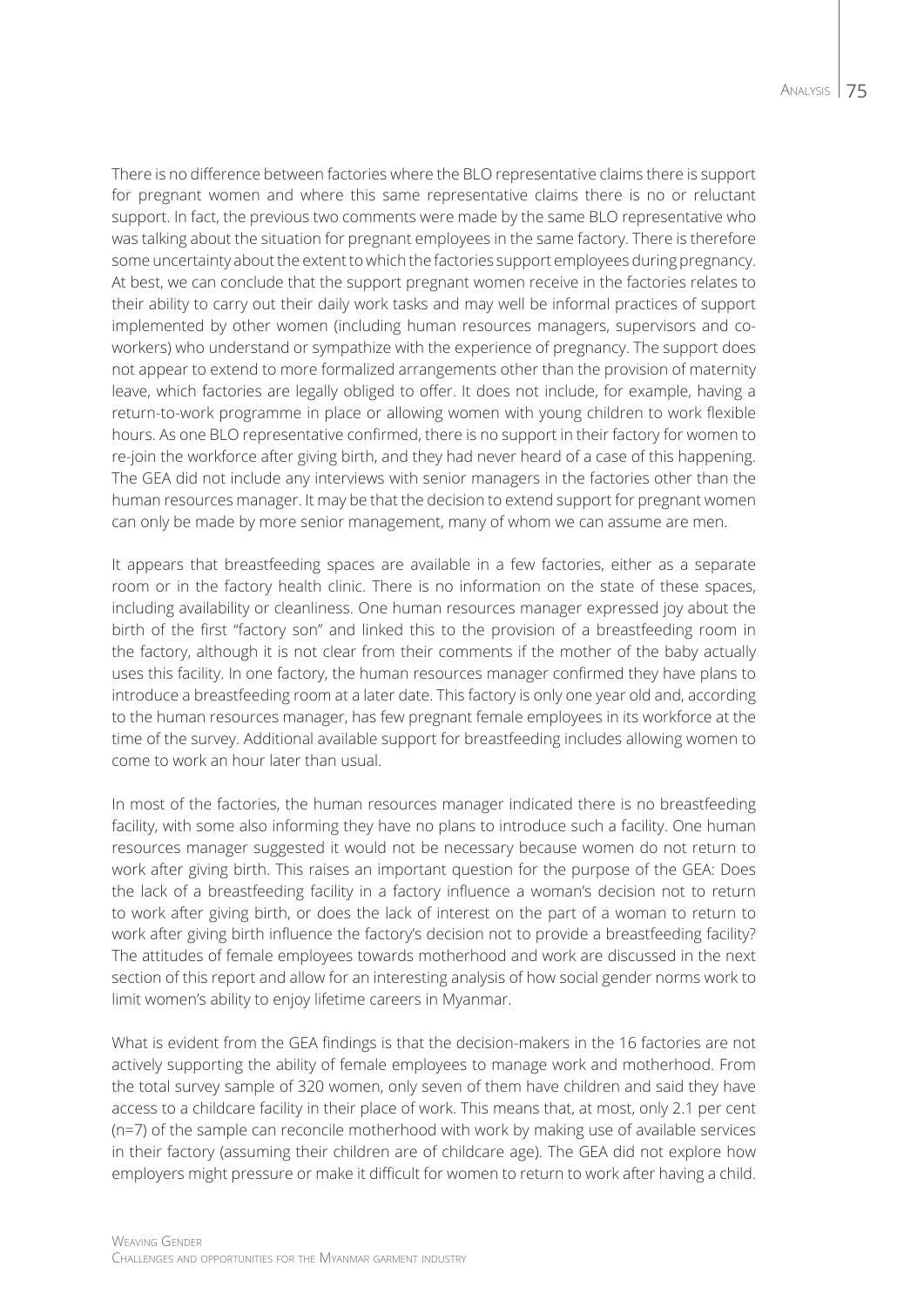Similarly, it did not explore if employers are investigating ways to offer return-to-work support for mothers, including working with other factories or at the township level to increase the availability of childcare facilities that cater for working women with young children. Many of the comments made by the human resources managers and supervisors indicate an expectation that a woman will not return to work after having a child.

There is also the somewhat contentious indication that a majority of employers ask women to take a pregnancy test prior to employment. This is, as discussed earlier, a practice that has been denied by representatives of the factories. It is indeed a GEA finding that requires further investigation. It is not clear what criteria might be used to determine if a potential employee should be asked to take this kind of test or how an employer might respond to a positive result. It may be seen as a way of ensuring support for pregnant employees by assigning them lighter work duties. The practice of asking a woman to undergo a pregnancy test prior to employment is not against the law in Myanmar. Yet, it could be a practice that places a woman at risk of discrimination in terms of employment, social harm if information about her pregnancy is shared with others (especially in the case of a single woman) or physical harm if the outcome is an unsafe abortion.

A few of the informant interviewees and FGD participants said they knew of younger female employees who had had abortions and that they became aware of this only after the women had returned to work sick. Further details of why the women chose to have an abortion (which is illegal in Myanmar) are not available from the GEA findings. It is possible that some of the women chose to do so to keep their job in a sector that has been recognized (both in this GEA and in other research<sup>55</sup>) as preferring to employ non-pregnant, single young women.

# *5.3.2 Employees' attitudes to motherhood*

The fact that more than a quarter (27 per cent, n=89) of the survey respondents are responsible for children shows it is possible for women who have children to (continue to) work in the sector. However, only 16.3 per cent (n=52) of the women are responsible for children who live in the same house; and none of these women uses a factory-provided childcare facility to help them care for these children when they are at work. The majority leave their children with other family members, including their husband, while they are at work. Some of the women who have children do not live with their children. These children may still be living in the mother's place of origin (in another province). Also, some of these children may not require childcare because they are older children.

The reasons for why women do not make use of a factory childcare facility (where available) remain unclear. In the workshop with factory representatives to discuss the GEA findings, there appeared to be some confusion about what constitutes a childcare facility. Initially, some representatives said there was such a facility in their factory. They later clarified that this was not a place in which employees could leave their children in the care of professional childcare staff. Rather, there were rooms in which mothers could spend time with their children (for breastfeeding). According to the Factories Act, all the factories in the GEA should provide a childcare facility for children younger than 6 years because they have more than 500 employees.

<sup>55</sup> See Action Labor Rights, 2016; Fair Wear Foundation, 2016.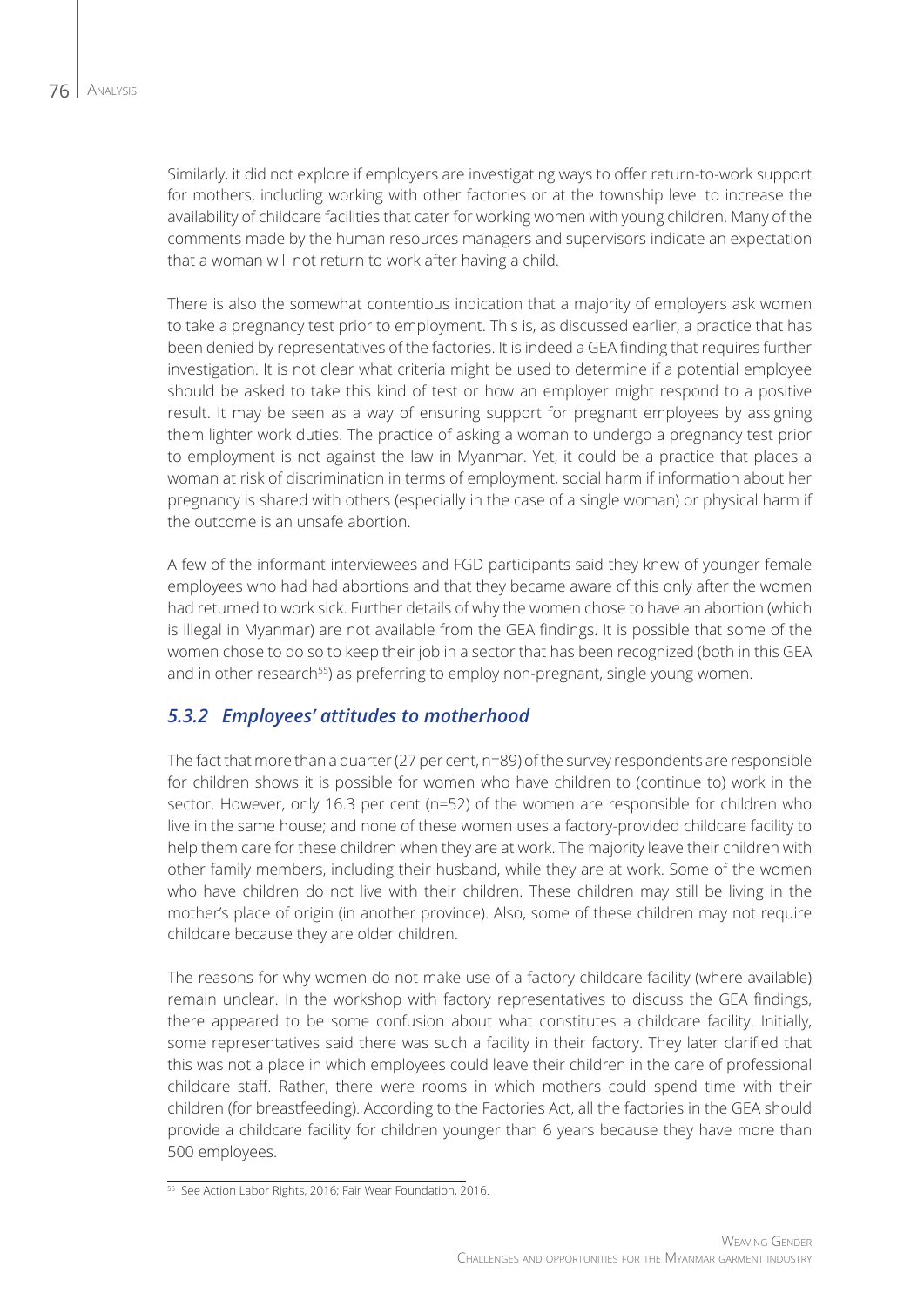If there is a childcare facility in a factory, employees may choose not to use it because they are not satisfied with the facility, the cleanliness, the level of professional care offered to their child or other practical reasons. Further research is needed to determine why women who have children and who work in a factory with a childcare facility do not use this facility. One indicator of why female workers who have children do not use factory-provided childcare facilities is found in the attitudes towards motherhood and work among the employees. Comments made by FGD participants show that women who work in the factories do not want a factory-based childcare facility. Overwhelmingly, they believe it is better for a mother to leave her children with somebody she knows and not with a stranger, even if this stranger is a professional childminder. This reflects the social attitude towards motherhood and childcare in Myanmar and presents a challenge to the assumption that women would be better able to manage motherhood and work if employers provided childcare facilities.

Even if childcare facilities are available in the factories and even if women working in the factories have young children who require childcare while they are at work, the social expectation that children should be cared for (first) by the mother and (second) by other family members is likely to result in low use of such a facility. In one factory, the human resources manager said the employer had actually asked employees if they wanted a childcare facility to be built, and they had said no.

It is also not clear if an increase in the availability of breastfeeding spaces in factories would encourage more women to bring their infants to work. Certainly, there are additional barriers to this happening, including safe transportation of the infant to and from the place of work. If, as the GEA findings suggest, women with young infants do not breastfeed during work hours, there could however be a negative impact on the health of the baby. Further consideration should therefore be given as to how employers and employees can change attitudes and practices regarding working women who have infants they are breastfeeding.

Like the employers, the employees who participated in the GEA – both the survey respondents and the FGD participants – also cannot be said to be actively supporting the ability of women to manage motherhood and work. The employees who participated in the survey represent a young cohort of the labour market in Myanmar. Many have come to Yangon specifically to work in the garment sector. They can be considered the first generation of working women in the sector. As more women have similar work experiences and as the women undergo changes in attitudes towards motherhood linked to wider cultural changes regarding gender roles, there may be an increased demand by the labour force for better support for women (and men) who have children and who want to continue to work. The current situation for women working in the factories, especially with respect to motherhood, may rapidly change.

The current situation is not good though. The women who work in the factories may be at risk because of their responses – and the responses they anticipate from others – to social attitudes towards women who are pregnant or have children and work. In one factory, though, the human resources manager expressed support for single mothers:

*"Some singles involved in sexual relationship, supervisors may know better about them, and they discussed with us. One of my clerks has such commitment [a single relationship], and I told her that there is organization accepting [a woman] as*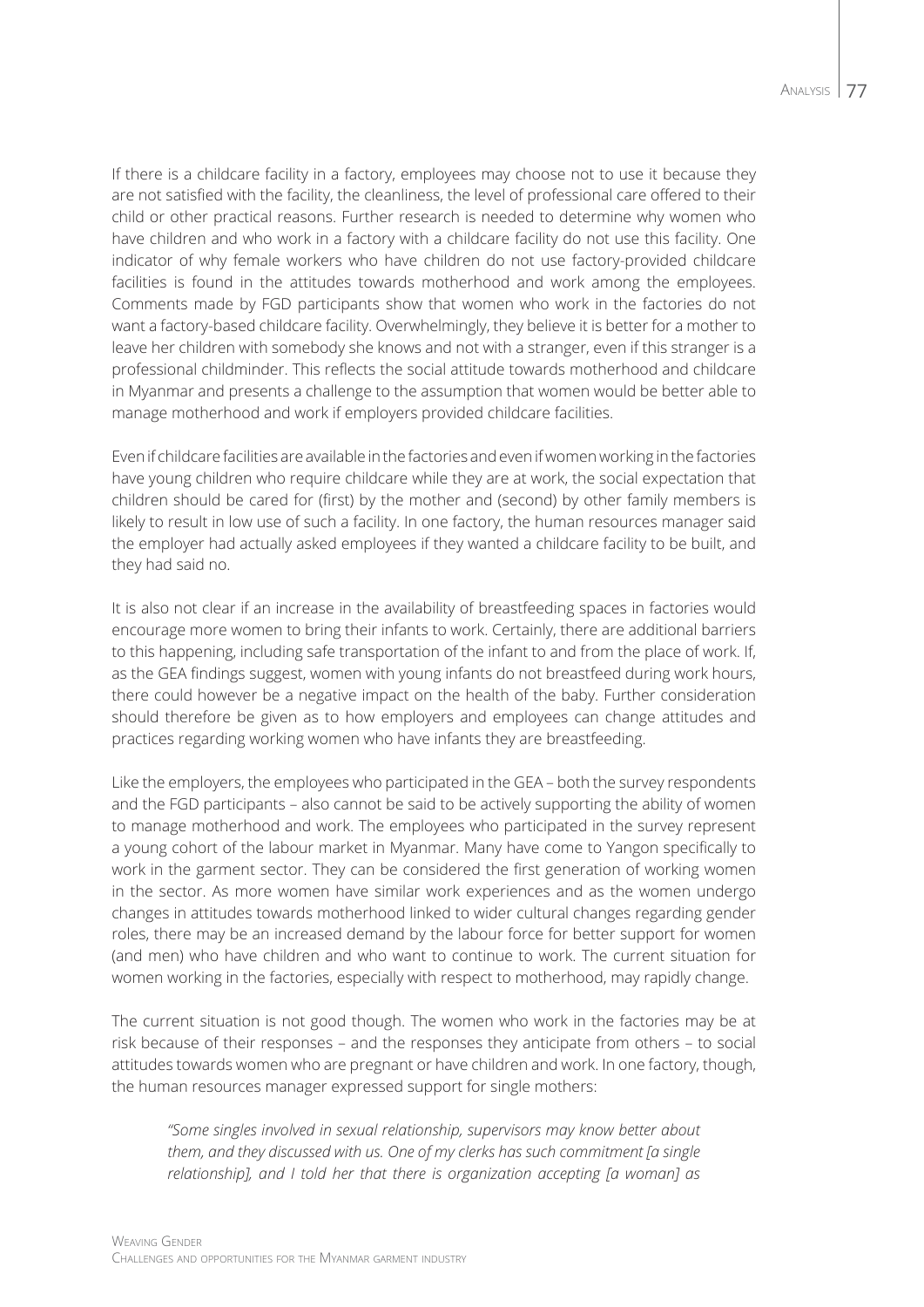'single mother'; we have such connection. I told her not to make abortion and I will *refer her to such organization if she requires."*

Other human resources managers are concerned that women are under pressure to hide or terminate their pregnancy. This can, as one human resources manager explained, result in loss of the baby if the woman does not disclose her pregnancy and continues with her regular work tasks. Even though the human resources managers insist they do not terminate pregnant workers, they also say women workers fear they will lose their bonus or their job if they become pregnant. Younger, single women in particular are described as afraid they will be stigmatized if they disclose their pregnancy. One human resources manager confirmed that this demographic of women in her factory is having abortions and that this affects the workplace because the women often return to work distressed and requiring medical assistance. The attitudes of female employees help sustain this risky situation. In one FGD, two women were adamant it is not possible for women to come back to work after giving birth and that leaving the child at home would be "troublesome". Such attitudes are contributing to potentially dangerous situations, as one human resources manager described, like the female employee who was five months pregnant - and visibly so - but who continued to deny she was.

## *5.3.3 Expanding what is meant by sexual and reproductive health*

The GEA findings indicate there is widespread support in the 16 factories for additional training for female workers on issues related to SRH. However, only 4.7 per cent (n=15) of the respondents had received any SRH training during the 12 months prior to the survey. The human resources managers, supervisors, BLO representatives and FGD participants all expressed interest for more training. In one factory, the human resources manager pointed out that training had previously been provided by the government Social Security Department and international agencies. This training had included information on contraception for married women and advice on sexually transmitted infections, but is no longer available.

The definition of SRH used in the GEA included issues directly linked to reproduction (family planning, contraception, menstruation, pregnancy, breastfeeding and childcare). A broader definition of SRH is inclusive of sexual well-being, freedom from disease, the ability to engage in consensual sexual thoughts and behaviours freely and without discrimination and violence, and the right to enjoy control over one's body and sexual practices throughout one's life. It would be worth considering such a broader definition when thinking about the content of SRH training for female employees in the factories to help explore and challenge some of the taboos and practices of harassment that prevent the creation of respectful workplaces for all employees.

The human resources managers said that young female workers may be embarrassed to discuss sexual behaviours and sex. They also acknowledged that there is a lack of specialized training available to help address cultural taboos related to sexual practices, especially for women. An expansion of the definition of SRH to include sexual practices and pleasures would help respond to this situation and encourage women to discuss and address sexual health issues that may be affecting their well-being, their health and business productivity. If, for example, a female employee has a sexually transmitted infection but is scared to discuss this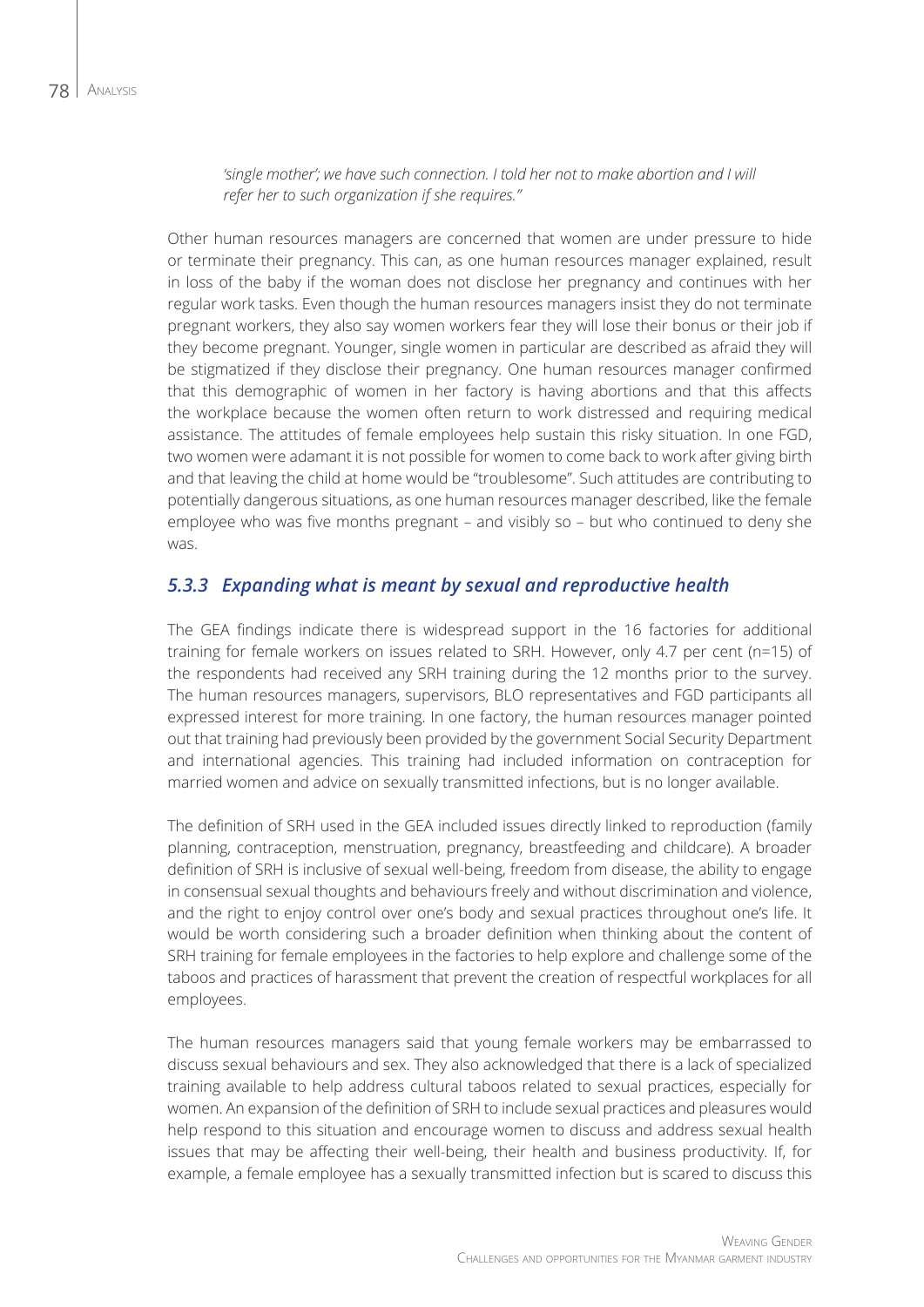and seek assistance because of the risk of shame, this may result in physical and/or emotional harm to the woman, which may then result in unsafe work practices or taking time off from work. If, as the discussion in the previous section shows, young, single women are sexually active but are unable to discuss this without fear of shame, this may place the health of the women and the babies of pregnant women at risk.

Some of the "teasing" that occurs in the factories also relates to a belief that women should avoid participating in or being seen to participate in sex. Also, in five of the six FGDs, participants admitted that it was common to tease women who appeared or acted masculine. They termed such women as "tomboys" and distinguished them from "normal female and male workers". When such teasing occurs between women, this reveals the extent to which the women have internalized and practice the social disciplining of how women should behave, what their bodies should look like and how their bodies should be used. This restricts the ability of women to enjoy positive SRH that is free from discrimination and judgement and that is supportive of women's diverse sexual and gender expressions, behaviours and identities. It affects the workplace culture by normalizing some of the teasing among female employees that may lead to emotional stress and an unsafe workplace. It further impacts on business performance because time and resources may need to be spent to deal with incidents of teasing and working to create harmonious teams of employees.

# **5.4 Identifying diff erences**

This report, including the analysis section, focuses on the overall GEA findings. It does not provide extensive details of the breakdown of the results per factory, nor does the analysis offer comments about the status of gender-equality opportunities in individual factories. The data set allows for more individualized reporting and analysis to be completed, and it is expected this will be an outcome of the GEA as part of the continuing ILO work with some of the factories that participated in the assessment. Some of the recommendations in the following section speak to this future work. It is useful, however, to finish this analysis section with some exploration of the general differences between the factories.

Differences certainly do exist, and many of them have been highlighted in both the results section and the analysis section of this report. Comments made by informant interviewees reveal considerable differences between the factories in terms of the attitudes of human resources managers, supervisors and BLO representatives regarding gender-equal opportunities, experiences of sexual harassment, verbal abuse and physical abuse, and SRH support for female employees. As part of the analysis, all comments linked to these three research topics were coded and given a score (from -2 to +2), as described in detail in the methodology and results sections of this report. In the results section, the scores are given per factory. Table 11 shows the maximum and minimum scores per informant interview group.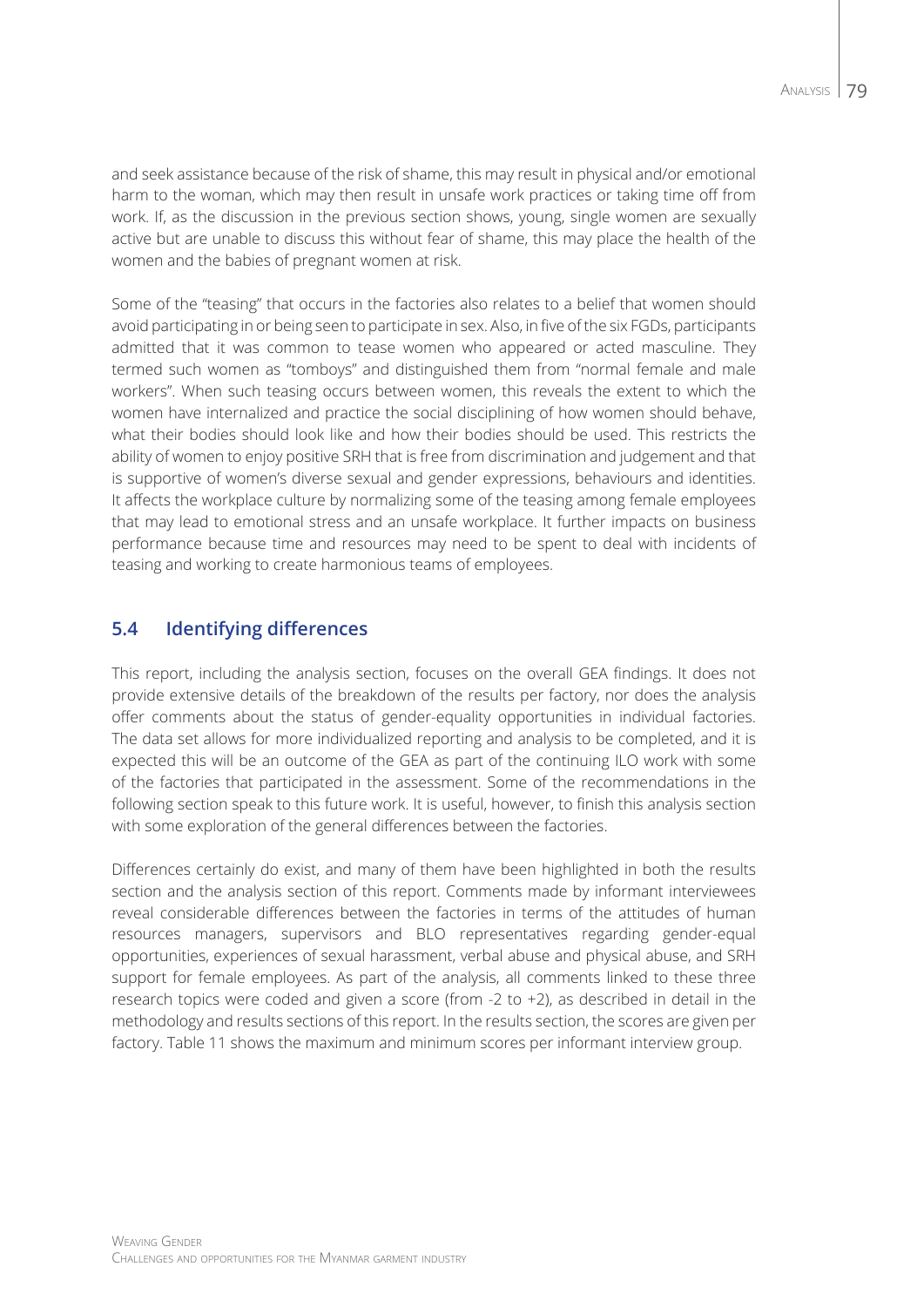|                                               | <b>Human resources</b> | <b>Supervisors</b> | <b>BLO</b><br>representatives |
|-----------------------------------------------|------------------------|--------------------|-------------------------------|
|                                               | mangers                |                    |                               |
| Workplace gender-equality opportunities (max) | 0.20                   | 0.50               | 1.50                          |
| Workplace gender-equality opportunities (min) | $-1.50$                | $-1.33$            | $-2.00$                       |
| Workplace gender experiences (max)            | 2.00                   | 0.88               | 1.25                          |
| Workplace gender experiences (min)            | $-1.29$                | $-1.00$            | $-1.33$                       |
| Workplace SRH (max)                           | 1.80                   | N/A <sup>56</sup>  | 2.00                          |
| Workplace SRH (min)                           | 0.00                   | N/A                | $-0.70$                       |

### **Table 11 Maximum and minimum weighted scores, by informant interview group**

This table shows that, in one factory, comments made by the human resources manager reveal strong evidence of practices of sexual harassment and abuse occurring (a score of +2), whereas in another factory the human resources manager's comments reflect evidence of practices for how sexual harassment and abuse are prevented (a score of -1.29). The difference between the highest and lowest score is large and is indicative of broad differences between factories with respect to the attitudes of human resources managers towards sexual harassment, verbal abuse and physical abuse.

There are similar considerable differences between the weighted scores for the factories when considering only the comments made by female employees who participated in the FGDs. For example, one factory has a score of 1.20, which indicates the employees in this group were able to provide some examples of evidence of harassment and sexual abuse. This is the highest score for the FGD component of the GEA among the 16 factories. The lowest score for a factory in this same category is -1.50, which indicates their employees provided specific examples of how workplace harassment and abuse are positively responded to and/ or prevented.

Such differences show that the garment sector does not have a homogenous culture and that not all factory managers and employees hold the same attitudes towards workplace genderequality opportunities, harassment and abuse, or SRH support. Recognizing these differences in the results of the GEA at the factory level is important for two reasons. First, it shows there is greater potential for successful improvements in gender equality in the garment sector in Myanmar by working at the individual factory level. Instead of using the data from the GEA to make claims or assumptions about broad trends across the entire sector, the findings can be better used to target interventions and support for individual factories. Second, paying attention to the differences between the factories provides an opportunity to identify individual factories that are already showing strong support for gender equality and to learn from their practices to support gender-equality work in other factories.

<sup>56</sup> The informant interview questions for supervisors did not inquire about SRH issues.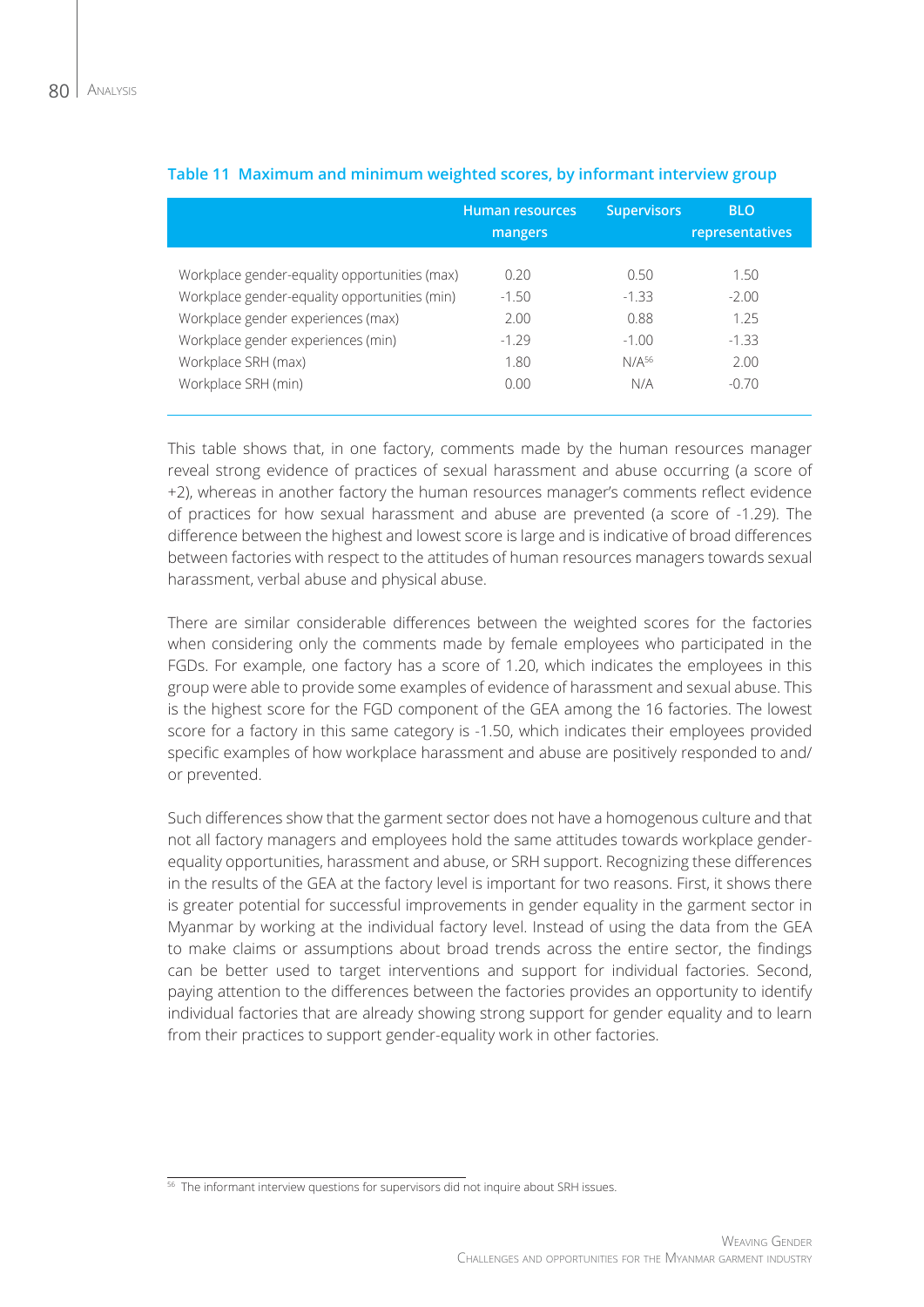There is also the potential for factories to work together to address some of the gender issues covered by the GEA. For example, a human resources manager in one factory who provided evidence of work that was done to address sexual harassment in their workplace could help human resources managers in other factories to understand the benefits and replicate the work.

The information available at the factory level in the existing data set could also be used to develop minimum standards and targets regarding gender equality in the factories, taking average scores for workplace gender-equal opportunities, workplace experiences of sexual harassment or abuse, and SRH support as baselines, for example. This would help ensure future work is closely aligned with current capacities and practices. It would offer factories better opportunities to show success in any work they do to improve gender equality rather than ask them to reach minimum standards or targets that are already far beyond the average.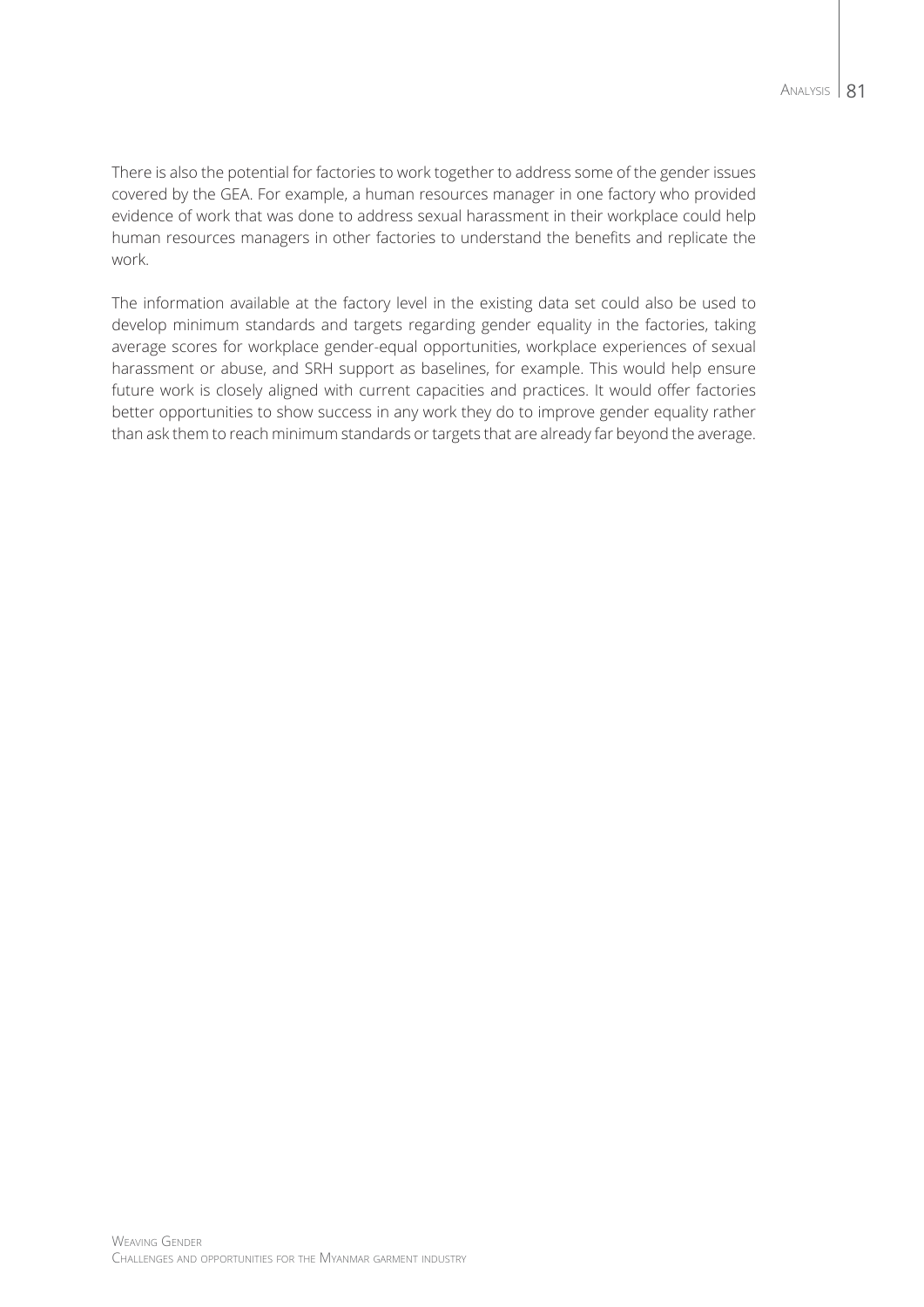# **6. Recommendations**

This section articulates the recommendations that emerged from the analysis of the GEA findings. They are organized into three categories (linking to the three research topics): workplace gender-equal opportunities, workplace experiences and workplace SRH support. There are in addition five overarching recommendations to support improvements in gender equality within the garment sector and at the factory and manager levels.

Both immediate and long-term recommendations are provided in each category. Immediate recommendations promote interventions that the ILO can carry out or support as part of its ongoing work, in direct partnership with the factories included in the ILO-GIP. The long-term recommendations provide ideas for future research and collaborations with other external agencies and across the sector.

## **6.1 Workplace gender-equality opportunities**

## *6.1.1 Immediate interventions*

### *Develop a model career pathway*

There is currently no clarity on what a career pathway looks like (or could look like) for employees in the factories. While there may be a limited number of supervisory roles available for employees, a model career pathway may help explain the different types of positions and job roles employees can occupy. This may motivate women to view their work in the factories as linked to professional development and empowerment, and as long term. It would show that employers view the professional development of their employees as important. It could help employers retain skilled labour. In the short term, a model career pathway would also help employers understand and communicate the range of job opportunities available in their factories to market them to motivated and talented persons.

In addition, deploying transparent and professional recruitment practices based on merit could provide an avenue for more women to gain managerial positions in the industry.

A model career pathway could be explained to employees during the induction training and should:

- specify a required set of skills for each job task (sewing, packing, supervising);
- specify an adequate time frame to become competent in that job task;
- specify salary systems and scales against each job task (factory-specific); and
- give clear guidance on how an employee can access a different job or apply for promotion (to supervisory level), including information on linked training programmes.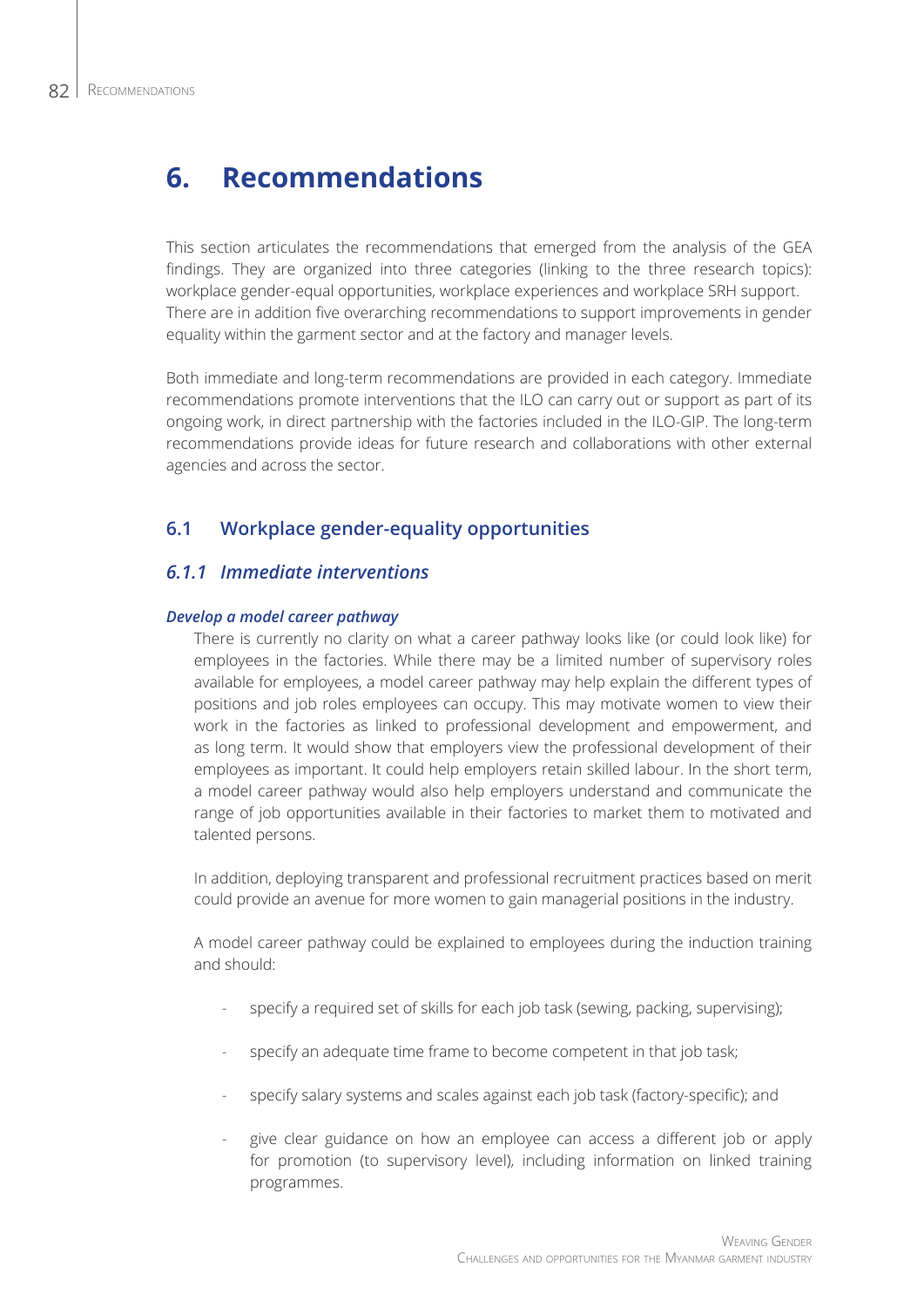Career pathways may differ in each factory, but it is possible there would be similarities between factories. This provides an opportunity for inter-factory collaboration to develop a model career pathway template for the sector.

### *Provide standardized gender-sensitization training*

Gender-sensitization training offers an opportunity to challenge and change dominant assumptions about gender, which currently lead to gender-based discrimination in the factories. The role of men in this sensitization should be advocated as that of a "partner" to avoid the emergence of a backlash against women. One outcome of the learning could be the opening up of more opportunities for women to complete work tasks currently deemed suitable only for men. The training could also help promote better access to employment in the factories for men. Overtime, changes in assumptions about who men and women are, and how they "naturally" behave, may also bring about changes in the gender culture of the workplaces, which are currently affected by what appears to be gender-related bullying among women as well as sexual harassment and abuse. Key targets for gender-sensitization training include, first, human resources managers and supervisors, followed by BLO representatives and representatives of sector organizations. The human resources managers and supervisors should be responsible for rolling out linked training in their factories, and a train-the-trainer approach is required.

### *Introduce an exit survey*

Employers would benefit from knowing why employees are leaving their factory. Currently, there is an assumption that many employees leave because they are able to earn more money for doing the same job in a different factory, and this may be the case for some employees. Asking employees to complete a short exit interview would allow employers to determine and respond to other issues that may be impacting on their retention rates. Issues to consider when developing the exit survey include an employee's thoughts on:

- human resources practices;
- workplace culture;
- gender inequality;
- opportunities for career development and skills training;
- experiences of harassment and abuse; and
- personal SRH support (such as management of childcare, pregnancy).

The development of an exit survey template could be facilitated by an organization interested in conducting research into why women leave their place of employment or the garment sector. This would allow for a sector-wide analysis of the issues that emerged in the GEA, as well as opportunities to work closely with garment sector organizations to respond to any issues that may be negatively affecting business productivity and equal opportunities for employees.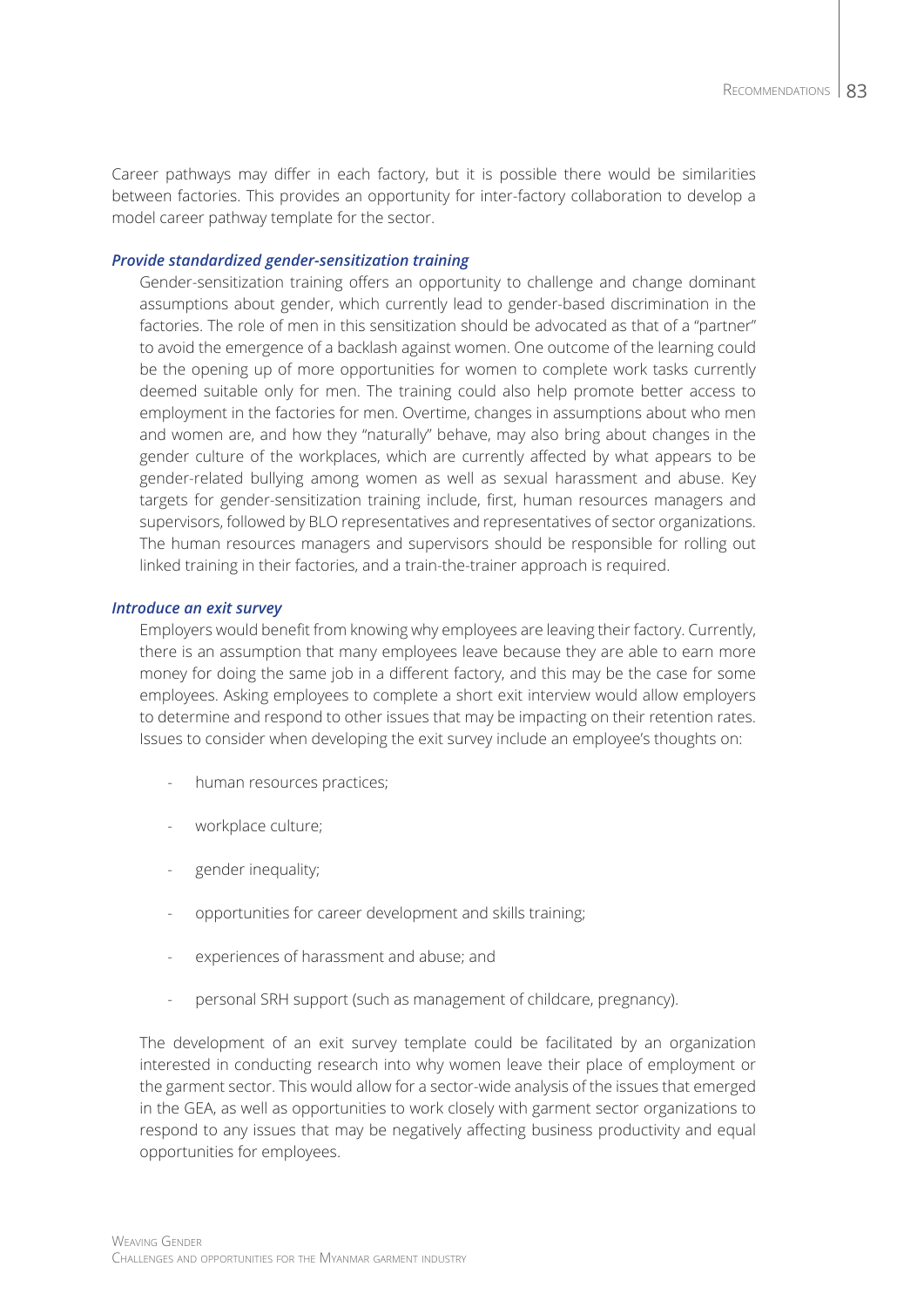### *Create case studies of women in the garment sector*

There is some evidence to suggest women have opportunities to develop successful careers in the garment sector, and there are many women already working in supervisory positions and as representatives of BLOs. A default position tends to be to talk about limitations imposed on women regarding career advancement and job opportunities in the sector. The GEA findings certainly point to the need to address these limitations. But it is also important to hear about successful women. Such stories help provide templates for other women who may want to advance their career in the sector. They also showcase the positive work being done to support opportunities for women to move beyond their roles as low-skilled sewers in the sector.

Information on successful women working in factories and in the sector should be collected and transcribed into appealing stories. The information could include details of the women's backgrounds, a summary of their career pathway, information on how they have managed to navigate successfully their professional and private lives, challenges they have faced, successes they have had and their future goals. Consideration should be given to how to share these success stories. Methods of communication could include presentations to employees, videos, podcasts and print media.

There is the potential through this work to develop a more formalized network of professional women working in the garment sector in Myanmar and internationally, similar to the professional networks already established in other industries.

### *Introduce a sector-wide skills recognition programme*

Employees would benefit from formal recognition of their skills in the sector. This would allow them to move between factories without losing benefits and ensure that they can be employed at the level (and pay rate) most appropriate to their skills. This would help eliminate the current practice of employing women, in particular, at the lowest level when they first start working in a factory, regardless of the skills and experience they have previously acquired. A sector-wide skills recognition programme could complement the recommended model career pathway.

Piloting a factory-level scheme to rotate relevant jobs would allow workers to gain additional skills, break redundancy and acquire experience that can be recognized formally. It may also translate into increased retention of the workforce by breaking up occupational segregation and increasing workers' overall satisfaction.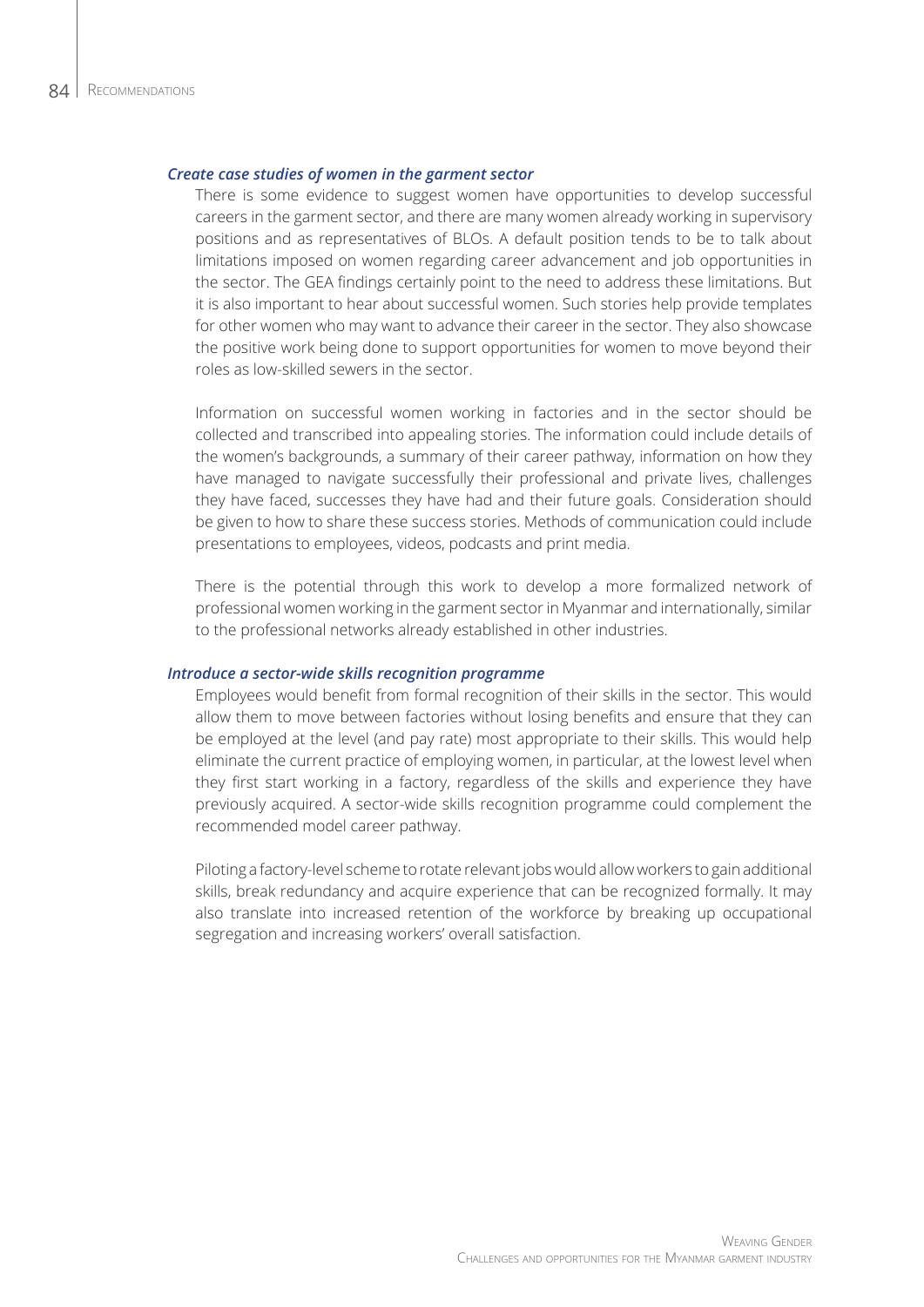# *6.1.2 Long-term interventions*

Research the impacts of future mechanization/automatization and changes in the production model on women's roles.

This research is an important means of mitigating future discrimination against women that could result from mechanization and/or the transition from the CMP system to the FOB system in the garment sector. There is already an entrenched belief that men are more suited to working with machinery in this sector. This means men are more likely to benefit from future mechanization in the sector. This research should include:

- expected time frames for sector mechanization;
- likely impacts of sector mechanization on women;
- recommendations for how sector organizations and employers can promote skills training and recognition for women to work with machinery;
- case studies of women working with machinery in the sector; and
- global research on how women have contributed to business productivity through skills training in using machinery.

The research should conclude with recommendations on how to ensure women have equal access to future roles, including ways to promote fair skills training for women to overcome gender resistance to women working with machinery.

# **6.2 Workplace gender experiences**

## *6.2.1 Immediate interventions*

### *Develop workplace policies on harassment and abuse*

Policies on harassment and abuse will help both employers and employees understand:

- definitions of terms:
- differences between harassment, bullying, abuse and teasing;
- what constitutes unacceptable behaviour in the workplace;
- proper and fair processes for reporting and responding;
- proper support mechanisms for survivors of workplace harassment and abuse;
- potential disciplinary action for perpetrators; and
- mitigation strategies.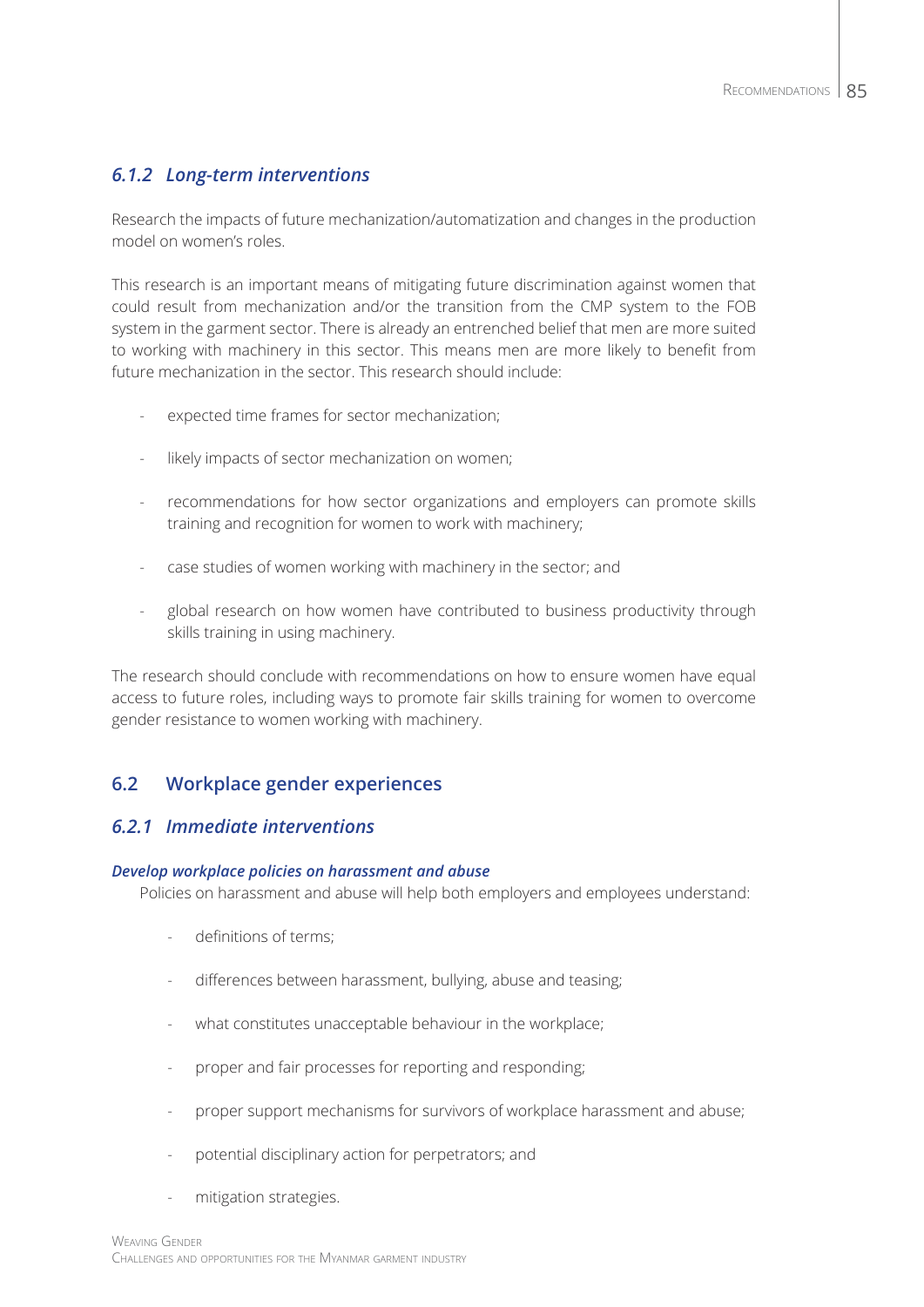Generic policies could be developed that draw on existing workplace and sector policies. Factories should tap into the communication abilities of representatives from trade unions and workers' organizations to assist them with developing their policies. Factories could also tap into global resources on best practices for developing policies on respectful workplaces.

Individual factories should be encouraged to adapt and adopt the policies to suit their workplaces. This should be done through discussions with workers and their representatives in the Workplace Coordination Committee (or other suitable organization) in a factory.

Policies should be communicated and explained to all employees verbally. Additional training in how to implement the policies may be required in factories.

### *Provide awareness training on sexual harassment*

Supervisors and employees will benefit from a better understanding of what constitutes sexual harassment. This training should cover:

- definitions of sexual harassment:
- discussions on consent versus non-consent and an awareness of the differences linked to the same behaviours using different techniques, such as role play, videos and case studies;
- sexual harassment under the law;
- impacts of sexual harassment on individuals and workplaces;
- developing agreed responses to help tackle sexual awareness in the factory;
- establishing codes of conduct for workplace relationships;
- exploring the boundaries between sexual harassment and teasing; and
- awareness on how women and men can be supportive of one another in the workplace.

Part of this training could be included in the induction training to ensure, at a minimum, that new employees understand what sexual harassment is and what the available reporting and response mechanisms are in the factory. Further training on more complex issues and to develop a shared, more detailed understanding of sexual harassment in the workplace will also be required. Targeted training on sexual harassment should be offered to factory managers and union representatives, and extended to include contractors (especially drivers, construction workers, security personnel and owners of businesses in the vicinity of the factory that are used by female employees).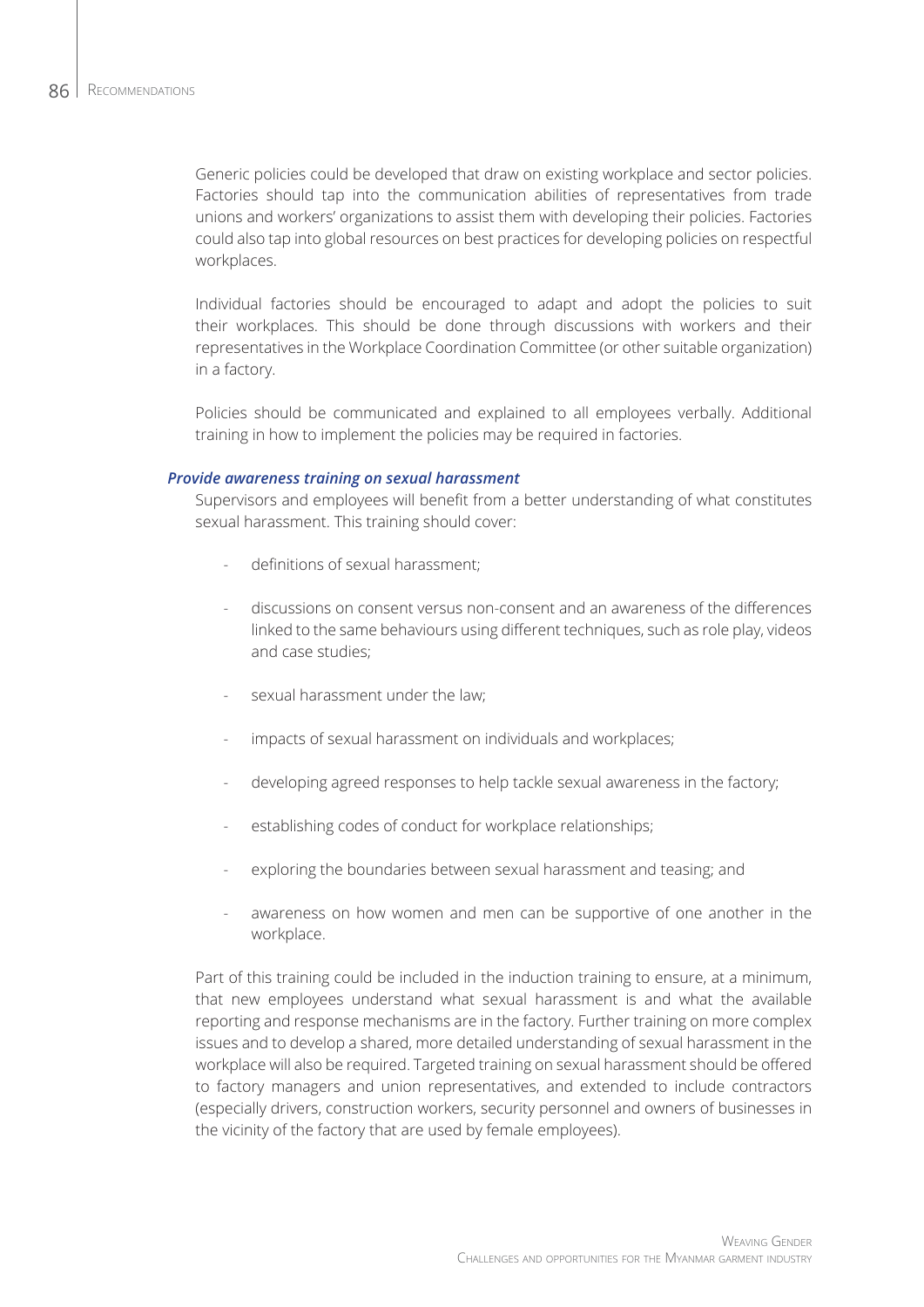Factory health clinic staff, who are mandated by law to offer basic services to workers, could take a constructive role in these awareness-raising efforts. Thus, a train-the-trainer approach for this staff should be considered.

### *Support capacity-building for responding to cases*

In addition to developing and implementing policies on harassment and abuse, human resources managers and supervisors would benefit from developing skills to help respond to cases of sexual harassment and abuse. Approved responses should be aligned with the factory's adopted policy on sexual harassment, verbal abuse and physical abuse. Additional skills to be included as part of the capacity-building are:

- maintaining confidentiality;
- understanding a survivor-centred approach in responding to incidents;
- understanding consent and non-consent;
- differentiating between harassment and teasing; and
- creating a positive workplace culture.

Additional training on best practices for responding to claims and cases of harassment and abuse should be provided to representatives of BLOs and clinic staff , both of whom could have a role in managing cases within their workplace.

The provision of this training should not indicate that internal personal are always the best or only options for employees to report cases of workplace harassment and abuse. In some cases, and particularly in large factories, the management should consider working with external service providers to ensure an unbiased and timely response to accusations and adequate support services for survivors.

### *Deep exploration into experiences of new female workers*

Young female workers are vulnerable because they may not have the skills or confidence to carry out their job successfully. They may be more inclined to tolerate harassment and abuse to maintain their employment status; and they may be encouraged by their coworkers to view such behaviours as harmless teasing and/or as a necessary part of being able to integrate successfully into a team. While training is currently provided to help them learn the technical skills they need to complete their work tasks, this tends to be informal training and does not include any consideration of workplace culture issues. The safety and well-being of young female workers, especially those who are new to a workplace, are very much dependent on the person they are working alongside and the individual personality of the supporting co-worker, who is unlikely to be a qualified trainer.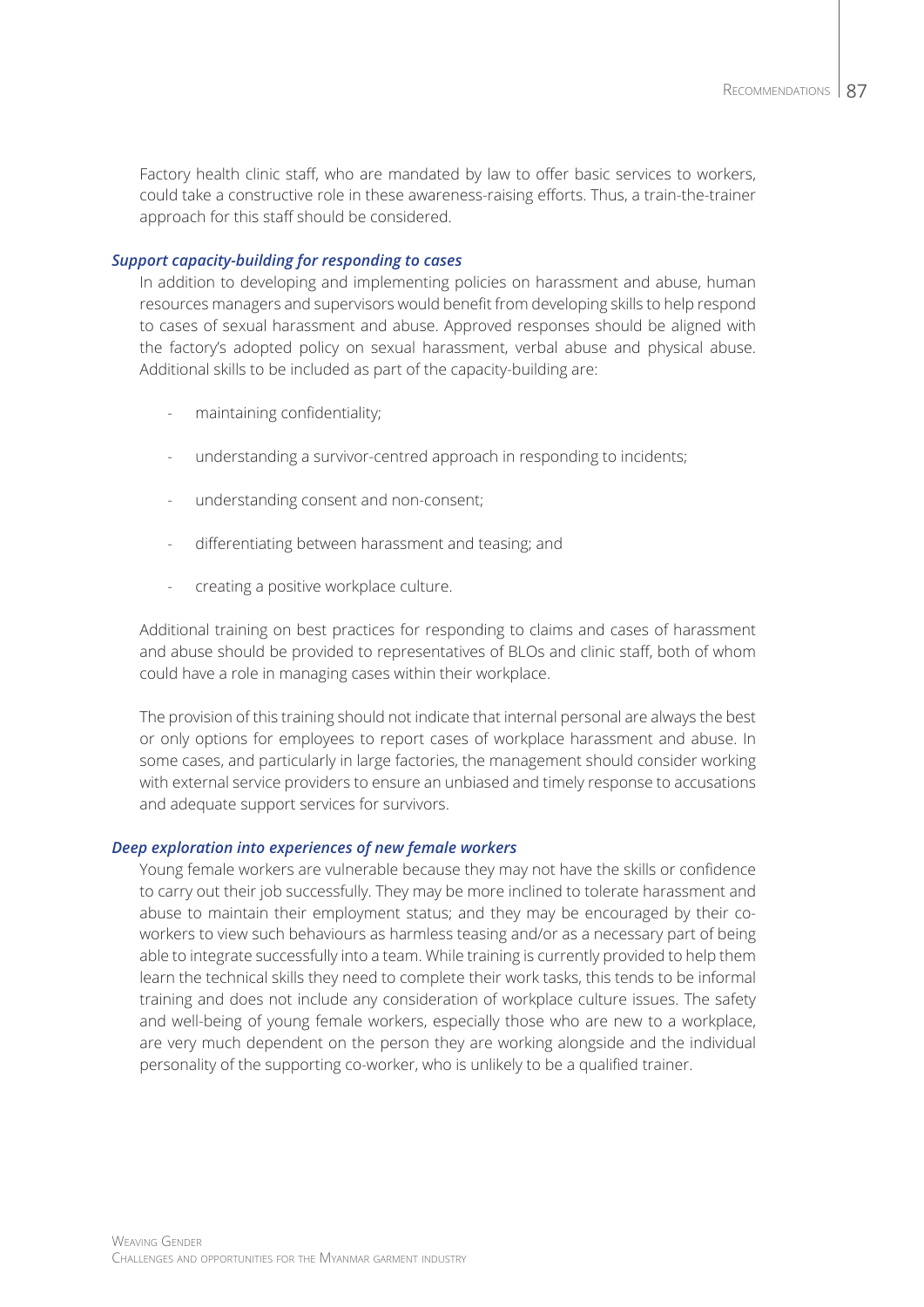This research should help determine if there is any evidence of harassment or abuse of new female workers that is affecting their ability to feel safe in their factory. It should include:

- investigations of their experiences as new workers;
- assessments of how comfortable new workers feel with the training and support they receive;
- their attitudes towards and experiences of teasing by co-workers; and
- investigations into whether there are any established damaging initiation practices for new employees in workplaces.

Possible outcomes of this research that will benefit employers include:

- recommendations for more formal training methods for new employees;
- improved strategies and practices for developing an inclusive workplace culture;
- additional mitigation of workplace harassment and abuse; and
- higher rates of retention of new employees.

## *6.2.2 Long-term interventions*

### *Conduct regular factory-based assessments*

Factory-based assessments should be encouraged at regular intervals to measure changes and improvements in preventing and responding to sexual harassment, verbal abuse and physical abuse. Simple assessment tools (for collection and analysis of data) should be developed, and suitable employees in the factories (human resources manager, BLO representatives) should be trained on how to use these tools so they can manage their factory assessments and data.

The first use of the tools would provide baseline data. This data would help build on the GEA data and would allow for a deeper exploration of gender issues at the factory level. The second assessment should be carried out after six months to determine quick wins. After that, assessments should be carried out at regular intervals (such as every 12 months) to ensure consistent measurement and attention to improvements.

Ideally, this is a recommendation that should be implemented across the sector under the guidance of the MGMA, in partnership with a relevant organization with gender experience and knowledge. This will allow for the data to be examined at the sector level and to inform future work to improve gender equality in all garment factories. The assessment tools and process could also be supported through a centralized database of the results, whereby individual factories enter the findings from each assessment against a sector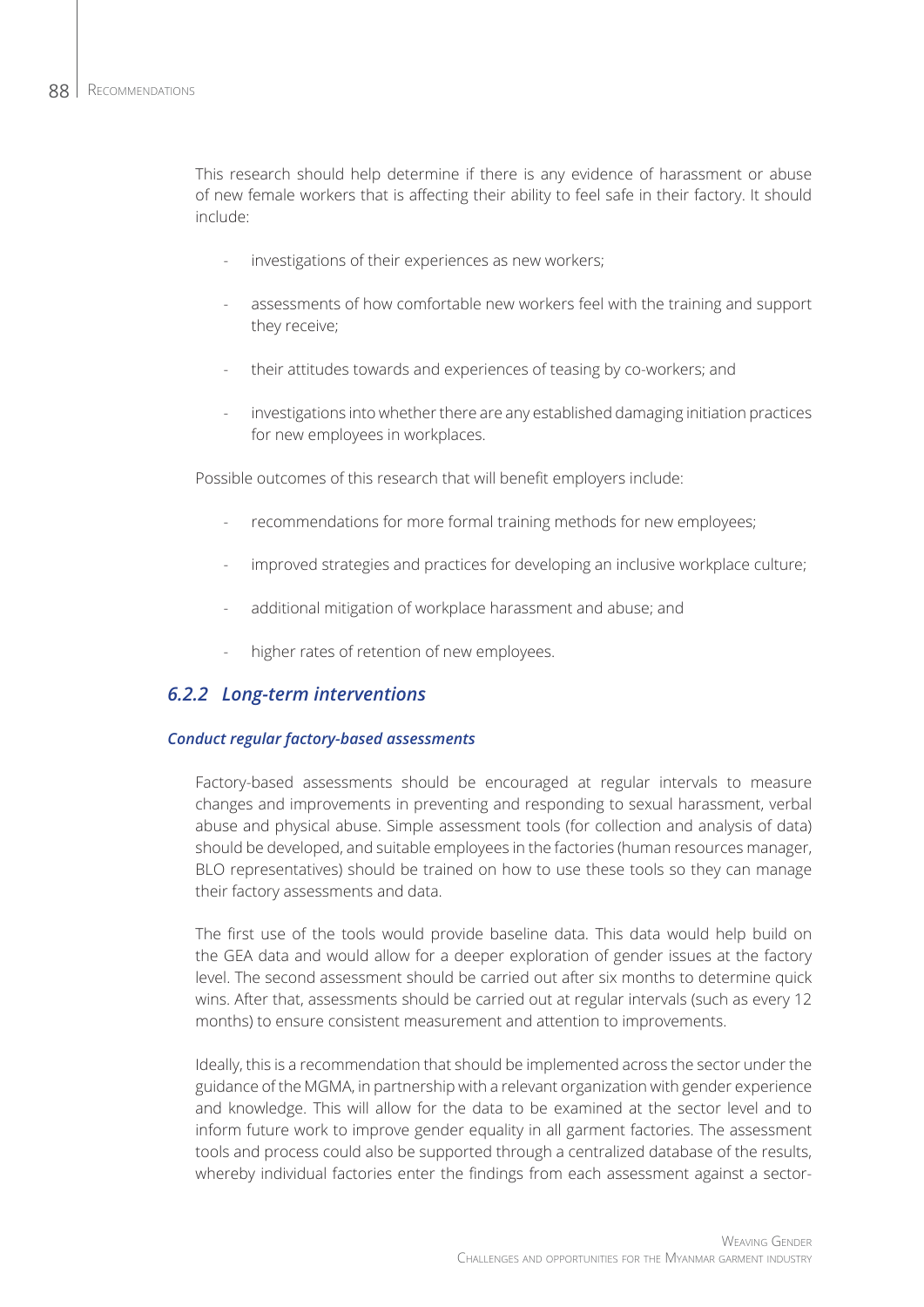wide set of measures and performance indicators. This will allow employers to compare the results of their assessments over time in an efficient manner. It will also allow them to compare their results against sector averages. Such a database would need to ensure confidentiality by not allowing an individual factory to see the names of individual factories linked to specific results.

### *Promote inclusive workplace policies and practices*

The GEA focused on exploring experiences and views of female employees in the factories. Some of the issues they face are also relevant to other demographics in the labour market, including workers with disabilities, workers from different ethnic backgrounds, and lesbian, bisexual, gay, transgender, queer and intersex workers. Consideration should be given to how the work to improve gender equality in the factories could be used to promote broader inclusive workplace-equality policies and practices.

This is specialized work and will need input from organizations that have expertise in working with the different demographic groups. The work also provides an opportunity to educate human resources managers about the needs of these different groups and how to ensure equitable recruitment practices to avoid unconscious bias. Indirectly and over time, this work may also help challenge some of the gender norms that continue to dictate acceptable behaviours for men and women and thus impact on workplace opportunities, workplace behaviours and SRH.

## **6.3 Workplace sexual and reproductive health**

## *6.3.1 Immediate interventions*

### *Provide awareness training on sexual and reproductive health*

This recommendation responds directly to requests made by many of the participants in the assessment for more information about issues related to SRH. Specific issues to be covered in the training should include:

- sexual reproductive health;
- sexual behaviours and sexualities;
- contraception and family planning; and
- pregnancy and work.

The training should initially be targeted at practitioners working in the factory health clinics to help build their capacity to respond to the needs of female workers. It should then be extended to human resources managers and supervisors. For managers, it should include an additional module on why SRH is an important workplace issue, linking this to the business case for promoting and supporting positive sexual health for employees.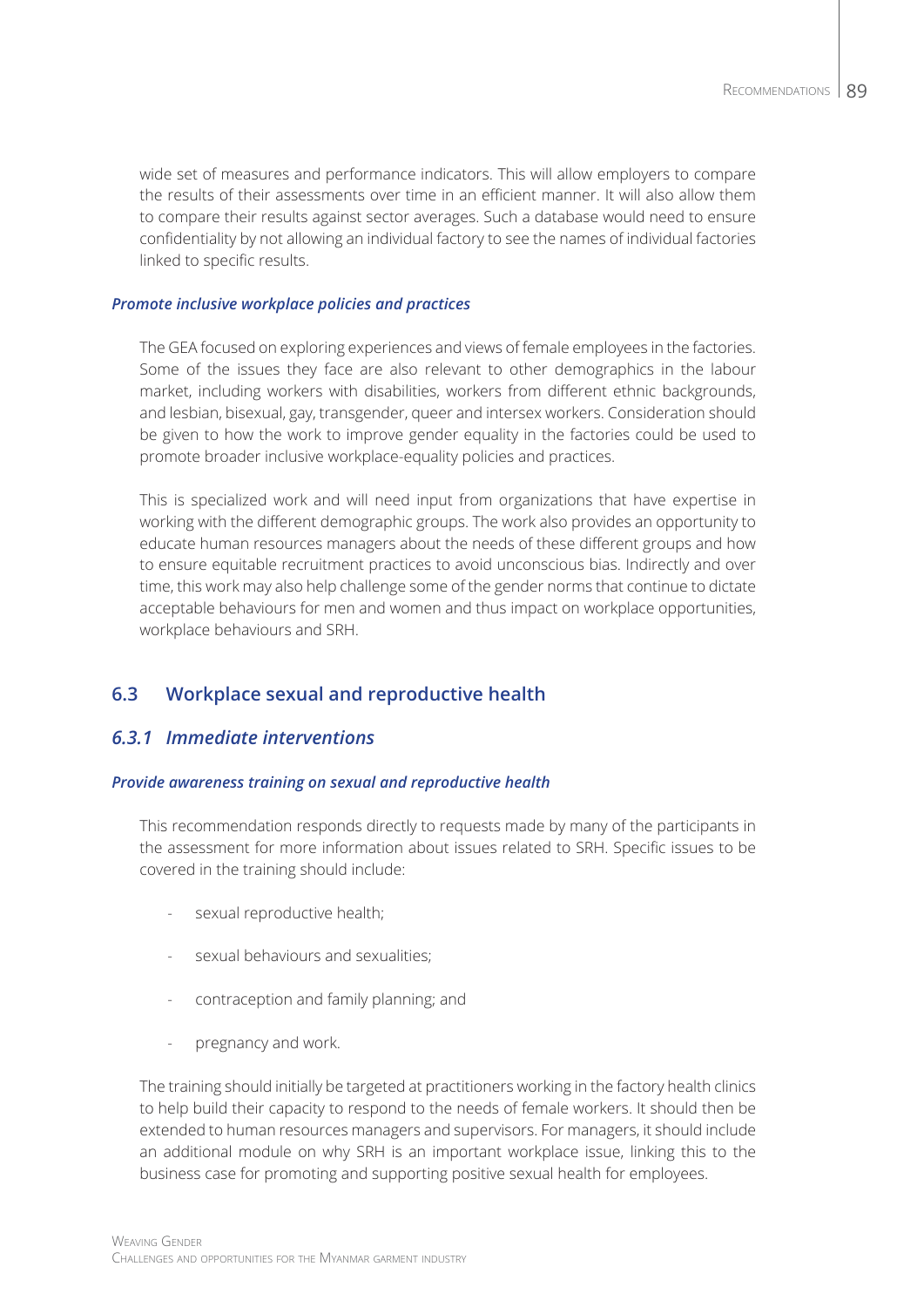Shop-floor employees – both men and women – should receive SRH awareness training. For this demographic, the focus of the training should be on self-management of SRH to maintain a positive work experience and on tackling issues of bullying that constitute discrimination against non-dominant sexual practices and identities.

#### *Communicate useful information about sexual and reproductive health services*

It is not possible for every factory to provide every SRH service. Employers can, however, easily provide employees with clear and useful information about services available in the factory health clinic and outside the workplace (by NGOs, government agencies, women's support groups).

Before communicating the services, it will be necessary to conduct a mapping of the available services in the areas where a factory is located. This mapping will provide the information needed for the development of the communication materials to share with employees. It will also help identify gaps in services, which may inform future programming for external providers and/or help with advocacy with government departments. This mapping should be undertaken by a sector organization to avoid duplication and to ensure consistency in information about SRH services for all employees and employers in the sector.

#### *Share success stories of working mothers and fathers*

There is a lack of stories showing how women who have children successfully manage motherhood while working in the garment sector in Myanmar. The absence of these stories signifies that combining the two is impossible and/or not practised. The fact is, many women do manage to continue to work after they have given birth and while they continue to be responsible for caring for young children who live in the same house. Stories of how they do this are important to help create awareness for other women on how it is possible for a woman to continue to participate in the workforce after she has had children. Of equal importance is the lack of visibility for positive stories showcasing how men and working fathers are contributing to the successful handling of work and family responsibilities.

Success stories should be shared by researching and writing case studies to depict positive role models of working mothers and fathers in the sector. The case studies should show:

- what they do when they are with their children;
- how they make use of available resources to care for their children when they are at work (including using workplace childcare facilities);
- how they manage the timing and logistics for breastfeeding infants while they are at work;
- how they negotiate with their employer to ensure flexible work arrangements (to look after sick children, to attend medical appointments); and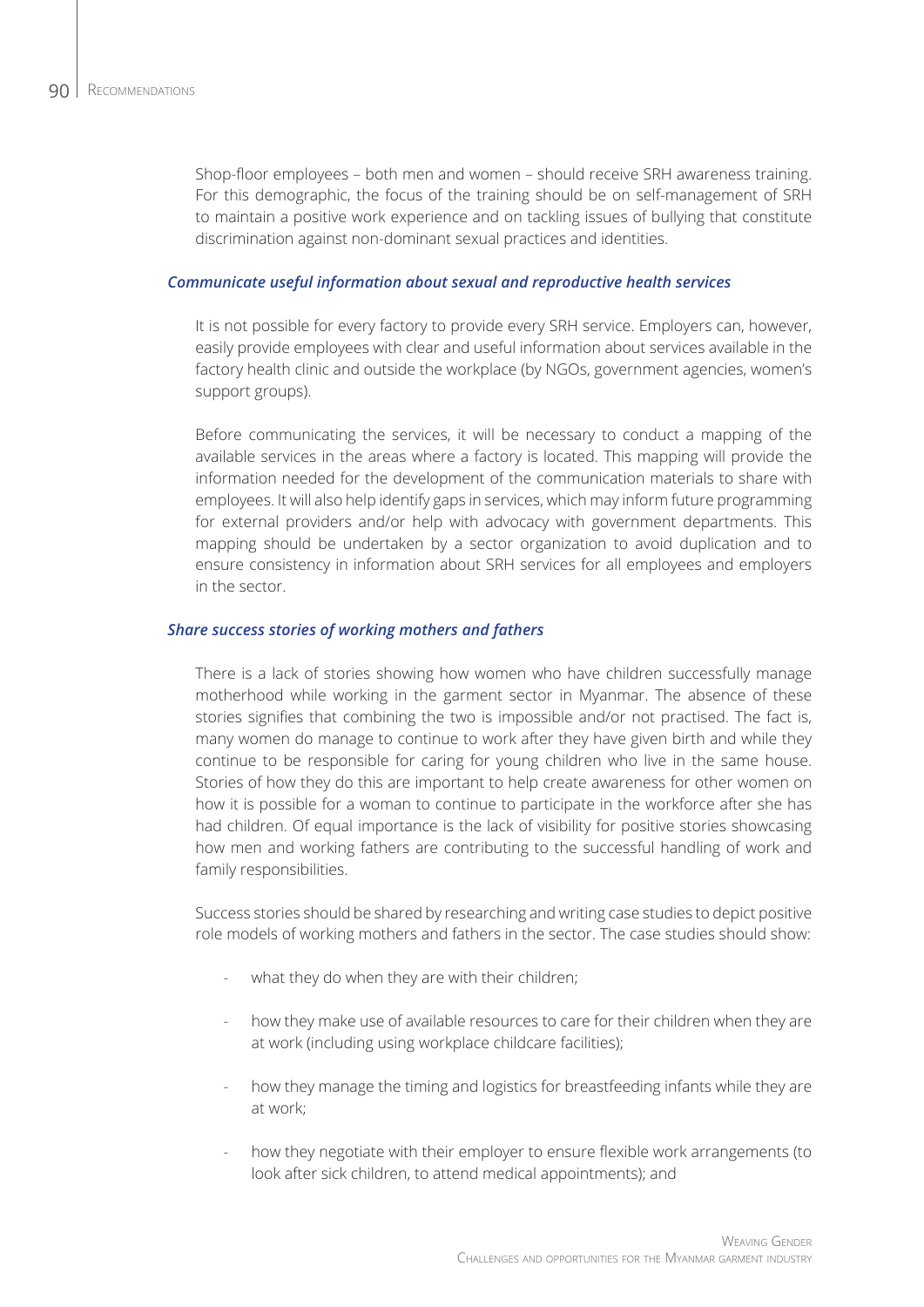how they negotiate with their family members, including their husband, to ensure the care of children (and other domestic duties) is shared.

Some success stories should highlight the situation for women in leadership positions (in the factories and as representatives of workers' organizations). Other stories should focus on the experiences of women whose job is the same as the majority of the female workers in the sector (such as sewing). The case studies should be complemented by sharing good practices from the side of the employer (recruitment and retention of working mothers, for instance).

Over the long term, these stories may help challenge the perception that women should leave the sector after giving birth.

### *6.3.2 Long-term interventions*

### *Advocate for better awareness of sexual and reproductive health as a workplace issue*

Participants in the GEA assessment overwhelmingly agree that SRH is an important issue in the workplace. Drawing on global research on the links between SRH and work, consideration should be given on how to develop a business case for better employee SRH in the Myanmar context. This could be used to further convince employers to invest resources in promoting better sexual health for their employees. This business case should include information about the business costs (of maintaining poor employee SRH) and the business advantages (better retention rates and higher productivity rates).

#### *Research sector support for working mothers and fathers*

Changes in cultural attitudes towards motherhood and an expanding number of women in the workforce may increase the demand for workplaces to provide better support for women who want to be mothers and continue working. The garment sector in Myanmar is well placed to lead the way in this because of the high percentage of female employees and because of the expected growth of the sector.

In consultation with employers, employees and trade union organizations in the sector, the ILO should conduct research to explore how the sector and individual factories can support women with children to remain in the workforce. This research should include:

- identifying the most suitable approach to childcare provision for factory workers (equipment, staffing, hours);
- exploring options for safe transportation for infants to workplaces for breastfeeding;
- exploring flexible work arrangements (shift work, part-time jobs, job sharing);
- exploring how some services could be collectivized (at the township level or between participating factories); and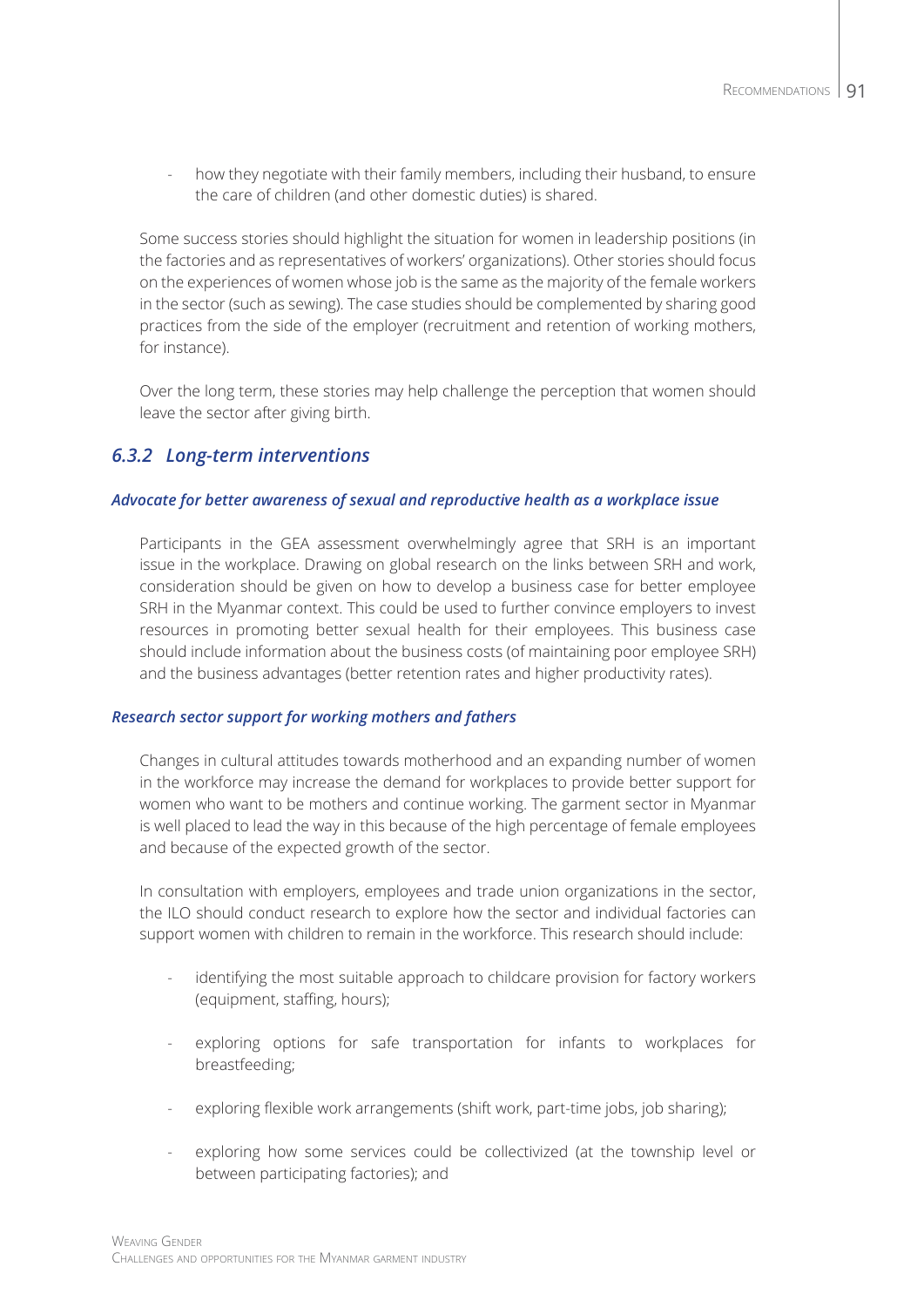identifying what services are offered by the government Social Security board and opportunities for improved awareness-raising about these services.

The results of this research should inform the writing of guidelines for individual factories to help them implement best practice support for employees with children.

#### *Research nutrition issues for women in the garment sector*

Nutrition for women working in the garment sector is an important issue for the women, employers and society. Poor nutrition places the health of women at risk. It may result in women being less productive when at work. It may also result in them having weak concentration while completing work tasks, which poses safety risks to themselves and their colleagues. Poor nutrition for young women may also affect the health of their babies, which has many other negative impacts for the mother, her family and the workplace.

Research into improving nutrition for women in the sector should not be confined to seeking a definition of "good nutrition" and what employers and sector organizations can do to promote this for female employees. The research should be more extensive, recognizing some of the interconnected issues, including:

- the impacts of the women's nutrition on their current children;
- the impacts of the women's nutrition on future pregnancies;
- barriers to linking good nutrition for women with good nutrition for their children (including safety of transportation of infants to the workplace for breastfeeding and/or safety of transportation or women to return to their homes to breastfeed); and
- adequacy and importance of functioning breastfeeding and childcare facilities in factories that are used.

This research could be carried out in a collaborative manner, involving BLO representatives, representatives from some of the factory health clinics and external expertise from NGOs and consultants.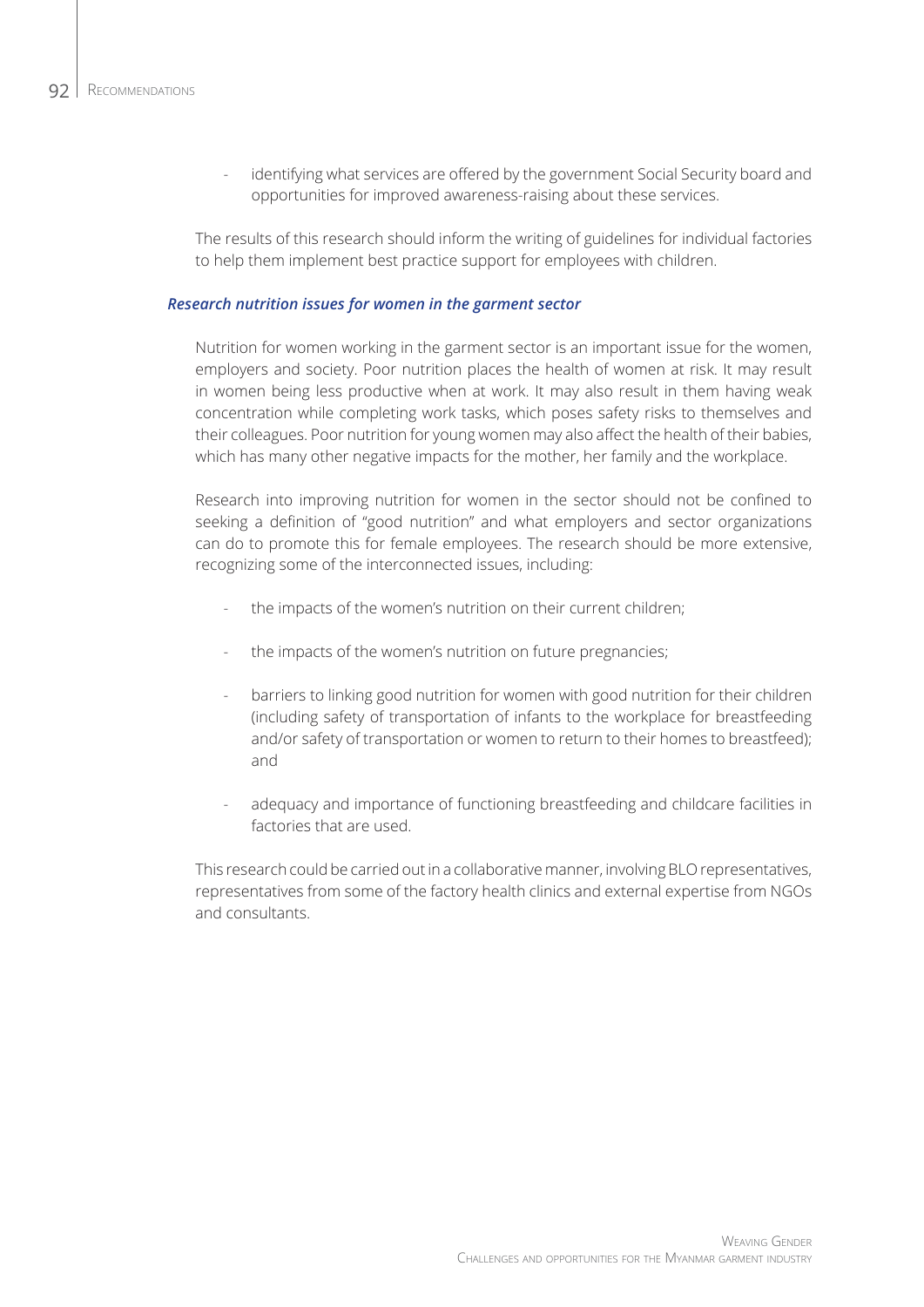## **6.4 Additional overarching recommendations**

There are five overarching recommendations to support improvements in gender equality within the garment sector. The first three recommendations are based on the findings and analysis of the GEA as described in this report. The latter two recommendations have been identified by the ILO as opportunities to link the results of the GEA to the ILO's broader work in Myanmar.

## *6.4.1 Write the gender-equality business case for the Myanmar garment sector*

Employers have no clear statistical data or information to help them understand, from a business perspective, why it makes sense to invest in improving gender equality in their workplace. The business case for supporting skills training for women, for making efforts to reduce discrimination and harassment in the workplace or for improving the SRH of female employees in the garment sector has not been researched and written. This means there is a significant gap in accurate data (such as costs and potential economic returns) and information (such as the reputation of the workplace linked to contracts, social license to operate), which can encourage employers to invest resources towards improving gender equality in their workplace.

The business case for improving gender equality in the garment sector should provide clear and credible information to show both the economic and cultural benefits to a factory when it improves opportunities for skills training, rigorously identifies and responds to workplace sexual harassment and abuse, and supports positive SRH for its employees. This may require building case studies of garment factories (in Myanmar and/or in the region) to show best practice. It should also include consideration of how the consistent and fair provision of maternity leave and the availability of a functioning breastfeeding room and childcare facility can help create a happier, more productive and more loyal workforce.

### *6.4.2 Communicate the gender-equality business case to managers*

The business case will provide comprehensive information to explain how garment factories can benefit economically and culturally from investing in gender equality in their workplaces. This information will need to be shared with managers to educate them on the findings and to convince them of the benefits of committing to gender equality in their factory. The business case could result in a number of policy briefs linked to relevant topics (sexual harassment and SRH, for instance), which would inform the method of communicating the overall business case with managers.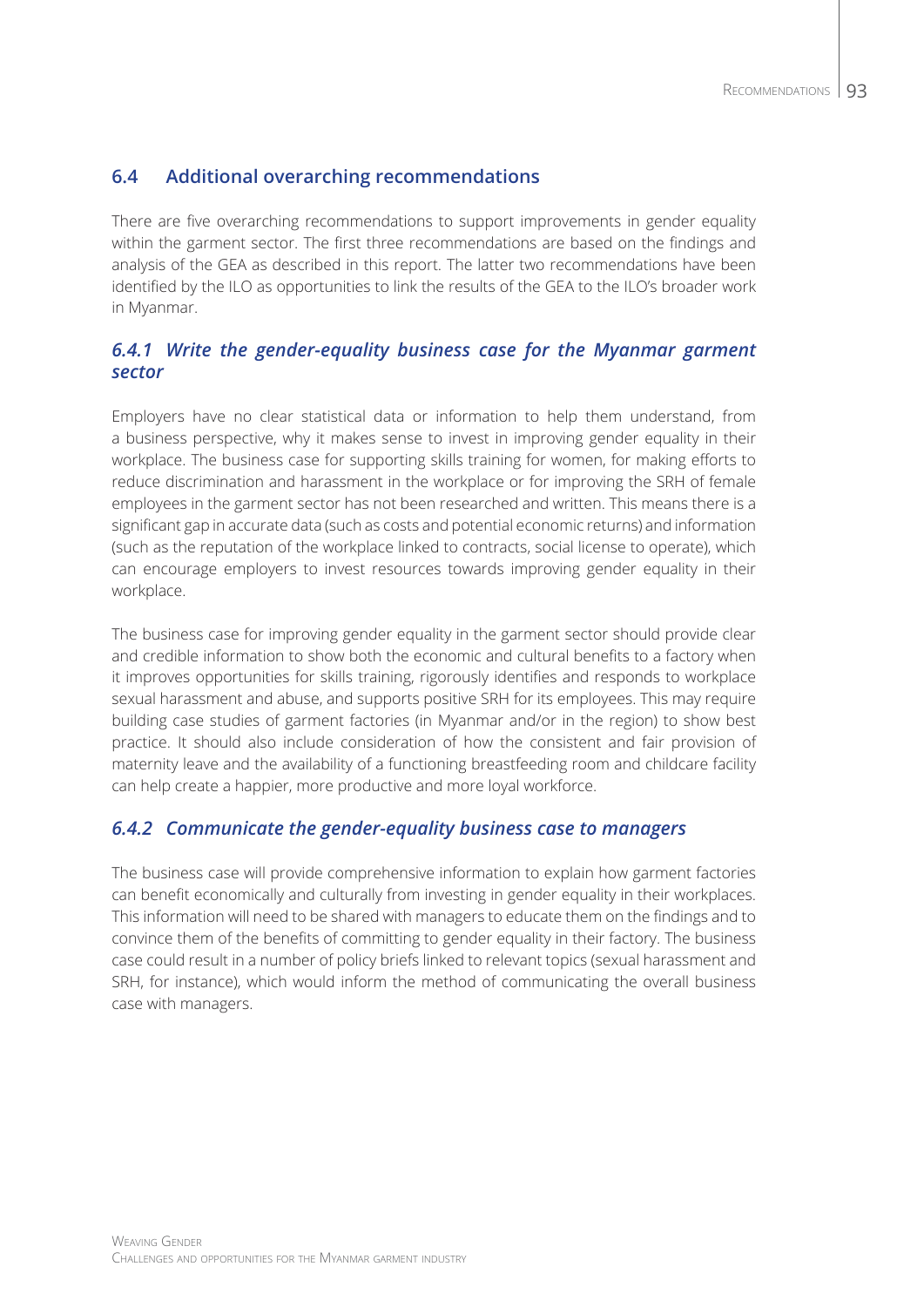## *6.4.3 Create gender-equality strategies in individual factories*

Human resources managers who respond positively to the business case will require additional assistance to help develop clear strategies for improving gender equality in their workplace. This work will require more focused work at the factory level and should include:

- conducting a workplace gender-equality opportunities assessment;
- working with management to develop a comprehensive gender-equality strategy (aims, approach, etc.);
- determining how the strategy will be implemented (programmes, initiatives, training);
- identifying who is responsible for the gender-equality strategy; and
- selecting key performance indicators and useful measures.

## *6.4.4 Include gender considerations in negotiations and collective-bargaining eff orts*

Greater gender equality can be achieved through various means, including tripartite dialogue at the national level and legislation, workplace cooperation and, importantly, collective bargaining at the factory, sector and national levels.

Collective bargaining is a particularly effective mechanism for addressing various gender issues, including skills recognition and closing the pay gap between men and women. Provisions in collective agreements aiming at equality at work for men and women generally include recruitment practices and contractual arrangements, company-specific research on equal opportunities, pay increases for workers to close the gender pay gap and gender-neutral job evaluations. In addition, collective bargaining can suggest ways to overcome the challenges for workers with family responsibilities, including enhancing men's access to parental leave.

Given the cost of gender-based violence for both workers and employers, collective bargaining is increasingly seen as a tool to prevent and redress sexual harassment at work and promote respectful workplaces.

A number of factors can facilitate collective negotiations on gender equality: inclusion of women in union leadership and collective bargaining teams, and enabling legislation that establishes a framework for collective bargaining and for gender-equality bargaining more specifically. As such, raising women's voice in workers' organizations and facilitating the development of women's leadership in industrial relations institutions and at various levels of social dialogue are essential strategies to put in place.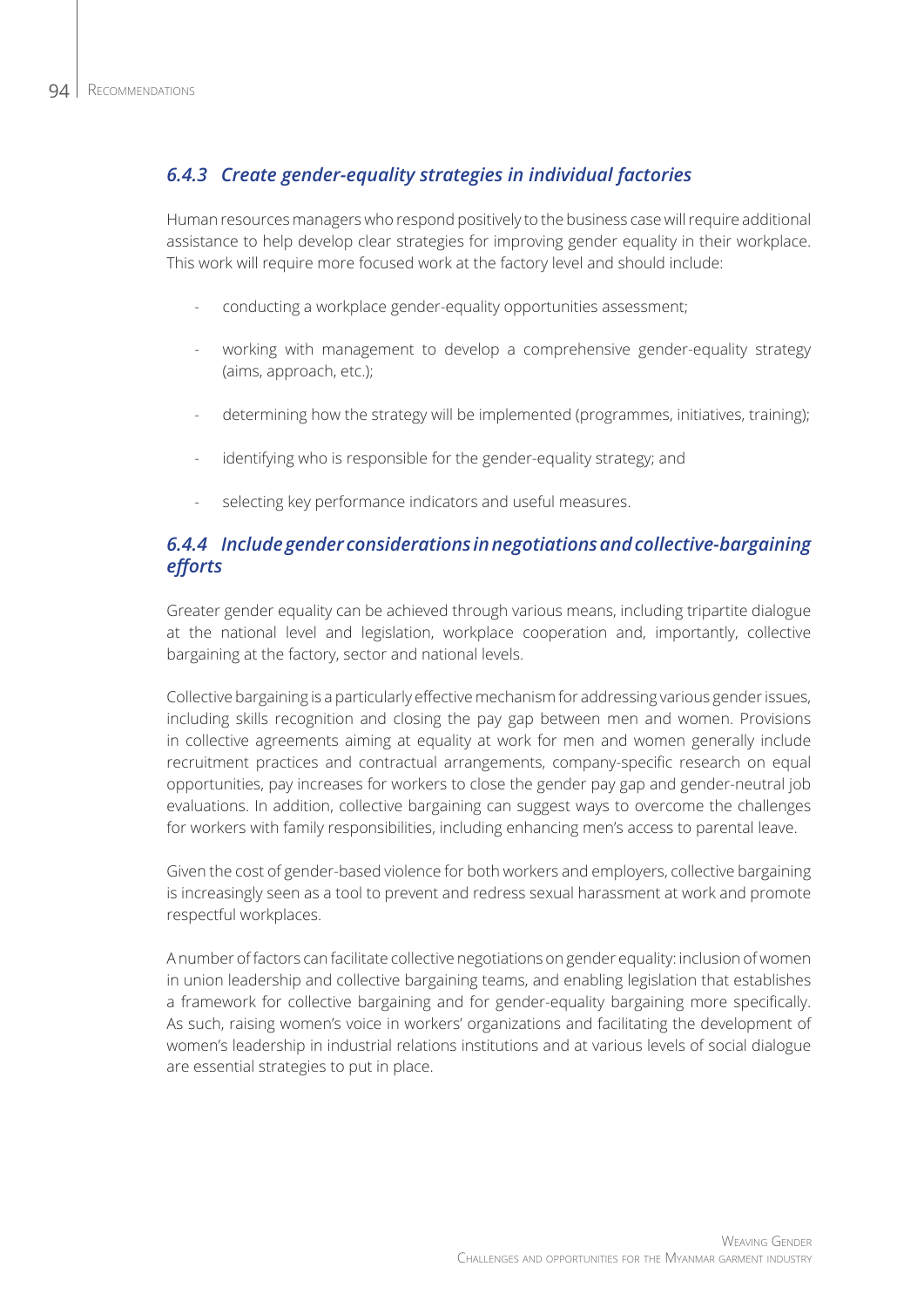## *6.4.5 Promote the ratifi cation and implementation of ILO gender-relevant Conventions*

The ILO has four key gender equality-relevant Conventions: Equal Remuneration Convention, 1951 (No. 100); Discrimination Convention (Employment and Occupation), 1958 (No. 111); Workers with Family Responsibilities Convention, 1981 (No. 156); and Maternity Protection Convention, 2000 (No. 183). Conventions No. 100 and No. 111 are among the eight ILO core Conventions, which are an ensemble covering fundamental, universal and indivisible human rights; and are among the most widely used international legal instruments.

The ratification of these Conventions, which establishes the minimum standards that ratifying countries then must weave into national labour laws and regulations, is an important means of implementing decent work for men and women, including gender equality. These standards aim at making sure economic growth and development go along with the creation of decent work for all. In so far as the ILO gender-related standards represent international tripartite consensus to promote equality in the world of work, their ratification may provide support to the Government of Myanmar in its efforts to modernize its labour legislation framework.

Gender equality is an important aim in terms of achieving equal opportunities for men and women. A growing body of research indicates that compliance with international labour standards often accompanies improvements in overall productivity and economic performance, which would also benefit the garment industry. In addition, the beneficial effects of labour standards, including gender-related instruments, do not go unnoticed by foreign investors. Studies have shown that, in their criteria for choosing countries in which to invest, foreign investors rank workforce quality and political and social stability above low labour costs.57

<sup>57</sup> Kucera, 2002.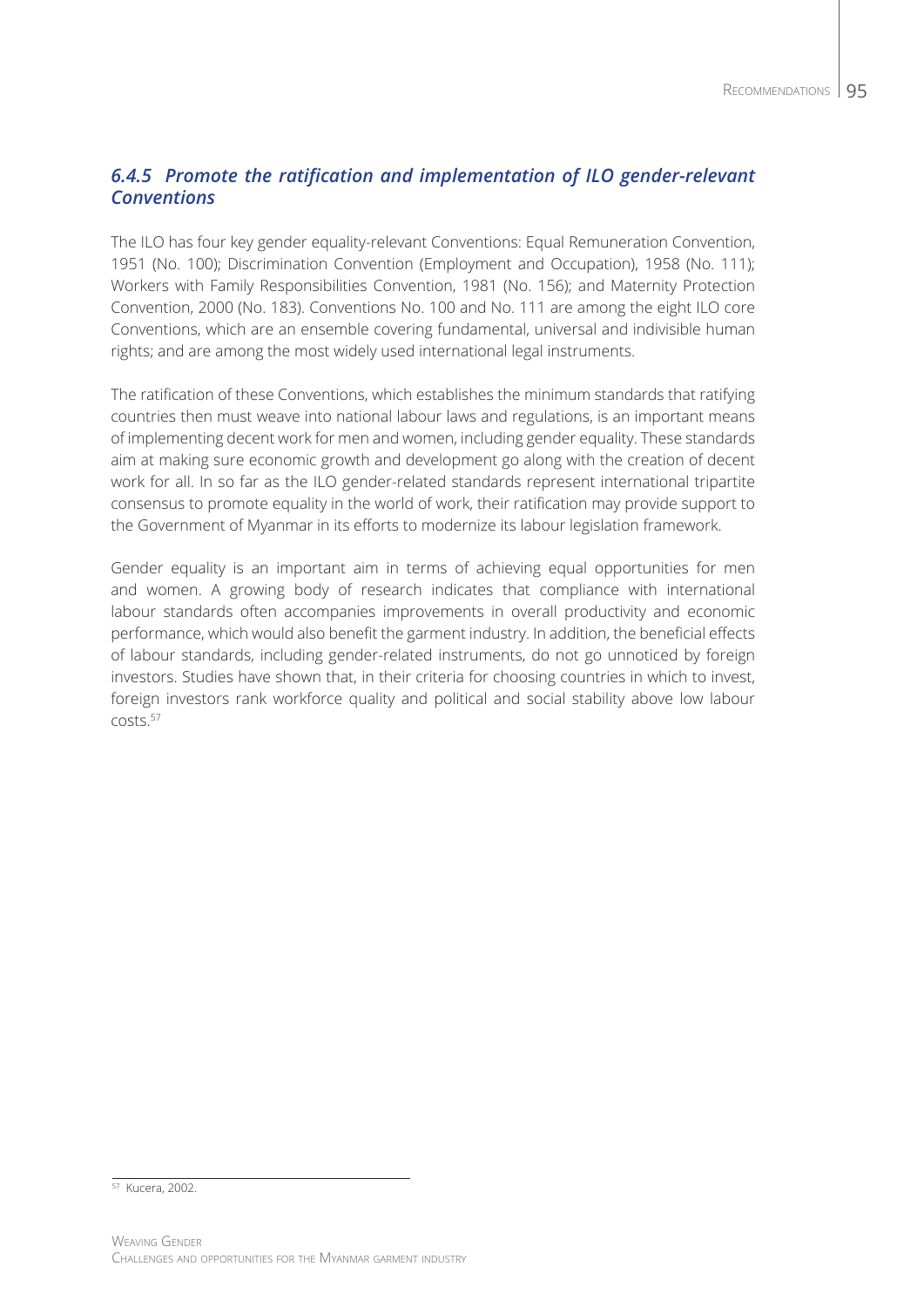# **References**

Action Aid. 2017. *Safety audit on women garment factory workers in Yangon* (unpublished).

Action Labour Rights. 2016. *Under pressure: An assessment of labour conditions in garment factories in Myanmar which are wholly Korean owned or in a joint venture with Korean companies (Yangon).*

Business for Social Responsibility (BSR). 2014. *Shaping a sustainable garment sector in Myanmar: Key opportunities built on local context*

Business Innovation Facility (BIF). 2016. *BIF Burma (Myanmar): Garments market analysis and strategy* (Yangon).

Chichester, O.; Koosed, T.; Meiers, R.; Potts, K. 2013. *Incorporating women's health into workplace assessments: A research collaboration between UL's responsible sourcing group and BSR – Working Paper* (London, University of London and Business for Social Responsibility).

Clean Clothes Campaign. 2005. *Made by women: Gender, the global garment sector and the movement for women workers' rights* (Amsterdam).

Department of Population, Ministry of Immigration and Population (DPMIP). 2015. The 2014 Myanmar population and housing census: The Union report (Naypyidaw, Government of Myanmar).

Department of Foreign Affairs and Trade (DFAT). 2016. Women and the economy in Myanmar: An *assessment of DFAT's private sector development programs* (Naypyidaw, Government of Myanmar).

Fair Wear Foundation. 2016. *Myanmar country assessment 2016*.

Gender Equality Network (GEN). 2015. *Raising the curtain: Cultural norms, social practices and gender equality in Myanmar* (Yangon).

— . 2016. *Report on obstacles to gender equality in Myanmar.* (Yangon, Global Justice Center).

Garcia-Moreno, C.; Jansen, H.; Ellsberg, M.; Heise, L.; Watts, C. 2005. W*HO multi-country study on women's health and domestic violence against women: Initial results on prevalence, health outcomes and women's responses* (Geneva, World Health Organization).

Government of Myanmar. 2017. T*he 2014 Myanmar population and housing census: Thematic report on labour force* (Naypyidaw, Government of Myanmar).

Impactt. 2016. *From boycott to boom? A socio-environmental map of Myanmar's garment sector in 2016* (London C&A Foundation).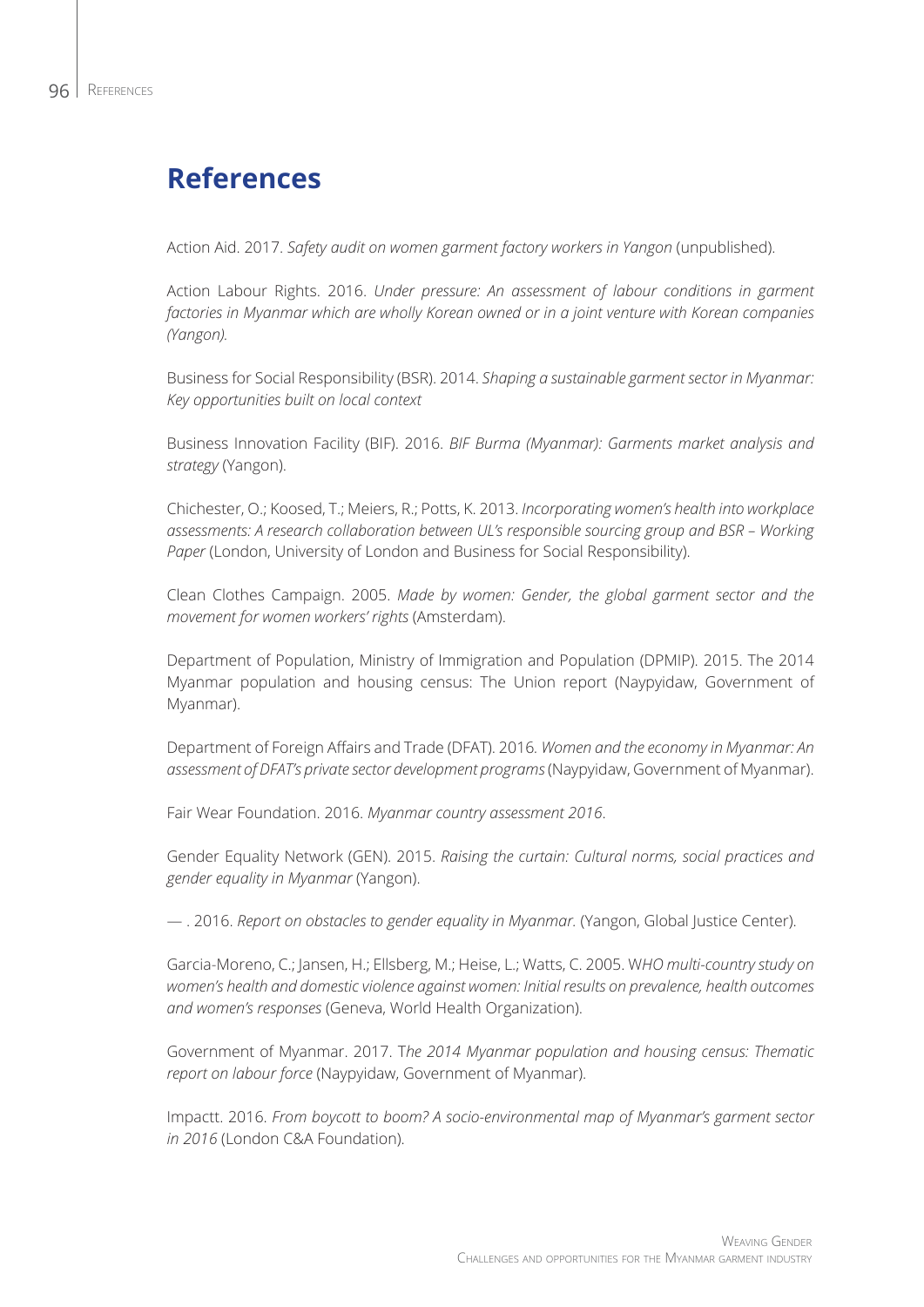International Labour Organization (ILO). 2012. *Practical challenges for maternity protection in the Cambodian garment industry* (Bangkok).

—. 2015. *Myanmar garment sub-sector value chain analysis* (Yangon).

—. 2016. *Employment and wages in Myanmar's nascent garment sector* (Bangkok).

—. 2017. *Towards a better future for women and work: Voices of women and men* (Geneva, Gallup Inc).

International Planned Parenthood Federation (IPPF). 2015. *Sexual and reproductive health and rights: The key to gender equality and women's empowerment* (London).

Kucera, D. 2002. "Core labour standards and foreign direct investment", in *International Labour Review*, Vol. 141, No. 1-2 (2002), pp. 31-70.

Myanmar Garment Manufacturers' Association (MGMA). 2014a. *Code of conduct* (Yangon).

—. 2014b. *Myanmar garment sector 10-year strategy* 2015–2024 (Yangon).

Myanmar Marketing Research & Development (MMRD). 2017. *Report on pilot testing for gender equality assessment survey* (ILO-GIP) (Yangon).

Myint, M. 2014. *Feasibility Assessment of the Garment Sector Transparency Initiative (GITI): Case of Myanmar. Edited for Garment Sector Transparency Initiative* (Yangon) .

Myint, M.; Rasiah, R. 2012. "Foreign capital and garment export from Myanmar: Implications for the labour process", in *Institutions and Economics*, Vol. 4, No. 3, pp. 151–172.

Nathan Associates. 2016. *The ecosystem for women's entrepreneurship in Myanmar: Networks, associations, organizations and other services that support women entrepreneurs* (Washington, DC, United States Agency for International Development).

Oxfam. 2015. Made in Myanmar: *Entrenched poverty or decent jobs for garment workers?* (Oxford).

Progressive Voice. 2016. *Raising the bottom: A report on the garment sector in Myanmar* (Yangon).

Tunderman, S. 2012. "Gendered employment in the Burmese garments industry: A gender critique of neoliberal development prescriptions for Myanmar". Master Thesis (Roskilde, Denmark, Roskilde University).

Universal Access Project. 2015. *Briefing cards: Sexual and reproductive health and rights (SRHR) and the Post-2015 development agenda* (New York, International Women's Health Coalition).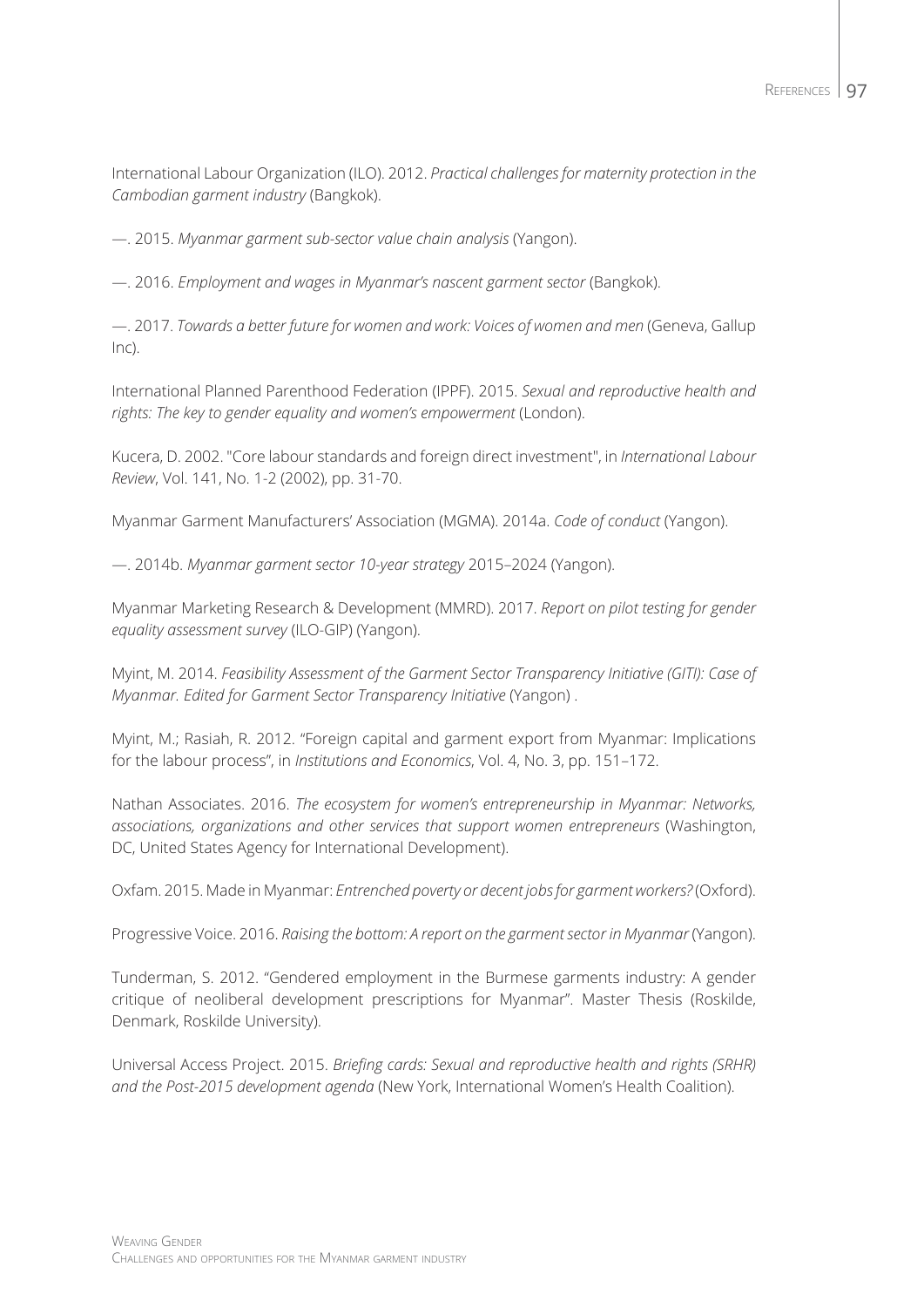# **Annex -Data collection tools**

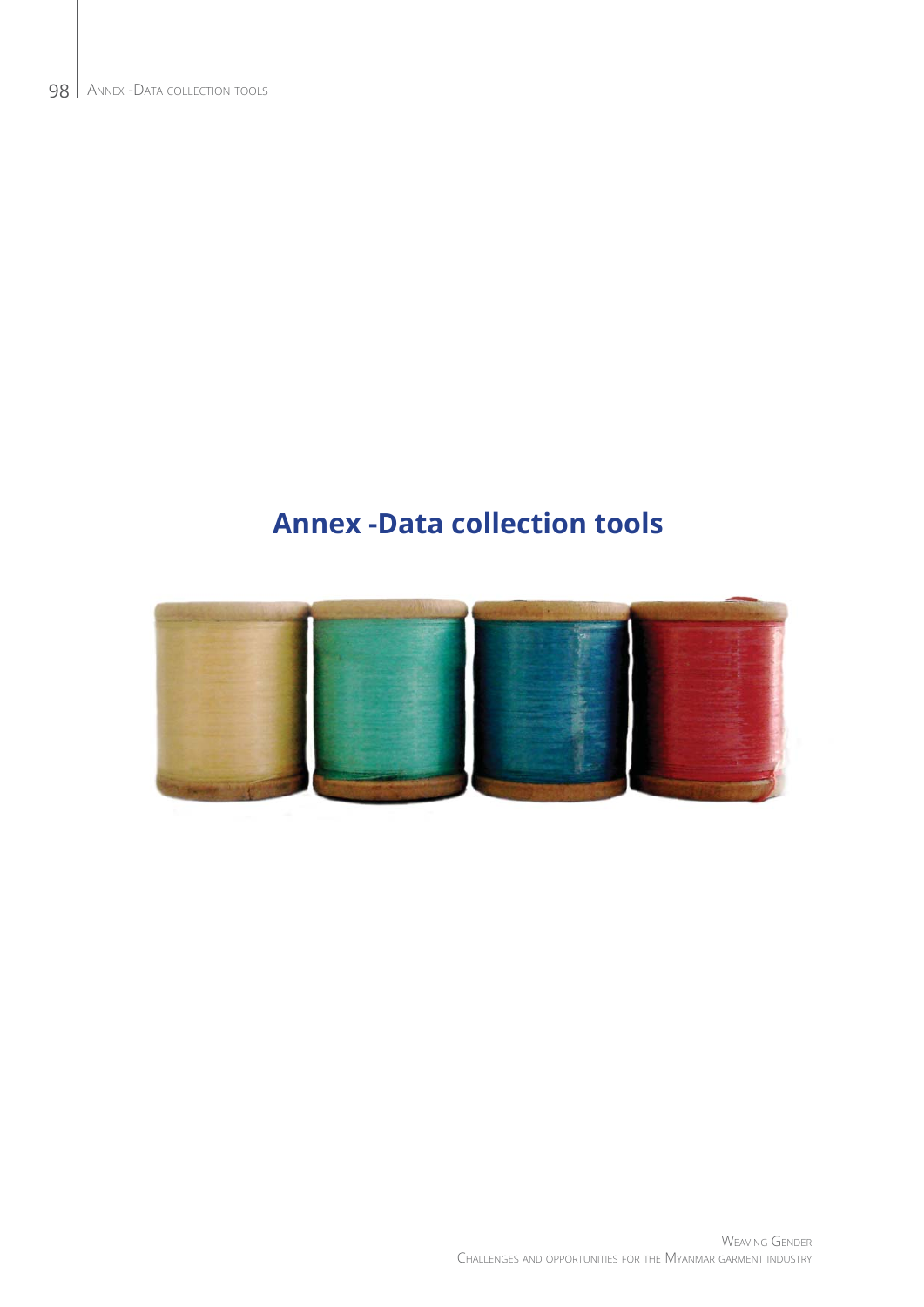# **Survey**

## **Interviewer Instructions**

*Before you start the survey, read out the following information, and secure the participant's verbal consent to participate.*

My name is \_\_\_\_\_\_\_\_\_\_\_\_. I'm conducting a gender equality assessment on behalf of the International Labour Organization (ILO). We are interviewing women who work in this sector to find out about their opportunities for skills training and promotion in their workplaces, as well as their experiences as women in the garment sector. The data we collect will help the ILO develop programs which are intended to improve women's experiences of working in the garment sector, with respect to their health and jobs.

Your answers are confidential. I will not ask for your name. I will not disclose to anybody the answers you give me. You do not have to answer all questions. However, the more questions you are able to answer, the more information we will have to inform our programming and future work.

The survey will take about 30 minutes. Are you willing to participate?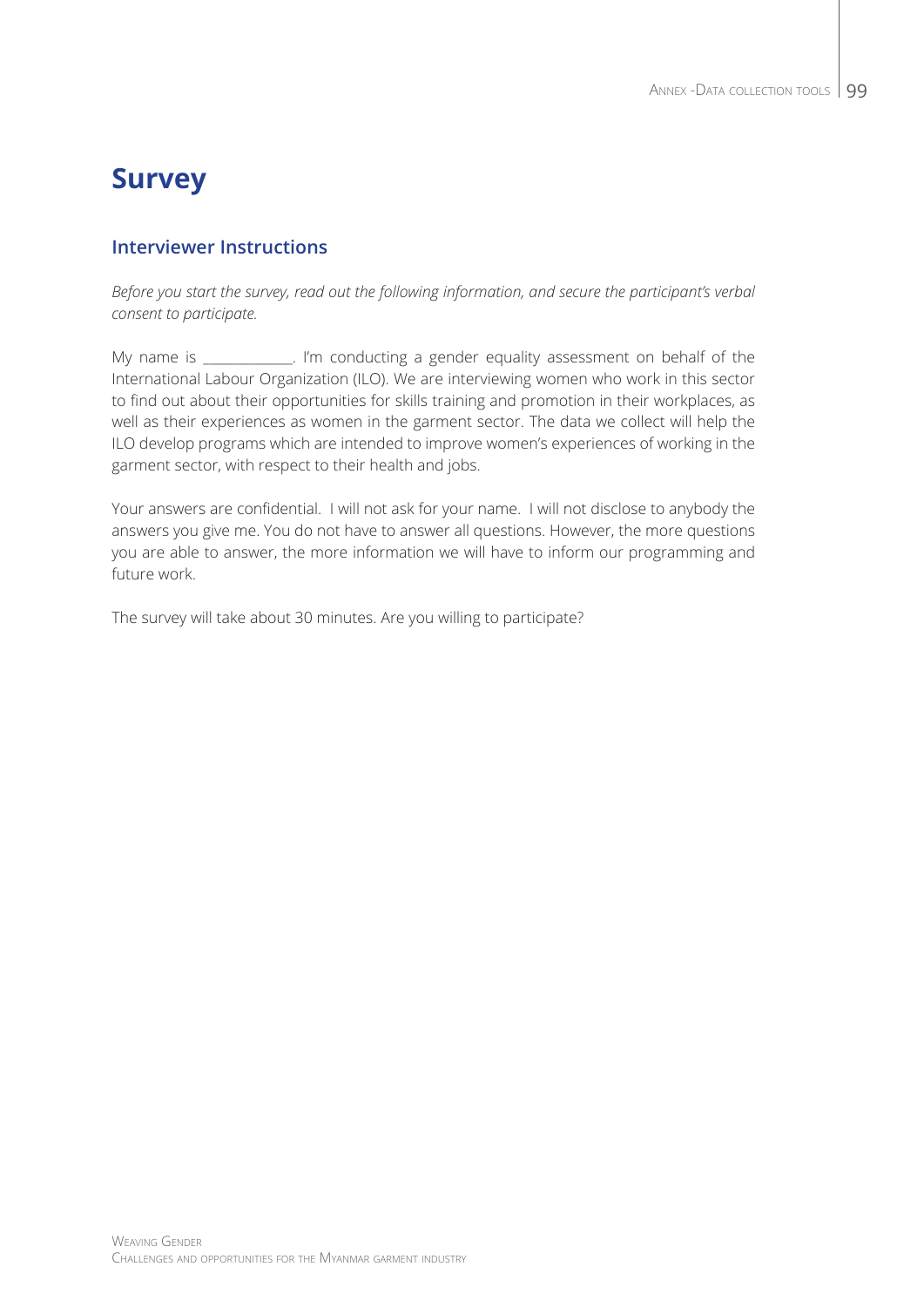| <b>Survey Number:</b>                                                    |                    |           |
|--------------------------------------------------------------------------|--------------------|-----------|
| <b>Interviewer Name:</b><br>the control of the control of the control of |                    |           |
| <b>Workplace Code:</b>                                                   |                    |           |
| <b>DATE:</b> $\Box$ av / Month / 2017                                    | <b>Start Time:</b> | End time: |

## **Section 1: Socio-Demographic Data**

"The first set of questions asks you about you. I would like some details about your home life and education. I am not recording the answers against your name, so your answers are confidential."

| <b>Number</b> | Question                                                                                                                                                  | Answer                     | Code           | <b>Notes</b>          |
|---------------|-----------------------------------------------------------------------------------------------------------------------------------------------------------|----------------------------|----------------|-----------------------|
| Q101          | What is your marital status?                                                                                                                              | Married                    | 1              |                       |
|               |                                                                                                                                                           | Single                     | $\overline{2}$ |                       |
|               |                                                                                                                                                           | Divorced                   | 3              |                       |
|               |                                                                                                                                                           | Separated                  | $\sqrt{4}$     |                       |
|               |                                                                                                                                                           | Widowed                    | 5              |                       |
| Q102          | How old are you?                                                                                                                                          | [Enter full years]         |                |                       |
|               |                                                                                                                                                           | Don't know                 | 88             |                       |
| Q103          | What is the highest level                                                                                                                                 | Primary                    | 1              |                       |
|               | of education you have                                                                                                                                     | Middle                     | $\overline{2}$ |                       |
|               | completed?                                                                                                                                                | High                       | 3              |                       |
|               |                                                                                                                                                           | University                 | $\overline{4}$ |                       |
|               |                                                                                                                                                           | Monastery                  | $\overline{5}$ |                       |
|               |                                                                                                                                                           | None                       | 6              |                       |
| Q104          | How many children under 16<br>are you responsible for?                                                                                                    | [Enter number]             |                | If 0, skip to<br>Q107 |
| Q105          | How many of these children<br>are living with you in the<br>same house in Yangon?<br>Who mostly takes care of<br>these children while you are<br>at work? | [Enter number]             |                | If 0, skip to<br>Q107 |
| Q106          |                                                                                                                                                           | Factory childcare facility | $\mathbf 1$    |                       |
|               |                                                                                                                                                           | Private childcare facility | $\overline{2}$ |                       |
|               |                                                                                                                                                           | Husband                    | $\overline{3}$ |                       |
|               |                                                                                                                                                           | Other family member        | $\overline{4}$ |                       |
|               |                                                                                                                                                           | Friend / neighbour         | 5              |                       |
|               |                                                                                                                                                           | Nobody                     | 6              |                       |
|               |                                                                                                                                                           | Other (specify)            | 77             |                       |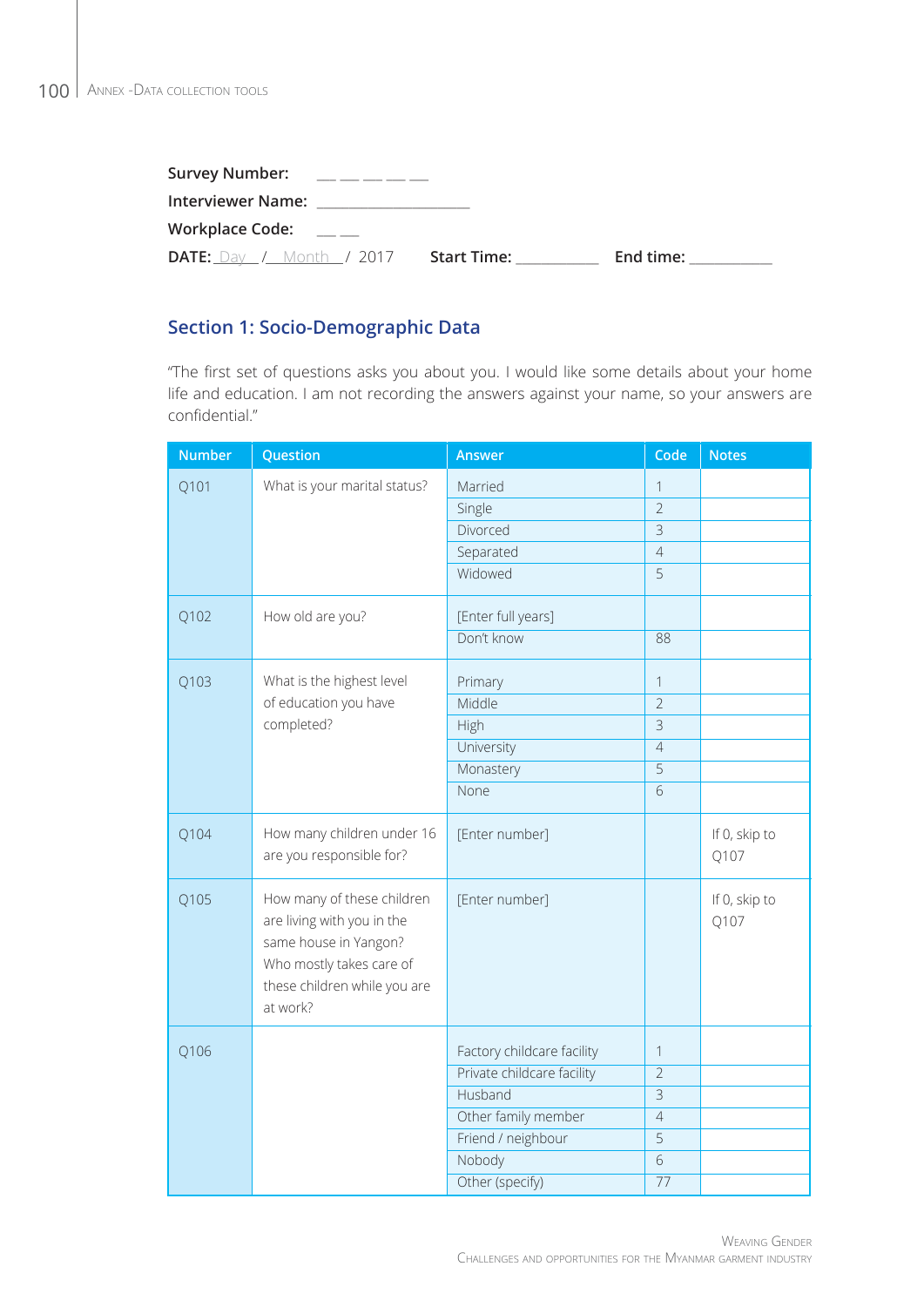| <b>Number</b> | Question                                                           | Answer                | Code           | <b>Notes</b> |
|---------------|--------------------------------------------------------------------|-----------------------|----------------|--------------|
| Q107          | Did you come to Yangon                                             | Yes                   | 1              |              |
|               | specifically to work in the<br>garment sector?                     | <b>No</b>             | $\overline{2}$ | Skip to Q110 |
| Q108          | Who arranged your first job                                        | Me                    | 1              |              |
|               | in the garment sector for                                          | A relative            | $\overline{2}$ |              |
|               | you?                                                               | A friend              | 3              |              |
|               |                                                                    | An agency             | $\overline{4}$ |              |
|               |                                                                    | A factory owner       | 5              |              |
|               |                                                                    | Other (specify)       | 77             |              |
| Q109          | How many times each year                                           | Never                 | 1              |              |
|               | do you go back to your                                             | Once                  | $\overline{2}$ |              |
|               | home village?                                                      | Twice                 | $\mathfrak{Z}$ |              |
|               |                                                                    | Three times           | $\sqrt{4}$     |              |
|               |                                                                    | More than three times | 5              |              |
| Q110          | Do you live in a factory                                           | Yes                   | 1              |              |
|               | dormitory?                                                         | <b>No</b>             | $\overline{2}$ | Skip to Q112 |
| Q111          | How satisfied are you<br>with the conditions of this<br>dormitory? | Very satisfied        | 1              |              |
|               |                                                                    | Satisfied             | $\overline{2}$ |              |
|               |                                                                    | Neutral               | 3              |              |
|               |                                                                    | Dissatisfied          | $\sqrt{4}$     |              |
|               |                                                                    | Very dissatisfied     | 5              |              |
| Q112          | Who mostly looks after the                                         | Me                    | 1              | Skip to Q201 |
|               | domestic duties in the place                                       | Husband               | $\overline{2}$ |              |
|               | where you live?                                                    | Other family member   | 3              |              |
|               |                                                                    | Shared                | $\sqrt{4}$     |              |
|               |                                                                    | Housemaid             | $\overline{5}$ |              |
|               |                                                                    | Other (specify)       | 77             |              |
| Q113          | Do you have to pay this                                            | Yes                   | $\mathbf{1}$   |              |
|               | person to look after the                                           | No                    | $\overline{2}$ |              |
|               | domestic duties in your<br>house?                                  |                       |                |              |
|               |                                                                    |                       |                |              |
|               |                                                                    |                       |                |              |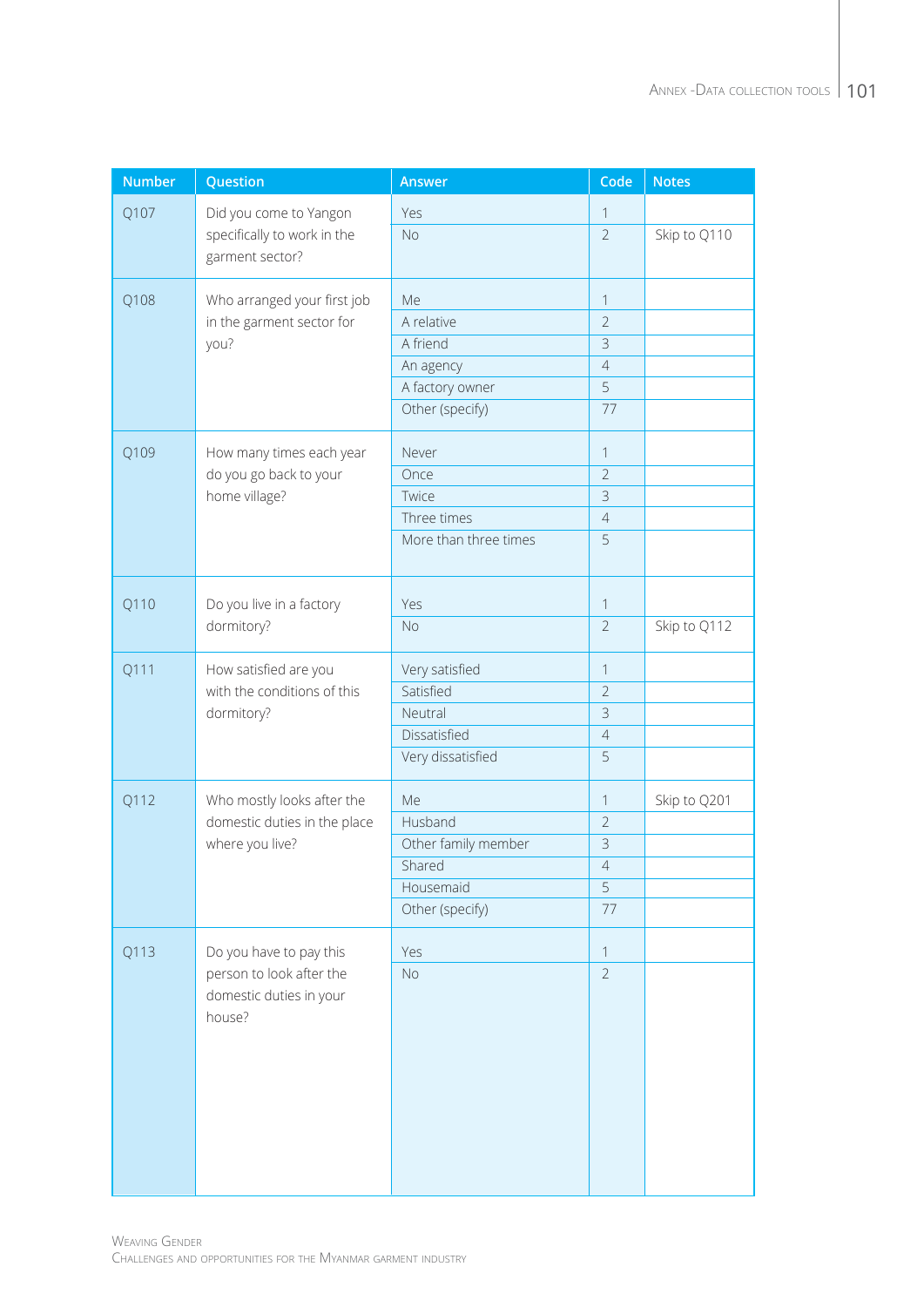## **Section 2: Employment Status and Salary**

"The next set of questions asks you about your employment, such as hours of work and salary."

| <b>Number</b> | Question                            | Answer                               | Code           | <b>Notes</b> |
|---------------|-------------------------------------|--------------------------------------|----------------|--------------|
| Q201          | What is your employment             | Permanent worker                     | 1              |              |
|               | status?                             | Temporary worker                     | $\overline{2}$ |              |
|               |                                     | Contract worker                      | $\overline{3}$ |              |
|               |                                     | Casual worker                        | $\overline{4}$ |              |
|               |                                     | Probationary worker                  | 5              |              |
|               |                                     | Apprentice / Trainee                 | $6\,$          |              |
|               |                                     | Other (specify)                      | 77             |              |
|               |                                     | Don't know                           | 88             |              |
| Q202          | What is your current job?           | Design / Pattern                     | $\mathbf{1}$   |              |
|               |                                     | Cutter / Spreader                    | $\overline{2}$ |              |
|               |                                     | Sewer                                | $\mathcal{E}$  |              |
|               |                                     | Finishing                            | $\overline{4}$ |              |
|               |                                     | Packer                               | 5              |              |
|               |                                     | Quality control                      | 6              |              |
|               |                                     | Presser / Ironer                     | 7              |              |
|               |                                     | Supervisor                           | $\,8\,$        |              |
|               |                                     | Admin/Accounting                     | 9              |              |
|               |                                     | (non-management)                     |                |              |
|               |                                     | Security                             | 10             |              |
|               |                                     | Trainer                              | 11             |              |
|               |                                     | Other (specify)                      | 77             |              |
| Q203          | How long have you been              | < 1 year                             | 1              |              |
|               | working in the garment<br>sector?   | $1 - 3$ years                        | $\overline{2}$ |              |
|               |                                     | $3 - 5$ years                        | $\mathsf 3$    |              |
|               |                                     | > 5 years                            | $\overline{4}$ |              |
| Q204          | How long have you been              | < 1 year                             | 1              |              |
|               | working in this factory?            | $1 - 3$ years                        | $\overline{2}$ |              |
|               |                                     | $3 - 5$ years                        | 3              |              |
|               |                                     | > 5 years                            | $\overline{4}$ |              |
| Q205          | Did you work in a different         | Yes                                  | 1              |              |
|               | garment factory before this<br>one? | <b>No</b>                            | $\overline{2}$ | Skip to Q208 |
| Q206          | Why did you leave your              | The salary was low                   | $\mathbf{1}$   | Multiple     |
|               | previous job?                       | It was an unsafe workplace           | $\overline{2}$ | answers      |
|               |                                     | It was an unpleasant work<br>culture | 3              | allowed      |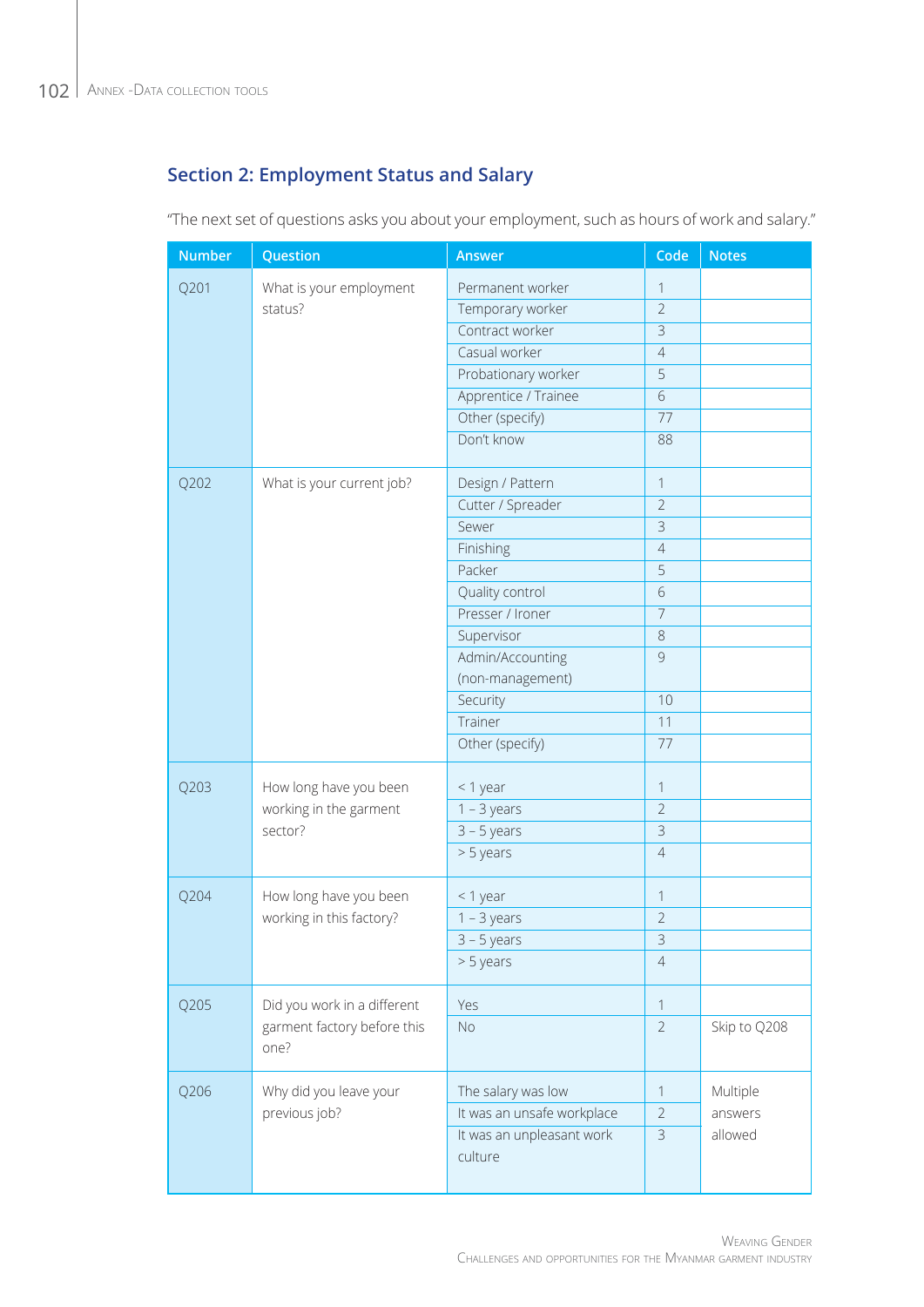| <b>Number</b> | Question                      | Answer                    | Code                    | <b>Notes</b> |
|---------------|-------------------------------|---------------------------|-------------------------|--------------|
|               |                               | I faced discrimination    | $\overline{4}$          |              |
|               |                               | I had an argument with my | 5                       |              |
|               |                               | supervisor / manager      |                         |              |
|               |                               | Other (specify)           | 77                      |              |
| Q207          | Did you start your new job at | Yes                       | 1                       |              |
|               | the same salary level as your | No, at a lower level      | $\overline{2}$          |              |
|               | previous job?                 | No, at a higher level     | $\overline{3}$          |              |
|               |                               |                           |                         |              |
| Q208          | Did you pay a fee to get your | Yes                       |                         | Skip to Q211 |
|               | current job in the garment    | <b>No</b>                 |                         |              |
|               | sector?                       |                           |                         |              |
| Q209          | To whom?                      | A relative                | 1                       | Multiple     |
|               |                               | A friend                  | $\overline{2}$          | answers      |
|               |                               | An agency                 | 3                       | allowed      |
|               |                               | A factory owner           | $\overline{4}$          |              |
|               |                               | The HR manager            | 5                       |              |
|               |                               | Other (specify)           | 77                      |              |
| Q210          | How much in total?            | [Enter amount]            |                         |              |
| Q211          | How are you paid in your      | Don't know                | 88                      |              |
|               | current job?                  | Piece rate                | 1                       |              |
|               |                               | Hourly rate               | $\overline{2}$          |              |
|               |                               | Daily wage                | $\overline{\mathbf{3}}$ |              |
|               |                               | Weekly wage               | $\overline{4}$          |              |
|               |                               | Every 2 weeks             | 5                       |              |
|               |                               | Monthly wage              | 6                       |              |
|               |                               | No wage                   | 7                       |              |
|               |                               | Don't know                | 88                      |              |
| Q212          | Do you receive a payslip      | Yes                       | 1                       | Skip to Q215 |
|               | showing how you salary has    | No                        | $\overline{2}$          |              |
|               | been calculated?              |                           |                         |              |
| Q213          | In what language is your      | <b>Burmese</b>            | 1                       | Multiple     |
|               | payslip written?              | Chinese                   | $\overline{2}$          | answers      |
|               |                               | Korean                    | $\overline{3}$          | allowed      |
|               |                               | Japanese                  | $\overline{4}$          |              |
|               |                               | Other (specify)           | 77                      |              |
|               |                               | Don't know                | 88                      |              |
|               |                               |                           |                         |              |
| Q214          | Can you read and              | Yes                       | 1                       |              |
|               | understand your payslip?      | No                        | $\overline{2}$          |              |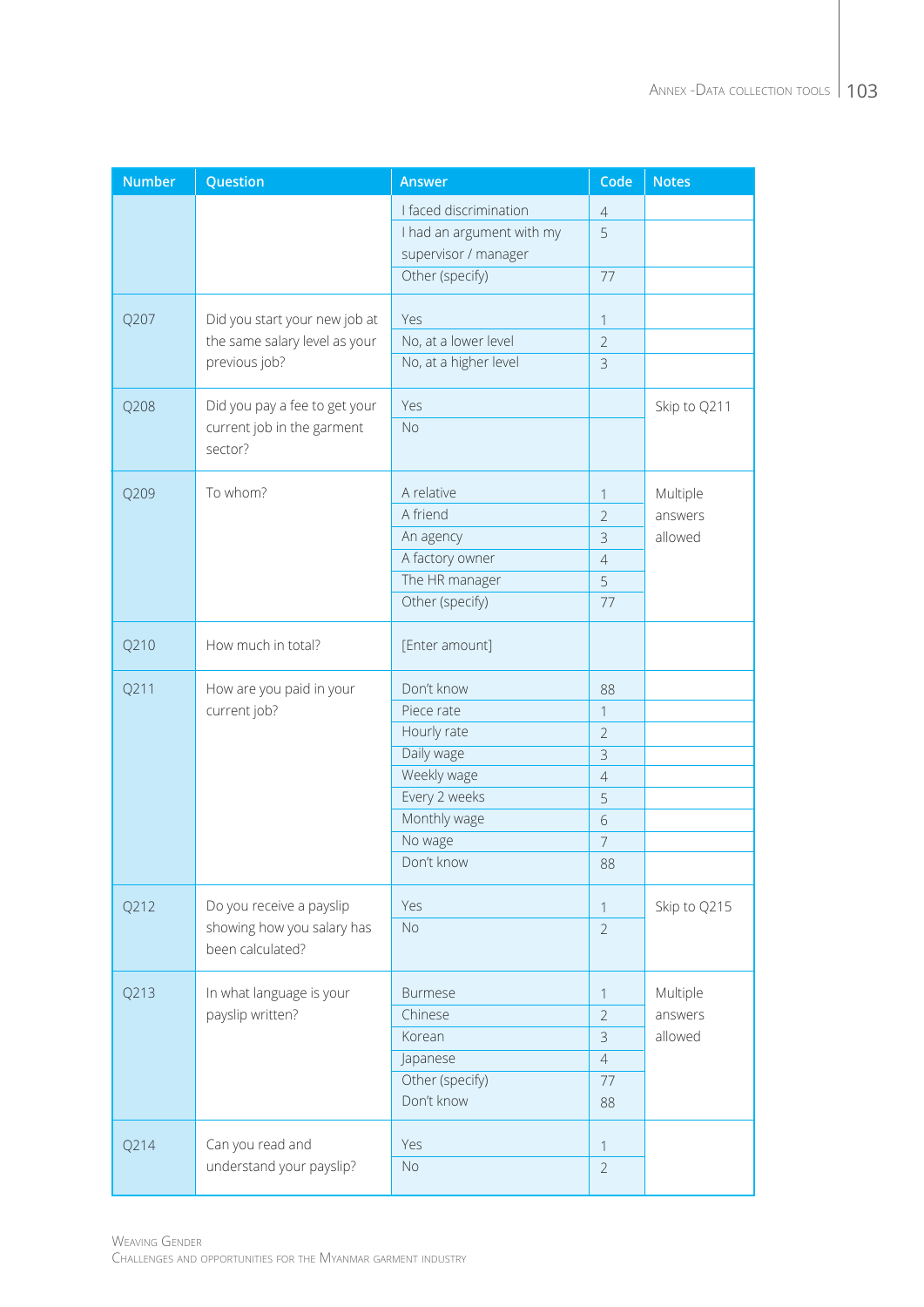| <b>Number</b> | Question                                       | Answer                       | Code                    | <b>Notes</b> |
|---------------|------------------------------------------------|------------------------------|-------------------------|--------------|
| Q215          | Do you know what the                           | Yes                          | 1                       |              |
|               | minimum wage is?                               | <b>No</b>                    | $\overline{2}$          |              |
|               |                                                |                              |                         |              |
| Q216          | Do you receive at least 3,600                  | Yes                          | 1<br>$\overline{2}$     |              |
|               | kyat per day (excluding<br>overtime pay)?      | <b>No</b><br>Don't know      | 88                      |              |
|               |                                                |                              |                         |              |
| Q217          | Do you have another job in                     | Yes                          | 1                       |              |
|               | addition to your factory job?                  | <b>No</b>                    | $\overline{2}$          |              |
| Q218          | Do you get to decide what                      | Yes                          | 1                       | Skip to Q220 |
|               | your salary is spent on?                       | No                           | $\overline{2}$          |              |
|               |                                                |                              |                         |              |
| Q219          | Who makes decisions about                      | My husband                   | 1                       |              |
|               | how you spend your salary?                     | Another family member        | $\overline{2}$          |              |
|               |                                                | Other (specify)              | 77                      |              |
|               |                                                |                              |                         |              |
| Q220          | Does your family expect to                     | Yes<br><b>No</b>             | 1<br>$\overline{2}$     | Skip to Q223 |
|               | receive some of the money<br>from your salary? |                              |                         |              |
|               |                                                |                              |                         |              |
| Q221          | How often do you give                          | Once a week                  | 1                       |              |
|               | money to family members?                       | Once a month                 | $\overline{2}$          |              |
|               |                                                | Several times each year      | 3                       |              |
|               |                                                | Every time I get paid        | $\overline{4}$          |              |
|               |                                                | Every time my family request | 5                       |              |
| Q222          | Last month approximately                       | 25%                          | 1                       |              |
|               | what percentage of your                        | 50%                          | $\overline{2}$          |              |
|               | total factory salary did your                  | 75%                          | $\overline{3}$          |              |
|               | family take?                                   | 100%                         | 4                       |              |
| Q223          | How many hours do you                          | < 8                          | 1                       |              |
|               | usually work in the factory                    | $8 - 9$                      | $\overline{2}$          |              |
|               | each day (not including                        | $9 - 10$                     | $\overline{3}$          |              |
|               | overtime)?                                     | $10 - 11$                    | $\sqrt{4}$              |              |
|               |                                                | $11 - 12$                    | 5                       |              |
|               |                                                | >12                          | $\overline{6}$          |              |
|               |                                                |                              |                         |              |
| Q224          | How many overtime hours                        | $\overline{0}$<br>< 5        | 1<br>$\overline{2}$     |              |
|               | do you usually work each<br>week?              | $5 - 10$                     | $\overline{\mathbf{3}}$ |              |
|               |                                                | $10 - 15$                    | $\overline{4}$          |              |
|               |                                                | $15 - 20$                    | 5                       |              |
|               |                                                | > 20                         | 6                       |              |
|               |                                                |                              |                         |              |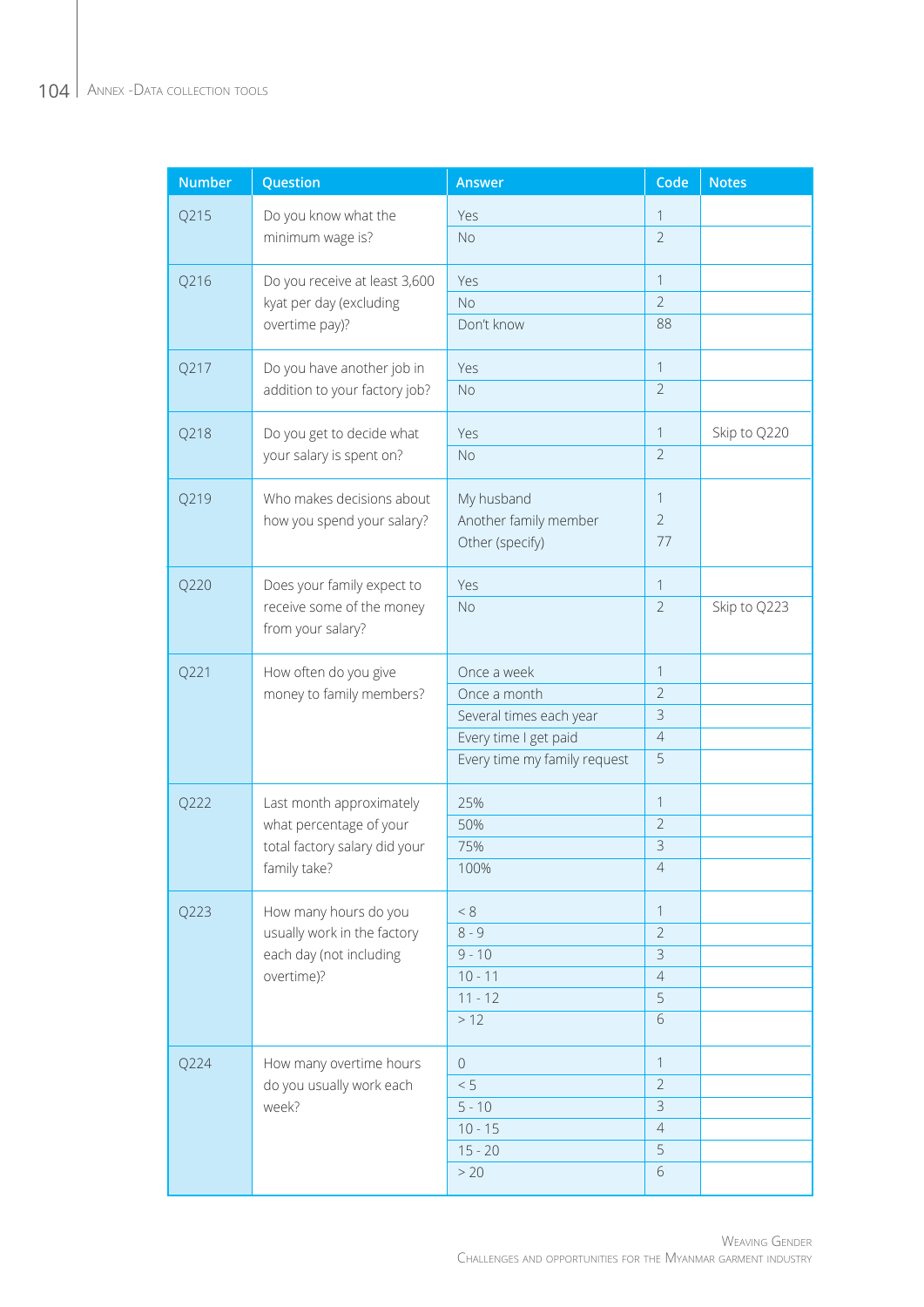| <b>Number</b> | Question                                         | Answer          | Code           | <b>Notes</b> |
|---------------|--------------------------------------------------|-----------------|----------------|--------------|
| Q225          | Can you refuse overtime                          | Yes             | 1              |              |
|               | without consequences?                            | <b>No</b>       | $\overline{2}$ |              |
| Q226          | How many rest days are you<br>allowed each week? | [Enter number]  |                |              |
| Q227          | Have you signed an                               | Yes             | 1              |              |
|               | employment contract with                         | <b>No</b>       | $\overline{2}$ | Skip to Q231 |
|               | your current employer?                           | Don't know      | 88             |              |
|               |                                                  |                 |                |              |
| Q228          | In what language was the                         | <b>Burmese</b>  | 1              | Multiple     |
|               | contract written?                                | Chinese         | $\overline{2}$ | answers      |
|               |                                                  | Korean          | 3              | allowed      |
|               |                                                  | Japanese        | $\overline{4}$ |              |
|               |                                                  | Other (specify) | 77             |              |
|               |                                                  | Don't know      | 88             |              |
| Q229          | Were you able to read and                        | Yes             | $\mathbf{1}$   |              |
|               | understand the contract by                       | No              | $\overline{2}$ |              |
|               | yourself?                                        |                 |                |              |
| Q230          | Was the contract explained                       | Yes             | $\mathbf{1}$   |              |
|               | to you by a representative of                    | <b>No</b>       | $\overline{2}$ |              |
|               | your employer?                                   |                 |                |              |
|               | Is there a trade union (BLO)                     | Yes             | 1              |              |
| Q231          | in your factory?                                 | <b>No</b>       | $\overline{2}$ | Skip to Q233 |
|               |                                                  | Don't know      | 88             |              |
| Q232          | Are you a member of this                         | Yes             | 1              |              |
|               | trade union (BLO)?                               | No              | $\overline{2}$ |              |
|               |                                                  | Don't know      | 88             |              |
|               |                                                  |                 |                |              |
| Q233          | Is there a workplace                             | Yes             | 1              |              |
|               | cooperation committee in                         | <b>No</b>       | $\overline{2}$ | Skip to Q301 |
|               | your factory?                                    | Don't know      | 88             |              |
| Q234          | Did you vote to elect the                        | Yes             | 1              |              |
|               | representative?                                  | <b>No</b>       | $\overline{2}$ |              |
|               |                                                  | Don't know      | 88             |              |
|               |                                                  |                 |                |              |
|               |                                                  |                 |                |              |
|               |                                                  |                 |                |              |
|               |                                                  |                 |                |              |
|               |                                                  |                 |                |              |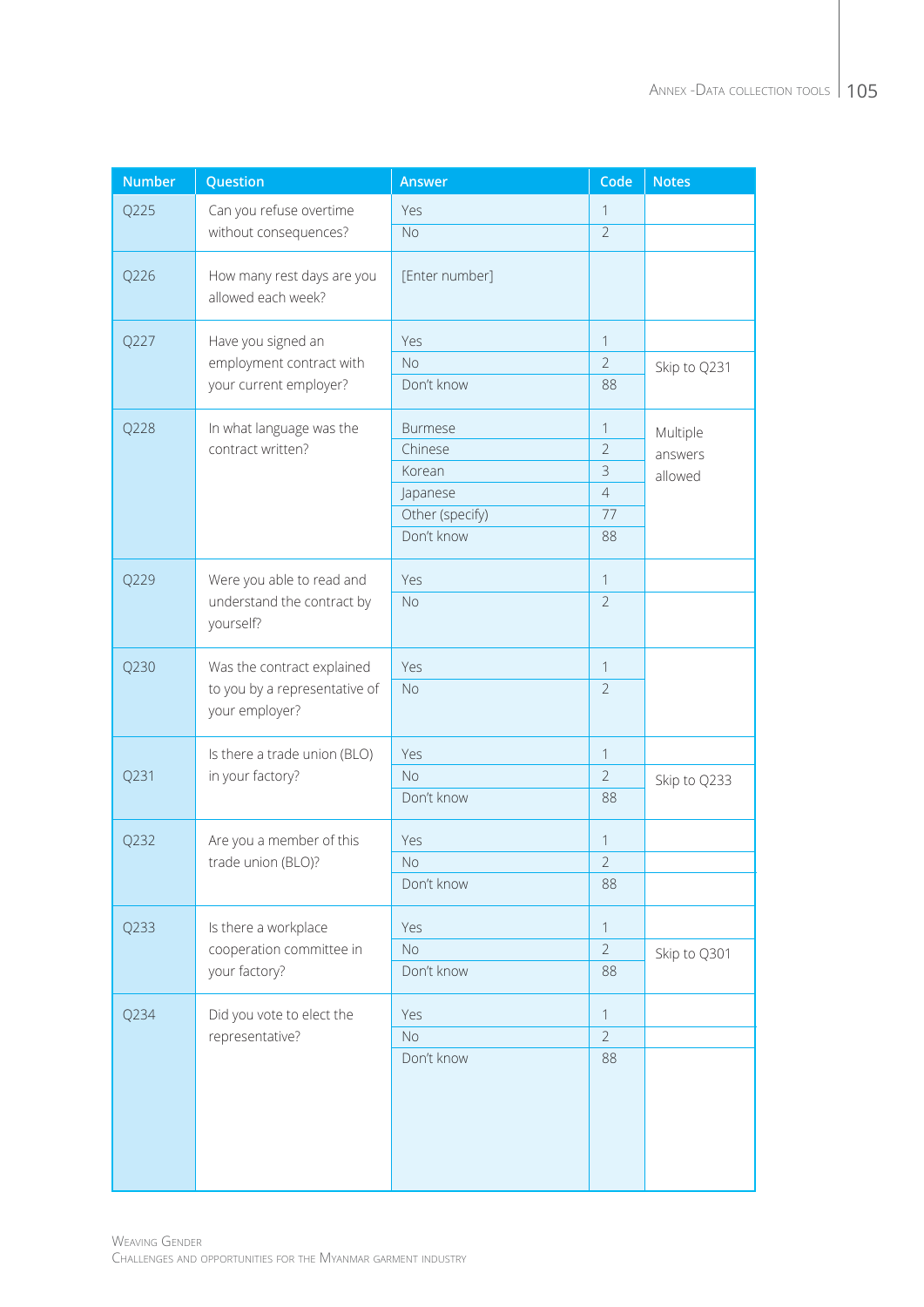## **Section 3: Experiences at Work: Opportunities and Discrimination**

"The next set of questions asks you about your experiences as a woman working in your factory. The questions relate to job opportunities and training in your factory. We also have some questions about discrimination and harassment in your factory. Your answers are confidential. And you can refuse to answer any question if you do not feel comfortable providing an answer."

| <b>Number</b> | Question                                                            | Answer                               | Code                    | <b>Notes</b> |
|---------------|---------------------------------------------------------------------|--------------------------------------|-------------------------|--------------|
| Q301          | Have you ever asked to do a                                         | Yes                                  | 1                       |              |
|               | different job in your factory?                                      | <b>No</b>                            | $\overline{2}$          | Skip to Q303 |
| Q302          | Was your request                                                    | Yes                                  | $\overline{1}$          |              |
|               | successful?                                                         | No                                   | $\overline{2}$          |              |
|               |                                                                     | Don't know                           | 88                      |              |
| Q303          | Have you ever asked to do                                           | Yes                                  | 1                       |              |
|               | a better paid job in your<br>factory?                               | <b>No</b>                            | $\overline{2}$          | Skip to Q305 |
| Q304          | Was your request                                                    | Yes                                  | 1                       |              |
|               | successful?                                                         | <b>No</b>                            | $\overline{2}$          |              |
|               |                                                                     | Don't know                           | 88                      |              |
| Q305          | In your view, do women                                              | Yes                                  | $\mathbf{1}$            |              |
|               | and men have equal                                                  | No, men have more                    | $\overline{2}$          |              |
|               | opportunities for developing<br>new work skills in your<br>factory? | opportunities                        |                         |              |
|               |                                                                     | No, women have more<br>opportunities | $\overline{3}$          |              |
|               |                                                                     | Don't know                           | 88                      |              |
| Q306          | In your view, do women                                              | Yes                                  | $\mathbf{1}$            |              |
|               | and men have equal                                                  | No, men have more                    | $\overline{2}$          |              |
|               | opportunities for doing                                             | opportunities                        |                         |              |
|               | higher paid jobs in your                                            | No, women have more                  | 3                       |              |
|               | factory?                                                            | opportunities<br>Don't know          | 88                      |              |
|               |                                                                     |                                      |                         |              |
| Q307          | Do you think women                                                  | Yes                                  | 1                       |              |
|               | experience barriers to                                              | No.                                  | 2                       | Skip to Q309 |
|               | developing new work                                                 | Don't know                           | 88                      |              |
|               | skills or promotion in your<br>factory?                             |                                      |                         |              |
| Q308          | What are these barriers?                                            | Gender                               | $\mathbf{1}$            | Multiple     |
|               |                                                                     | Age                                  | $\overline{2}$          | answers      |
|               |                                                                     | Education                            | $\overline{\mathbf{3}}$ | allowed      |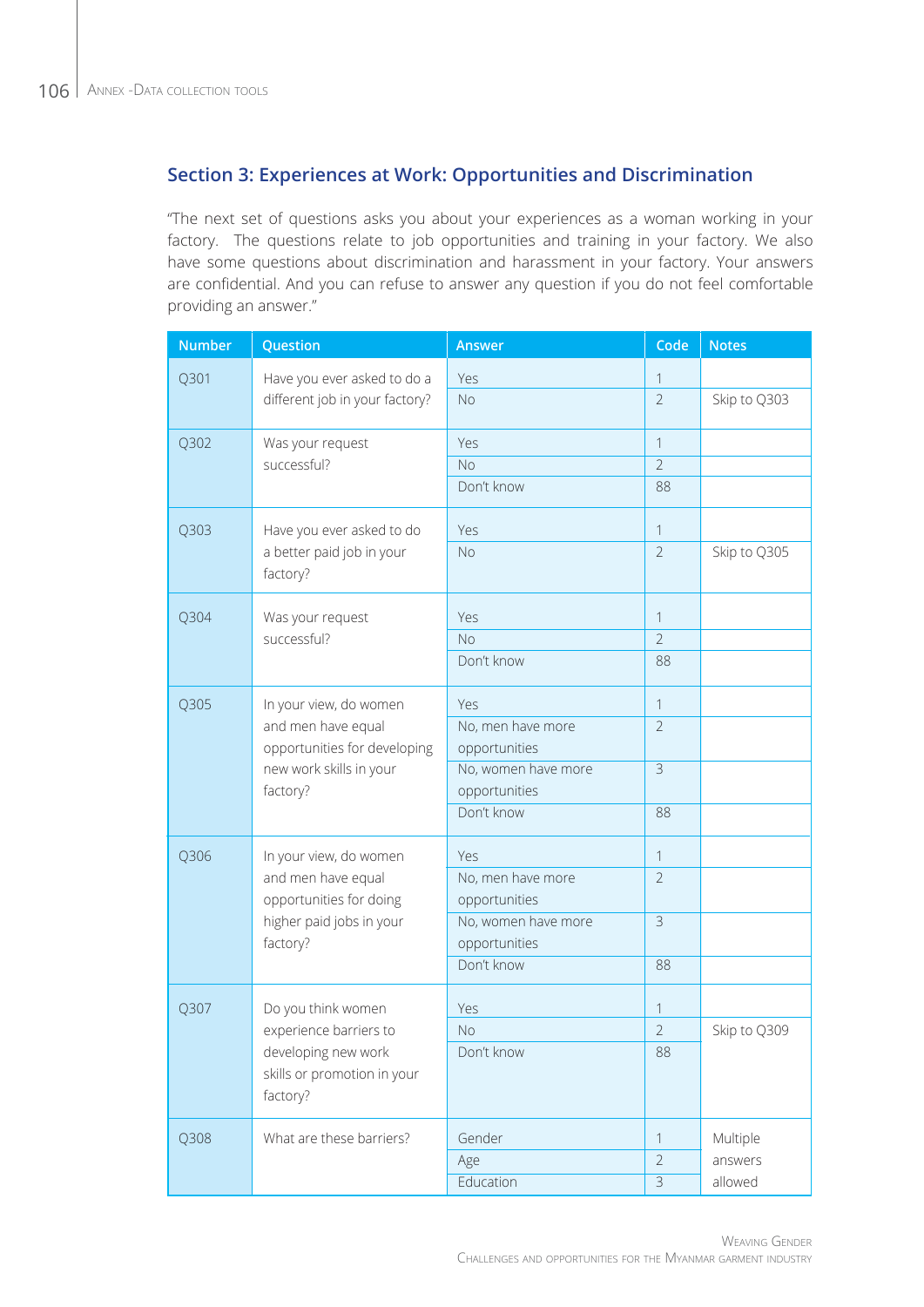| <b>Number</b> | Question                    | Answer                           | Code           | <b>Notes</b> |
|---------------|-----------------------------|----------------------------------|----------------|--------------|
|               |                             | Religion                         | $\overline{4}$ |              |
|               |                             | Ethnicity                        | 5              |              |
|               |                             | Family and household chores      | $\overline{6}$ |              |
|               |                             | <b>Skills</b>                    | $\overline{7}$ |              |
|               |                             | Relationship with supervisor/    | 8              |              |
|               |                             | manager                          |                |              |
|               |                             | Other (specify)                  | 77             |              |
|               |                             | Don't know                       | 88             |              |
|               |                             |                                  |                |              |
| Q309          | In the past year, have you  | Yes                              | 1              |              |
|               | taken part in any skills    | <b>No</b>                        | $\overline{2}$ | Skip to Q311 |
|               | training in your factory?   |                                  |                |              |
| Q310          | Why not?                    | It was not offered               | 1              |              |
|               |                             | I am too busy with work          | $\overline{2}$ | Multiple     |
|               |                             | I am too busy with childcare     | 3              | answers      |
|               |                             | I am too busy with               | $\overline{4}$ | allowed      |
|               |                             | household chores                 |                | Skip to Q312 |
|               |                             | I could not afford it            | 5              |              |
|               |                             | My supervisor would not let      | 6              |              |
|               |                             | me                               |                |              |
|               |                             | Other (specify)                  | 77             |              |
|               |                             |                                  |                |              |
| Q311          | What was this training for? | Learning new skills              | 1              | Multiple     |
|               |                             | Learning new machinery           | $\overline{2}$ | answers      |
|               |                             | Learning new operations          | $\overline{3}$ | allowed      |
|               |                             | Workers' rights                  | $\sqrt{4}$     |              |
|               |                             | Workplace grievance policy       | 5              |              |
|               |                             | Workplace health issues          | 6              |              |
|               |                             | Workplace safety issues          | $\overline{7}$ |              |
|               |                             | Anti-harassment training         | 8              |              |
|               |                             | Literacy or life skills training | 9              |              |
|               |                             | Other (specify)                  | 77             |              |
| Q312          | Does sexual harassment      | Yes                              | 1              |              |
|               | occur in your factory?      | <b>No</b>                        | $\overline{2}$ |              |
|               |                             | Don't know                       | 88             |              |
|               |                             |                                  |                |              |
| Q313          | Have you been subjected to  | Yes                              | 1              |              |
|               | sexual harassment in your   | <b>No</b>                        | $\overline{2}$ | Skip to Q321 |
|               | factory?                    | Don't know                       | 88             |              |
| Q314          | The most recent time this   | Co-worker                        | 1              | Multiple     |
|               | happened, who by?           | Supervisor                       | $\overline{2}$ | answers      |
|               |                             | Manager                          | 3              | allowed      |
|               |                             |                                  |                |              |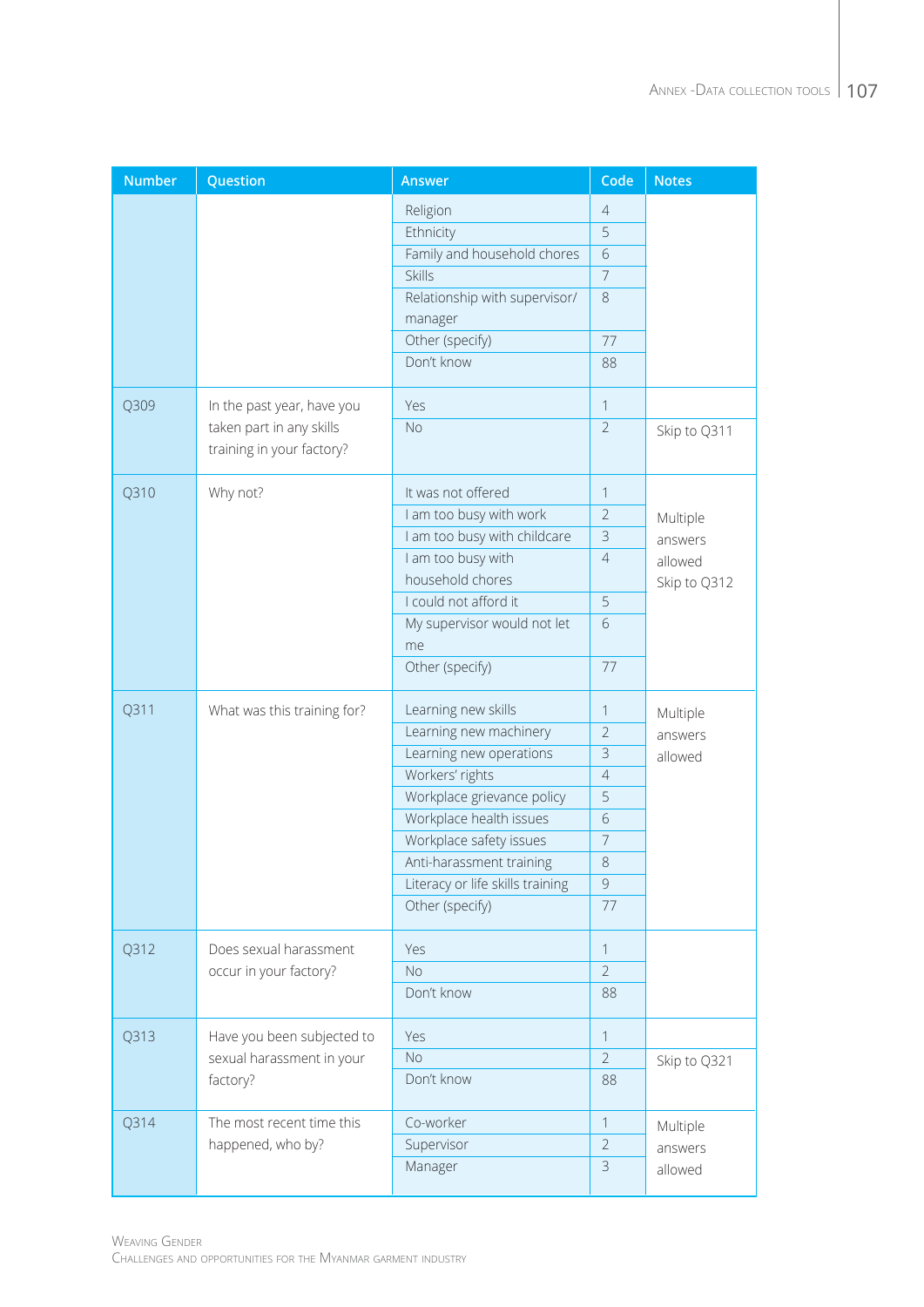| <b>Number</b> | Question                     | Answer                                          | Code                | <b>Notes</b>       |
|---------------|------------------------------|-------------------------------------------------|---------------------|--------------------|
|               |                              | Owner                                           | $\overline{4}$      |                    |
|               |                              | Other (specify)                                 | 77                  |                    |
|               |                              |                                                 |                     |                    |
| Q315          | What was the gender of the   | Male                                            | $\mathbf{1}$        | Multiple           |
|               | person who harassed you?     | Female                                          | $\overline{2}$      | answers            |
|               |                              |                                                 |                     | allowed            |
|               |                              |                                                 |                     |                    |
| Q316          | Where did this happen?       | In factory accommodation                        | 1                   | Multiple           |
|               |                              | In the workplace (during                        | $\overline{2}$      | answers<br>allowed |
|               |                              | regular work hours)<br>In the workplace (during | 3                   |                    |
|               |                              | overtime work hours)                            |                     |                    |
|               |                              | Other (specify)                                 | 77                  |                    |
|               |                              |                                                 |                     |                    |
| Q317          | When did this happen?        | Between 6am and 8 am                            | 1                   | Multiple           |
|               |                              | Between 8am and 5pm                             | $\overline{2}$      | answers            |
|               |                              | Between 5pm and 7pm                             | 3                   | allowed            |
|               |                              | Between 7pm and 6am                             | $\overline{4}$      |                    |
|               |                              |                                                 |                     |                    |
| Q318          | Did this happen on pay day?  | Yes<br><b>No</b>                                | 1<br>$\overline{2}$ |                    |
|               |                              |                                                 |                     |                    |
| Q319          | What was your response?      | Discussed with colleagues                       | 1                   | Multiple           |
|               |                              | Discussed with supervisor /                     | $\overline{2}$      | answers            |
|               |                              | manager                                         |                     | allowed            |
|               |                              | Discussed with trade union                      | 3                   |                    |
|               |                              | (BLO) representative                            |                     |                    |
|               |                              | Considered quitting                             | $\overline{4}$      |                    |
|               |                              | Took sick leave<br>Considered strike action     | 5<br>6              |                    |
|               |                              | Took strike action                              | $\overline{7}$      |                    |
|               |                              | Took no action                                  | 8                   |                    |
|               |                              | Other (specify)                                 | 77                  |                    |
|               |                              |                                                 |                     |                    |
| Q320          | What positive response, if   | Provided me with counselling                    | $\mathbf{1}$        | Multiple           |
|               | any, did your employer take? | Allowed me to take time off                     | $\overline{2}$      | answers            |
|               |                              | with pay                                        |                     | allowed            |
|               |                              | Disciplined the perpetrator                     | 3                   |                    |
|               |                              | Sacked the perpetrator                          | $\overline{4}$      |                    |
|               |                              | Introduced a new policy                         | 5                   |                    |
|               |                              | Communicated an existing<br>policy              | 6                   |                    |
|               |                              | Provided awareness raising                      | $\overline{7}$      |                    |
|               |                              | for all employees                               |                     |                    |
|               |                              | Documented the incident                         | $\,8\,$             |                    |
|               |                              |                                                 |                     |                    |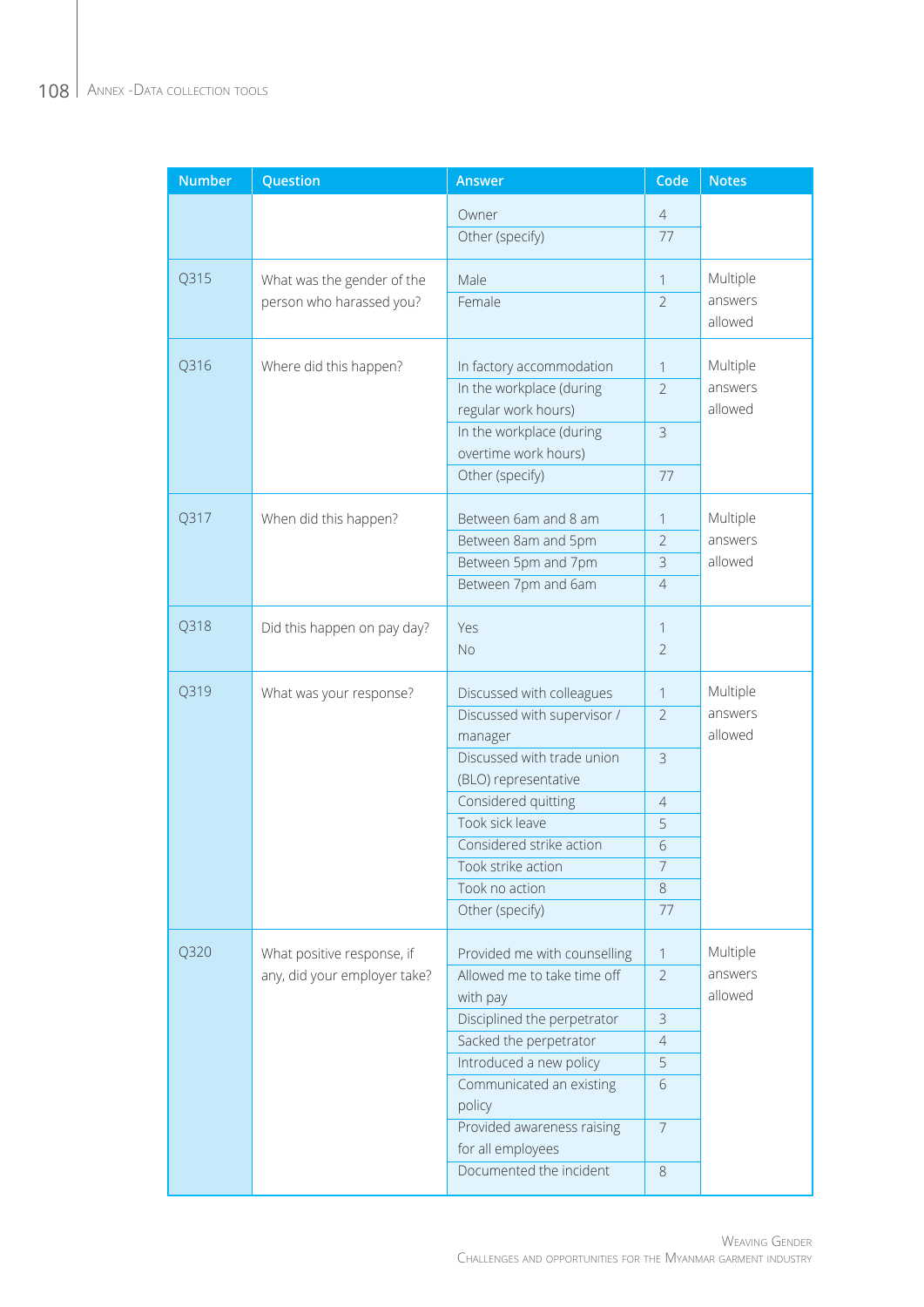| <b>Number</b> | Question                     | Answer                                                               | Code                  | <b>Notes</b> |
|---------------|------------------------------|----------------------------------------------------------------------|-----------------------|--------------|
|               |                              | Facilitated a mediation<br>session between me and the<br>perpetrator | $\mathcal{G}$         |              |
|               |                              | None<br>Other (specify)                                              | 10<br>$\overline{77}$ |              |
| Q321          | Have you been subjected      | Yes                                                                  | 1                     |              |
|               | to sexual harassment when    | <b>No</b>                                                            | $\overline{2}$        | Skip to Q323 |
|               | travelling to or from work?  | Don't know                                                           | 88                    |              |
| Q322          | The most recent time this    | Co-worker                                                            | 1                     | Multiple     |
|               | happened, who by?            | Supervisor                                                           | $\overline{2}$        | answers      |
|               |                              | Manager                                                              | $\overline{3}$        | allowed      |
|               |                              | Owner                                                                | $\overline{4}$        |              |
|               |                              | Food stall owner                                                     | $\overline{5}$        |              |
|               |                              | Private taxi/bus driver or                                           | $\overline{6}$        |              |
|               |                              | conductor                                                            |                       |              |
|               |                              | Factory vehicle driver                                               | $\overline{7}$        |              |
|               |                              | Other (specify)                                                      | 77                    |              |
| Q323          | Does verbal abuse occur in   | Yes                                                                  | 1                     |              |
|               | your factory?                | <b>No</b>                                                            | $\overline{2}$        | Skip to Q331 |
|               |                              | Don't know                                                           | 88                    |              |
| Q324          | Have you ever been           | Yes                                                                  | $\mathbf{1}$          |              |
|               | subjected to verbal abuse in | <b>No</b>                                                            | $\overline{2}$        |              |
|               | your factory?                | Don't know                                                           | 88                    |              |
| Q325          | The most recent time this    | Co-worker                                                            | 1                     | Multiple     |
|               | happened, who by?            | Supervisor                                                           | $\overline{2}$        | answers      |
|               |                              | Manager                                                              | $\overline{3}$        | allowed      |
|               |                              | Owner                                                                | $\overline{4}$        |              |
|               |                              | Other (specify)                                                      | 77                    |              |
| Q326          | What was the gender of the   | Male                                                                 | $\mathbf{1}$          | Multiple     |
|               | person who abused you?       | Female                                                               | $\overline{2}$        | answers      |
|               |                              |                                                                      |                       | allowed      |
| Q327          | Where did this happen?       | In factory accommodation                                             | 1                     | Multiple     |
|               |                              | In the workplace (during                                             | $\overline{2}$        | answers      |
|               |                              | regular work hours)                                                  |                       | allowed)     |
|               |                              | In the workplace (during                                             | 3                     |              |
|               |                              | overtime work hours)                                                 |                       |              |
|               |                              | Other (specify)                                                      | 77                    |              |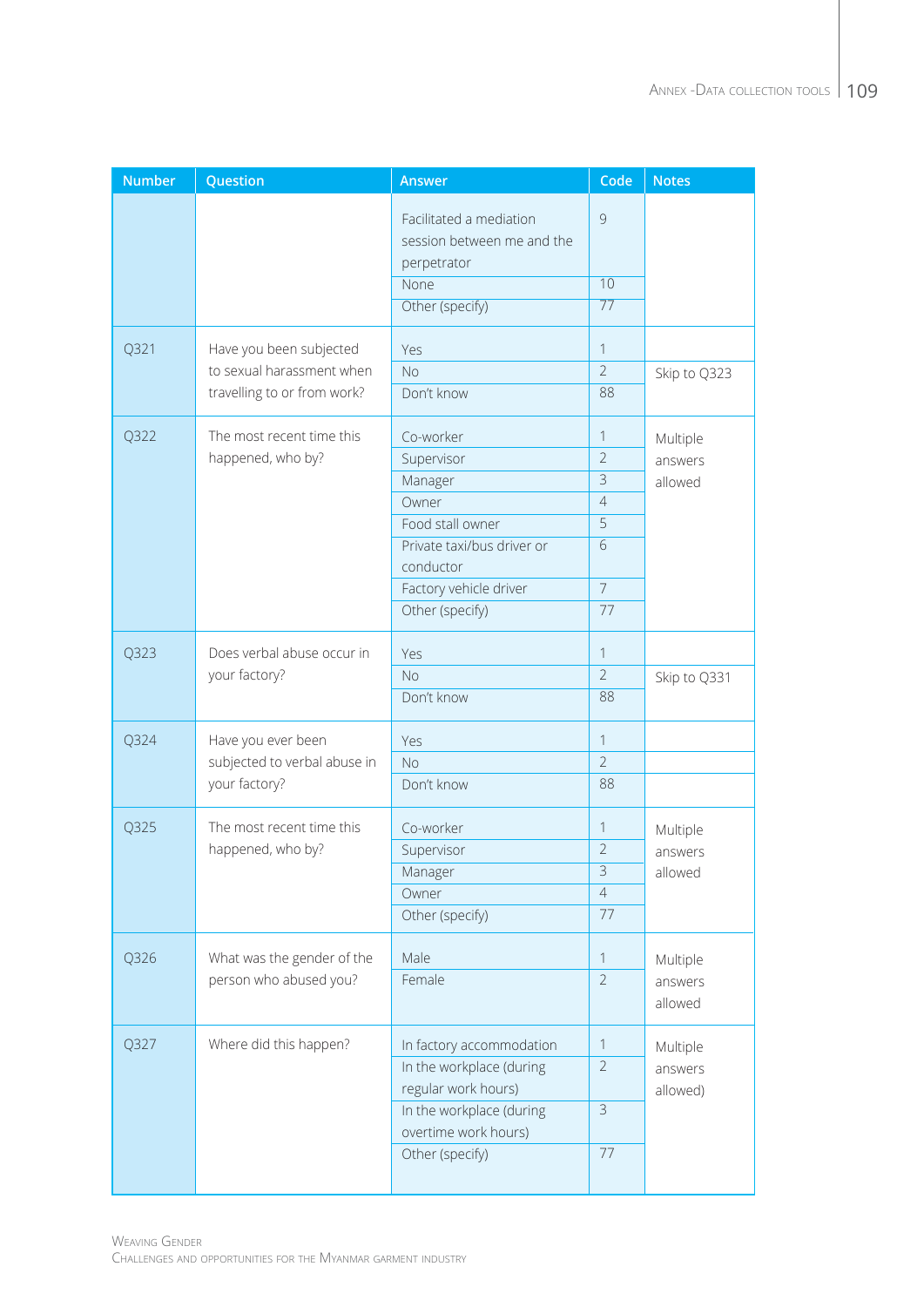| <b>Number</b> | Question                     | Answer                       | Code           | <b>Notes</b> |
|---------------|------------------------------|------------------------------|----------------|--------------|
| Q328          | When did this happen?        | Between 6am and 8 am         | 1              | Multiple     |
|               |                              | Between 8am and 5pm          | $\overline{2}$ | answers      |
|               |                              | Between 5pm and 7pm          | 3              | allowed      |
|               |                              | Between 7pm and 6am          | $\overline{4}$ |              |
|               |                              |                              |                |              |
| Q329          | What was your response?      | Discussed with colleagues    | 1              | Multiple     |
|               |                              | Discussed with supervisor /  | $\overline{2}$ | answers      |
|               |                              | manager                      |                | allowed)     |
|               |                              | Discussed with trade union   | 3              |              |
|               |                              | (BLO) representative         |                |              |
|               |                              | Considered quitting          | $\overline{4}$ |              |
|               |                              | Took sick leave              | 5              |              |
|               |                              | Considered strike action     | 6              |              |
|               |                              | Took strike action           | $\overline{7}$ |              |
|               |                              | Took no action               | 8              |              |
|               |                              | Other (specify)              | 77             |              |
|               |                              |                              |                |              |
| Q330          | What positive response, if   | Provided me with counselling | $\mathbf{1}$   | Multiple     |
|               | any, did your employer take? | Allowed me to take time off  | $\overline{2}$ | answers      |
|               |                              | with pay                     |                | allowed      |
|               |                              | Disciplined the perpetrator  | 3              |              |
|               |                              | Sacked the perpetrator       | $\overline{4}$ |              |
|               |                              | Introduced a new policy      | 5              |              |
|               |                              | Communicated an existing     | 6              |              |
|               |                              | policy                       |                |              |
|               |                              | Provided awareness raising   | $\overline{7}$ |              |
|               |                              | for all employees            |                |              |
|               |                              | Documented the incident      | 8              |              |
|               |                              | Facilitated a mediation      | 9              |              |
|               |                              | session between me and the   |                |              |
|               |                              | perpetrator                  |                |              |
|               |                              | None                         | 10             |              |
|               |                              | Other (specify)              | 77             |              |
| Q331          | Have you been subjected to   | Yes                          | $\mathbf{1}$   |              |
|               | verbal abuse when travelling | <b>No</b>                    | $\overline{2}$ | Skip to Q333 |
|               | to or from work?             | Don't know                   | 88             |              |
|               |                              |                              |                |              |
| Q332          | The most recent time this    | Co-worker                    | 1              | Multiple     |
|               | happened, who by?            | Supervisor                   | $\overline{2}$ | answers      |
|               |                              | Manager                      | 3              | allowed      |
|               |                              | Owner                        | $\overline{4}$ |              |
|               |                              | Food stall owner             | 5              |              |
|               |                              | Private taxi/bus driver or   | 6              |              |
|               |                              | conductor                    |                |              |
|               |                              |                              |                |              |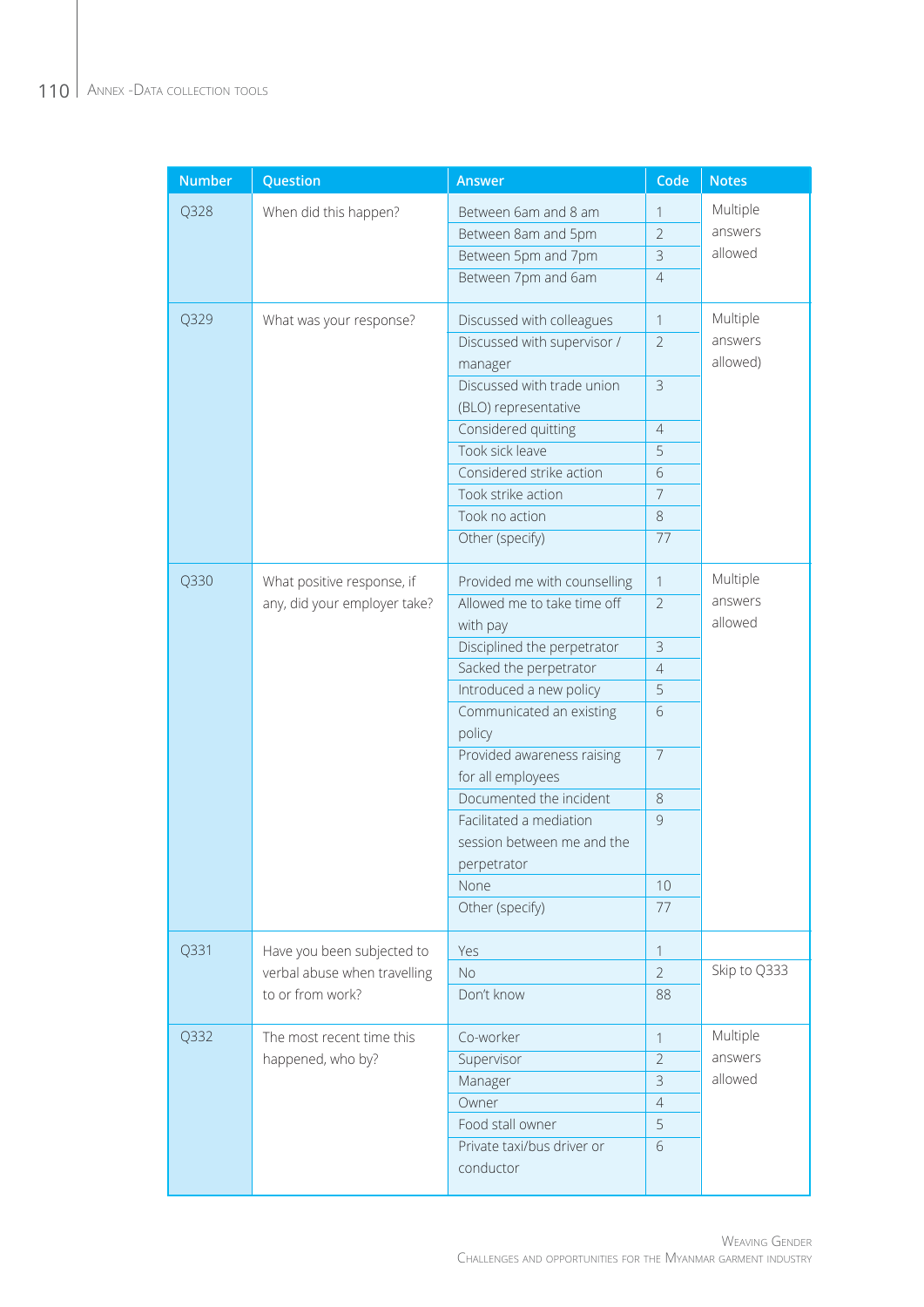| <b>Number</b> | Question                     | Answer                      | Code           | <b>Notes</b> |
|---------------|------------------------------|-----------------------------|----------------|--------------|
|               |                              | Factory vehicle driver      | $\overline{7}$ |              |
|               |                              | Other (specify)             | 77             |              |
|               |                              |                             |                |              |
| Q333          | Does physical abuse occur in | Yes                         | 1              |              |
|               | your factory?                | <b>No</b>                   | $\overline{2}$ |              |
|               |                              | Don't know                  | 88             |              |
|               |                              |                             |                |              |
| Q334          | Have you ever been           | Yes                         | 1              |              |
|               | subjected to physical abuse  | <b>No</b>                   | $\overline{2}$ | Skip to Q341 |
|               | in your factory?             | Don't know                  | 88             |              |
| Q335          | The most recent time this    | Co-worker                   | 1              | Multiple     |
|               | happened, who by?            | Supervisor                  | $\overline{2}$ | answers      |
|               |                              | Manager                     | 3              | allowed      |
|               |                              | Owner                       | $\overline{4}$ |              |
|               |                              | Other (specify)             | 77             |              |
|               |                              |                             |                |              |
| Q336          | What was the gender of the   | Male                        | 1              | Multiple     |
|               | person who abused you?       | Female                      | $\overline{2}$ | answers      |
|               |                              |                             |                | allowed      |
| Q337          | Where did this happen?       | In factory accommodation    | 1              | Multiple     |
|               |                              | In the workplace (during    | $\overline{2}$ | answers      |
|               |                              | regular work hours)         |                | allowed      |
|               |                              | In the workplace (during    | 3              |              |
|               |                              | overtime work hours)        |                |              |
|               |                              | Other (specify)             | 77             |              |
|               |                              |                             |                |              |
| Q338          | When did this happen?        | Between 6am and 8 am        | 1              | Multiple     |
|               |                              | Between 8am and 5pm         | $\overline{2}$ | answers      |
|               |                              | Between 5pm and 7pm         | 3.             | allowed      |
|               |                              | Between 7pm and 6am         | $\overline{4}$ |              |
| Q339          | What was your response?      | Discussed with colleagues   | 1              | Multiple     |
|               |                              | Discussed with supervisor / | $\overline{2}$ | answers      |
|               |                              | manager                     |                | allowed      |
|               |                              | Discussed with trade union  | 3              |              |
|               |                              | (BLO) representative        |                |              |
|               |                              | Considered quitting         | $\overline{4}$ |              |
|               |                              | Took sick leave             | 5              |              |
|               |                              | Considered strike action    | 6              |              |
|               |                              | Took strike action          | $\overline{7}$ |              |
|               |                              | Took no action              | 8              |              |
|               |                              | Other (specify)             | 77             |              |
|               |                              |                             |                |              |
|               |                              |                             |                |              |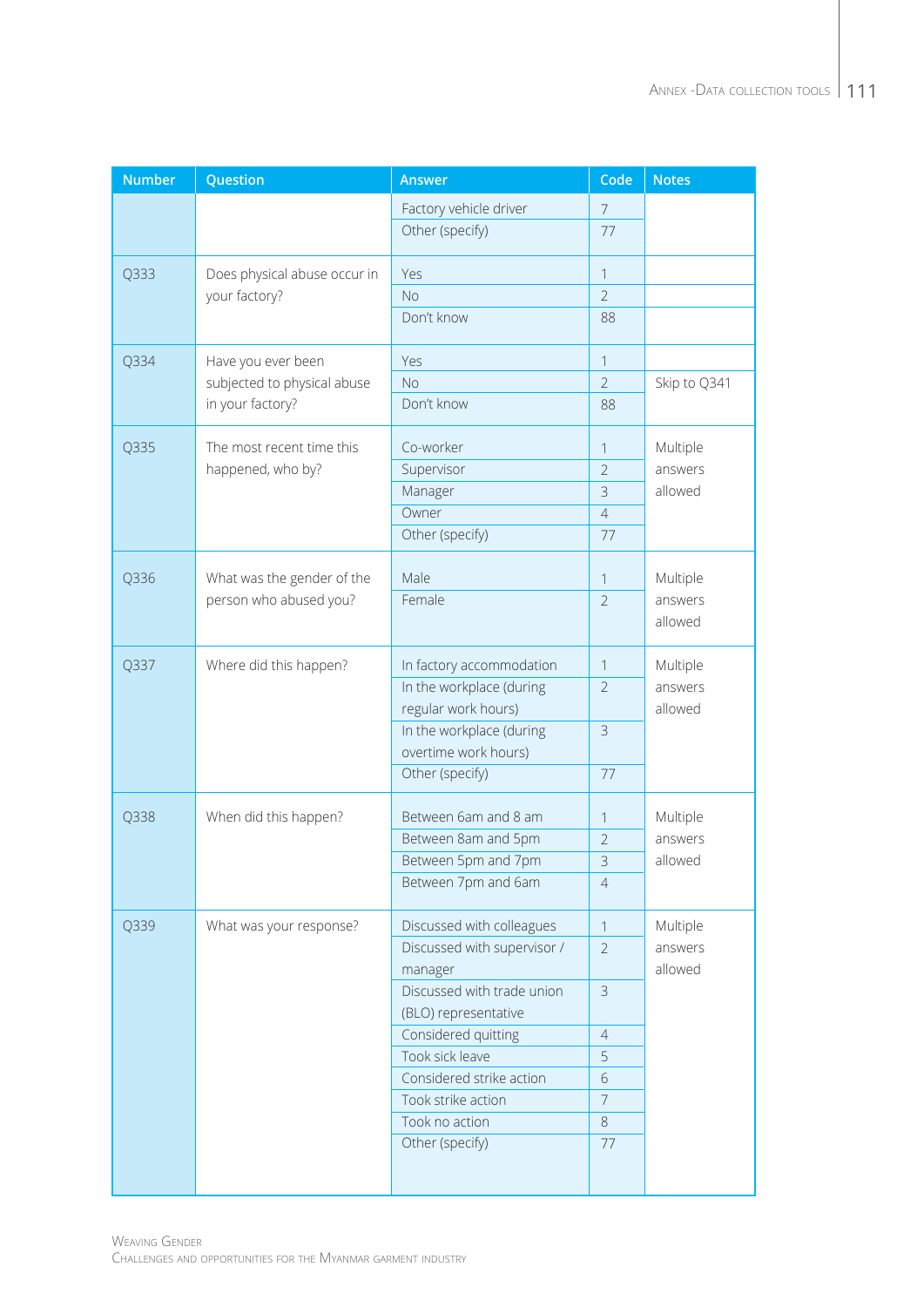| <b>Number</b> | Question                                          | <b>Answer</b>                | Code           | <b>Notes</b> |
|---------------|---------------------------------------------------|------------------------------|----------------|--------------|
| Q340          | What positive response, if                        | Provided me with counselling | 1              | Multiple     |
|               | any, did your employer take?                      | Allowed me to take time off  | $\overline{2}$ | answers      |
|               |                                                   | with pay                     |                | allowed      |
|               |                                                   | Disciplined the perpetrator  | $\mathcal{E}$  |              |
|               |                                                   | Sacked the perpetrator       | $\overline{4}$ |              |
|               |                                                   | Introduced a new policy      | $\overline{5}$ |              |
|               |                                                   | Communicated an existing     | 6              |              |
|               |                                                   | policy                       |                |              |
|               |                                                   | Provided awareness raising   | $\overline{7}$ |              |
|               |                                                   | for all employees            |                |              |
|               |                                                   | Documented the incident      | $\,8\,$        |              |
|               |                                                   | Facilitated a mediation      | 9              |              |
|               |                                                   | session between me and the   |                |              |
|               |                                                   | perpetrator                  |                |              |
|               |                                                   | None                         | 10             |              |
|               |                                                   | Other (specify)              | 77             |              |
| Q341          | Have you been subjected                           | Yes                          | 1              |              |
|               | to physical abuse when                            | <b>No</b>                    | $\overline{2}$ | Skip to      |
|               | travelling to or from work?                       | Don't know                   | 88             | Q343         |
|               |                                                   |                              |                |              |
| Q342          | Who by?                                           | Co-worker                    | 1              | Multiple     |
|               |                                                   | Supervisor                   | $\overline{2}$ | answers      |
|               |                                                   | Manager                      | $\mathcal{E}$  | allowed      |
|               |                                                   | Owner                        | $\overline{4}$ |              |
|               |                                                   | Food stall owner             | 5              |              |
|               |                                                   | Private taxi/bus driver or   | 6              |              |
|               |                                                   | conductor                    |                |              |
|               |                                                   | Factory vehicle driver       | $\overline{7}$ |              |
|               |                                                   | Other (specify)              | 77             |              |
| Q343          | In general, how safe do you                       | Very safe                    | 1              |              |
|               | feel in your workplace?                           | Somewhat safe                | $\overline{2}$ |              |
|               |                                                   | Safe                         | 3              |              |
|               |                                                   | Somewhat unsafe              | $\overline{4}$ |              |
|               |                                                   | Very unsafe                  | 5              |              |
|               |                                                   | Male                         | $\mathbf{1}$   |              |
| Q344          | What is the gender of your<br>current supervisor? | Female                       | $\overline{2}$ |              |
|               |                                                   |                              |                |              |
| Q345          | What is the nationality of                        | Myanmar                      | 1              |              |
|               | your current supervisor?                          | Chinese                      | $\overline{2}$ |              |
|               |                                                   | Other(specify)               | 77             |              |
|               |                                                   | Don't know                   | 88             |              |
|               |                                                   |                              |                |              |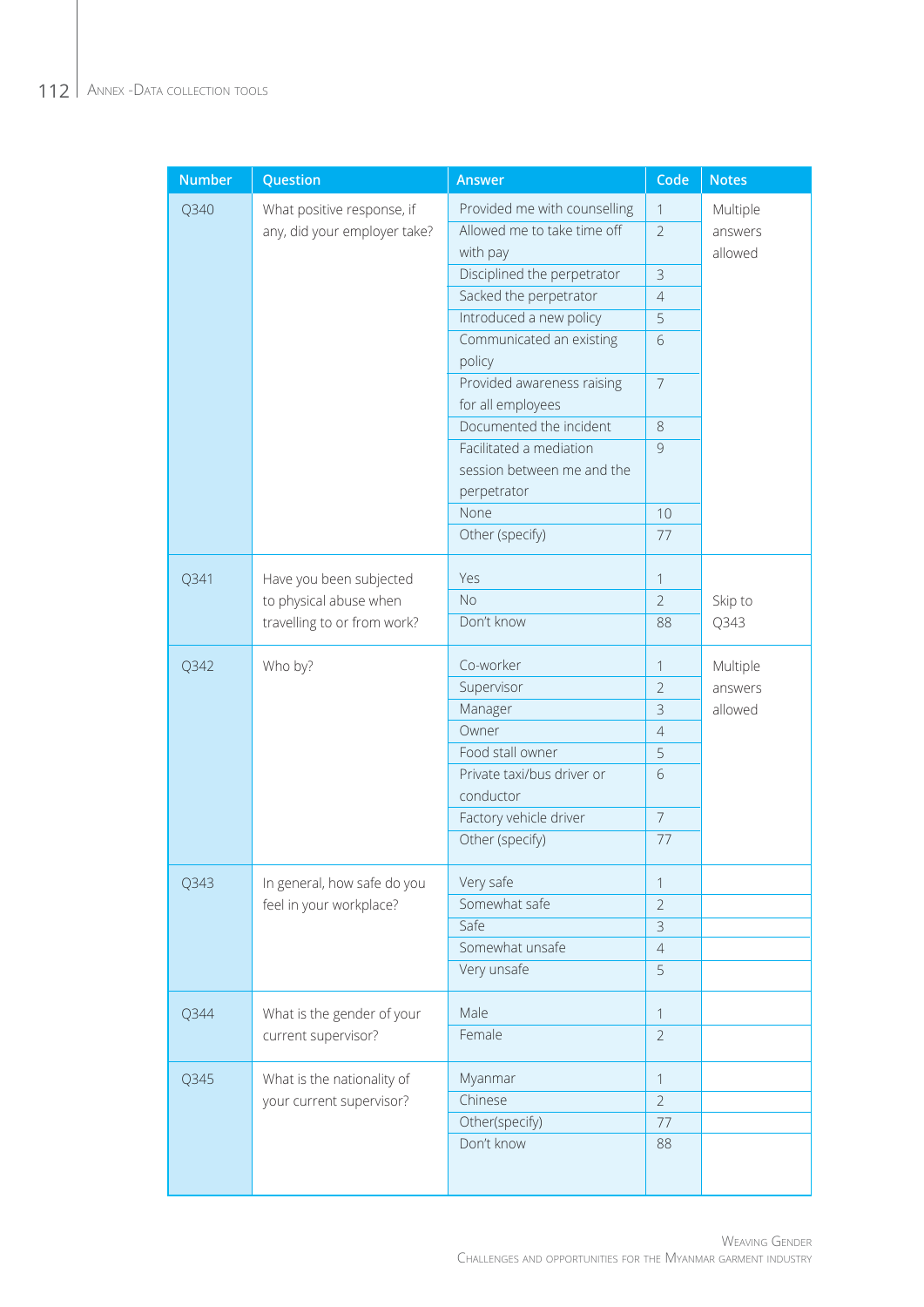| <b>Number</b> | Question                  | Answer                       | Code                    | <b>Notes</b> |
|---------------|---------------------------|------------------------------|-------------------------|--------------|
| Q346          | When your supervisor      | All the time                 | 1                       |              |
|               | corrects your work, how   | Most of the time             | $\overline{2}$          |              |
|               | often do they do so with  | Sometimes                    | $\overline{3}$          |              |
|               | respect?                  | Rarely                       | $\sqrt{4}$              |              |
|               |                           | Never                        | $\overline{5}$          |              |
|               |                           |                              |                         |              |
| Q347          | Are you ever punished at  | Yes                          | 1                       |              |
|               | work in this factory?     | <b>No</b>                    | $\overline{2}$          | Skip to Q401 |
| Q348          | What common forms of      | Shouting                     | 1                       | Multiple     |
|               | punishment do you receive | Verbal insults               | $\overline{2}$          | answers      |
|               | at work?                  | Physical (e.g., hitting)     | $\mathsf 3$             | allowed      |
|               |                           | Deduction of wages           | $\sqrt{4}$              |              |
|               |                           | Forced to work longer        | 5                       |              |
|               |                           | Forced to work during breaks | 6                       |              |
|               |                           | Other (specify)              | 77                      |              |
|               |                           |                              |                         |              |
| Q349          | Why are you punished?     | Making a mistake             | 1                       | Multiple     |
|               |                           | Talking at work              | $\overline{2}$          | answers      |
|               |                           | Being late for work          | $\overline{\mathbf{3}}$ | allowed      |
|               |                           | Refusing overtime            | $\sqrt{4}$              |              |
|               |                           | Missing work                 | 5                       |              |
|               |                           | Missing a production target  | $\overline{6}$          |              |
|               |                           | Participation in union (BLO) | $\overline{7}$          |              |
|               |                           | activities                   |                         |              |
|               |                           | Other (specify)              | 77                      |              |
|               |                           |                              |                         |              |
|               |                           |                              |                         |              |
|               |                           |                              |                         |              |
|               |                           |                              |                         |              |
|               |                           |                              |                         |              |
|               |                           |                              |                         |              |
|               |                           |                              |                         |              |
|               |                           |                              |                         |              |
|               |                           |                              |                         |              |
|               |                           |                              |                         |              |
|               |                           |                              |                         |              |
|               |                           |                              |                         |              |
|               |                           |                              |                         |              |
|               |                           |                              |                         |              |
|               |                           |                              |                         |              |
|               |                           |                              |                         |              |
|               |                           |                              |                         |              |
|               |                           |                              |                         |              |
|               |                           |                              |                         |              |
|               |                           |                              |                         |              |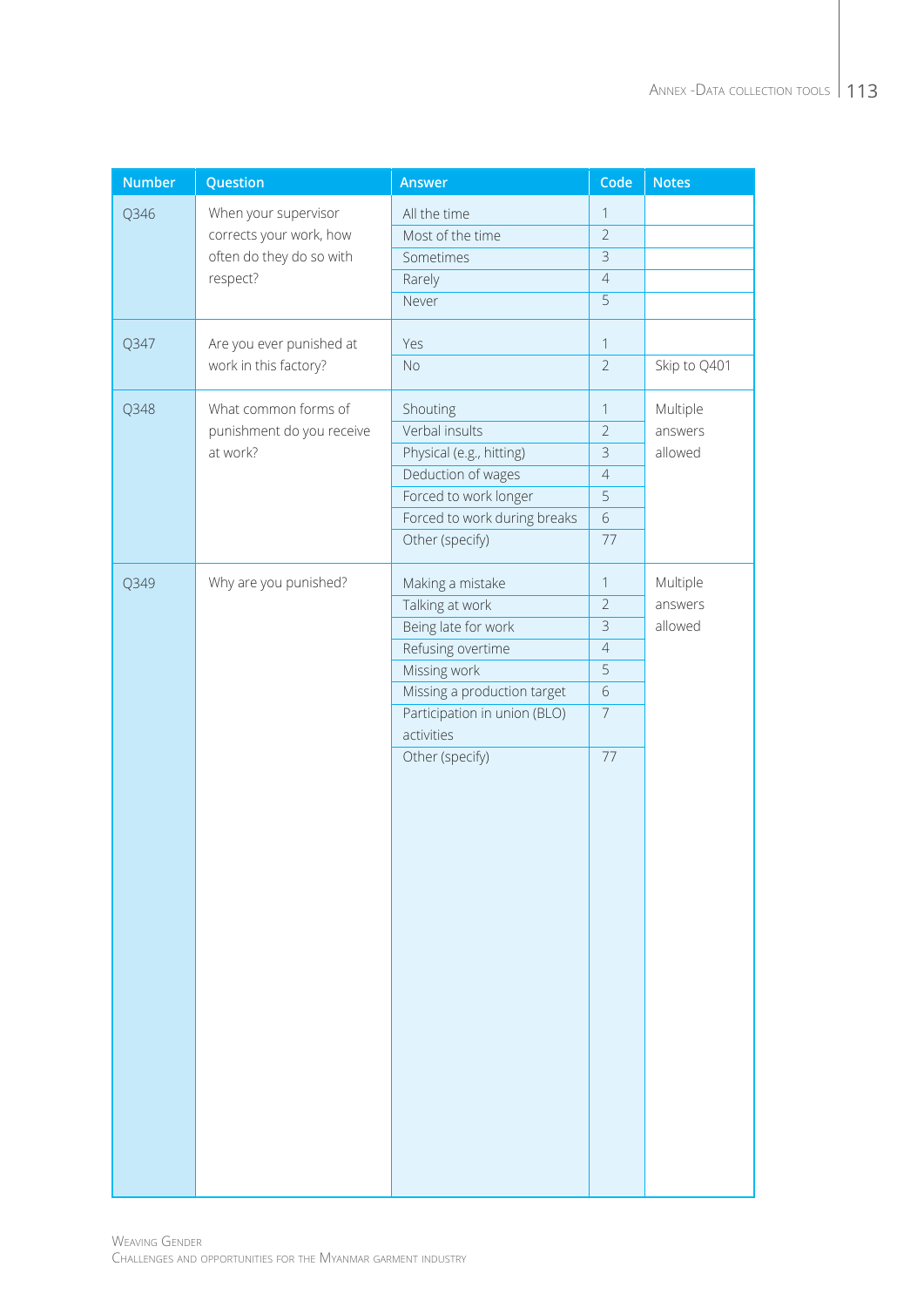## **Section 4: Services at Work: Sexual and Reproductive Health**

"The next set of questions asks you about sexual and reproductive health. Don't worry if you do not know an answer, or if you do not feel comfortable providing an answer. Again, anything you say is confidential, and nobody will be able to see the answers you have given. The answers you give us will help the ILO to identify what education programs might better support women working in the garment sector in Myanmar."

| <b>Number</b>         | Question                                                         | Answer     | Code           | <b>Notes</b> |
|-----------------------|------------------------------------------------------------------|------------|----------------|--------------|
| Q401                  | Does your employer provide                                       | Yes        | 1              |              |
| paid maternity leave? |                                                                  | <b>No</b>  | $\overline{2}$ |              |
|                       |                                                                  | Don't know | 88             |              |
| Q402                  | As far as you know, are                                          | Yes        | 1              |              |
|                       | employers required by law                                        | <b>No</b>  | $\overline{2}$ |              |
|                       | to pay maternity leave?                                          | Don't know | 88             |              |
| Q403                  | Did your current employer                                        | Yes        | 1              |              |
|                       | require you to take a<br>pregnancy test before<br>employing you? | <b>No</b>  | $\overline{2}$ |              |
| Q404                  | Is there a childcare facility in                                 | Yes        | 1              |              |
|                       | your factory?                                                    | <b>No</b>  | $\overline{2}$ |              |
|                       |                                                                  | Don't know | 88             |              |
| Q405                  | Is there a first aid room or                                     | Yes        | 1              |              |
|                       | health clinic in your factory?                                   | <b>No</b>  | $\overline{2}$ | Skip to Q410 |
|                       |                                                                  | Don't know | 88             |              |
| Q406                  | Is this clinic run by a medical                                  | Yes        | 1              |              |
|                       | officer or nursing staff/aid?                                    | <b>No</b>  | $\overline{2}$ |              |
|                       | Don't know                                                       | 88         |                |              |
| Q407                  | Are the services provided at                                     | Yes        | 1              |              |
|                       | the clinic confidential?                                         | <b>No</b>  | $\overline{2}$ |              |
|                       |                                                                  | Don't know | 88             |              |
| Q408                  | Does the clinic offer free                                       | Yes        | 1              |              |
|                       | medication?                                                      | <b>No</b>  | $\overline{2}$ |              |
|                       |                                                                  | Don't know | 88             |              |
| Q409                  | Do you receive any form of                                       | Yes        | $\mathbf{1}$   |              |
|                       | punishment if you use this<br>clinic?                            | No         | $\overline{2}$ |              |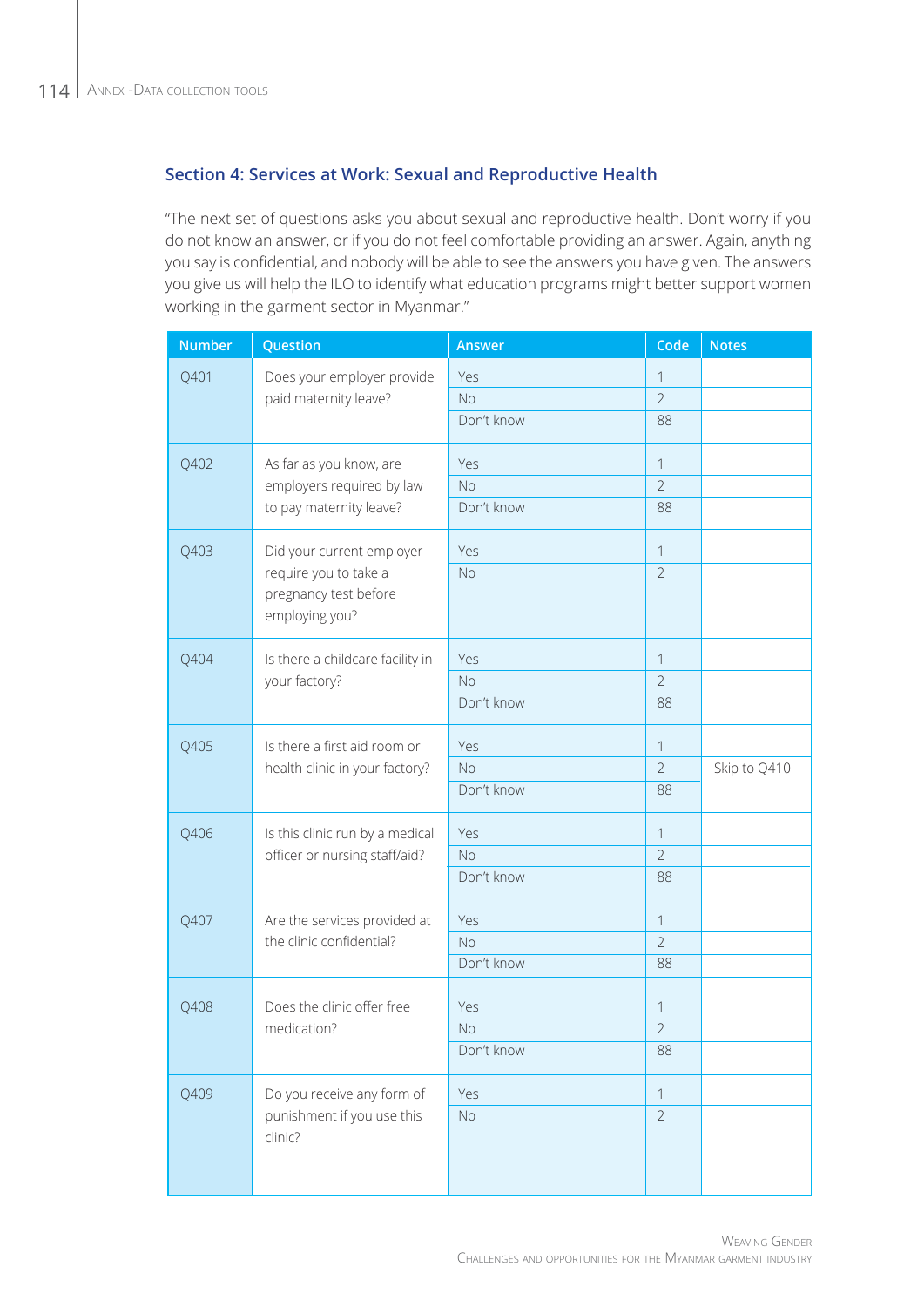| <b>Number</b> | Question                        | Answer                                    | Code                | <b>Notes</b> |
|---------------|---------------------------------|-------------------------------------------|---------------------|--------------|
| Q410          | How would you rate the          | Excellent                                 | 1                   |              |
|               | cleanliness of the female       | Very good                                 | $\overline{2}$      |              |
|               | toilet facilities in your       | Good                                      | $\overline{3}$      |              |
|               | factory?                        | Fair                                      | $\overline{4}$      |              |
|               |                                 | Poor                                      | $\overline{5}$      |              |
| Q411          | Can you use the toilet          | Yes                                       | 1                   |              |
|               | whenever you need to go?        | <b>No</b>                                 | $\overline{2}$      |              |
|               |                                 |                                           |                     |              |
| Q412          | Do you feel you have enough     | Yes                                       | 1                   |              |
|               | privacy in the toilets?         | <b>No</b>                                 | $\overline{2}$      |              |
| Q413          | Do you feel safe in the         | Yes                                       | 1                   |              |
|               | toilets?                        | <b>No</b>                                 | $\overline{2}$      |              |
|               |                                 |                                           |                     |              |
| Q414          | When you are or were            | Yes                                       | 1                   |              |
|               | menstruating, would you         | <b>No</b>                                 | $\overline{2}$      | Skip to Q418 |
|               | usually take time off work?     | Not applicable                            | 66                  |              |
|               |                                 |                                           |                     |              |
| Q415          | For how many days each<br>time? | $\mathbf{1}$<br>$\overline{2}$            | 1<br>$\overline{2}$ |              |
|               |                                 | 3                                         | 3                   |              |
|               |                                 | > 3                                       | $\overline{4}$      |              |
|               |                                 |                                           |                     |              |
| Q416          | Why?                            | I think menstruation is                   | 1                   | Multiple     |
|               |                                 | unclean                                   |                     | answers      |
|               |                                 | I am embarrassed                          | $\overline{2}$      | allowed      |
|               |                                 | I worry about infecting other             | 3                   |              |
|               |                                 | people                                    |                     |              |
|               |                                 | I don't like to use the factory           | $\overline{4}$      |              |
|               |                                 | toilets<br>It's difficult to manage while | 5                   |              |
|               |                                 | working                                   |                     |              |
|               |                                 | My supervisor tells me to                 | 6                   |              |
|               |                                 | Religious reasons                         | $\overline{7}$      |              |
|               |                                 | I experience pain                         | $8\,$               |              |
|               |                                 | Other (specify)                           | 77                  |              |
|               |                                 |                                           |                     |              |
| Q417          | Is money deduced from your      | Yes                                       | 1                   |              |
|               | salary if you take time off due | <b>No</b>                                 | $\overline{2}$      |              |
|               | to menstruation?                | Don't know                                | 88                  |              |
|               |                                 |                                           |                     |              |
|               |                                 |                                           |                     |              |
|               |                                 |                                           |                     |              |
|               |                                 |                                           |                     |              |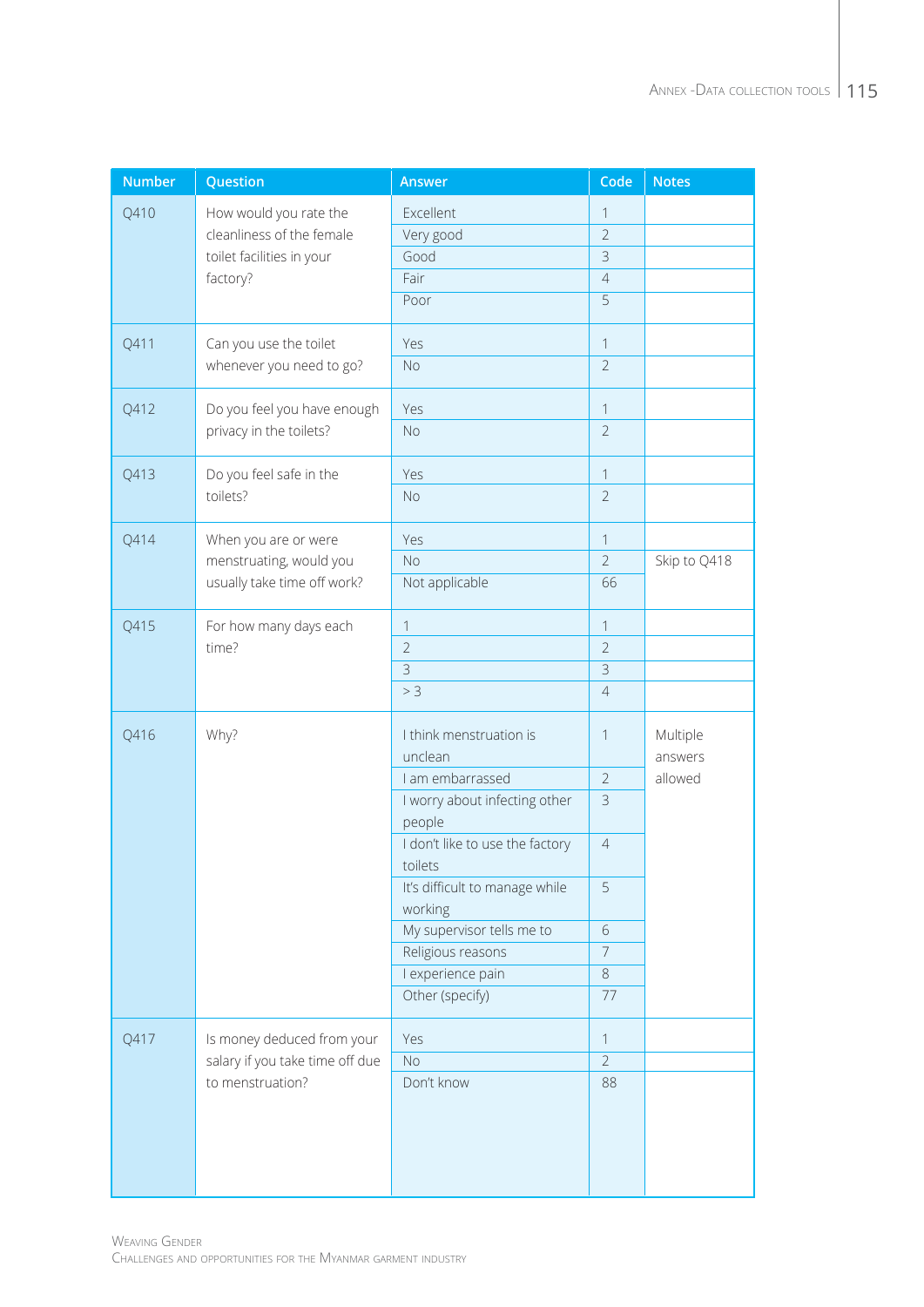| <b>Number</b> | Question                                               | Answer                                                                                                                                       | Code                                                                    | <b>Notes</b>                   |
|---------------|--------------------------------------------------------|----------------------------------------------------------------------------------------------------------------------------------------------|-------------------------------------------------------------------------|--------------------------------|
| Q418          | In the past year, have you<br>received any training on | Yes<br>$\rm No$                                                                                                                              | $\mathbf{1}$<br>$\overline{2}$                                          | Finish                         |
|               | sexual and reproductive<br>health in your workplace?   | Don't know                                                                                                                                   | 88                                                                      |                                |
| Q419          | What did this training cover?                          | Family planning<br>Sexually transmitted<br>infections<br><b>HIV/AIDS</b><br>Pregnancy and/or childbirth<br>Childcare and/or<br>breastfeeding | $\mathbf{1}$<br>$\overline{2}$<br>$\overline{3}$<br>$\overline{4}$<br>5 | Multiple<br>answers<br>allowed |
|               |                                                        | Menstruation<br>Sexual behaviours<br>Other (specify)                                                                                         | $6\,$<br>$\overline{7}$<br>$77\,$                                       |                                |
|               |                                                        |                                                                                                                                              |                                                                         |                                |
|               |                                                        |                                                                                                                                              |                                                                         |                                |
|               |                                                        |                                                                                                                                              |                                                                         |                                |
|               |                                                        |                                                                                                                                              |                                                                         |                                |
|               |                                                        |                                                                                                                                              |                                                                         |                                |
|               |                                                        |                                                                                                                                              |                                                                         |                                |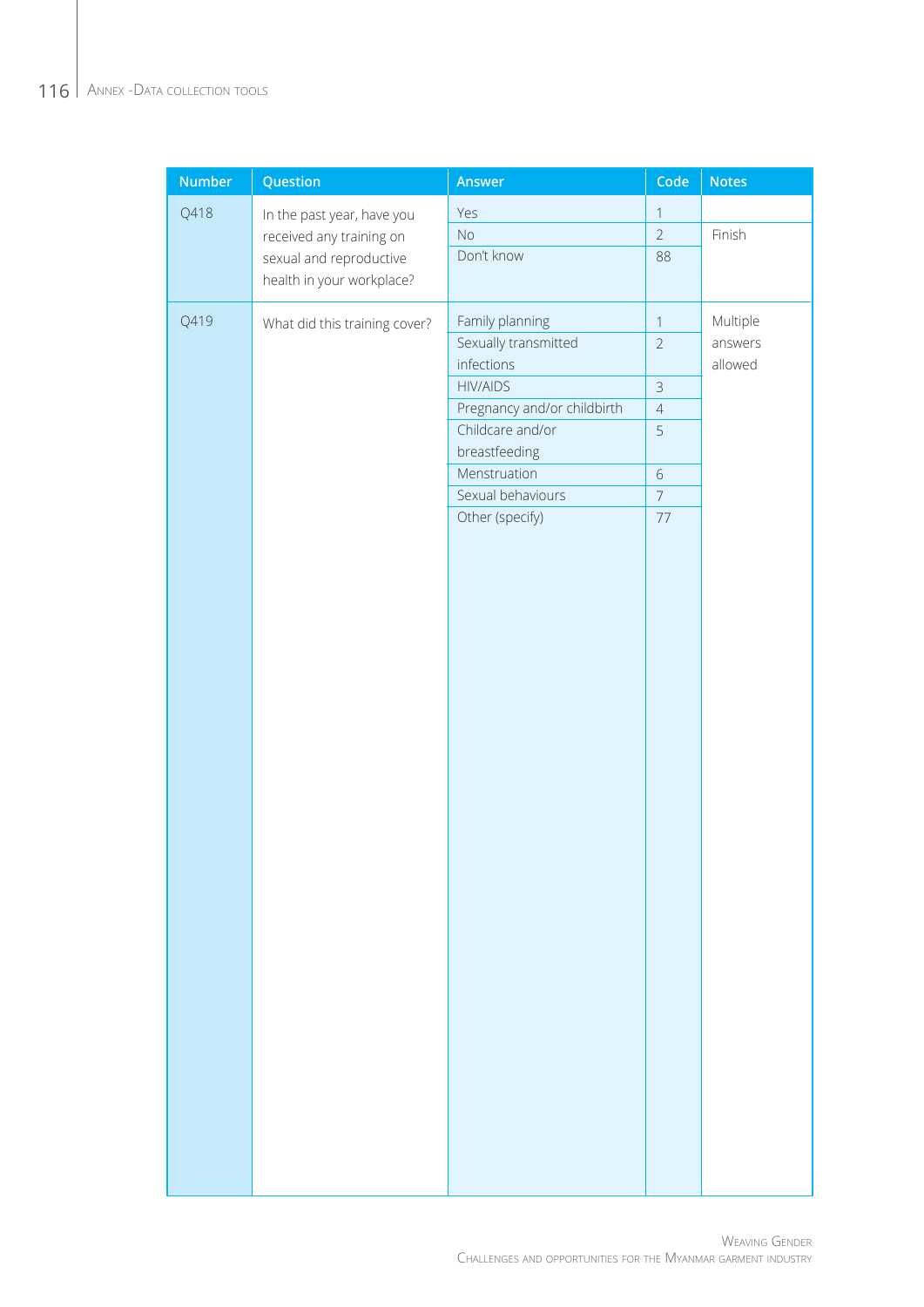# **Key Informant Interview #1: Human Resources Managers**

## **Interviewer Instructions**

*Before you start the interview, read out the following information, and secure the participant's verbal consent to participate.*

My name is \_\_\_\_\_\_\_\_\_\_\_\_. I'm conducting a gender equality assessment on behalf of the International Labour Organization (ILO). We are interviewing human resources managers of garment factories to find out about some of the issues that impact on women in the garment sector. The data we collect will help the ILO to develop programs which are intended to improve women's experiences of working in the garment sector, with respect to their health and jobs.

I would like to ask you some questions about your factory. The questions will focus on women's sexual health, discrimination, and access to training opportunities for women. Your answers are confidential. I will not ask for your name. I will not record the name of your factory against the answers you give. I will not disclose to anybody the answers you give me. You do not have to answer a question. However, the more questions you are able to answer, the more information we will have to inform our programming and future work.

The interview will take about 30 minutes. I would like to record the interview so we can review our discussion in full afterwards. Are you willing to participate?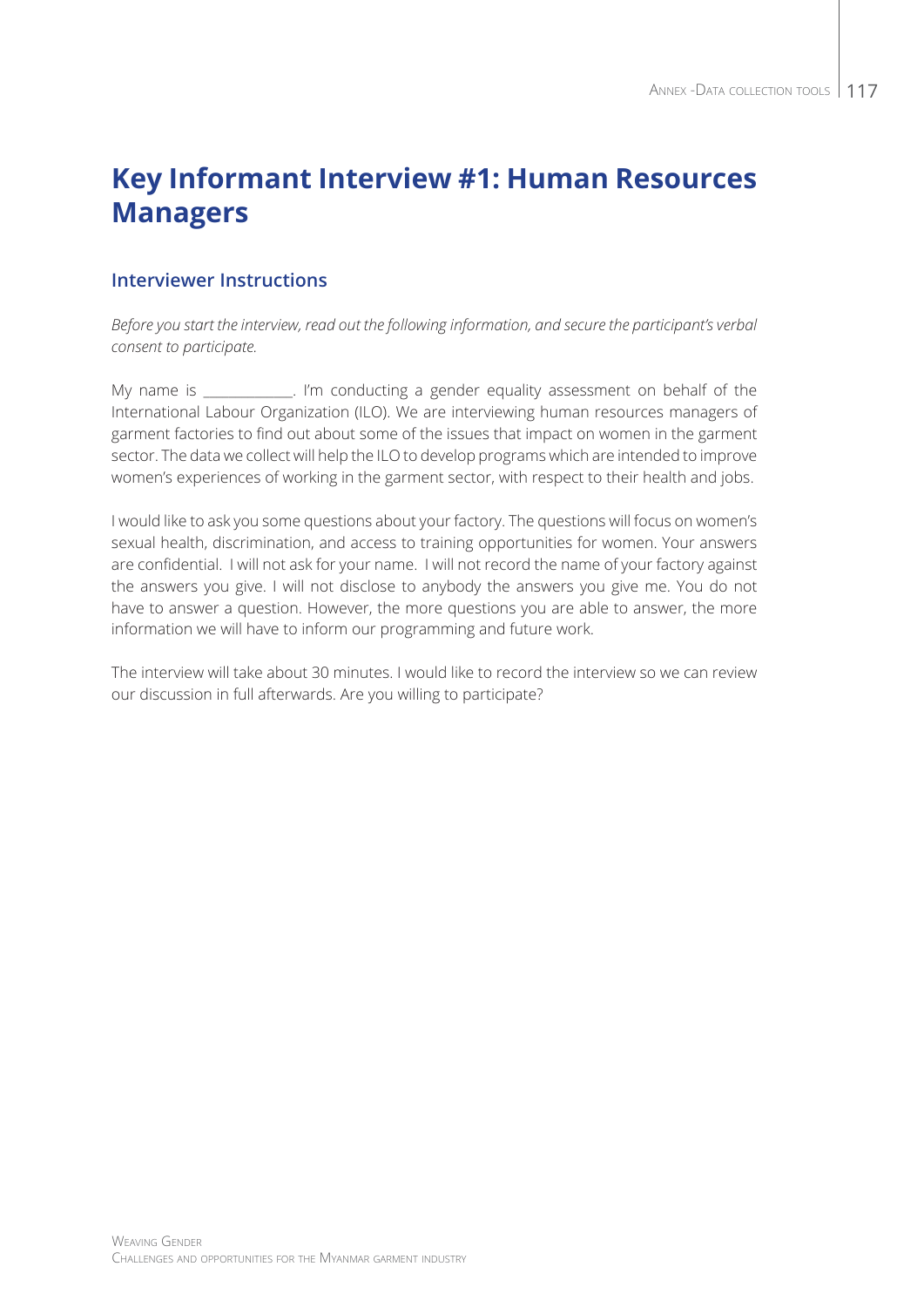| <b>Survey Number:</b>           |             |           |  |  |  |  |
|---------------------------------|-------------|-----------|--|--|--|--|
| <b>Interviewer Name:</b>        |             |           |  |  |  |  |
| <b>Workplace Code:</b>          |             |           |  |  |  |  |
| <b>DATE:</b> Day / Month / 2017 | Start Time: | End time: |  |  |  |  |

## **Section 1: Socio-Demographic Data**

"The first set of questions asks you about you. I would like some basic details about your position. I am not recording the answers against your name, so your answers are confidential."

| <b>Number</b>    | Question                                                         | Answer |
|------------------|------------------------------------------------------------------|--------|
| Q101             | What is your position or title?                                  |        |
| Q102             | How long have you worked<br>in the garment sector in<br>Myanmar? |        |
| O <sub>103</sub> | How long have you worked<br>in your current position?            |        |
| O104             | What is your nationality?                                        |        |

## **Section 2: Workplace Culture**

"The next set of questions asks you to talk about the workplace culture of your factory."

| <b>Number</b> | Question                                                                                                                                                      | Answer |
|---------------|---------------------------------------------------------------------------------------------------------------------------------------------------------------|--------|
| Q201          | How many workers are<br>employed in your factory?<br>Please provide the total<br>number of men and women;<br>and a breakdown by<br>ethnicity if possible.     |        |
| Q202          | How many supervisors<br>are employed in your<br>factory? Please provide the<br>total number of men and<br>women; and a breakdown by<br>ethnicity if possible. |        |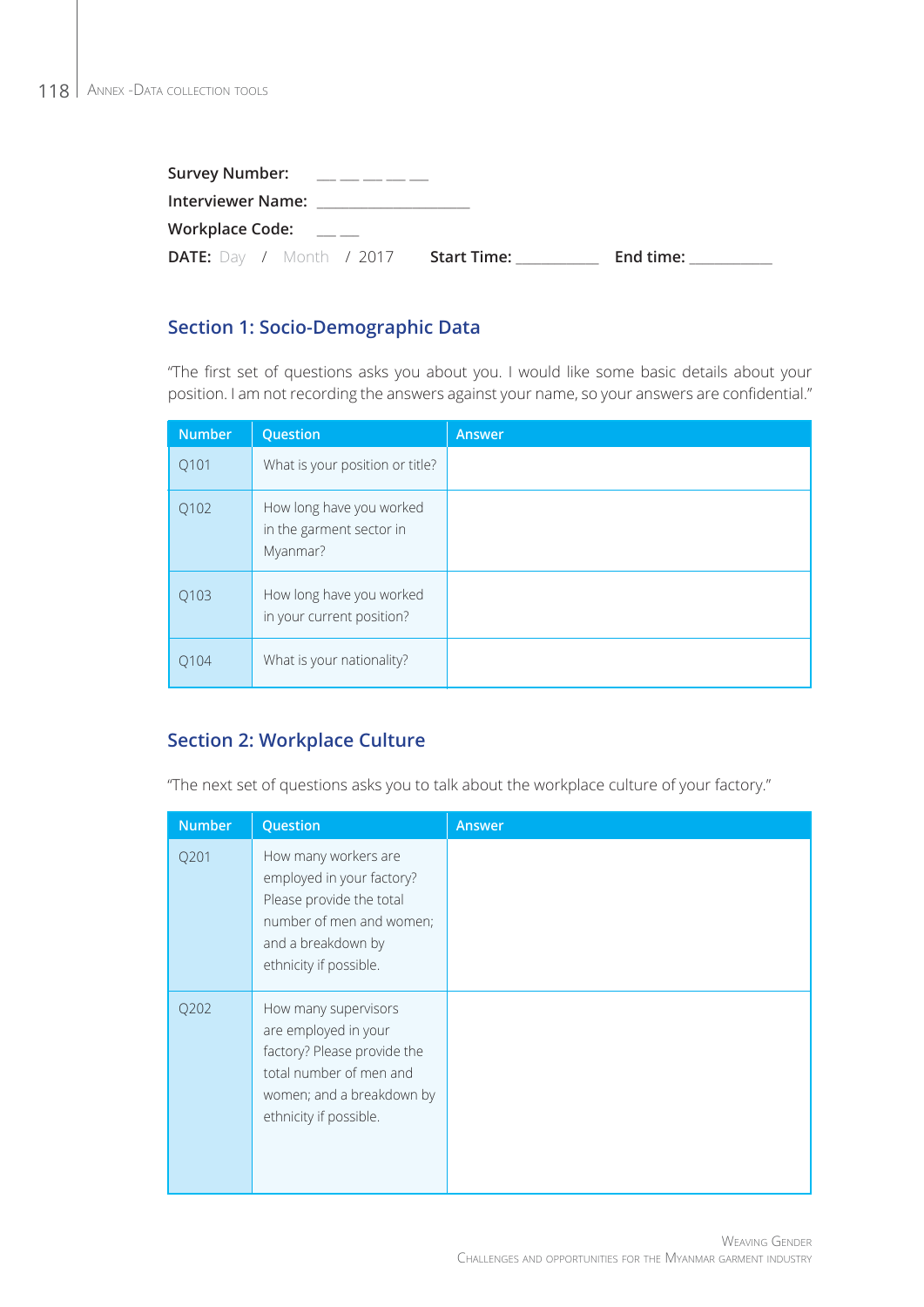| <b>Number</b> | Question                                                                                                                                                           | <b>Answer</b> |
|---------------|--------------------------------------------------------------------------------------------------------------------------------------------------------------------|---------------|
| Q203          | How would you describe<br>the relationship between<br>managers and workers in<br>your factory?                                                                     |               |
| Q204          | How would you describe<br>the relationship between<br>supervisors and workers in<br>your factory?                                                                  |               |
| Q205          | In your experience, is there a<br>different kind of relationship<br>between supervisors and<br>female employees than<br>between supervisors and<br>male employees? |               |
| Q206          | In your view, what are the<br>differences for women<br>and men in terms of their<br>experiences as employees in<br>your factory?                                   |               |
| Q207          | In your view, do women<br>or men make better<br>supervisors; and why?                                                                                              |               |

# **Section 3: Workplace Training**

"The next set of questions asks you to discuss training and career development opportunities in your factory."

| <b>Number</b> | Question                                                                                                            | Answer |
|---------------|---------------------------------------------------------------------------------------------------------------------|--------|
| Q301          | What kinds of skills training<br>and career development<br>programs are available for<br>employees in your factory? |        |
| Q302          | Are there any training<br>programs which are<br>specifically targeted at<br>women? What are these?                  |        |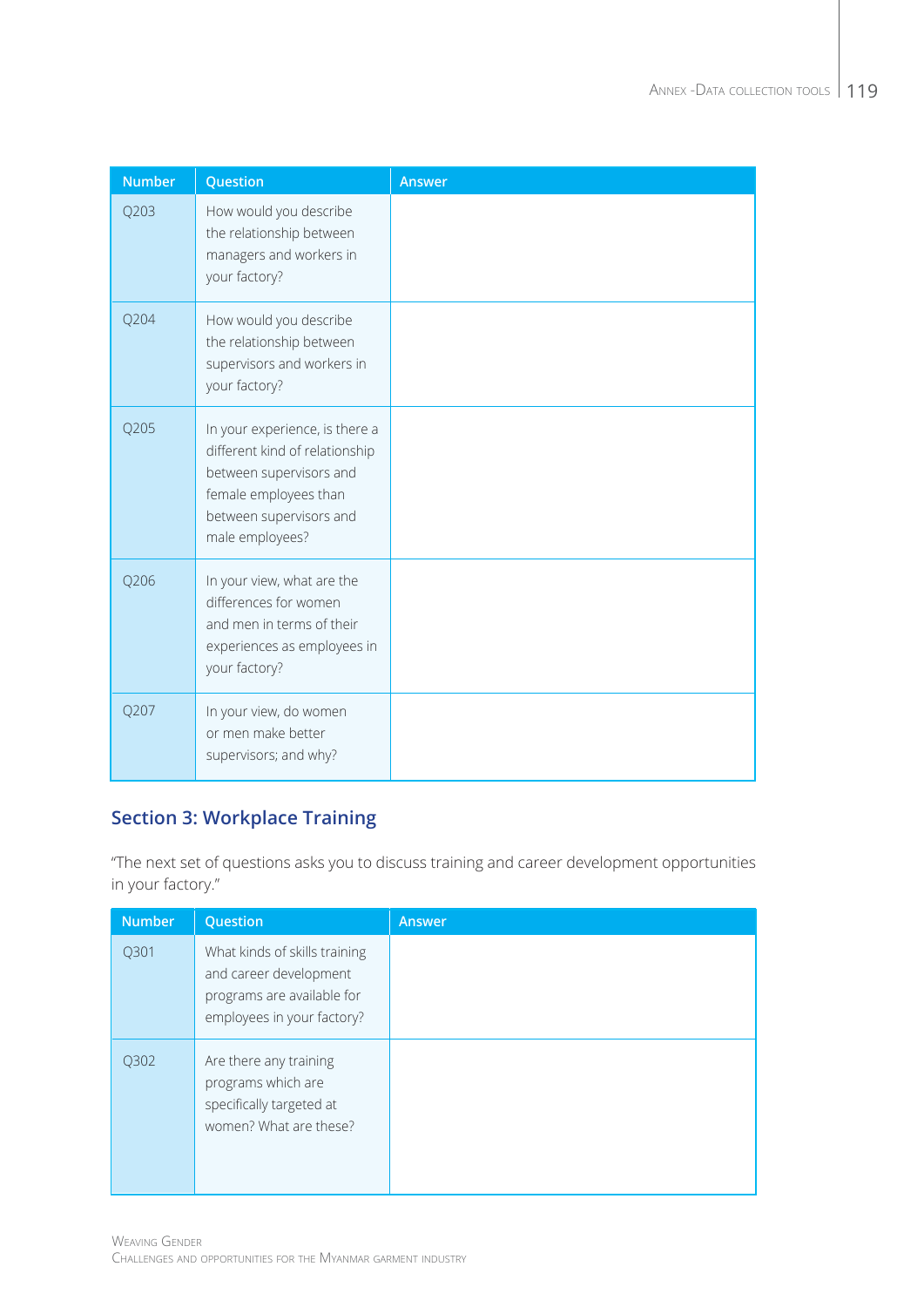| <b>Number</b> | Question                                                                                                                                     | <b>Answer</b> |
|---------------|----------------------------------------------------------------------------------------------------------------------------------------------|---------------|
| Q303          | What is the process for<br>selecting someone for<br>promotion, including how<br>you evaluate someone for<br>promotion?                       |               |
| Q304          | What leadership roles are<br>available for female workers<br>in your factory?                                                                |               |
| Q305          | Do you believe opportunities<br>for promotion are equally<br>available to all employees?<br>Please provide evidence to<br>support your view. |               |
| Q306          | Are there any specific<br>reasons why you would not<br>recommend the promotion<br>of a woman into a leadership<br>position?                  |               |
| Q307          | What could your factory<br>do more of to support<br>opportunities for promotion<br>for women?                                                |               |

# **Section 4: Women's Sexual and Reproductive Health**

"The next set of questions asks you to provide information about the sexual and reproductive health of female workers in your factory."

| <b>Number</b> | Question                                                                                                                                                    | <b>Answer</b> |
|---------------|-------------------------------------------------------------------------------------------------------------------------------------------------------------|---------------|
| Q401          | Is there a health clinic in your<br>factory? If yes, what services<br>are provided? If no, why not?                                                         |               |
| Q402          | Does the clinic provide<br>sexual and reproductive<br>health services for women<br>(e.g., pregnancy testing,<br>family planning)? If yes, what<br>services? |               |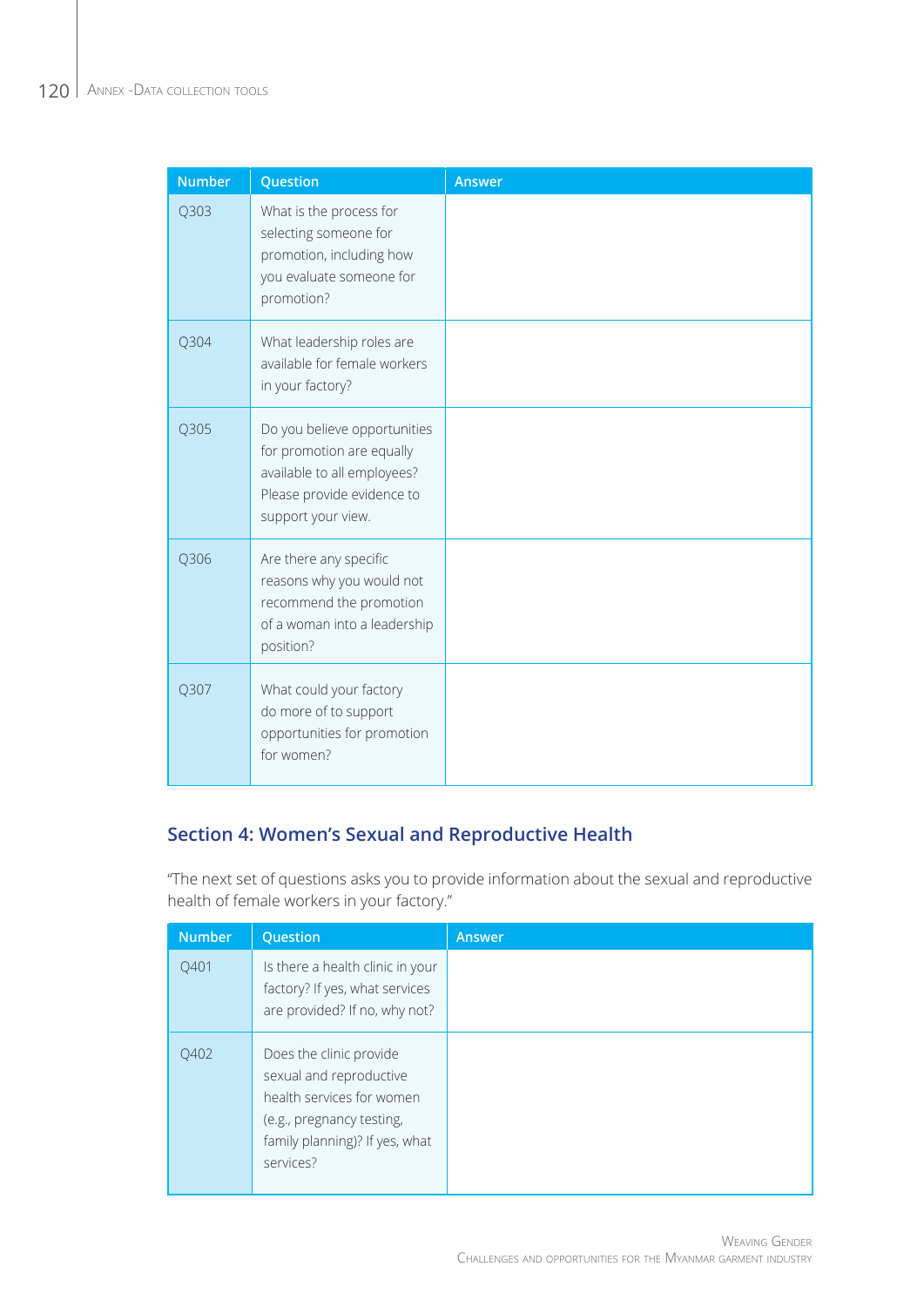| <b>Number</b> | Question                                                                                                                                                                                                                       | <b>Answer</b> |
|---------------|--------------------------------------------------------------------------------------------------------------------------------------------------------------------------------------------------------------------------------|---------------|
| Q403          | Do you offer training or<br>other services to improve<br>women's knowledge of<br>sexual and reproductive<br>health? If yes, describe this<br>training. If no, do you think<br>this is important training to<br>offer; and why? |               |
| Q404          | What is the factory's policy<br>on maternity leave? How is<br>this policy communicated?                                                                                                                                        |               |
| Q405          | What is the factory's policy<br>on breastfeeding? How is<br>this policy communicated?                                                                                                                                          |               |
| Q406          | What is the factory's policy<br>on pregnancy? How is this<br>policy communicated?                                                                                                                                              |               |
| Q407          | Do you think women's sexual<br>and reproductive health<br>is an important issue for<br>employers to consider? Why<br>or why not?                                                                                               |               |

## **Section 5: Discrimination and Harassment**

"The final set of questions is about harassment and discrimination in your factory. You are not required to provide any specific details of cases, and I would ask you not to mention any employee by name when giving your answers. Your answers are confidential. And you can refuse to answer any question if you do not feel comfortable providing an answer."

| <b>Number</b> | <b>Question</b>                                                                                                                                                                               | Answer |
|---------------|-----------------------------------------------------------------------------------------------------------------------------------------------------------------------------------------------|--------|
| Q501          | Do you see evidence of<br>sexual harassment, verbal<br>abuse or physical abuse in<br>your factory? Please explain<br>where this happens, how<br>often, and between which<br>groups of people? |        |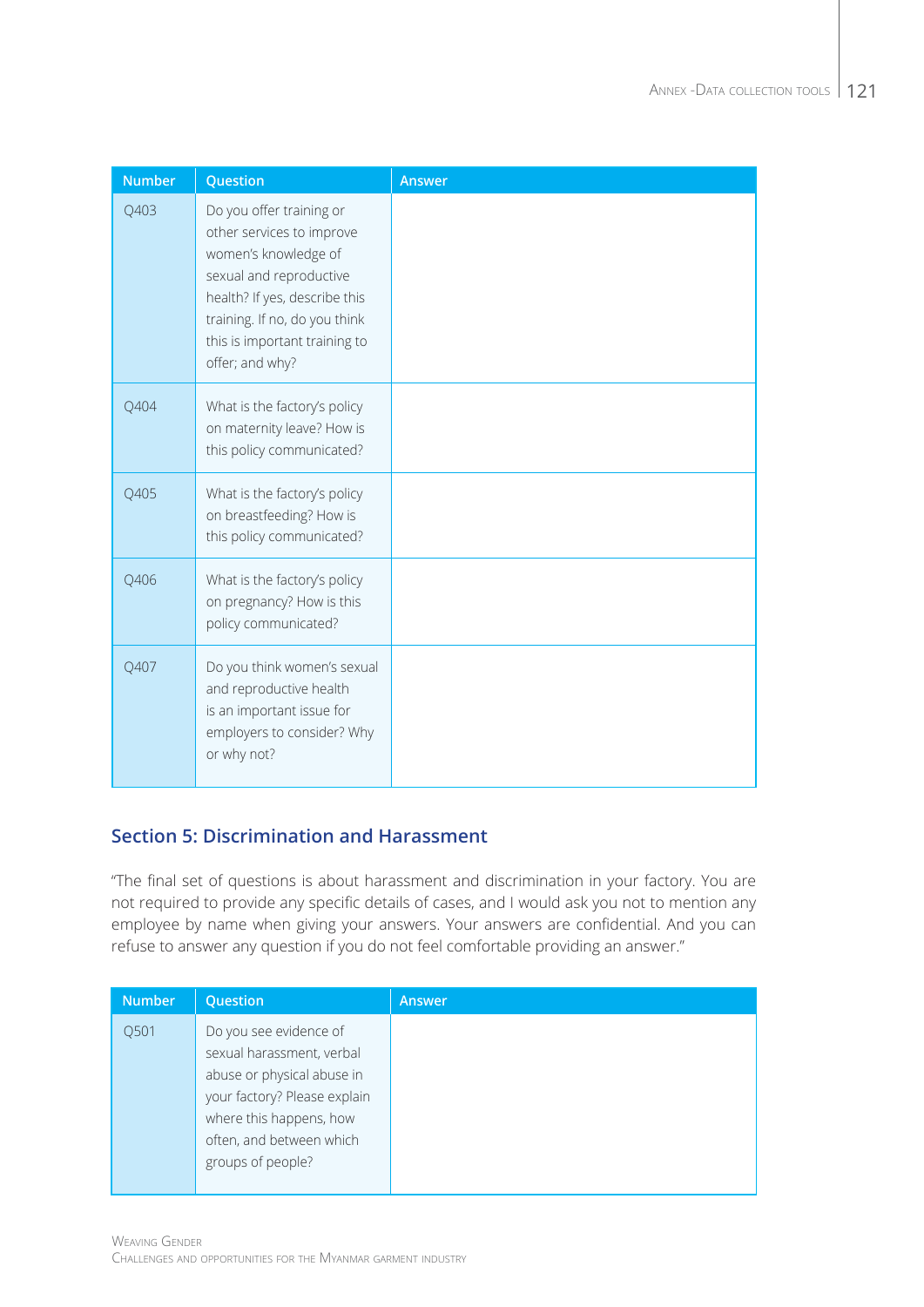| <b>Number</b> | Question                                                                                                                                    | <b>Answer</b> |
|---------------|---------------------------------------------------------------------------------------------------------------------------------------------|---------------|
| Q502          | In the past year, how<br>many complaints have you<br>received about harassment<br>and abuse?                                                |               |
| Q503          | How have these complaints<br>been handled?                                                                                                  |               |
| Q504          | What are the main causes of<br>harassment or abuse against<br>women in your factory?                                                        |               |
| Q505          | How do these incidents<br>impact the factory?                                                                                               |               |
| Q506          | What are your factory's<br>policies on sexual<br>harassment, verbal abuse<br>and physical abuse?<br>How are these policies<br>communicated? |               |
| Q507          | What does your factory do<br>well to prevent and respond<br>to sexual harassment, verbal<br>abuse and physical abuse?                       |               |
| Q508          | What more could your<br>factory do to prevent<br>harassment and abuse?                                                                      |               |
| Q509          | What external support would<br>help your factory prevent<br>harassment and abuse?                                                           |               |

*"Thank you very much for taking part in this interview."*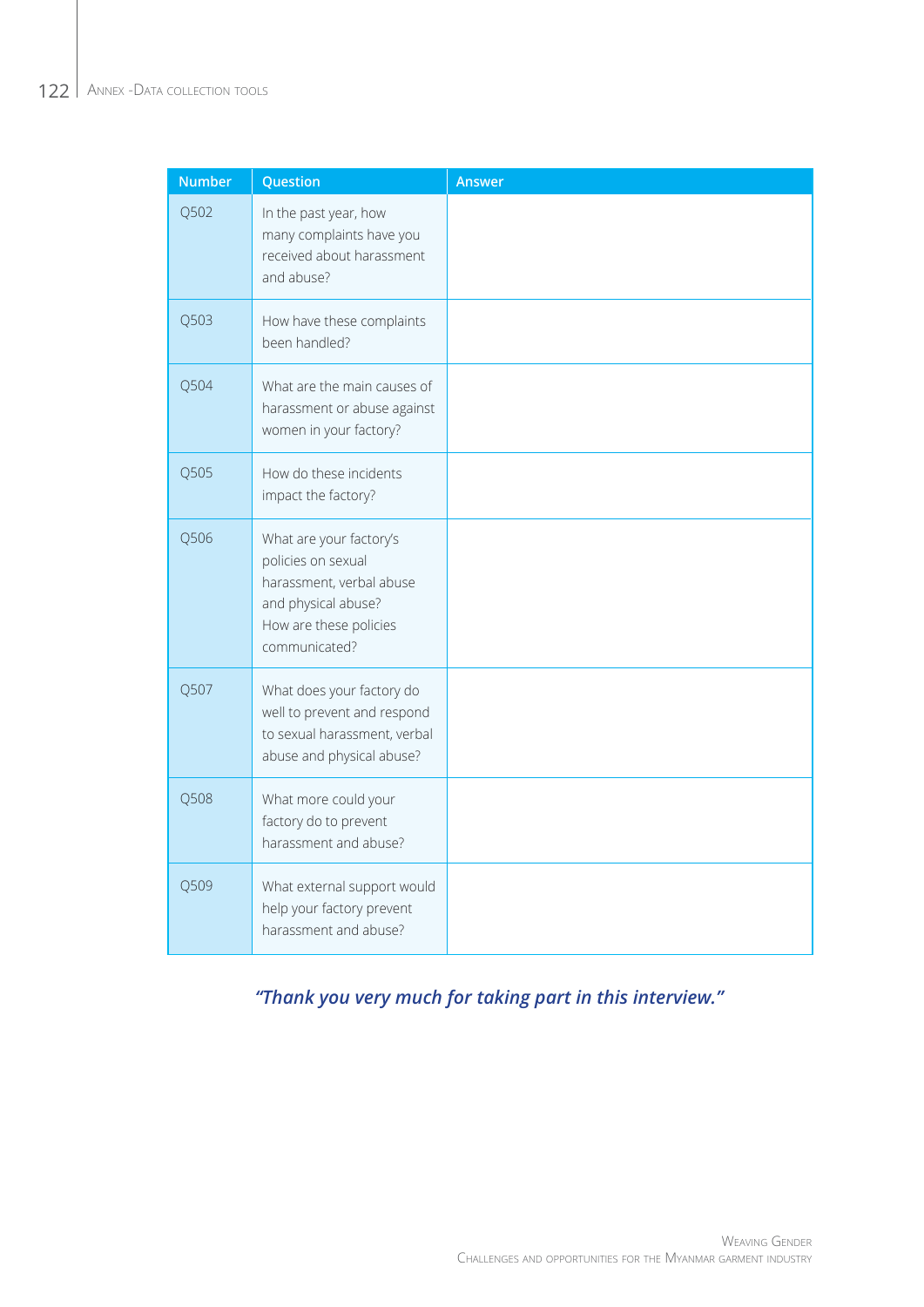# **Key Informant Interview #2: Supervisors**

## **Interviewer Instructions**

*Before you start the interview, read out the following information, and secure the participant's verbal consent to participate.*

My name is \_\_\_\_\_\_\_\_\_\_\_\_. I'm conducting a gender equality assessment on behalf of the International Labour Organization (ILO). We are interviewing supervisors of garment factories to find out about some of the issues that impact on women in the garment sector. The data we collect will help the ILO to develop programs which are intended to improve women's experiences of working in the garment sector, with respect to their health and jobs.

I would like to ask you some questions about your factory and the experiences of the women you supervise. The questions will focus on training opportunities for women and gender quality. Your answers are confidential. I will not ask for your name. I will not record the name of your factory against the answers you give. I will not disclose to anybody the answers you give me. You do not have to answer a question. However, the more questions you are able to answer, the more information we will have to inform our programming and future work.

The interview will take about 30 minutes. I would like to record the interview so we can review our discussion in full afterwards. Are you willing to participate?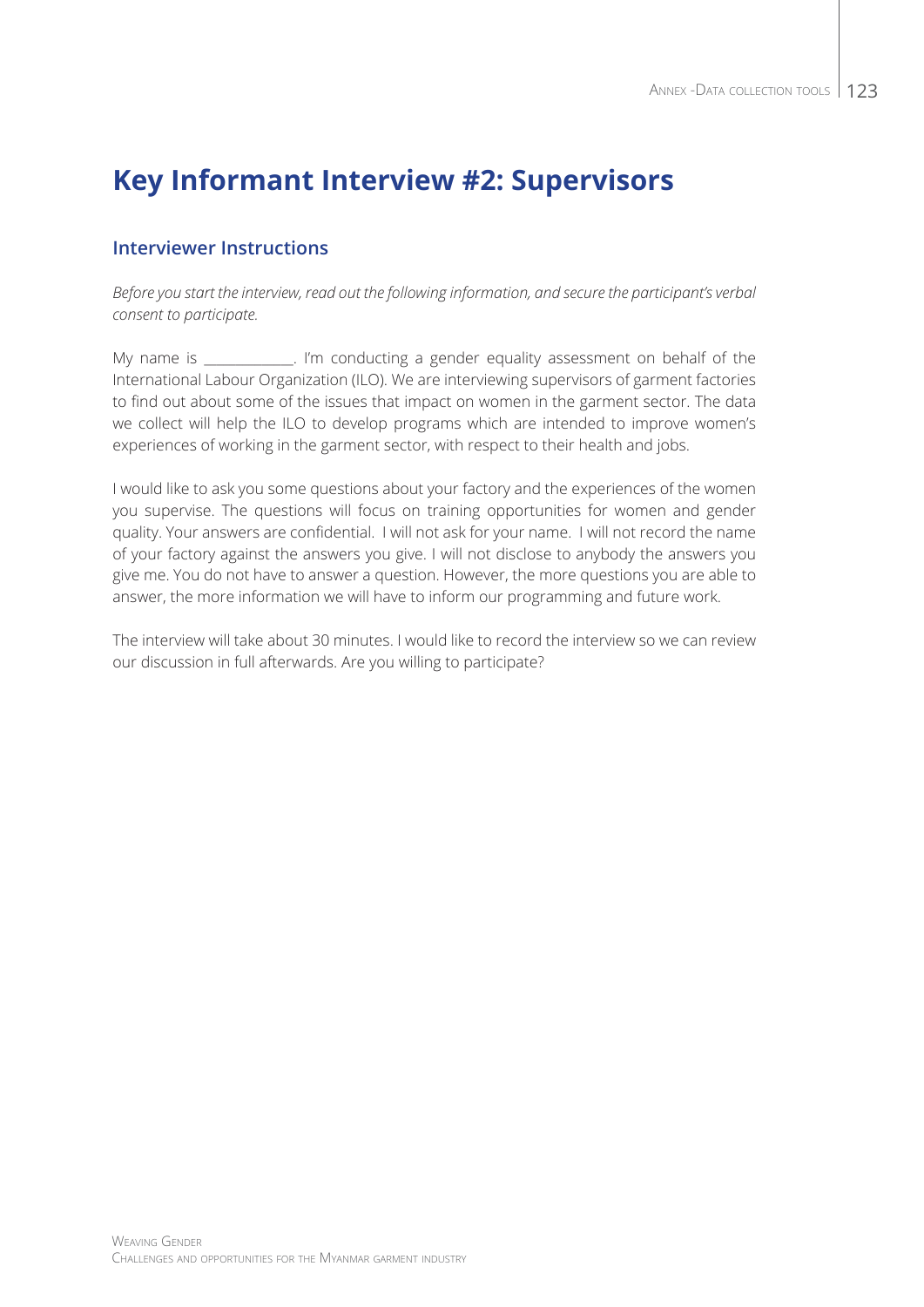| <b>Survey Number:</b>           |             |           |  |
|---------------------------------|-------------|-----------|--|
| <b>Interviewer Name:</b>        |             |           |  |
| <b>Workplace Code:</b>          |             |           |  |
| <b>DATE:</b> Day / Month / 2017 | Start Time: | End time: |  |

## **Section 1: Socio-Demographic Data**

"The first set of questions asks you about you. I would like some basic details about your position. I am not recording the answers against your name, so your answers are confidential."

| <b>Number</b>    | Question                                                         | Answer |
|------------------|------------------------------------------------------------------|--------|
| Q101             | What is your position or title?                                  |        |
| O <sub>102</sub> | How long have you worked<br>in the garment sector in<br>Myanmar? |        |
| Q103             | How long have you worked<br>in your current position?            |        |
| 0104             | What is your nationality?                                        |        |

## **Section 2: Workplace Culture**

"The next set of questions asks you to talk about the workplace culture of your factory."

| <b>Number</b> | Question                                                                                                                                   | Answer |
|---------------|--------------------------------------------------------------------------------------------------------------------------------------------|--------|
| Q201          | How many workers do you<br>supervise? Please provide<br>the total number of men and<br>women; and a breakdown by<br>ethnicity if possible. |        |
| Q202          | How would you describe<br>the relationship between<br>supervisors and workers?                                                             |        |
| Q203          | How would you describe<br>the relationship between<br>managers and workers?                                                                |        |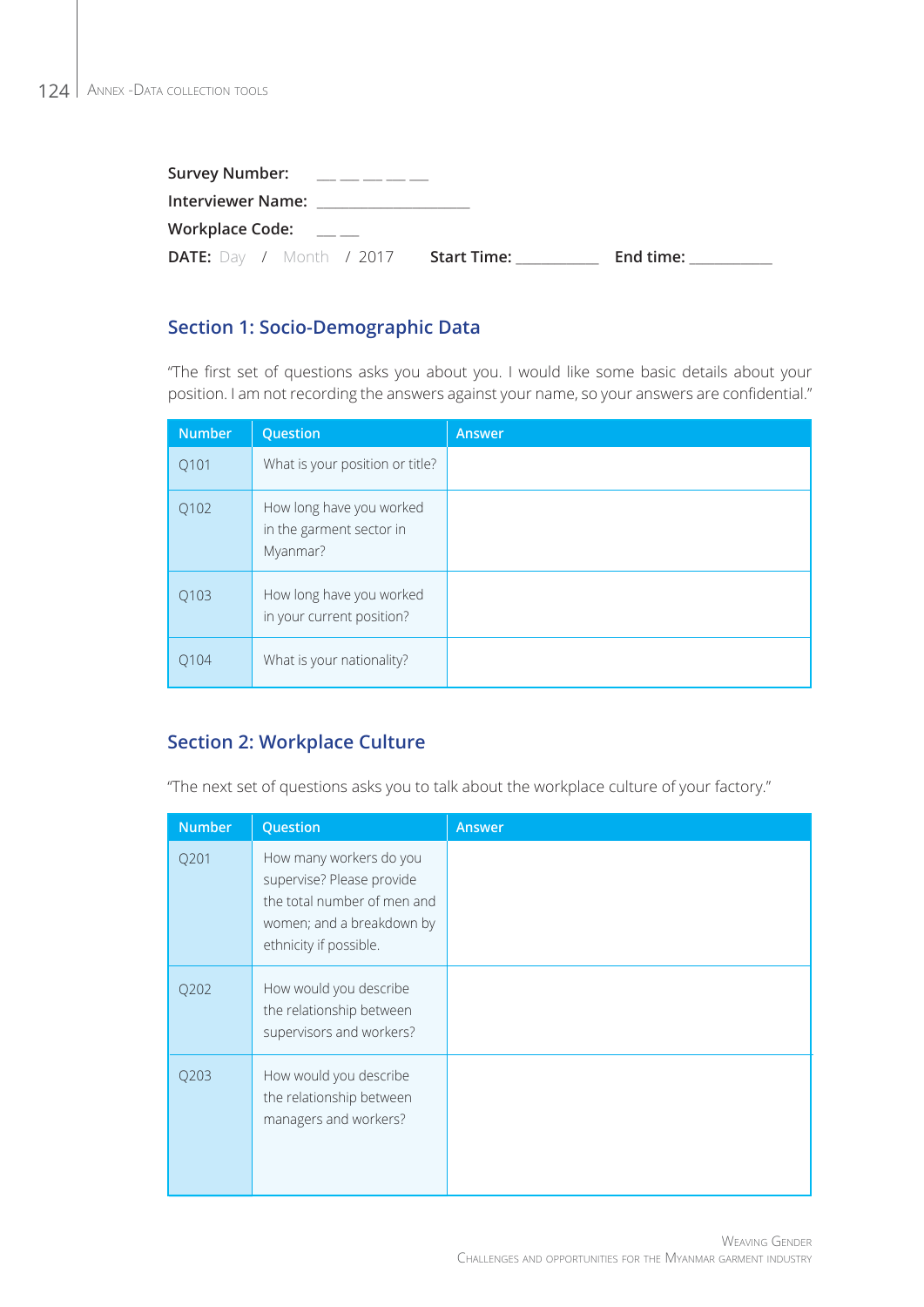| <b>Number</b> | Question                                                                                                                                                           | Answer |
|---------------|--------------------------------------------------------------------------------------------------------------------------------------------------------------------|--------|
| Q204          | In your experience, is there a<br>different kind of relationship<br>between supervisors and<br>female employees than<br>between supervisors and<br>male employees? |        |
| Q205          | In your view, what are the<br>differences for women<br>and men in terms of their<br>experiences as employees in<br>your factory?                                   |        |

# **Section 3: Workplace Training**

"The next set of questions asks you to discuss training and opportunities for promotion in your factory."

| <b>Number</b> | Question                                                                                                                                                              | Answer |
|---------------|-----------------------------------------------------------------------------------------------------------------------------------------------------------------------|--------|
| Q301          | What kinds of skills training<br>and career development<br>programs are available for<br>employees?                                                                   |        |
| Q302          | Are there any programs<br>which are specifically<br>targeted at women? If yes,<br>what are these?                                                                     |        |
| Q303          | What leadership roles are<br>available for female workers?                                                                                                            |        |
| Q304          | Do you believe opportunities<br>for promotion into<br>leadership roles are equally<br>available to all employees?<br>Please provide evidence to<br>support your view. |        |
| Q305          | Are there any specific<br>reasons why you would not<br>recommend the promotion<br>of a female employee into a<br>leadership position?                                 |        |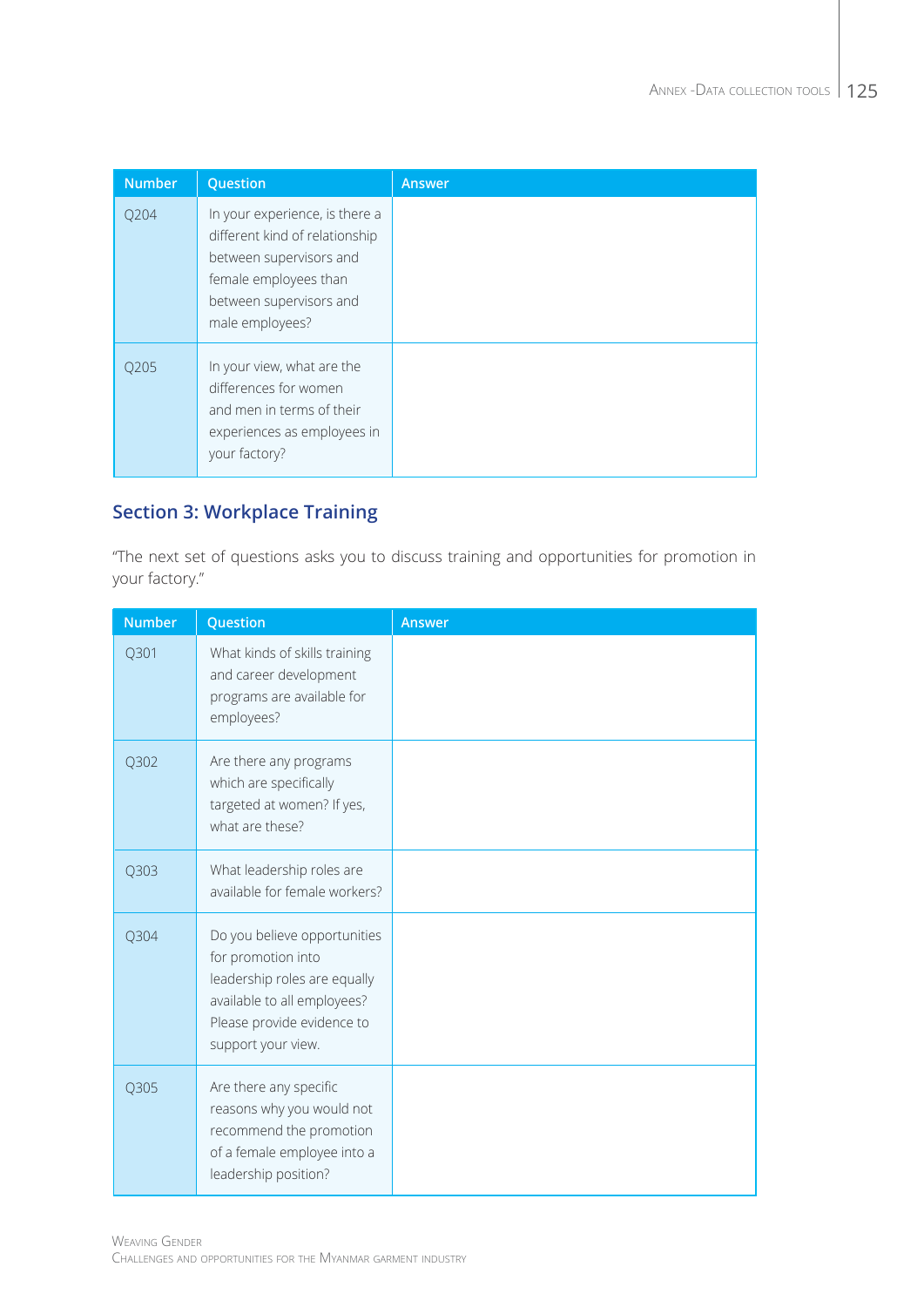| <b>Number</b> | <b>Question</b>                                                                                                    | Answer |
|---------------|--------------------------------------------------------------------------------------------------------------------|--------|
| Q306          | What more could your<br>factory do to support<br>opportunities for promotion<br>of women into leadership<br>roles? |        |

#### **Section 4: Discrimination and Harassment**

"The final set of questions is about harassment and discrimination in your factory. You are not required to provide any specific details of cases, and I would ask you not to mention any employee by name when giving your answers. I am only looking for general answers. Your answers are confidential. And you can refuse to answer any question if you do not feel comfortable providing an answer."

| <b>Number</b> | Question                                                                                                                                         | Answer |
|---------------|--------------------------------------------------------------------------------------------------------------------------------------------------|--------|
| Q401          | Does verbal or physical<br>occur in the workplace?<br>Please explain where this<br>happens, how often, and<br>between which groups of<br>people? |        |
| Q402          | How do you respond when<br>you receive a complaint of<br>verbal or physical abuse?<br>Has this ever led to a<br>dismissal, for example?          |        |
| Q403          | What are the causes of<br>verbal and physical abuse<br>against women?                                                                            |        |
| Q404          | What could your factory<br>do better to prevent verbal<br>and physical abuse against<br>women?                                                   |        |
| Q405          | Does sexual harassment<br>occur in the workplace?<br>Please explain where this<br>happens, how often, and<br>between which groups of<br>people?  |        |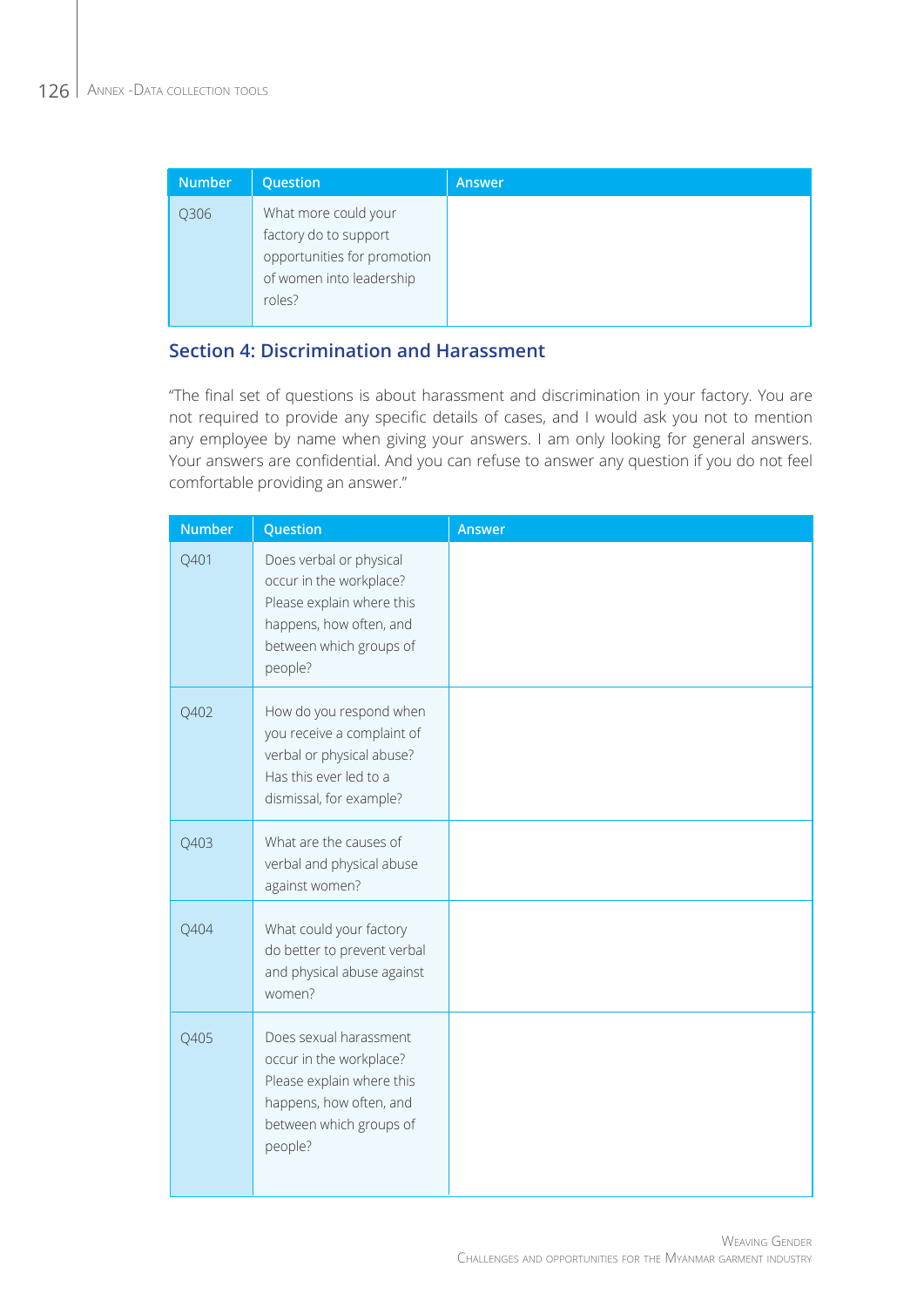| <b>Number</b> | Question                                                                                                                                  | Answer |
|---------------|-------------------------------------------------------------------------------------------------------------------------------------------|--------|
| Q406          | How do you respond when<br>you receive a complaint of<br>sexual harassment?                                                               |        |
| Q407          | What are the causes of<br>sexual harassment against<br>women?                                                                             |        |
| Q408          | What could your factory do<br>better to prevent sexual<br>harassment against women?                                                       |        |
| Q409          | Does discrimination occur<br>in the workplace? Please<br>explain where this happens,<br>how often, and between<br>which groups of people? |        |
| Q410          | How do you respond when<br>you receive a complaint of<br>discrimination?                                                                  |        |
| Q411          | What are the causes of<br>discrimination against<br>women?                                                                                |        |
| Q412          | What could your factory<br>do better to prevent<br>discrimination against<br>women?                                                       |        |
| Q413          | What does your factory do<br>well to prevent and respond<br>to sexual harassment, verbal<br>abuse and physical abuse?                     |        |
| Q414          | What does your factory do<br>well to prevent and respond<br>to discrimination against<br>women?                                           |        |

# *"Thank you very much for taking part in this interview."*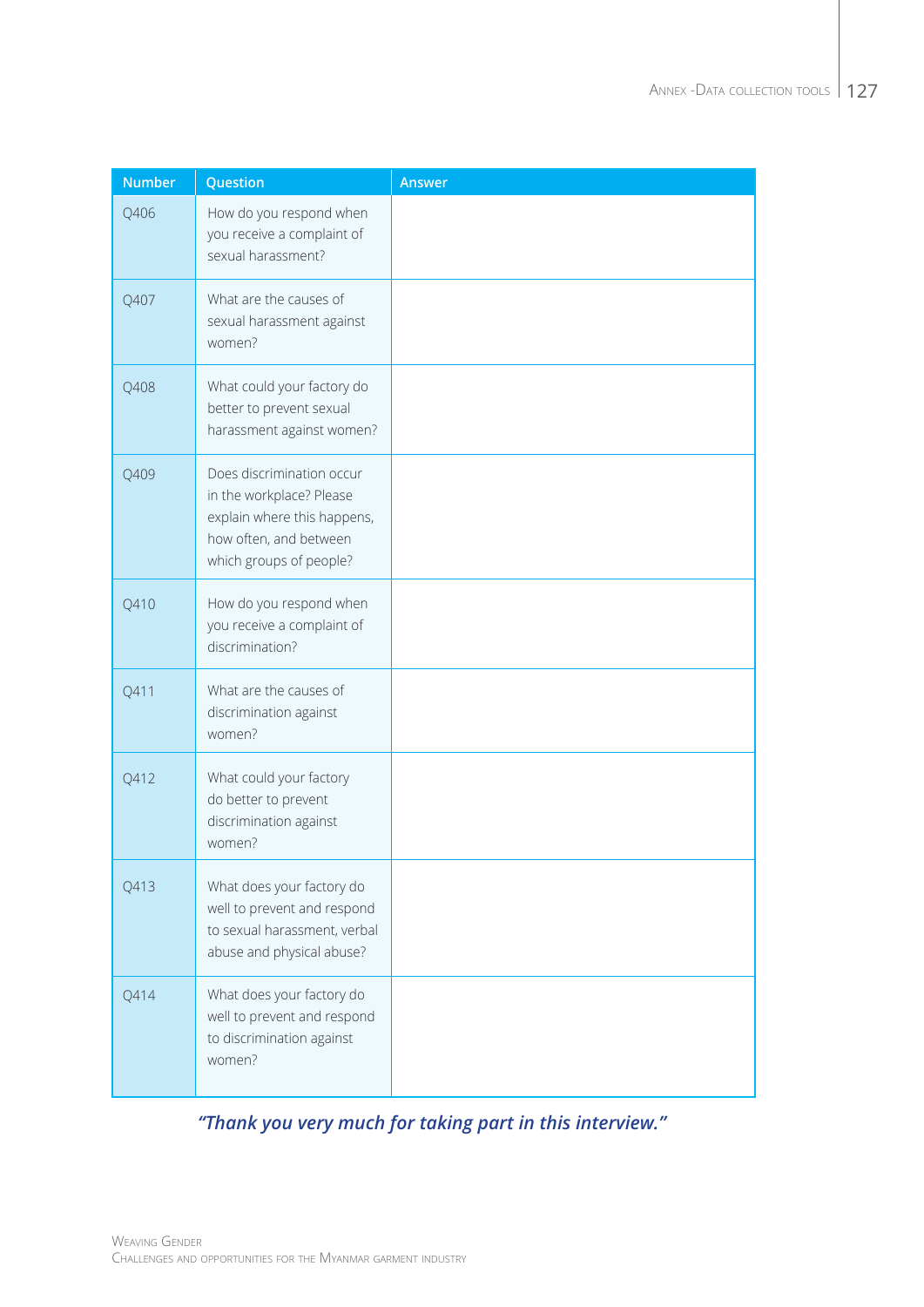# **Key Informant Interview #3: Trade Union Representatives**

#### **Interviewer Instructions**

*Before you start the interview, read out the following information, and secure the participant's verbal consent to participate.*

My name is \_\_\_\_\_\_\_\_\_\_\_\_. I'm conducting a gender equality assessment on behalf of the International Labour Organization (ILO). We are interviewing trade union representatives of the garment sector to find out about some of the issues that impact on female employees. The data we collect will help the ILO to develop programs which are intended to improve women's experiences of working in the garment sector, with respect to their health and jobs.

I would like to ask you some questions about experiences of gender issues in the sector. The questions will focus on discrimination, sexual health issues, and training opportunities for women. Your answers are confidential. I will not ask for your name. I will not record the name of your organisation against the answers you give. I will not disclose to anybody the answers you give me. You do not have to answer a question. However, the more questions you are able to answer, the more information we will have to inform our programming and future work.

The interview will take about 30 minutes. I would like to record the interview so we can review our discussion in full afterwards. Are you willing to participate?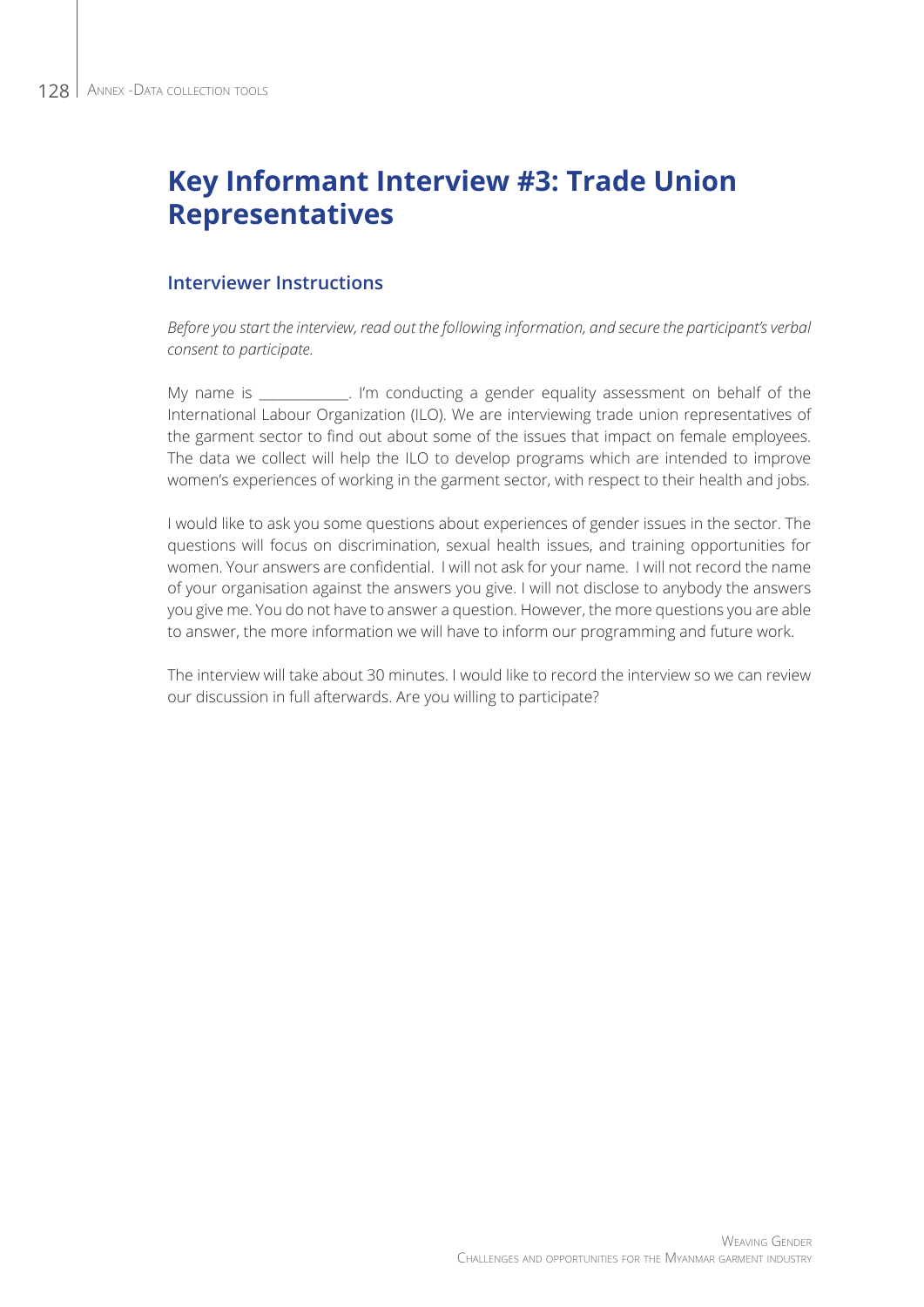| <b>Survey Number:</b>           |                    |           |
|---------------------------------|--------------------|-----------|
| <b>Interviewer Name:</b>        |                    |           |
| <b>Workplace Code:</b>          |                    |           |
| <b>DATE:</b> Day / Month / 2017 | <b>Start Time:</b> | End time: |

#### **Section 2: Workplace Culture**

"The first set of questions asks you about you. I would like some basic details about your position. I am not recording the answers against your name, so your answers are confidential."

| <b>Number</b> | Question                                                                                                                                                           | Answer |
|---------------|--------------------------------------------------------------------------------------------------------------------------------------------------------------------|--------|
| Q201          | How would you describe<br>the relationship between<br>supervisors and workers?                                                                                     |        |
| Q202          | How would you describe<br>the relationship between<br>managers and workers?                                                                                        |        |
| Q203          | In your experience, is there a<br>different kind of relationship<br>between supervisors and<br>female employees than<br>between supervisors and<br>male employees? |        |
| Q204          | In your view, what are the<br>differences for women<br>and men in terms of their<br>experiences as employees?                                                      |        |

## **Section 3: Workplace Training**

"The next set of questions asks you to discuss training and career development opportunities in the sector, especially for women."

| <b>Number</b> | Question                                                                                            | Answer |
|---------------|-----------------------------------------------------------------------------------------------------|--------|
| Q301          | What kinds of skills training<br>and career development<br>programs are available for<br>employees? |        |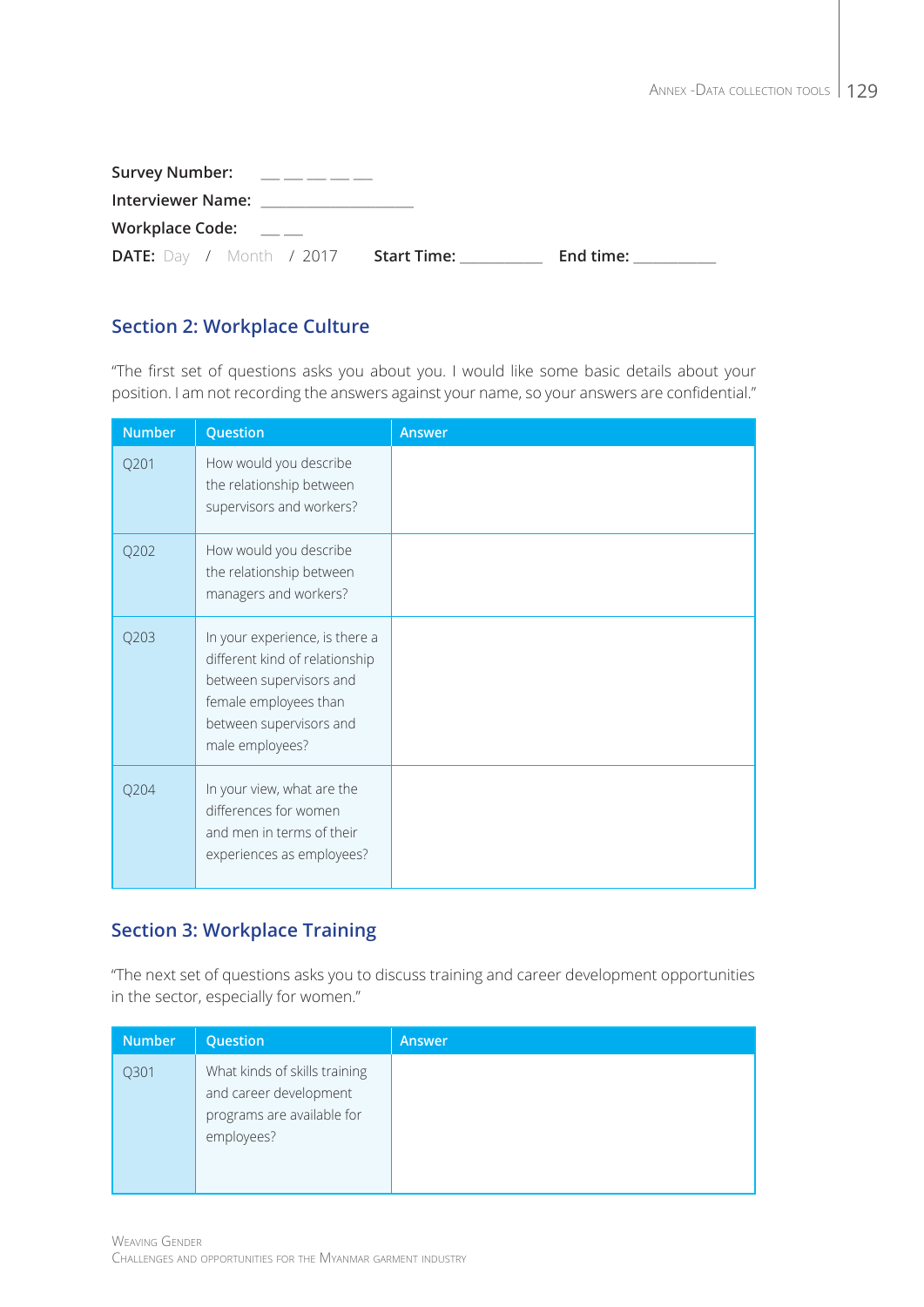| <b>Number</b> | Question                                                                                                                                                              | Answer |
|---------------|-----------------------------------------------------------------------------------------------------------------------------------------------------------------------|--------|
| Q302          | Are there any programs<br>which are specifically<br>targeted at women? If yes,<br>what are these?                                                                     |        |
| Q303          | What leadership roles are<br>available for female workers?                                                                                                            |        |
| Q304          | Do you believe opportunities<br>for promotion into<br>leadership roles are equally<br>available to all employees?<br>Please provide evidence to<br>support your view. |        |
| Q305          | What could BLOs do more of<br>to support opportunities for<br>promotion for women?                                                                                    |        |

#### **Section 4: Discrimination and Harassment**

"The next set of questions is about harassment and discrimination in the sector. You are not required to provide any specific details of cases, and I would ask you not to mention any employee or factory by name when giving your answers. Your answers are confidential. And you can refuse to answer any question if you do not feel comfortable providing an answer."

| <b>Number</b> | Question                                                                                                                                         | Answer |
|---------------|--------------------------------------------------------------------------------------------------------------------------------------------------|--------|
| Q401          | Does verbal or physical<br>occur in the workplace?<br>Please explain where this<br>happens, how often, and<br>between which groups of<br>people? |        |
| Q402          | What are the causes of<br>verbal and physical abuse<br>against women?                                                                            |        |
| Q403          | Does sexual harassment<br>occur in the workplace?<br>Please explain where this<br>happens, how often, and<br>between which groups of<br>people?  |        |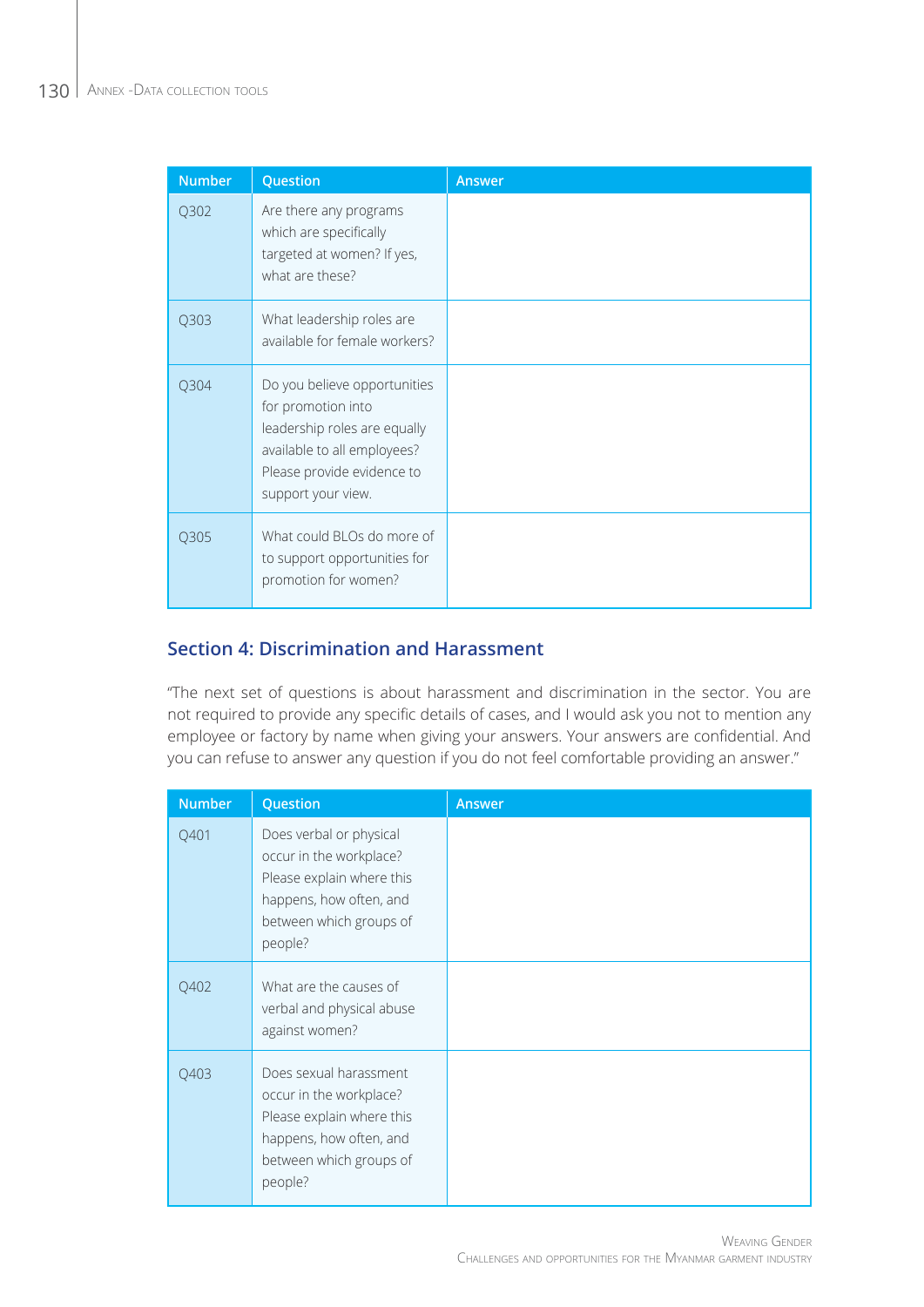| <b>Number</b> | Question                                                                                                                                  | <b>Answer</b> |
|---------------|-------------------------------------------------------------------------------------------------------------------------------------------|---------------|
| Q404          | What are the causes of<br>sexual harassment against<br>women?                                                                             |               |
| Q405          | Does discrimination occur<br>in the workplace? Please<br>explain where this happens,<br>how often, and between<br>which groups of people? |               |
| Q406          | What are the causes of<br>discrimination against<br>women?                                                                                |               |
| Q407          | How do these incidents<br>impact the sector?                                                                                              |               |
| Q408          | What does the sector do well<br>to prevent and respond to<br>sexual harassment, verbal<br>abuse and physical abuse?                       |               |
| Q409          | What more could the sector<br>do to prevent harassment<br>and abuse?                                                                      |               |

## **Section 5: Women's Sexual and Reproductive Health**

"The final set of questions asks you to provide information about health services which are offered to female employees in the sector."

| <b>Number</b> | Question                                                                                                                                                        | Answer |
|---------------|-----------------------------------------------------------------------------------------------------------------------------------------------------------------|--------|
| Q501          | What sexual and<br>reproductive health services<br>are provided for female<br>employees?                                                                        |        |
| Q502          | What is the level of<br>knowledge among managers<br>about what they are legally<br>required to provide to<br>support women's sexual and<br>reproductive health? |        |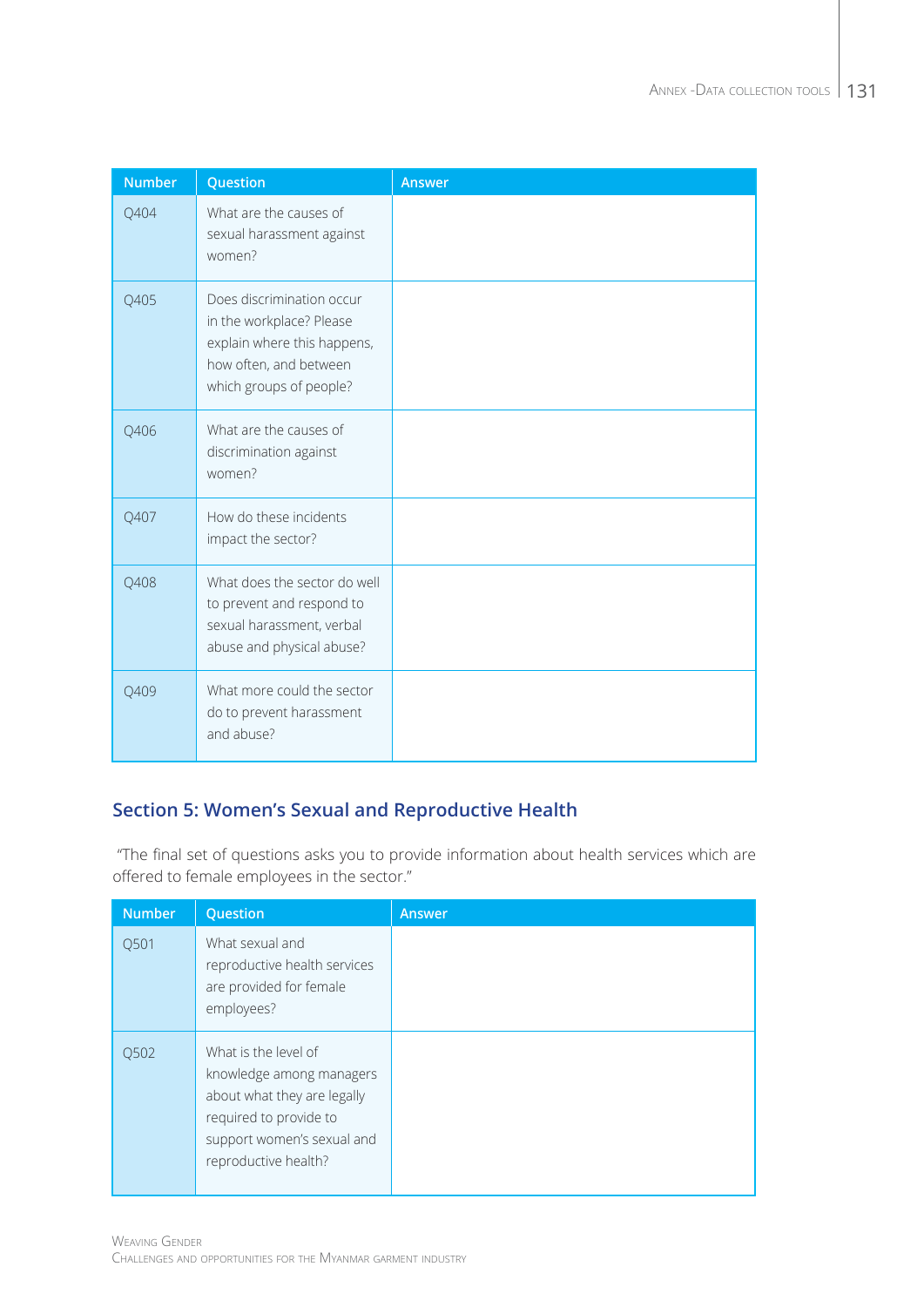| <b>Number</b> | Question                                                                                                                                                             | <b>Answer</b> |
|---------------|----------------------------------------------------------------------------------------------------------------------------------------------------------------------|---------------|
| Q503          | Do you think factory<br>managers recognise the<br>importance of sexual and<br>reproductive health as a<br>workplace issue? Why or why<br>not?                        |               |
| Q504          | Do you think BLOs recognise<br>the importance of sexual<br>and reproductive health as<br>a workplace issue? Why or<br>why not?                                       |               |
| Q505          | In what ways are female<br>workers in the sector<br>disempowered because of<br>factory practices which might<br>not support their sexual and<br>reproductive health? |               |
| Q506          | What could be done to help<br>respond to these practices?                                                                                                            |               |

*"Thank you very much for taking part in this interview."*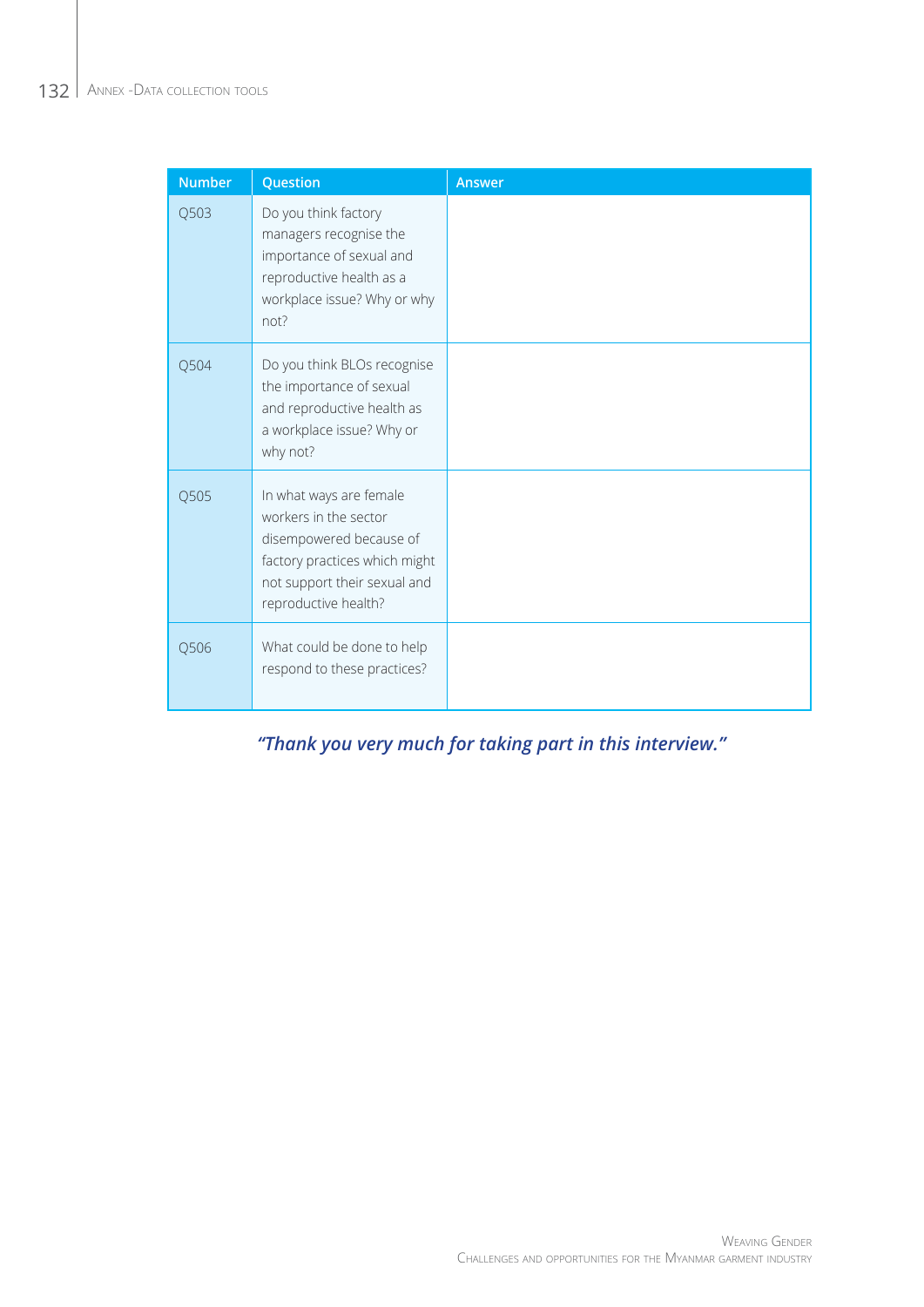# **Focus Group Discussion**

### **Facilitator Instructions**

*Before you start the interview, read out the following information, and secure the participant's verbal consent to participate.*

My name is \_\_\_\_\_\_\_\_\_\_\_\_. I'm conducting a gender equality assessment on behalf of the International Labour Organization (ILO). We are holding some group discussions with female employees in this sector, to discuss their views on issues that impact on women at work. We want to hear your ideas. The information we collect will help the ILO to develop programs which are intended to improve women's experiences of working in the garment sector, with respect to their health and jobs.

The questions and discussion will focus on women's sexual health, discrimination, and access to training opportunities for women. Your answers are confidential. I will not ask for your names. I will not disclose to anybody the answers you give me. I also ask that you do not discuss anything that is said inside this room with any other person. You do not have to answer a question. However, the more questions you are able to answer, the more information we have to inform our programming and future work.

The discussion will take about 1 hour. I would like to record the discussions so we can review it in full afterwards. Are you willing to participate?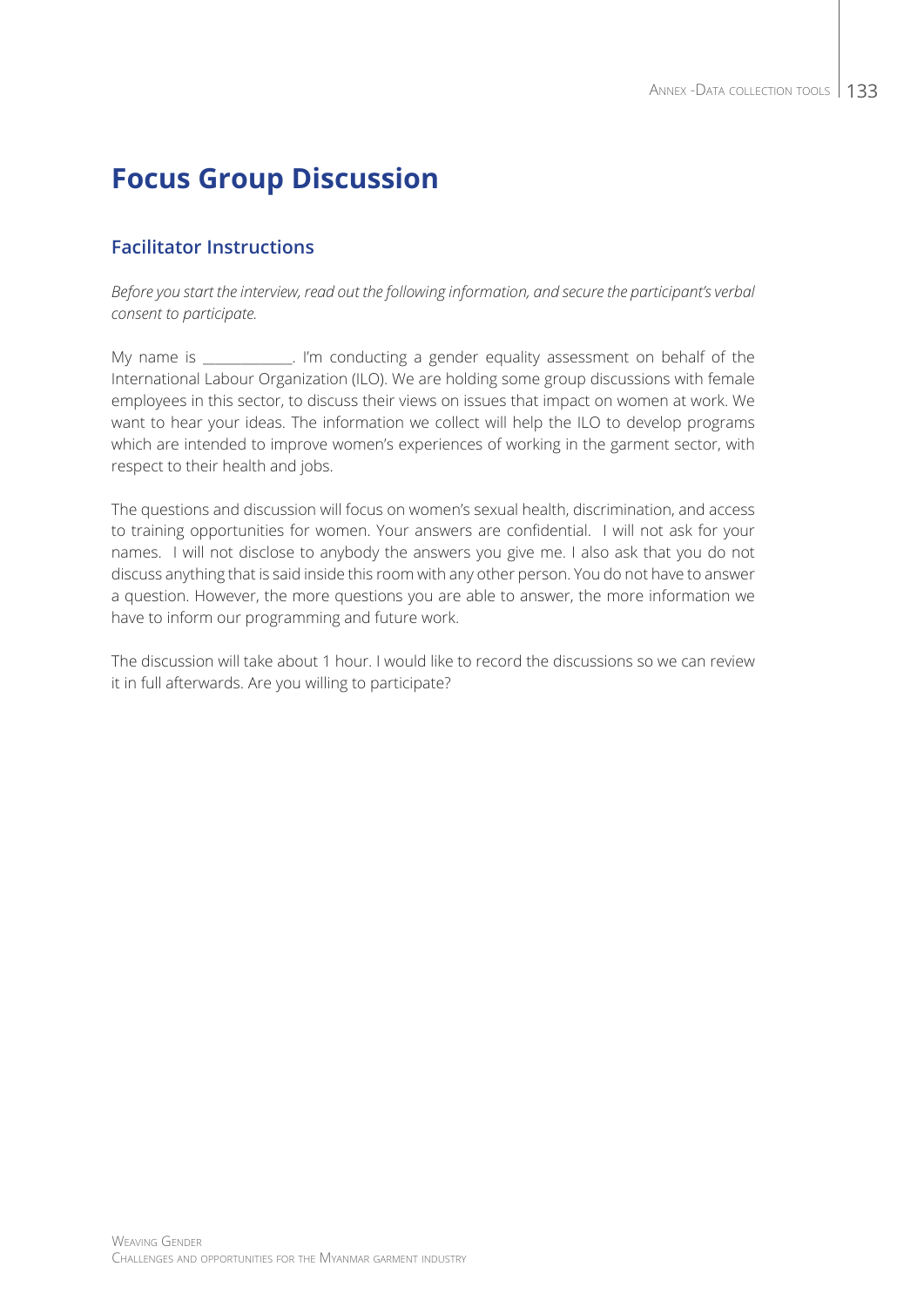| Survey Number:<br><u> 1980 - Andrea Andrew Andrew Andrew Andrew Andrew Andrew Andrew Andrew Andrew Andrew Andrew Andrew Andrew Andrew Andrew Andrew Andrew Andrew Andrew Andrew Andrew Andrew Andrew Andrew Andrew Andrew Andrew Andrew Andrew And</u> |             |           |
|--------------------------------------------------------------------------------------------------------------------------------------------------------------------------------------------------------------------------------------------------------|-------------|-----------|
| <b>Interviewer Name:</b>                                                                                                                                                                                                                               |             |           |
| <b>Workplace Code:</b>                                                                                                                                                                                                                                 |             |           |
| <b>DATE:</b> Day / Month / <b>2017</b>                                                                                                                                                                                                                 | Start Time: | End time: |

## **Section 1: Socio-Demographic Data**

"The first set of questions asks you about women's experiences in your factory."

| <b>Number</b> | Question                                                                                                                                                                    |
|---------------|-----------------------------------------------------------------------------------------------------------------------------------------------------------------------------|
| Q101          | What is the relationship like between women and men in your factory?                                                                                                        |
| Q102          | What is the relationship like between women and supervisors in your factory?                                                                                                |
| Q103          | Is verbal or physical abuse a concern for women in your factory? Explain why. How does it<br>affect women? Who is the instigator of the abuse? What does it involve?        |
| Q104          | Is sexual harassment a concern for women in your factory? Explain why. How does it affect<br>women? Who is the instigator of the harassment? What does it involve?          |
| Q105          | Is discrimination a concern for women in your factory? Explain why. How does it affect<br>women? Who is the instigator of the discrimination? What does it involve?         |
| Q106          | What do women do when issues like this occur at work?                                                                                                                       |
| Q107          | Does your workplace have a formal complaints procedure to respond to these issues?<br>If yes, explain how this works and if it is effective. If no, what response is taken? |
| Q108          | What does your factory do well to prevent and respond to sexual harassment, physical<br>abuse and verbal abuse in the workplace?                                            |
| Q109          | What could your employer do better to prevent and respond to sexual harassment,<br>physical abuse and verbal abuse in the workplace?                                        |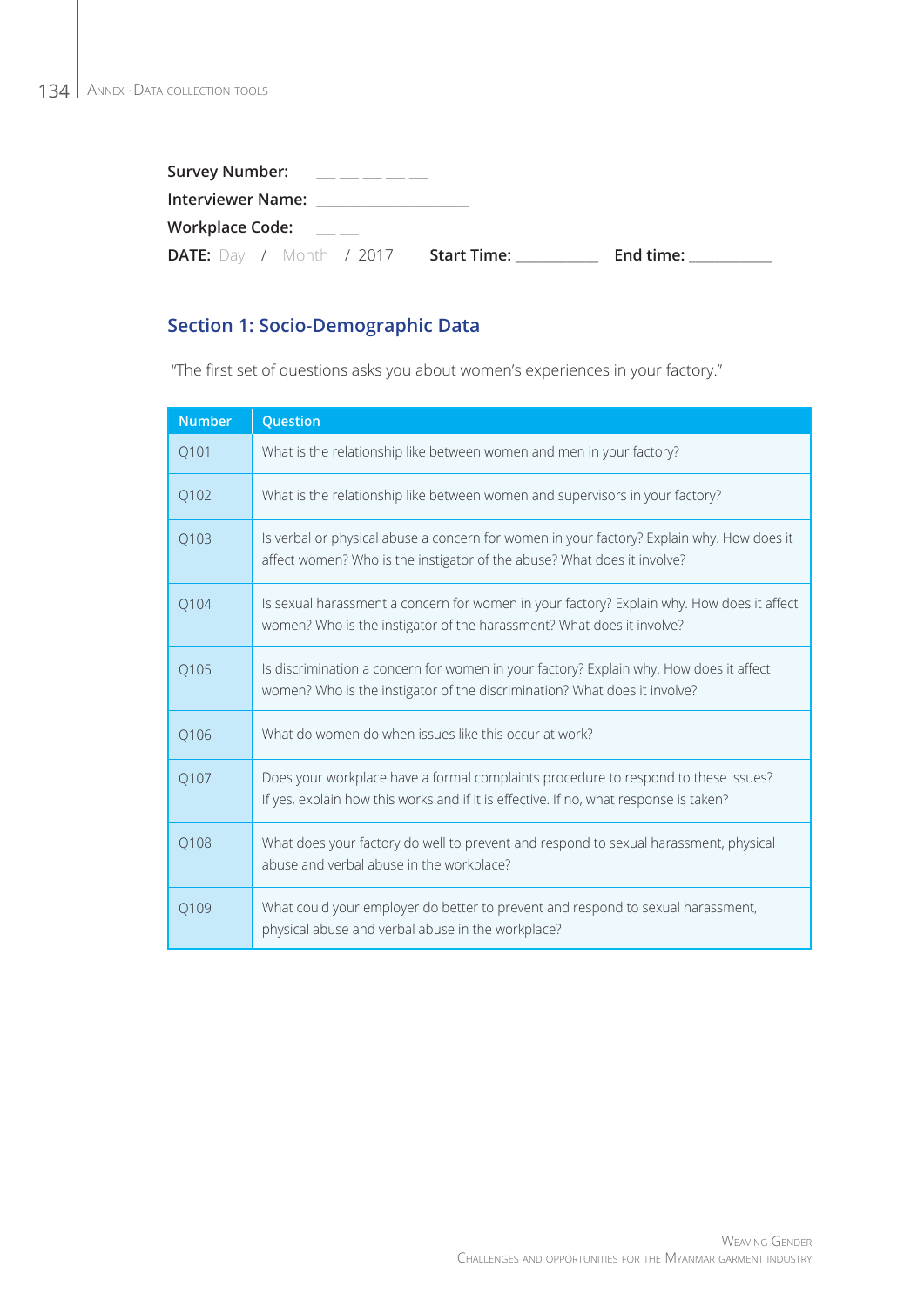## **Section 2: Gender Equality**

 "The next set of questions ask you opportunities for skills training and career development for women in your factory."

| <b>Number</b> | Question                                                                                                                                             |
|---------------|------------------------------------------------------------------------------------------------------------------------------------------------------|
| Q201          | What do you think about women taking on leadership positions at work (including in<br>BLOs)? Do you support this? Why or why not?                    |
| Q202          | Do you think men are supportive of women becoming supervisors in your factory?                                                                       |
| Q203          | Are there any examples of women who have become managers in your factory? If yes, why<br>were they chosen? If no, why do you think this is the case? |
| Q204          | Do you have a desire to do more skills training or to develop your career? Why or why not?                                                           |
| Q205          | What prevents you from doing this?                                                                                                                   |
| Q206          | What would help you do this?                                                                                                                         |
| Q207          | In your view, what are the most difficult aspects of balancing your work life and your family<br>responsibilities?                                   |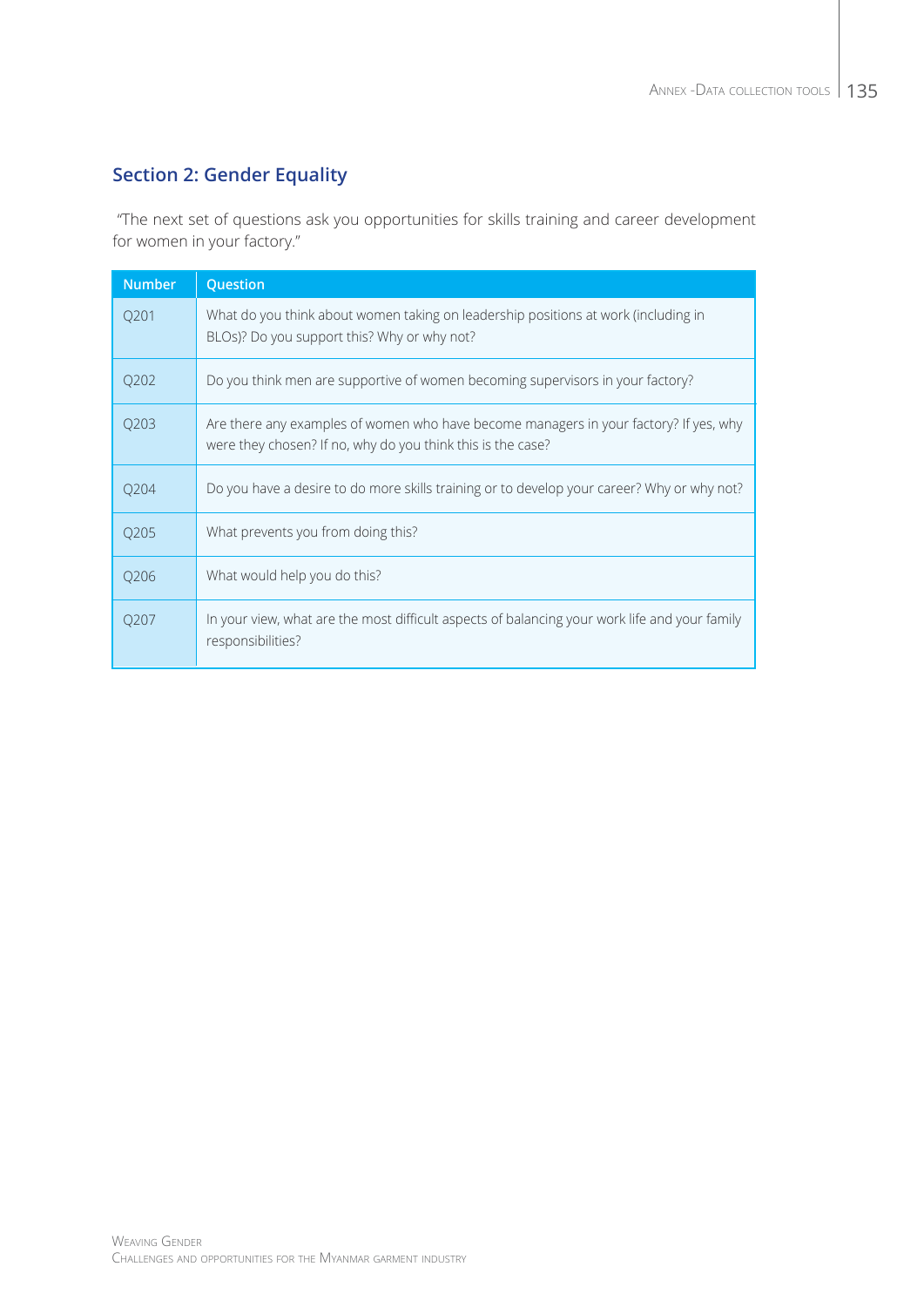## **Section 3: Sexual and Reproductive Health**

"The next set of questions asks you about sexual and reproductive health for women in your factory.

| <b>Number</b> | Question                                                                                                                                                                                                                     |
|---------------|------------------------------------------------------------------------------------------------------------------------------------------------------------------------------------------------------------------------------|
| Q301          | What sexual health issues impact on women's ability to work? Identify the specific issues<br>and explain the impacts.                                                                                                        |
| Q302          | What concerns do women in your factory have when working while pregnant?                                                                                                                                                     |
| Q303          | Do you think women who are pregnant or who have infant children should be allowed to<br>continue to work in your factory? Why or why not?                                                                                    |
| Q304          | What concerns do women in your factory have when working after giving birth?                                                                                                                                                 |
| Q305          | Is there a suitable area for breastfeeding in your factory?                                                                                                                                                                  |
| Q306          | What concerns do women in your factory have when working while menstruating?                                                                                                                                                 |
| Q307          | What concerns do women in your factory have for their children while they are at work?                                                                                                                                       |
| Q308          | Does your employer allow women to take time off to attend a health clinic if they or their<br>children are ill?                                                                                                              |
| Q309          | Does your employer provide maternity leave? Do you think your employer is legally<br>required to provide maternity leave?                                                                                                    |
| Q310          | Have you ever received any training from your employer about sexual health issues? If<br>yes, which specific issues were covered in the training? If no, do you think your employer<br>should provide this kind of training? |